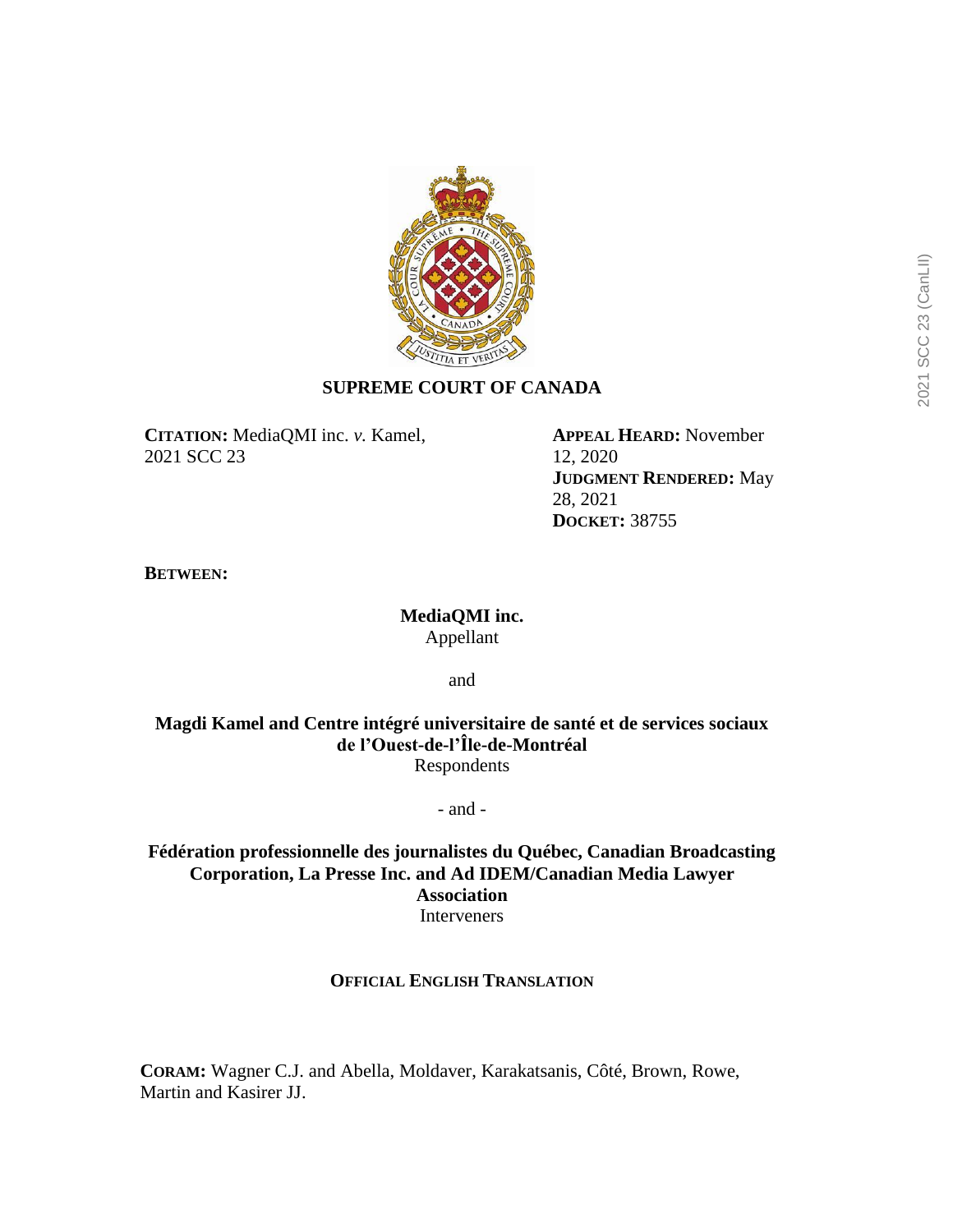**REASONS FOR JUDGMENT:** (paras. 1 to 73)

Côté J. (Abella, Moldaver, Karakatsanis and Brown JJ. concurring)

**JOINT DISSENTING REASONS:** (paras. 74 to 143)

Wagner C.J. and Kasirer J. (Rowe and Martin JJ. concurring)

**NOTE:** This document is subject to editorial revision before its reproduction in final form in the *Canada Supreme Court Reports*.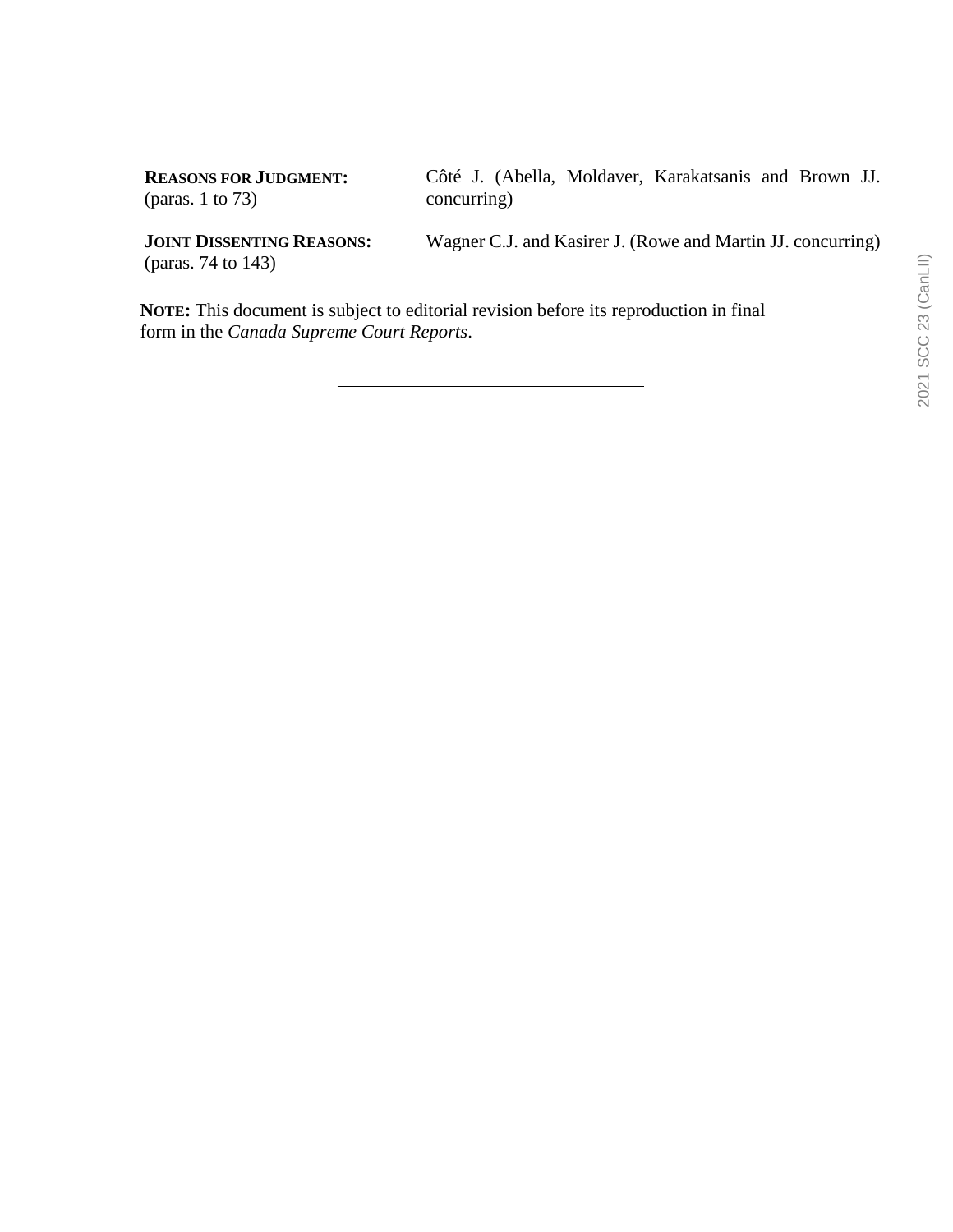MEDIAQMI INC. *v.* KAMEL

# *v.* **Magdi Kamel and**

**MediaQMI inc.** *Appellant*

# **Centre intégré universitaire de santé et de services sociaux de l'Ouest-de-l'Île-de-Montréal** *Respondents*

and

| Fédération professionnelle des journalistes du Québec, |             |
|--------------------------------------------------------|-------------|
| <b>Canadian Broadcasting Corporation,</b>              |             |
| La Presse Inc. and                                     |             |
| <b>Ad IDEM/Canadian Media Lawyer Association</b>       | Interveners |

**Indexed as: MediaQMI inc.** *v.* **Kamel**

**2021 SCC 23**

File No.: 38755.

2020: November 12; 2021: May 28.

Present: Wagner C.J. and Abella, Moldaver, Karakatsanis, Côté, Brown, Rowe, Martin and Kasirer JJ.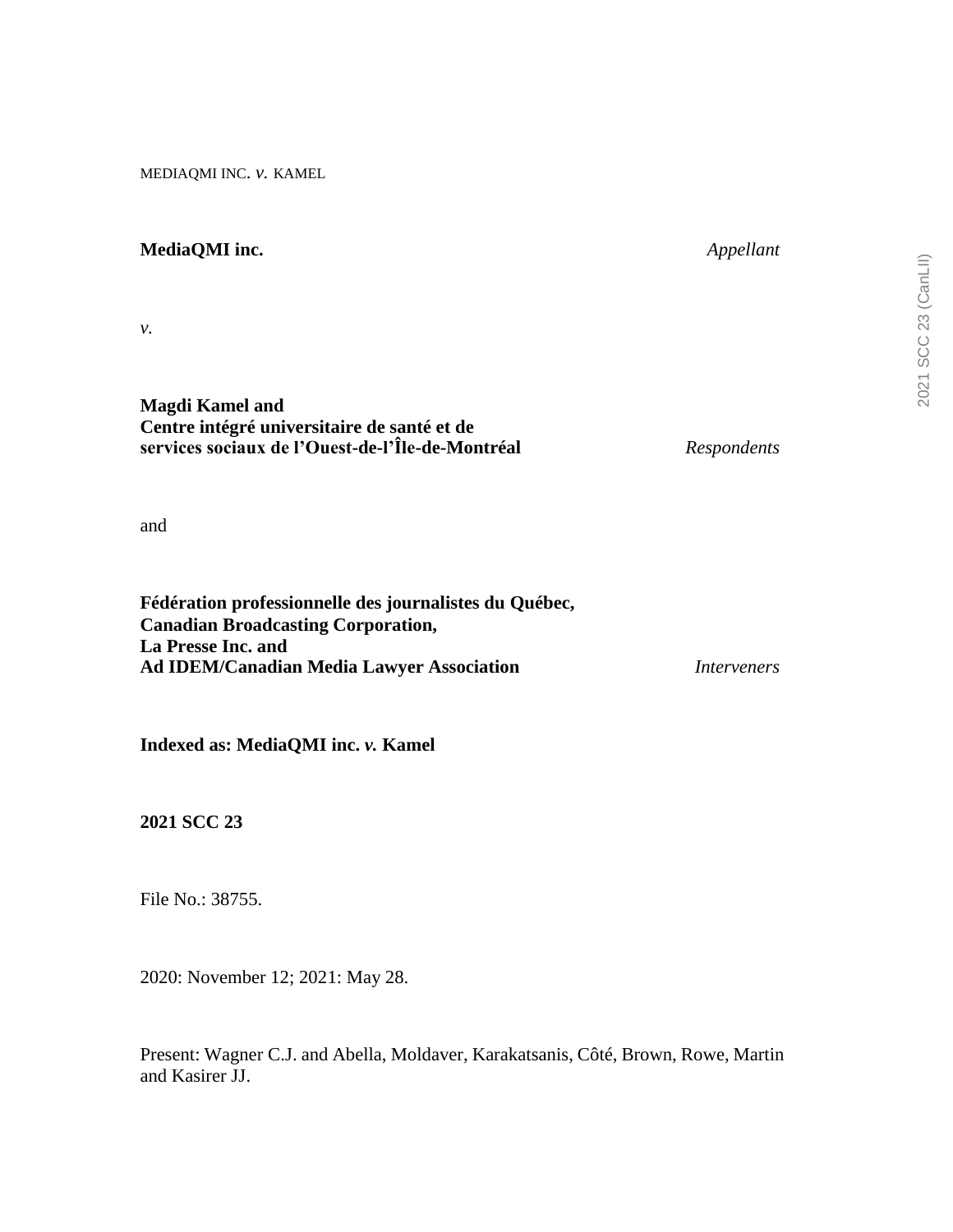ON APPEAL FROM THE COURT OF APPEAL OF QUEBEC

*Civil procedure ⸺ Openness of court proceedings ⸺ Right to access court record ⸺ Discontinuance ⸺ Retrieval of exhibits ⸺ Public body bringing action against former manager alleging misappropriation of public funds ⸺ Newspaper publishing company filing motion for access to sealed exhibits in court record ⸺ Court authorizing retrieval of exhibits because of discontinuance filed by public body before motion heard ⸺ Whether Superior Court judge was obliged to decide application for access to court record before authorizing retrieval of exhibits ⸺ Code of Civil Procedure, CQLR, c. C-25.01, arts. 11, 108.*

On October 6, 2016, the Centre intégré universitaire de santé et de services sociaux de l'Ouest-de-l'Île-de-Montréal ("CIUSSS") brought a legal action against a former manager, alleging misappropriation of public funds. The action was accompanied by an application for a *Norwich* order to obtain the identity of the holder of the four bank accounts to which the money had allegedly been diverted. On October 7, 2016, the Superior Court made the *Norwich* order and ordered that the entire record be sealed, including the four exhibits filed by the CIUSSS in support of its allegations. On March 29, 2017, MediaQMI, a newspaper publishing company, filed a motion to unseal based on art. 11 of the *Code of Civil Procedure* ("*C.C.P.*") and s. 23 of the *Charter of human rights and freedoms* ("*Quebec Charter*") in order to have access to the court record, including the exhibits that might be in it. The hearing of the motion, scheduled for April 5, 2017, was postponed to April 25, 2017. In the meantime,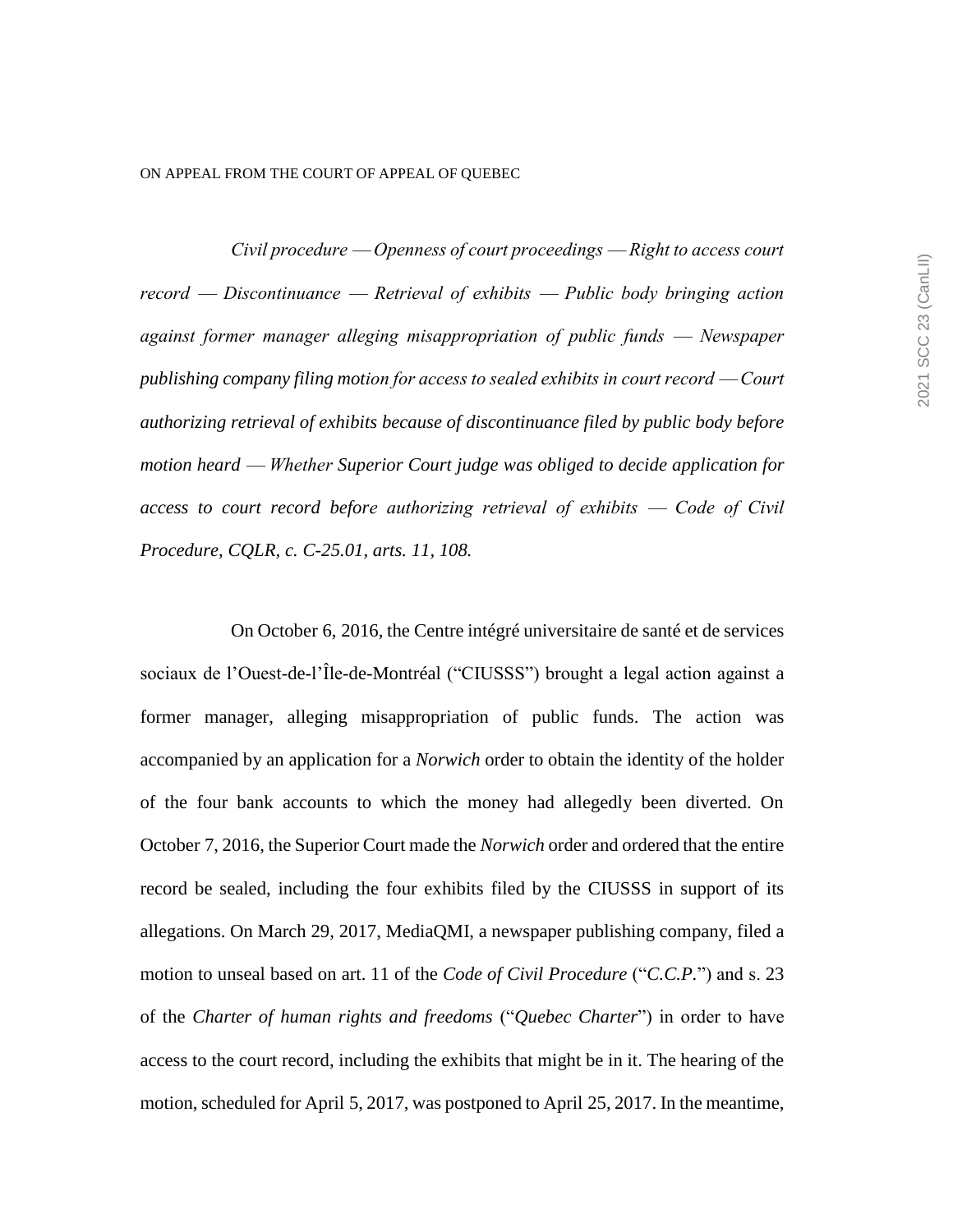on April 19, 2017, the CIUSSS discontinued its legal action. It tried to retrieve the exhibits it had filed, but the staff of the court office could not find them. When the motion was heard on April 25, the CIUSSS made an oral request to retrieve the exhibits filed in the court record. MediaQMI opposed that request.

The Superior Court ordered that the court record be unsealed based on the test set out in *Dagenais v. Canadian Broadcasting Corp.*, [1994] 3 S.C.R. 835, and *R. v. Mentuck*, 2001 SCC 76, [2001] 3 S.C.R. 442, finding that the evidence was insufficient to depart from the principle of open court proceedings. However, it granted the request to retrieve the exhibits made by the CIUSSS, in accordance with art. 108 *C.C.P.*, because of the discontinuance that had terminated the proceeding. The day after the judgment was rendered, the CIUSSS retrieved its exhibits. The Court of Appeal dismissed MediaQMI's appeal from the conclusion relating to the retrieval of exhibits.

*Held* (Wagner C.J. and Rowe, Martin and Kasirer JJ. dissenting): The appeal should be dismissed.

*Per* Abella, Moldaver, Karakatsanis, **Côté** and Brown JJ.: MediaQMI cannot obtain a copy of the exhibits that were in the Superior Court's record at the time its motion was filed. The right to have access to court records set out in art. 11 *C.C.P.* does not extend beyond what is in these records at the time they are consulted. Once the parties retrieve their exhibits at the end of a proceeding in accordance with art. 108 *C.C.P.*, members of the public will still be able to consult the record but will no longer have access to the exhibits that have been removed from it.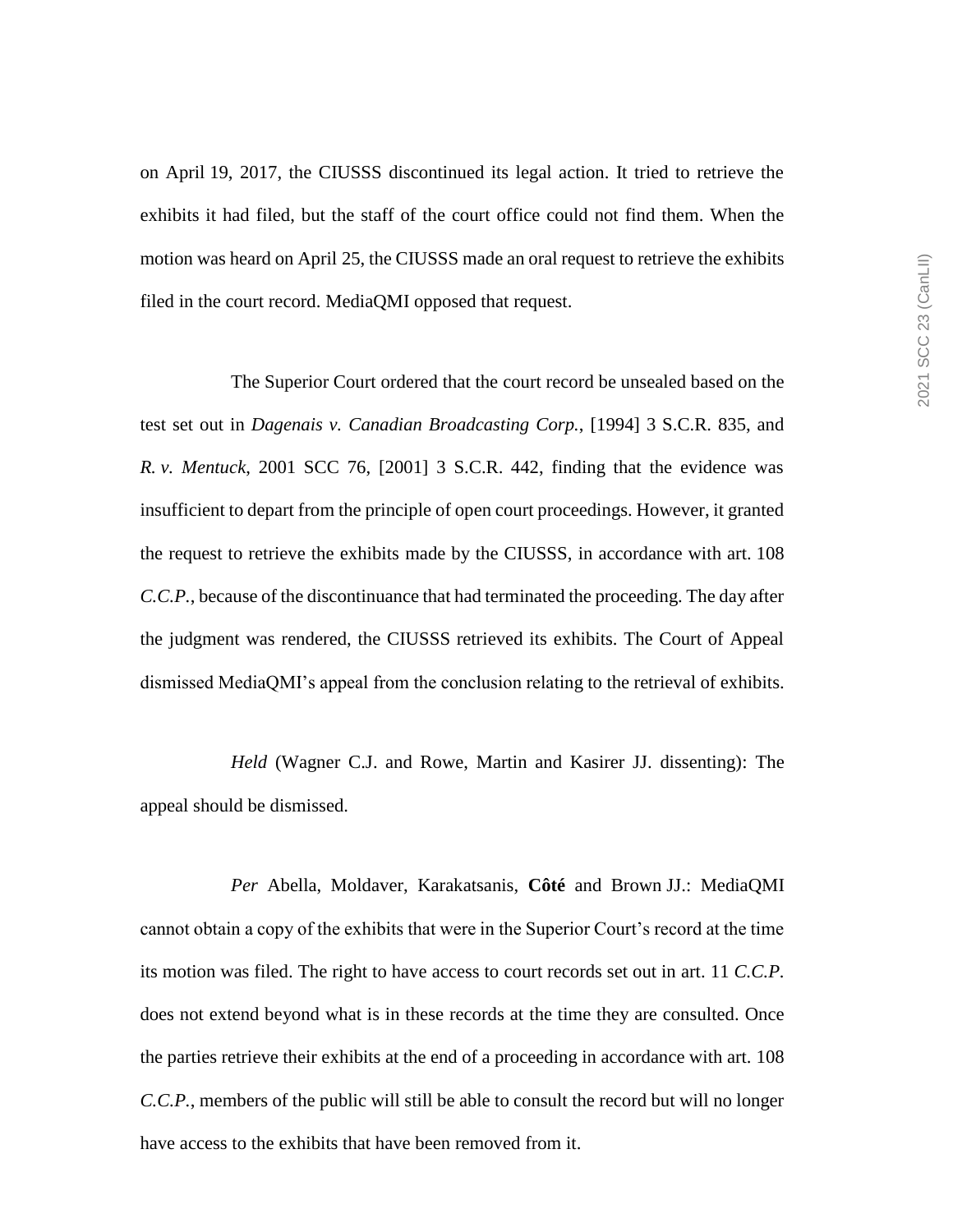Article 11 *C.C.P.*, which sets out the principle of open proceedings, does not confer a specific right to access exhibits that were once part of court records. That provision gives access to a court record whose content is governed in part by art. 108 *C.C.P*. Thus, the retrieval of exhibits from a record in the circumstances described in art. 108 *C.C.P.*, when an application to consult the record is pending, does not infringe a rule of public order; it simply constitutes the exercise of a right provided for in the *Code of Civil Procedure*. The position that the scope of the principle of open proceedings should be interpreted in light of the charters must be rejected. Whatever protection that principle may have under the charters, the legislature remains free to fix the scope of the principle in the rules it enacts, and it is not the role of the courts to do so in its place. In the civil law context, creating law remains the legislature's prerogative. Accordingly, in the absence of a constitutional challenge, the rules clearly stated in the *Code of Civil Procedure* are what apply. Moreover, except where there is ambiguity that persists even though the contextual approach to interpretation has been applied, courts do not have to interpret statutes so as to make them consistent with the principles and values of the *Canadian Charter of Rights and Freedoms*. This approach also accords with the interpretative provisions of the *Quebec Charter*.

The new *Code of Civil Procedure* that came into force in 2016 sets out the general scheme relating to the public nature of civil justice in arts. 11 to 16 and establishes two distinct rights in art. 11: the right to attend court hearings wherever they are held and the right to have access to court records and entries in the registers of the courts. Article 108 *C.C.P.* makes explicit reference to that general scheme; this is clear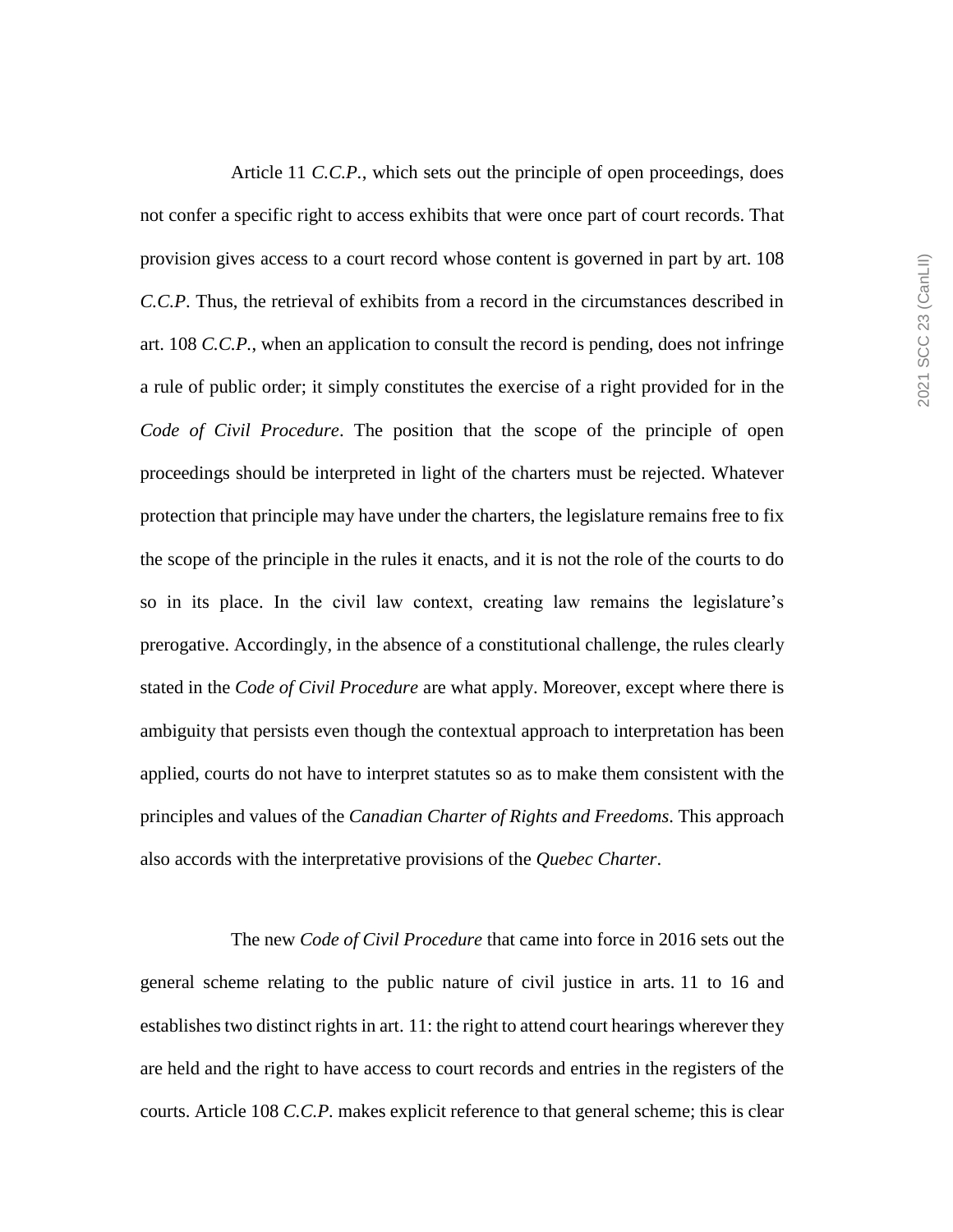both from the words used by the legislature and from the holistic reading of the *Code of Civil Procedure* called for by its preliminary provision and by s. 41.1 of Quebec's *Interpretation Act*. It therefore seems to be beyond question that art. 108 *C.C.P.* concerns the content of the records contemplated in arts. 11 to 16 *C.C.P.*, that is, the records that are subject to a court's supervisory power and control. That provision thus governs the keeping, retrieval and preservation of the exhibits filed in the record to which art. 11 *C.C.P.* gives access.

The scope of art. 108 para. 2 *C.C.P.* cannot be limited on the basis of passages from parliamentary debates suggesting that the legislature's objective was to reduce the costs associated with the judicial system. Arguments from parliamentary history cannot result in the refusal to apply a clear rule, as doing so would compromise the reader's right to rely on the letter of the law interpreted in its context. Courts do not have to interpret or implement the objective underlying a legislative scheme or provision, but must rather interpret and apply the text through which the legislature seeks to achieve that objective.

In this case, the text of art. 108 para. 2 *C.C.P.* authorizes the parties to retrieve their exhibits by consent in the course of a proceeding, and requires them to retrieve their exhibits once the proceeding has ended. It reiterates, with some modifications, the two rules set out in arts. 83 and 331.9 of the former *Code of Civil Procedure*, which were incorporated when the general scheme for the communication and filing of exhibits was reformed. That 1994 reform was designed to encourage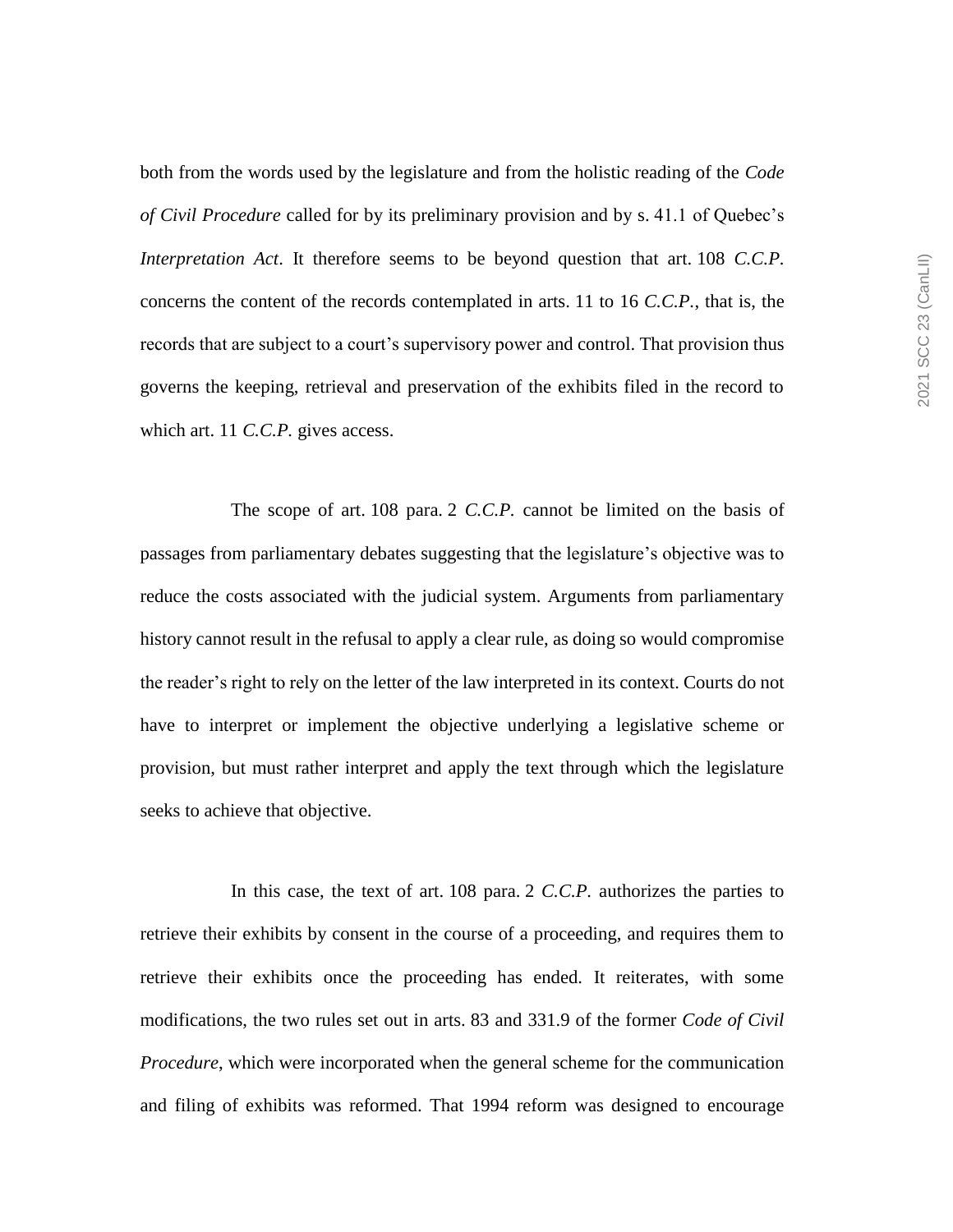parties to exchange information with regard to their respective evidence and to communicate their exhibits to one another directly, without first filing them in the court record. It contemplated that exhibits would be filed and kept on the basis of usefulness and necessity. As the successor of that scheme, art. 108 *C.C.P.* revises and unifies the rules on the keeping, retrieval and preservation of the exhibits filed in court records. Insofar as it governs the content of those records, it has a direct impact on the information to which the public can have access under art. 11 *C.C.P*.

Article 11 *C.C.P.* gives the public the right to have access to court records, subject to exceptions for confidential information. This right applies during and after a proceeding. Even after the proceeding has ended, the exhibits can be consulted as long as they remain in the record, but once the parties retrieve them or the court clerk destroys them, they cease to be part of the record to which the public can have access. This conclusion is in keeping with the intention expressed by the legislature through the words of arts. 11 and 108 *C.C.P.*, with the legislative objectives underlying those provisions, with the general scheme of the *Code of Civil Procedure* and with civil law principles of interpretation. It also avoids giving the principle that civil justice is public set out in art. 11 *C.C.P.* a scope that might distort that principle, just as it avoids undermining other important objectives of the *Code of Civil Procedure*, such as the prevention and resolution of disputes. The objective of facilitating the resolution of disputes would surely be undermined if parties who wished to come to an agreement after taking a matter to court could not bring the documents they had filed with the court back into the private sphere.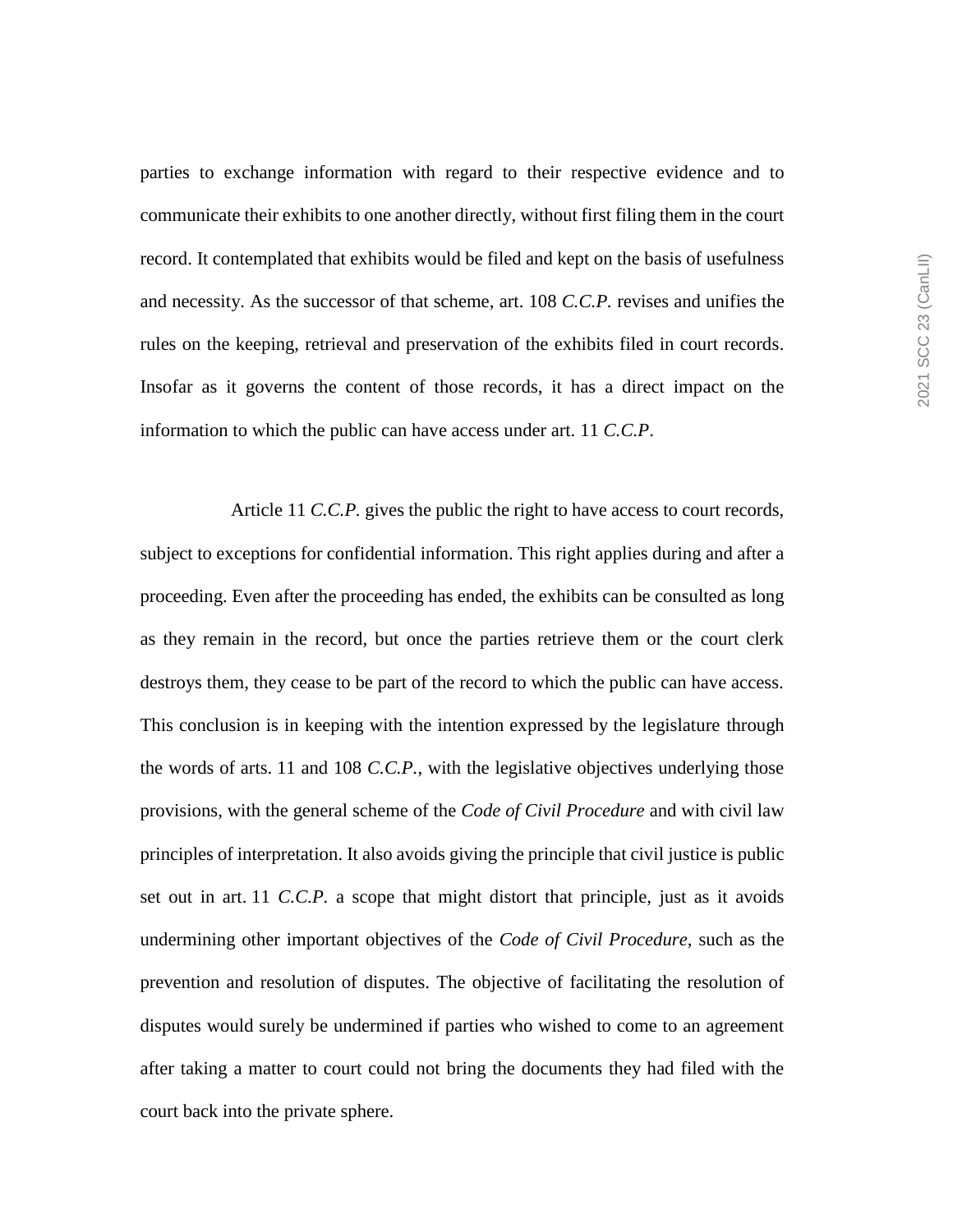Because arts. 11 and 108 *C.C.P.* do not give rise to any judicial discretion, the test from *Dagenais* and *Mentuck* should not be applied in this case. That test establishes that the discretion to make an order limiting the openness of proceedings must be exercised within the boundaries set by the *Canadian Charter*, having regard to rights and interests that pull in opposite directions. But where the law fixes the scope of the principle of open proceedings without conferring any discretion on judges, there is no reason to seek a correct balance between competing rights and interests that is within the boundaries set by the *Canadian Charter*.

In this case, MediaQMI's right under art. 11 *C.C.P.* to have access to court records was never compromised. This was because the sealing order that had kept the record confidential until then came to an end when the Superior Court's judgment was rendered. MediaQMI could have consulted the exhibits in issue if it had applied for access to the record during the time when the exhibits were available, since no conservatory measure had been sought by the parties. It did not do so. Only the terms of access to the court record and the content of that record changed between the filing of the motion to unseal and the retrieval of the exhibits. However, that situation was beyond the reach of art. 11 because it fell within art. 108 *C.C.P*. The fact that MediaQMI filed its motion under art. 11 *C.C.P.* prior to the CIUSSS's discontinuance is not determinative and did not give it any acquired right to argue that motion. Nor did it give MediaQMI any right to require that the content of the court record remain unchanged until the motion was decided.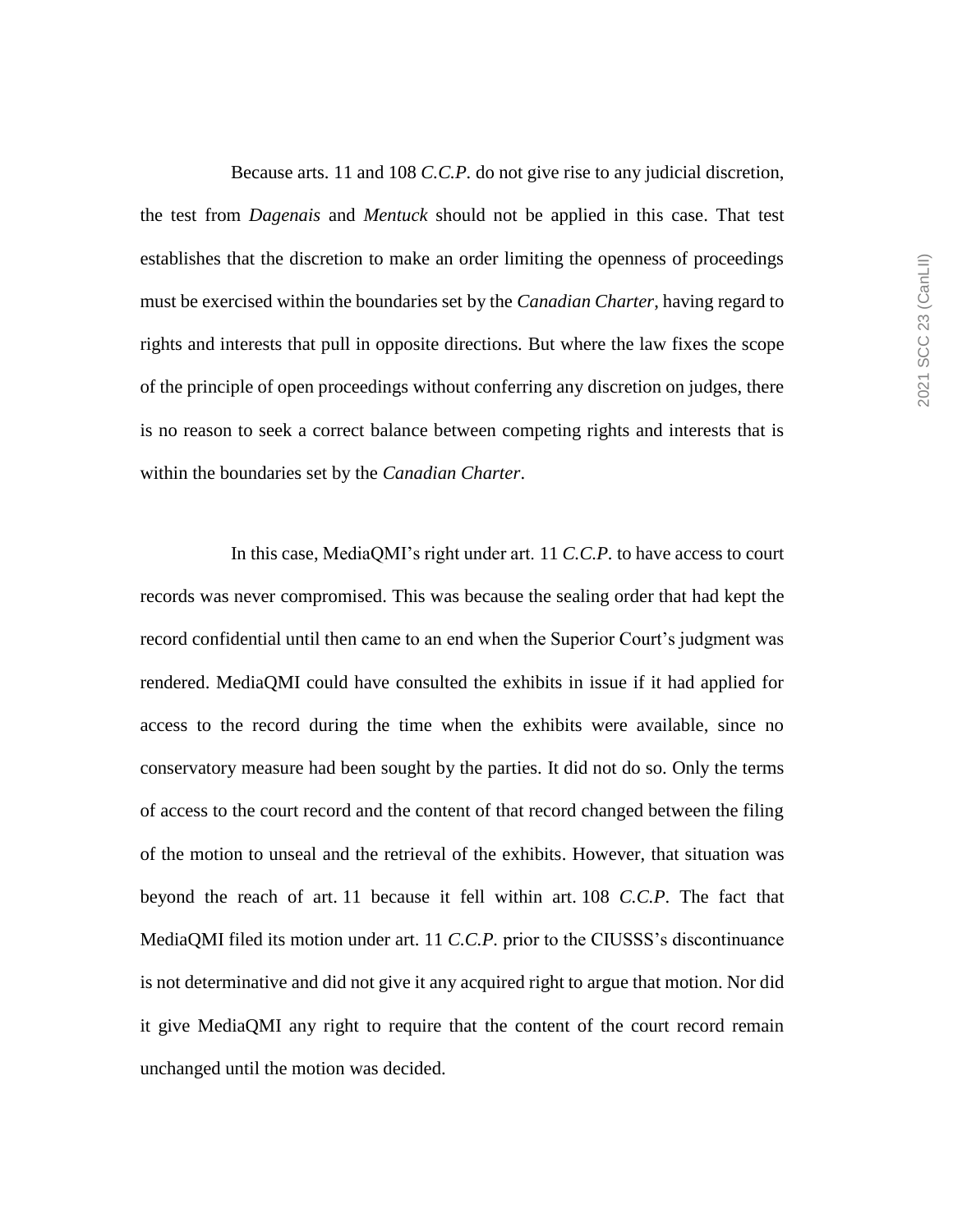The legal consequence that art. 213 *C.C.P.* attaches to a discontinuance is the termination of the proceeding. Yet the termination of the proceeding entitles the parties to retrieve their exhibits in accordance with art. 108 *C.C.P*. In this case, if MediaQMI wanted to prevent the exercise of that power, it had to contest the discontinuance extinguishing the proceeding. It did not do so. There was therefore nothing that prohibited the CIUSSS from retrieving its exhibits.

*Per* **Wagner** C.J. and Rowe, Martin and **Kasirer** JJ. (dissenting): The appeal should be allowed. The case should be remanded to the Superior Court so that it can decide the application for access to the exhibits on the basis of the analytical framework established in *Dagenais* and *Mentuck*, which was affirmed for civil proceedings in *Sierra Club of Canada v. Canada (Minister of Finance)*, 2002 SCC 41, [2002] 2 S.C.R. 52, and make the orders it considers necessary.

The parties' control over the course of their case is a guiding principle set out in art. 19 *C.C.P*. This principle extends to the parties' right to agree at any stage of the proceeding to settle their dispute or otherwise terminate the proceeding (para. 3). It does not allow them to override a judge's discretion to ensure compliance with the rule of public order arising from the principle of open proceedings, nor does it allow them to exercise their powers at the expense of the existing and legitimate interests of third persons in seeking the application of that rule. The fact is that when parties decide to have recourse to the civil justice system, which is a public service, they do so knowing that members of the public may exercise their fundamental right to information about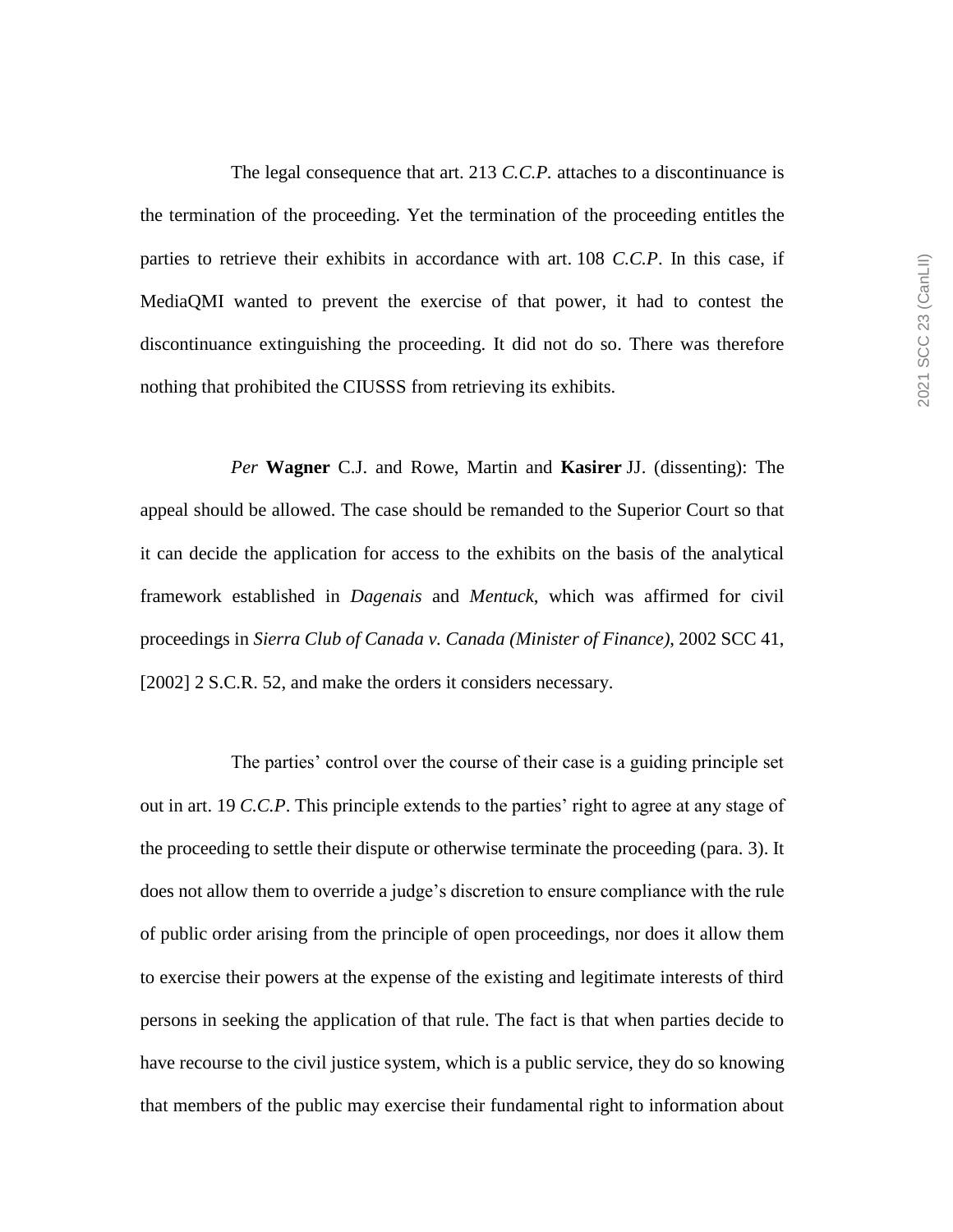court proceedings. The private resolution of a dispute alone cannot *ipso facto* supplant the principle of open proceedings when invoked in accordance with procedural rules while a proceeding is still under way. This is all the more true in a case in which a judge issued an order limiting the principle of open court proceedings as soon as the legal action was filed, as in this case.

The fundamental principle of open court proceedings, a hallmark of a free and democratic society, is affirmed in art. 11 *C.C.P.*, which provides that anyone may attend court hearings and have access to court records. The public, and in particular the news media, have the interest required to seek the application of this principle. The legislature provides for two specific exceptions to this fundamental principle: first, where the law provides for *in camera* proceedings (art. 15 *C.C.P.*) or restricts access to court records (art. 16 *C.C.P.*), which is notably the case in family matters; second, by giving the court a discretion to make an exception to the fundamental principle of open proceedings if, in its opinion, public order or the protection of substantial and legitimate interests so requires (art. 12 *C.C.P.*). A court seized of an application to limit the openness of court proceedings must exercise its discretion in accordance with the analytical framework developed in *Dagenais*, *Mentuck* and *Sierra Club*, even if the application is unopposed.

The rules on discontinuance flow from the principle that the parties control the course of their case (art. 19 para. 3 *C.C.P.*). To be set up against the other parties, the unilateral discontinuance need only be notified to those parties in accordance with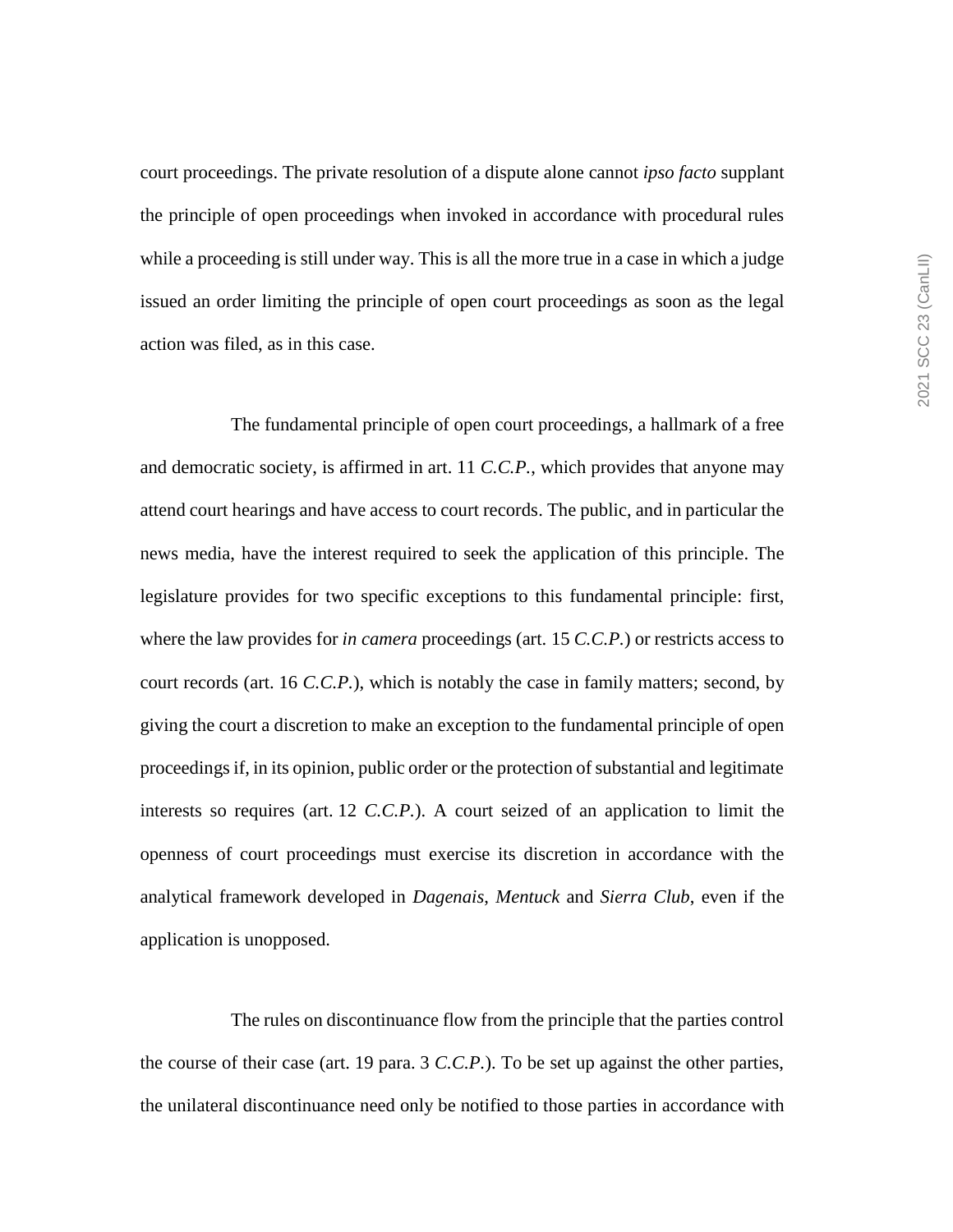art. 213 *C.C.P*. However, the principle that the parties control the course of their case is subject to a qualification, developed and consistently applied by the courts: a discontinuance may not prejudice the rights of the other parties or of third persons, including the right to have an application filed prior to the discontinuance decided. Because discontinuance constitutes a voluntary renunciation of a right or claim, it affects only the rights of the renouncing party, that is, the party that discontinues proceedings or waives a right or claim. A discontinuance may therefore be valid yet ineffective against the rights of third persons. It follows that the purpose or effect of a party's discontinuance cannot be to avoid a suit already brought against it.

If the discontinuance of a proceeding cannot be relied on at the expense of third persons' existing legitimate interests or contrary to the rules of public order, then parties cannot avail themselves of art. 108 para. 2 *C.C.P.* in order to remove exhibits from the record after an application has been made under art. 11 *C.C.P*. The control that the parties have over the course of their case must be exercised in compliance with the principles of civil procedure (art. 19 *C.C.P.*). The parties cannot displace a rule of public order, even by mutual consent. Applying the principle that the parties control the course of their case as if it were an end in itself would be contrary to Quebec jurisprudence and to the general scheme of the *Code of Civil Procedure*. It would also conflict with the well-established principle that the *Code*'s provisions must be interpreted in harmony with the *Quebec Charter* and the general principles of law. Therefore, the principle that the parties control the course of the case could not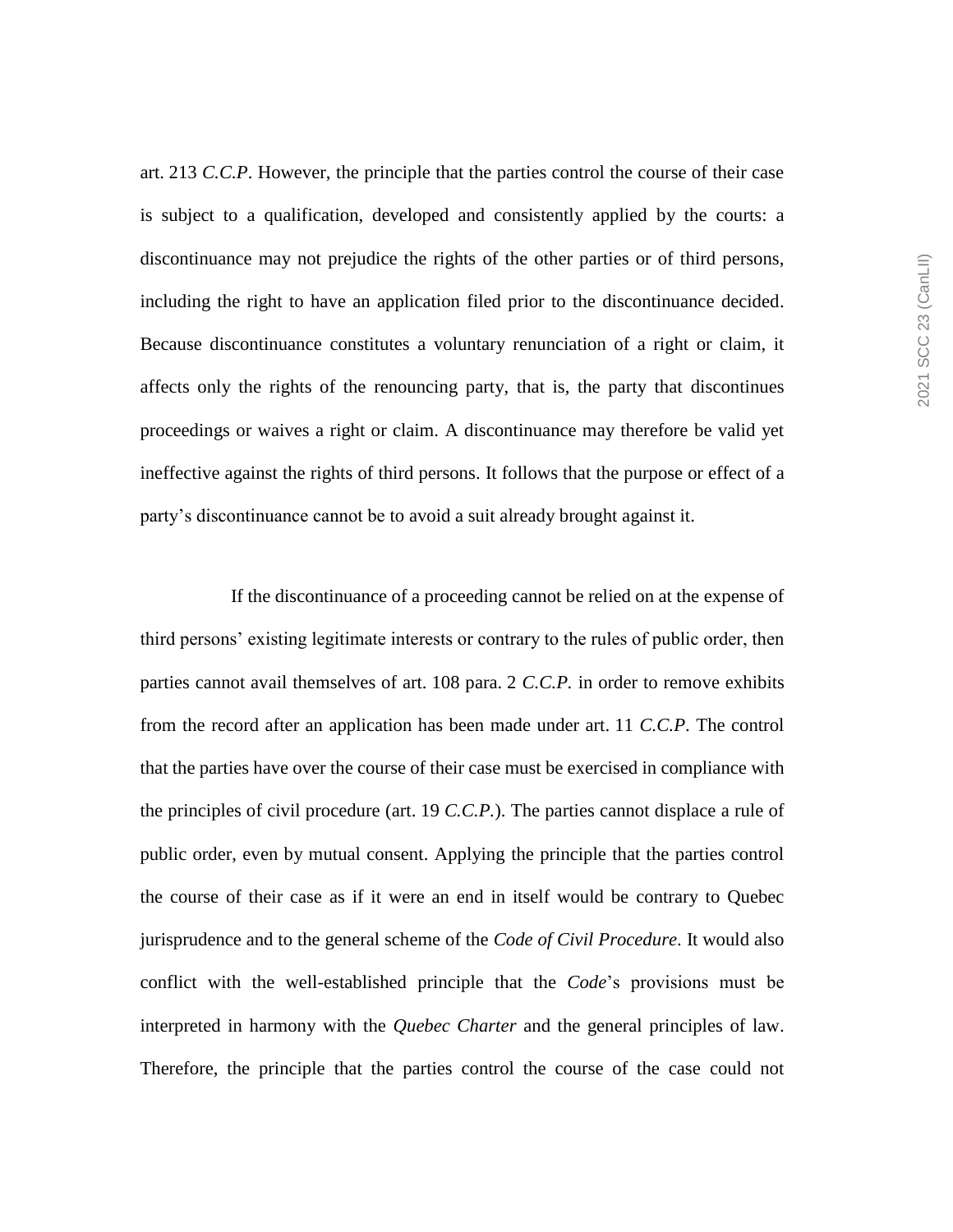adversely affect MediaQMI's existing and legitimate interests in seeking the application of the rule of public order requiring open court proceedings.

From the moment MediaQMI applied to unseal the record and access the exhibits, a new proceeding began, and it went beyond the strictly private interests of the parties to the principal litigation. The discontinuance filed following the application brought under art. 11 *C.C.P.* could not defeat that new proceeding, which was separate from the principal litigation and related to the proper functioning of the judicial institution, whose legitimacy depends on its openness and in part on media scrutiny. MediaQMI was thus seeking to play its role as a surrogate for the public and to inform readers of what was taking place in the courts, a crucial role in a context where it was alleged that fraud had been committed within a public body responsible for ensuring the proper functioning of regional health institutions. The court had to exercise the discretion conferred on it by art. 12 *C.C.P*. However, the discontinuance would have produced its full effects if MediaQMI had filed its application after the CIUSSS's discontinuance and had sought access to the exhibits when they were no longer in the record. Its appeal would have failed on that basis unless it challenged the constitutionality of art. 108 *C.C.P*.

## **Cases Cited**

By Côté J.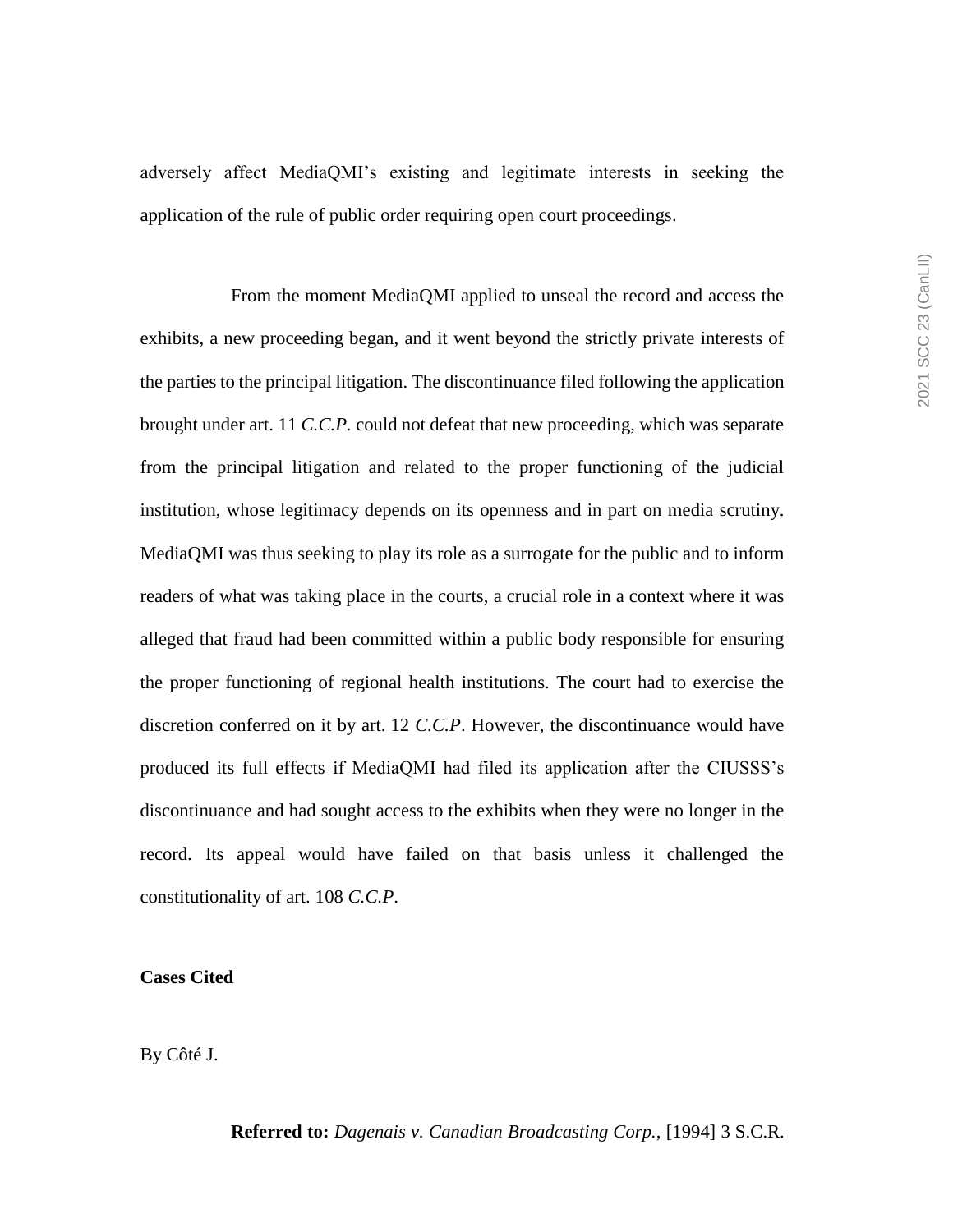835; *R. v. Mentuck*, 2001 SCC 76, [2001] 3 S.C.R. 442; *Lac d'Amiante du Québec Ltée v. 2858-0702 Québec Inc.*, 2001 SCC 51, [2001] 2 S.C.R. 743; *Cie Immobilière Viger Ltée v. Giguère Inc.*, [1977] 2 S.C.R. 67; *Prud'homme v. Prud'homme*, 2002 SCC 85, [2002] 4 S.C.R. 663; *Quebec (Commission des droits de la personne et des droits de la jeunesse) v. Communauté urbaine de Montréal*, 2004 SCC 30, [2004] 1 S.C.R. 789; *Bell ExpressVu Limited Partnership v. Rex*, 2002 SCC 42, [2002] 2 S.C.R. 559; *Pharmascience Inc. v. Binet*, 2006 SCC 48, [2006] 2 S.C.R. 513; *R. v. Clarke*, 2014 SCC 28, [2014] 1 S.C.R. 612; *Michel v. Graydon*, 2020 SCC 24; *Rizzo & Rizzo Shoes Ltd. (Re)*, [1998] 1 S.C.R. 27; *Construction Gilles Paquette ltée v. Entreprises Végo ltée*, [1997] 2 S.C.R. 299; *Canadian National Railway Co. v. Canada (Attorney General)*, 2014 SCC 40, [2014] 2 S.C.R. 135; *Canada 3000 Inc. (Re)*, 2006 SCC 24, [2006] 1 S.C.R. 865; *Sun Indalex Finance, LLC v. United Steelworkers*, 2013 SCC 6, [2013] 1 S.C.R. 271; *TELUS Communications Inc. v. Wellman*, 2019 SCC 19, [2019] 2 S.C.R. 144; *R. v. Rafilovich*, 2019 SCC 51; *Imperial Oil v. Jacques*, 2014 SCC 66, [2014] 3 S.C.R. 287; *Vickery v. Nova Scotia Supreme Court (Prothonotary)*, [1991] 1 S.C.R. 671; *Sable Offshore Energy Inc. v. Ameron International Corp.*, 2013 SCC 37, [2013] 2 S.C.R. 623; *CTV Television Inc. v. Ontario Superior Court of Justice (Toronto Region)* (2002), 59 O.R. (3d) 18; *Hong v. Lavy*, 2019 NSSC 271, 46 C.P.C. (8th) 327; *Attorney General of Nova Scotia v. MacIntyre*, [1982] 1 S.C.R. 175; *Canadian Broadcasting Corp. v. New Brunswick (Attorney General)*, [1996] 3 S.C.R. 480; *Sierra Club of Canada v. Canada (Minister of Finance)*, 2002 SCC 41, [2002] 2 S.C.R. 522; *Canadian Broadcasting Corp. v. Canada (Attorney General)*, 2011 SCC 2, [2011] 1 S.C.R. 19; *British Columbia (Attorney General) v. Provincial Court Judges'*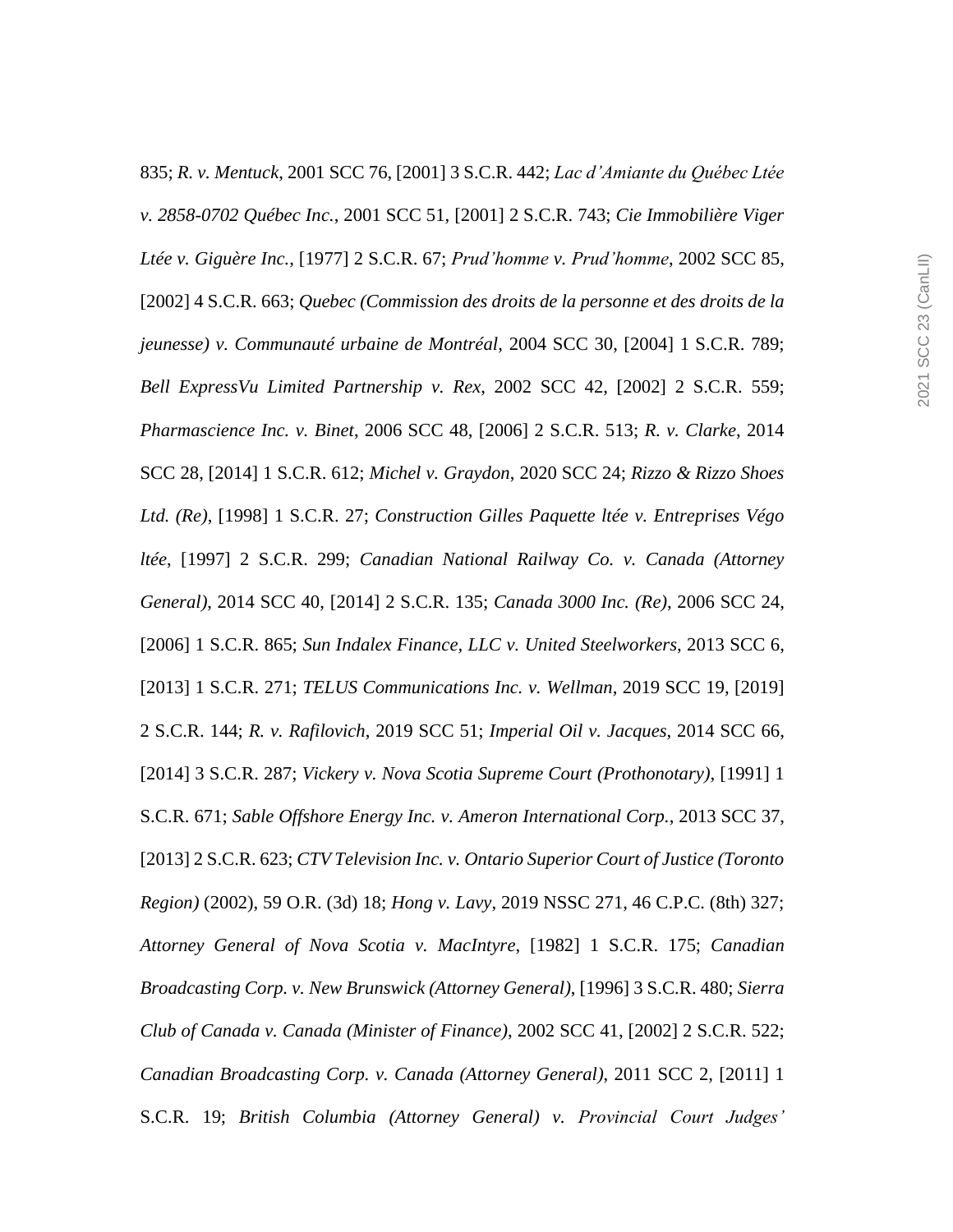*Association of British Columbia*, 2020 SCC 20; *Tremblay v. Quebec (Commission des affaires sociales)*, [1992] 1 S.C.R. 952; *R. v. Oakes*, [1986] 1 S.C.R. 103; *Globe and Mail v. Canada (Attorney General)*, 2010 SCC 41, [2010] 2 S.C.R. 592; *Named Person v. Vancouver Sun*, 2007 SCC 43, [2007] 3 S.C.R. 253; *Canadian Broadcasting Corp. v. The Queen*, 2011 SCC 3, [2011] 1 S.C.R. 65; *Bisaillon v. Concordia University*, 2006 SCC 19, [2006] 1 S.C.R. 666; *Classic Fabrics Corp. v. B. Rawe GMBH & Co.*, 2001 CanLII 7221; *L'Espérance v. Atkins*, [1956] B.R. 62; *175809 Canada inc. v. 2740478 Canada inc.*, 2000 CanLII 9254; *Droit de la famille — 092038*, 2009 QCCS 3822, [2009] R.D.F. 646.

By Wagner C.J. and Kasirer J. (dissenting)

*Dagenais v. Canadian Broadcasting Corp.*, [1994] 3 S.C.R. 835; *R. v. Mentuck*, 2001 SCC 76, [2001] 3 S.C.R. 442; *Sierra Club of Canada v. Canada (Minister of Finance)*, 2002 SCC 41, [2002] 2 S.C.R. 522; *Charland v. Lessard*, 2015 QCCA 14; *Imperial Oil v. Jacques*, 2014 SCC 66, [2014] 3 S.C.R. 287; *Union Carbide Canada Inc. v. Bombardier Inc.*, 2014 SCC 35, [2014] 1 S.C.R. 800; *Homans v. Gestion Paroi inc.*, 2017 QCCA 480; *J.G. v. Nadeau*, 2016 QCCA 167; *Lac d'Amiante du Québec Ltée v. 2858-0702 Québec Inc.*, 2001 SCC 51, [2001] 2 S.C.R. 743; *Globe and Mail v. Canada (Attorney General)*, 2010 SCC 41, [2010] 2 S.C.R. 592; *Canada (Citizenship and Immigration) v. Harkat*, 2014 SCC 37, [2014] 2 S.C.R. 33; *B. (B.) v. Québec (Procureur général)*, [1998] R.J.Q. 317; *Rosei v. Benesty*, 2020 QCCS 1795; *Marcovitz v. Bruker*, 2005 QCCA 835, [2005] R.J.Q. 2482, rev'd on another point 2007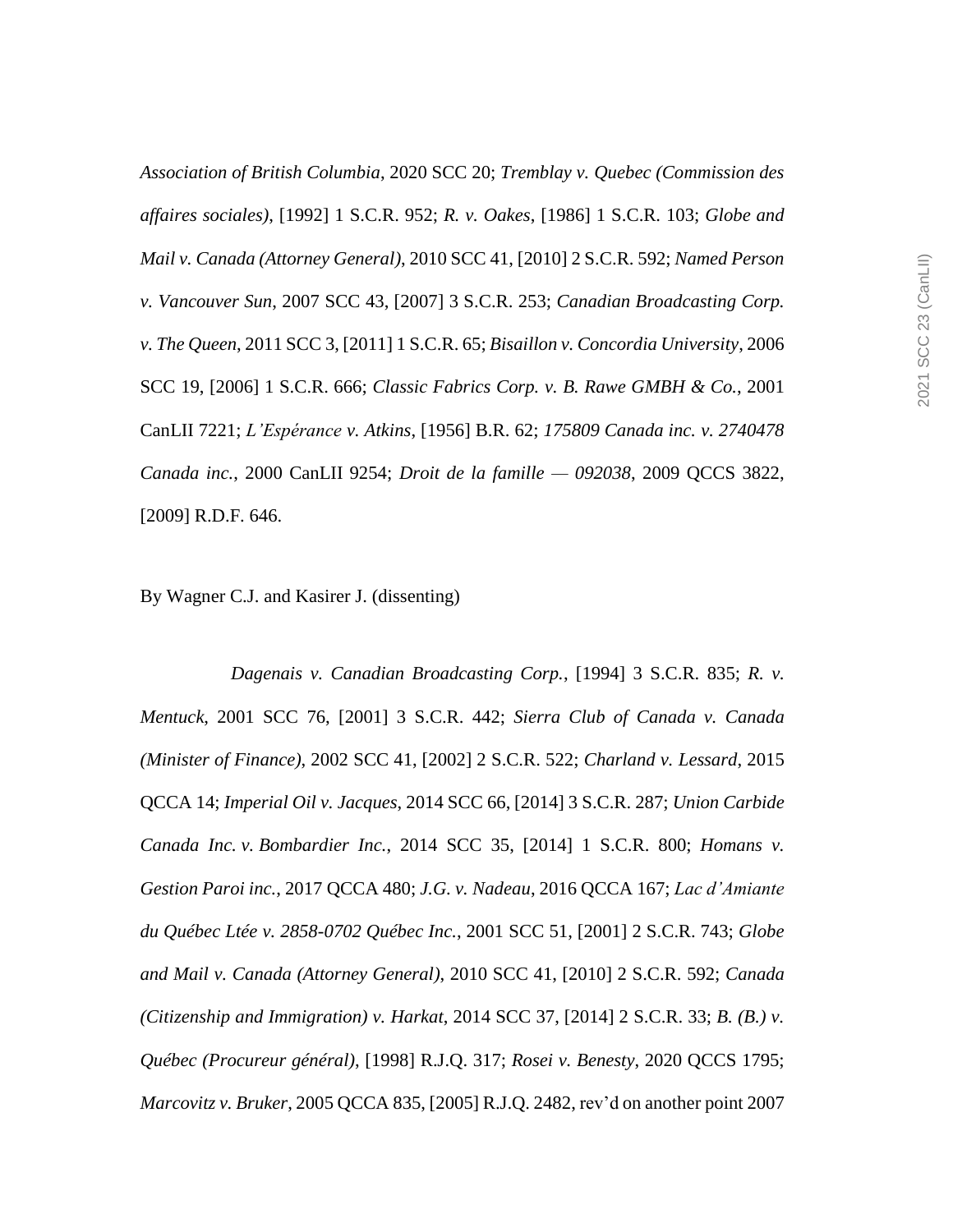SCC 54, [2007] 3 S.C.R. 607; *Sirius Services conseils en technologie de l'information inc. v. Boisvert*, 2017 QCCA 518; *Horic v. Nepveu*, 2016 QCCS 3921; *Edmonton Journal v. Alberta (Attorney General)*, [1989] 2 S.C.R. 1326; *Richmond Newspapers, Inc. v. Virginia*, 448 U.S. 555 (1980); *3834310 Canada Inc. v. R.C.*, 2004 CanLII 4122; *Canadian Broadcasting Corp. v. The Queen*, 2011 SCC 3, [2011] 1 S.C.R. 65; *Canadian Broadcasting Corp. v. New Brunswick (Attorney General)*, [1996] 3 S.C.R. 480; *Georgiadis v. Angelopoulos*, 2008 QCCS 6890; *Classic Fabrics Corp. v. B. Rawe GMBH & Co.*, 2001 CanLII 7221; *175809 Canada inc. v. 2740478 Canada inc.*, 2000 CanLII 9254; *L'Espérance v. Atkins*, [1956] B.R. 62; *Graham-Albulet v. Albulet*, [1977] C.A. 323; *Barzelex Inc. v. M.E.C.S. International Inc.* (1989), 29 Q.A.C. 63; *Constructions Panthéon inc. v. Clinique Altermed inc.*, 2015 QCCA 50; *Taran Furs (Mtl) inc. v. Tuac, local 501*, 2005 CanLII 11669; *7006098 Canada inc. v. Sobeys Canada inc.*, 2020 QCCS 897; *Berenbaum v. Berenbaum Reichson*, 2014 QCCA 1630; *Entreprises de béton Fern Leclerc Ltée v. Bourassa*, [1990] R.D.J. 558; *Droit de la famille — 092038*, 2009 QCCS 3822, [2009] R.D.F. 646; *Wetherall v. Macdonald* (1903), 9 R. de J. 381; *9163-5771 Québec inc. v. Bonifier inc.*, 2017 QCCA 1316; *Ditomene v. Syndicat des enseignants du Cégep de l'Outaouais (SECO)*, 2012 QCCA 1296; *Byer v. Québec (Inspecteur général des institutions financières)*, [2000] R.L. 615; *Fers et métaux américains, s.e.c. v. Picard*, 2013 QCCA 2255; *Banque Commerciale Italienne du Canada v. Magas Development Corp.*, [1992] R.D.I. 246; *Portnoff (Syndic de)*, [2000] R.J.Q. 1290.

## **Statutes and Regulations Cited**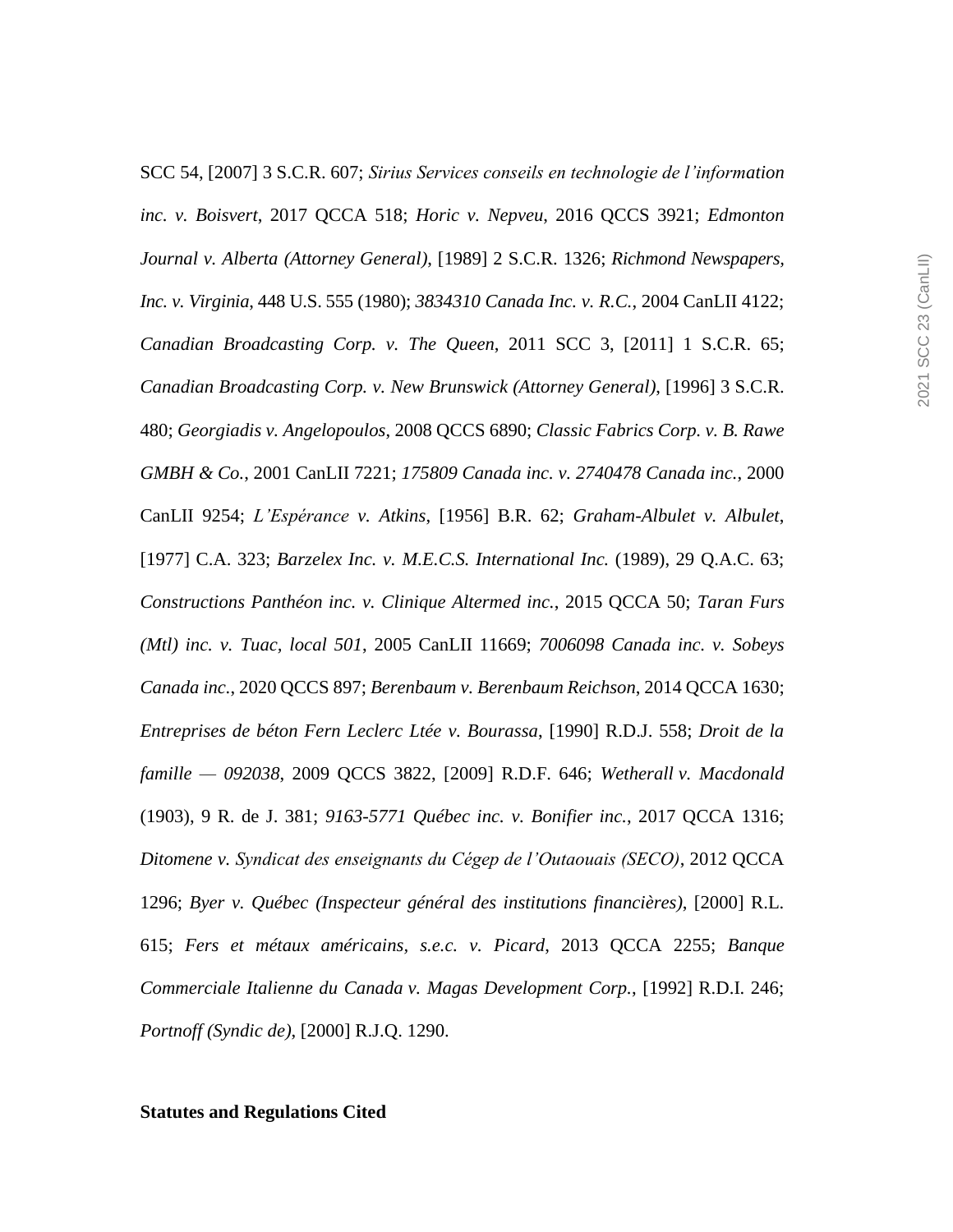- *Act to modify the organization and governance of the health and social services network, in particular by abolishing the regional agencies*, CQLR, c. O-7.2, s. 38.
- *An Act to amend the Code of Civil Procedure*, Bill 24, 3rd Sess., 34th Leg., Quebec, 1994.
- *Canadian Charter of Rights and Freedoms*, ss. 1, 2(b), 11(d).
- *Charter of human rights and freedoms*, CQLR, c. C-12, ss. 3, 9.1, 23, 51, 53.
- *Civil Code of Québec*, art. 33.
- *Code de procédure civile* (France), 1806, art. 87.
- *Code of Civil Procedure*, S.Q. 1897, c. 48, art. 16.
- *Code of Civil Procedure*, CQLR, c. C-25, arts. 13, 47, 83 [am. 1994, c. 28, s. 3], 331.7, 331.9 [ad. *idem*, s. 20].
- *Code of Civil Procedure*, CQLR, c. C-25.01, preliminary provision, arts. 1 to 7, 8 to 28, 49, 107, 108, 205, 206, 213, 214, 220, 246 to 252.
- *Interpretation Act*, CQLR, c. I-16, art. 41.1.
- *Loi sur la procédure civile du canton de Genève*, 1837, s. 84.
- *Nouveau Code de procédure civile* (France), arts. 394, 395, 396.
- *Regulation of the Court of Québec*, CQLR, c. C-25, r. 4, ss. 3, 4, 18, 19.
- *Rules of practice of the Superior Court of Québec in civil matters*, R.R.Q. 1981, c. C-25, r. 8, rr. 2, 3.

## **Authors Cited**

- Bachand, Frédéric. "Les principes généraux de la justice civile et le nouveau *Code de procédure civile*" (2015), 61 *McGill L.J.* 447.
- Chamberland, Luc, dir. *Le grand collectif: Code de procédure civile — Commentaires et annotations*, vol. 1, *Articles 1 à 390*, 5e éd. Montréal: Yvon Blais, 2020.
- Côté, Pierre-André, in collaboration with Stéphane Beaulac and Mathieu Devinat. *The Interpretation of Legislation in Canada*, 4th ed. Toronto: Carswell, 2011.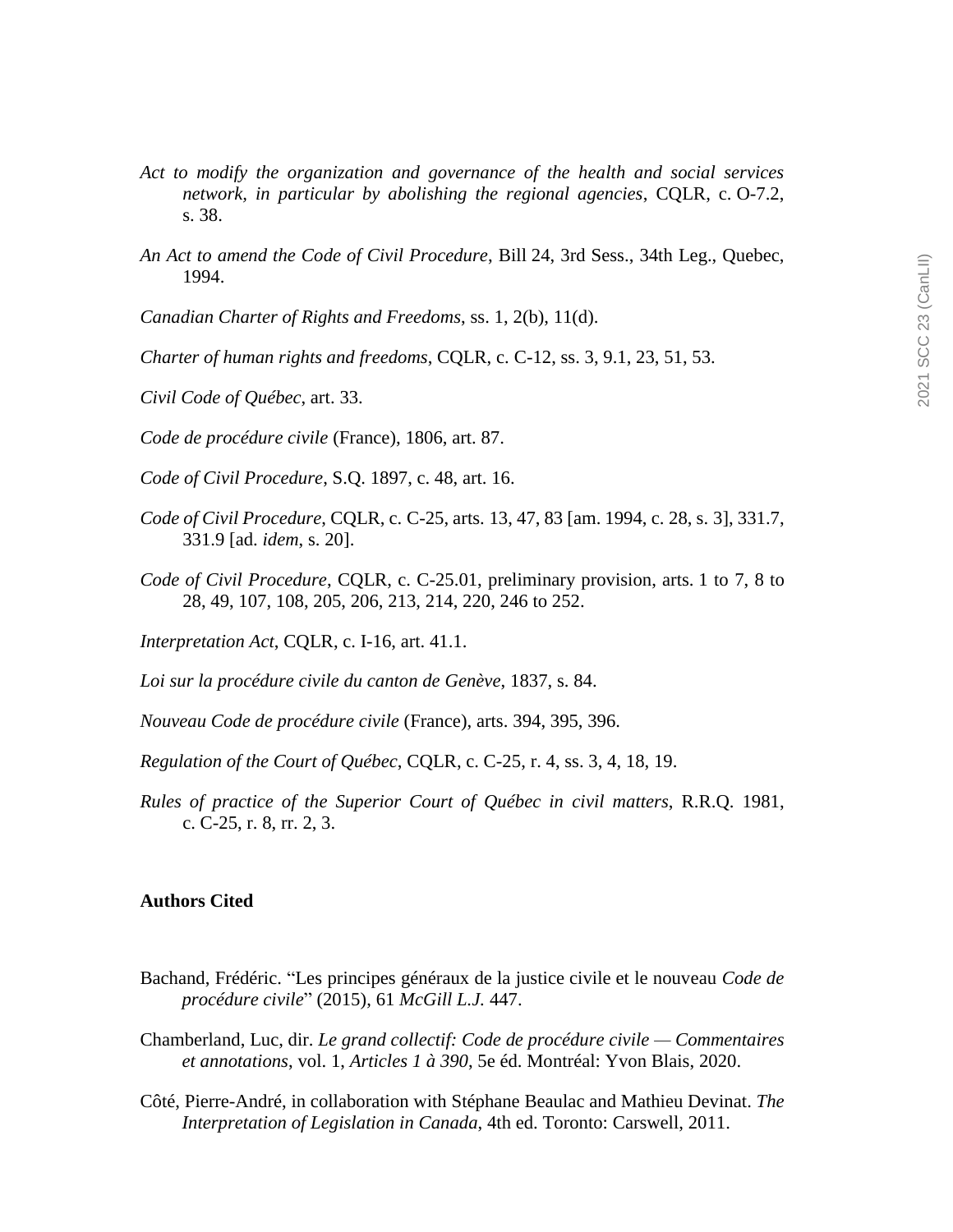- Cromwell, Thomas A., Siena Anstis and Thomas Touchie. "Revisiting the Role of Presumptions of Legislative Intent in Statutory Interpretation" (2017), 95 *Can. Bar Rev.* 297.
- d'Aguesseau, Henri François. *Discours de M. le chancelier d'Aguesseau*, t. 1, nouv. éd. Lyon: L. Boget, 1822.
- Dorais, O. P., et A. P. Dorais, *Code de procédure civile de la province de Québec, comprenant les observations spéciales des commissaires chargés de la révision et modification du Code de procédure civile du Bas-Canada*. Montréal: Théoret, 1897.
- Dreifuss-Netter, Frédérique. *Les manifestations de volonté abdicatives*. Paris: Librairie générale de droit et de jurisprudence, 1985.
- Fauteux, Gérald. *Le livre du magistrat*. Ottawa: Ministre des Approvisionnements et Services Canada, 1980.
- Ferland, Denis, et Benoît Emery. *Précis de procédure civile du Québec*, vol. 1, 6<sup>e</sup> éd. Montréal: Yvon Blais, 2020.
- Frain du Tremblay, Jean. *Essais sur l'idée du parfait magistrat où l'on fait voir une partie des obligations des Juges*. Paris: Pierre Emery, 1701.
- Fricero, Natalie. "Audience et débats", dans *JurisClasseur France — Procédure civile*, par Philippe Carillon et Roger Perrot, dir. Paris: LexisNexis, 2019, fascicule 800-50 (mis à jour novembre 2020) (online: www.lexisnexis.ca).
- Fricero, Natalie. "Désistement", dans *JurisClasseur France — Procédure civile*, par Philippe Carillon et Roger Perrot, dir. Paris: LexisNexis, 2018, fascicule 800-40 (online: www.lexisnexis.ca).
- Grammatikas, Georges. *Théorie générale de la renonciation en droit civil*. Paris: Librairie générale de droit et de jurisprudence, 1971.
- Guillemard, Sylvette. "Réflexions autour des sept premiers articles du *Code de procédure civile*", dans Sylvette Guillemard, dir., *Le Code de procédure civile: quelles nouveautés?* Montréal: Yvon Blais, 2016, 123.
- Guillemard, Sylvette, et Séverine Menétrey. *Comprendre la procédure civile québécoise*, 2e éd. Montréal: Yvon Blais, 2017, "*pièce*".
- Lafond, Pierre-Claude. "Introduction", dans Pierre-Claude Lafond, dir., *Régler*  autrement les différends, 2<sup>e</sup> éd. Montréal: LexisNexis, 2018, 1.
- Lamothe, Maxime. *La renonciation à l'exercice des droits et libertés garantis par les chartes*. Cowansville, Que.: Yvon Blais, 2007.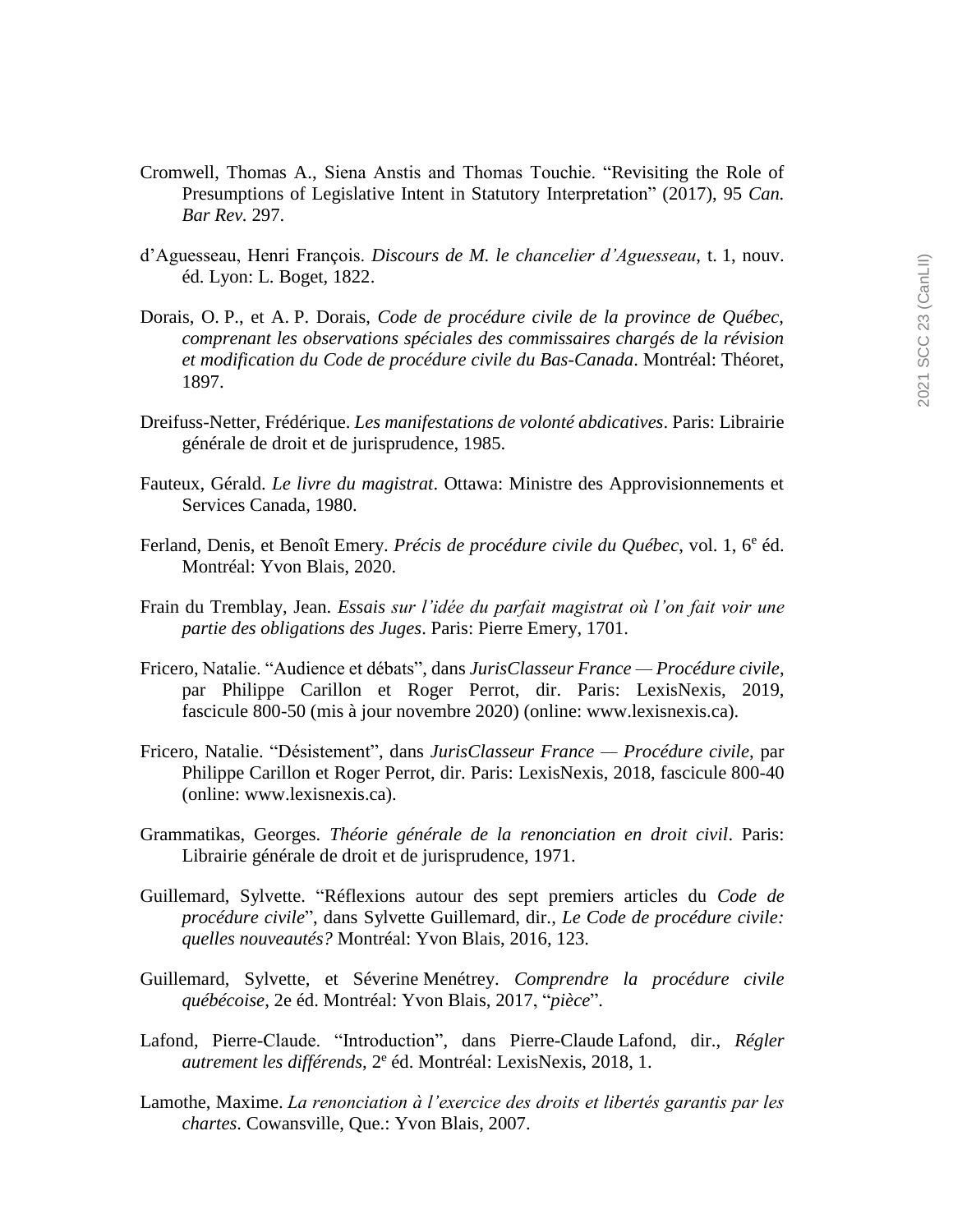- LeBel, Louis. "La loi et le droit: la nature de la fonction créatrice du juge dans le système de droit québécois" (2015), 56 *C. de D.* 87.
- LeBel, Louis. "La méthode d'interprétation moderne: le juge devant lui-même et en lui-même", dans Stéphane Beaulac et Mathieu Devinat, dir., *Interpretatio non cessat — Mélanges en l'honneur de Pierre-André Côté*. Cowansville, Que.: Yvon Blais, 2011, 103.
- Lluelles, Didier, et Benoît-Moore. *Droit des obligations*, 3<sup>e</sup> éd. Montréal: Thémis, 2018.
- Maillette, Hélène. "Incidents qui mettent fin à l'instance", dans *JurisClasseur Québec* — *Collection droit civil* — *Procédure civile I*, 2 e éd., par Pierre-Claude Lafond, dir. Montréal: LexisNexis, 2015, fascicule 21 (feuilles mobiles mises à jour novembre 2019, envoi n° 9).
- Menétrey, Séverine. "L'évolution des fondements de la publicité des procédures judiciaires internes et son impact sur certaines procédures arbitrales internationales" (2008), 40 *Ottawa L. Rev.* 117.
- Mignault, P. B. "Le Code Civil de la Province de Québec et son Interprétation" (1935), 1 *U.T.L.J.* 104.
- Montesquieu. *The Spirit of Laws*, v. 1. London: T. Evans, 1777.
- Morissette, Yves-Marie. "Gestion d'instance, proportionnalité et preuve civile: état provisoire des questions" (2009), 50 *C. de D.* 381.
- Motulsky, Henri. *Principes d'une réalisation méthodique du droit privé (La théorie des éléments générateurs des droits subjectifs)*. Paris: Librairie du Recueil Sirey, 1948.
- Perrot, Roger. *Institutions judiciaires*. Paris: Les cours de droit, 1978.
- Perrot, Roger, Bernard Beignier et Lionel Miniato. *Institutions judiciaires*, 18<sup>e</sup> éd. Paris: L.G.D.J., 2020.
- Piché, Catherine. "La disposition préliminaire du *Code de procédure civile*" (2014), 73 *R. du B.* 135.
- Piché-Messier, Mathieu, et Anaïs Bussières McNicoll. "Développements récents en matière de propriété intellectuelle dans le cadre des ordonnances de type *Anton Piller*, *Mareva* et *Norwich*", dans Service de la qualité de la profession du Barreau du Québec, vol. 464, *Développements récents en droit de la propriété intellectuelle*. Montréal: Yvon Blais, 2019, 89.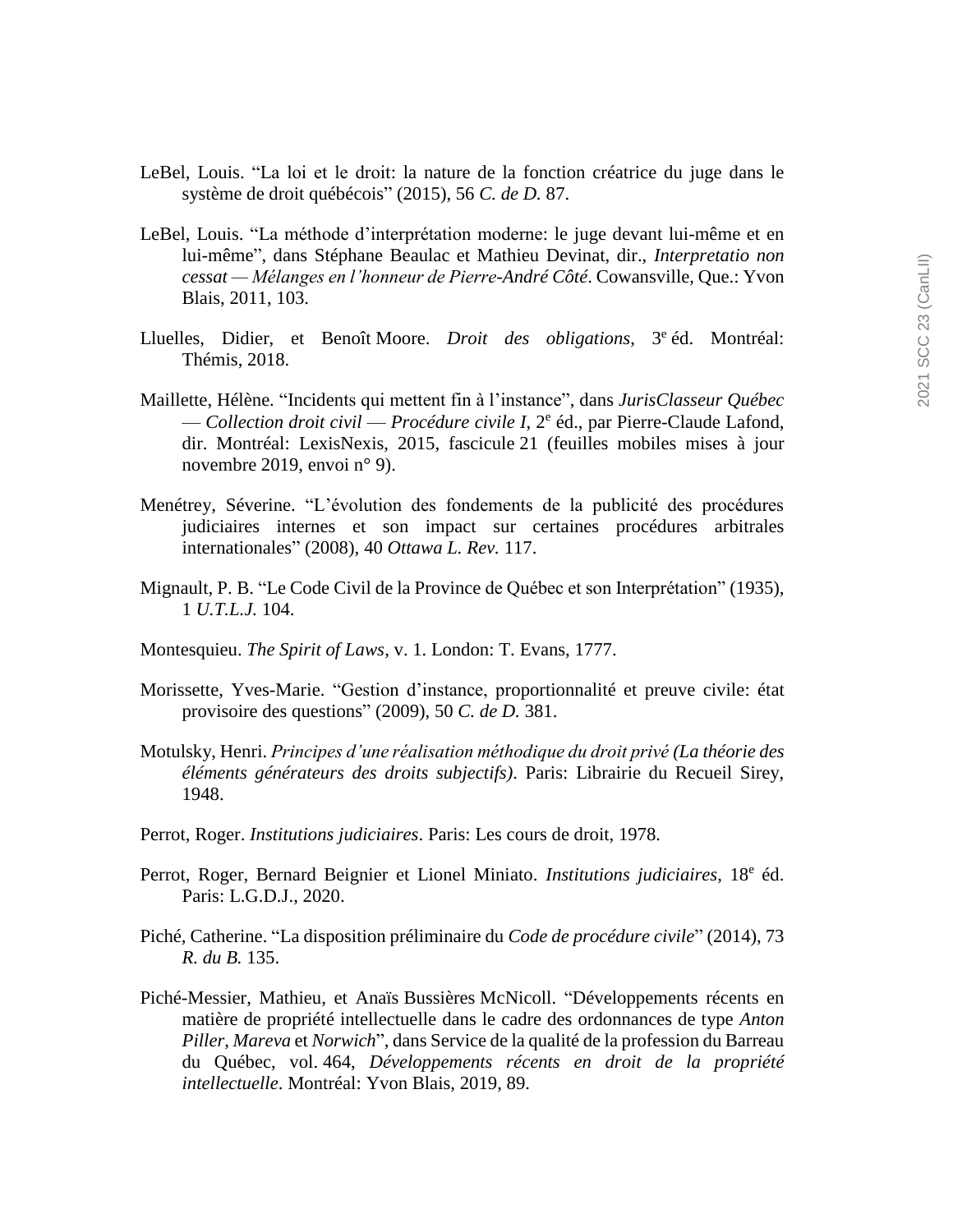- Pigeon, Louis-Philippe. *Drafting and Interpreting Legislation*. Toronto: Carswell, 1988.
- Plamondon, Jacinthe. "Les principes directeurs et le nouveau *Code de procédure civile* (art. 17 à 24 C.p.c.)", dans Sylvette Guillemard, dir., *Le Code de procédure civile: quelles nouveautés?* Montréal: Yvon Blais, 2016, 27.
- Québec. Assemblée nationale. "Adoption du principe Projet de loi 24 Loi modifiant le Code de procédure civile", Journal des débats, vol. 33, nº 30, 3<sup>e</sup> sess., 34<sup>e</sup> lég., 1<sup>er</sup> juin 1994, p. 1573-1579.
- Québec. Assemblée nationale. Commission permanente des institutions, "Étude détaillée du projet de loi  $n^{\circ} 28$  — Loi instituant le nouveau Code de procédure civile", *Journal des débats*, vol. 43, n<sup>o</sup> 79, 1<sup>re</sup> sess., 40<sup>e</sup> lég., 29 octobre 2013, p. 73-77.
- Québec. Ministère de la Justice. Comité de révision de la procédure civile. *Une nouvelle culture judiciaire*. Québec: 2001.
- Québec. Ministère de la Justice. *Commentaires de la ministre de la Justice: Code de procédure civile, chapitre C-25.01*. Montréal: SOQUIJ, 2015.
- Raynaud, Pierre. "La renonciation à un droit: Sa nature et son domaine en Droit civil" (1936), 35 *R.T.D. civ.* 763.
- Reid, Hubert, avec la collaboration de Simon Reid. *Dictionnaire de droit québécois et canadien*, 5 e éd. Montréal: Wilson & Lafleur, 2015, "*désistement*", "*pièce*".
- Thériault, Michelle. "Le défi du passage vers la nouvelle culture juridique de la justice participative" (2015), 74 *R. du B.* 1.
- Vincent, Jean, et Serge Guinchard. *Procédure civile*, 27<sup>e</sup> éd. Paris: Dalloz, 2003.

APPEAL from a judgment of the Quebec Court of Appeal (Marcotte and

Schrager JJ.A. and Samson J. (*ad hoc*)), 2019 QCCA 814, [2019] AZ-51434213,

[2019] J.Q.  $n^{\circ}$  3707, 2019 CarswellQue 3871 (WL Can.), affirming a decision of

Gagnon J., 2017 QCCS 4691, [2017] AZ-51434213, [2017] J.Q. nº 14219 (QL), 2017

CarswellQue 9231 (WL Can.). Appeal dismissed, Wagner C.J. and Rowe, Martin and

Kasirer JJ. dissenting.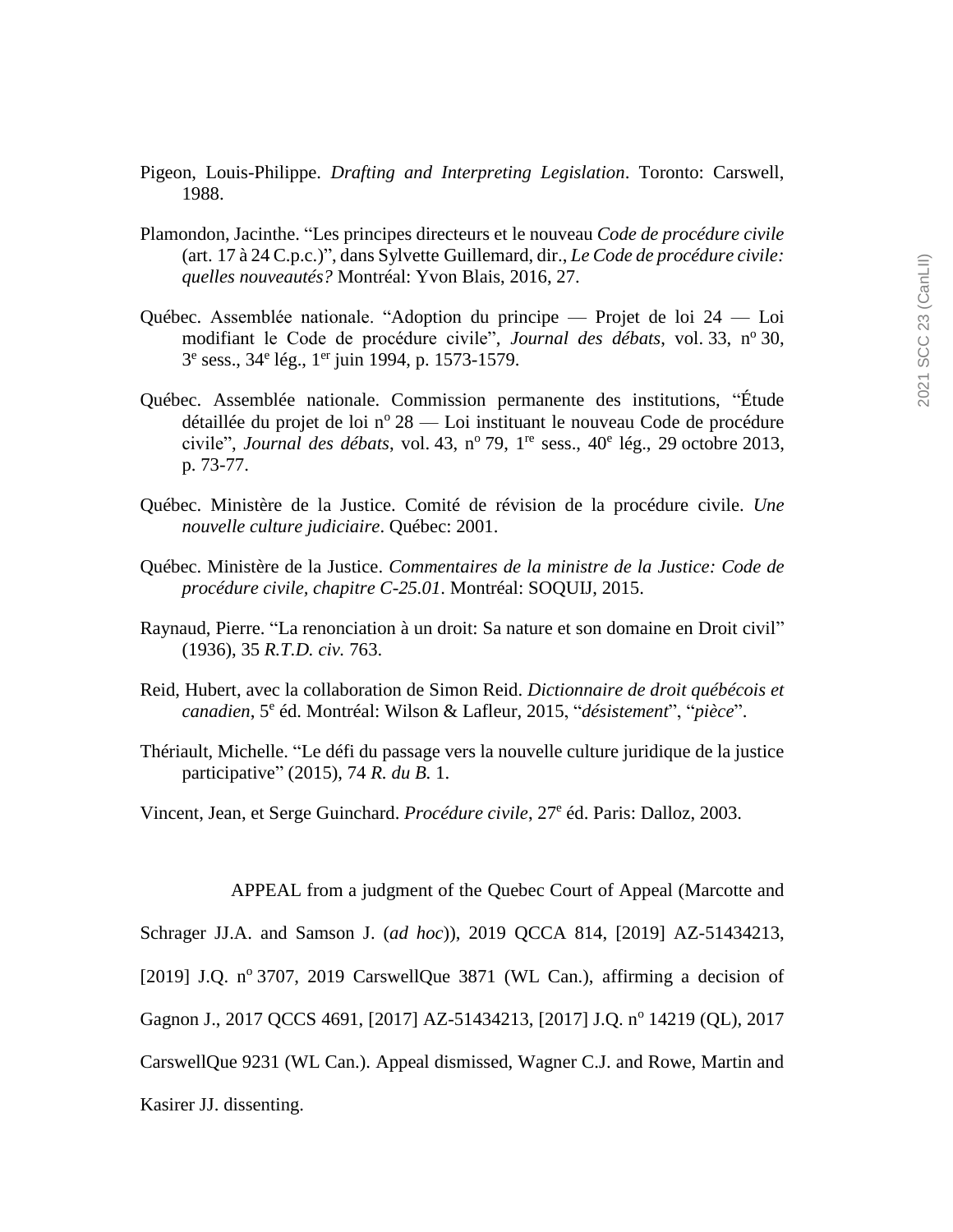*Mathieu Quenneville* and *Marc-André Nadon*, for the appellant.

*Jonathan Pierre-Étienne* and *Antoun Al-Saoub*, for the respondent Magdi Kamel.

*Dominique Vallières*, for the respondent Centre intégré universitaire de santé et de services sociaux de l'Ouest-de-l'Île-de-Montréal.

*Mark Bantey*, for the intervener Fédération professionnelle des journalistes du Québec.

*Christian Leblanc*, for the intervener the Canadian Broadcasting Corporation, La Presse Inc. and Ad IDEM/Canadian Media Lawyer Association.

English version of the judgment of Abella, Moldaver, Karakatsanis, Côté and Brown JJ. delivered by

CÔTÉ J. —

I. Overview

[1] The importance of the principle of open court proceedings is no longer a matter of controversy today. It will readily be agreed that, as one early author elegantly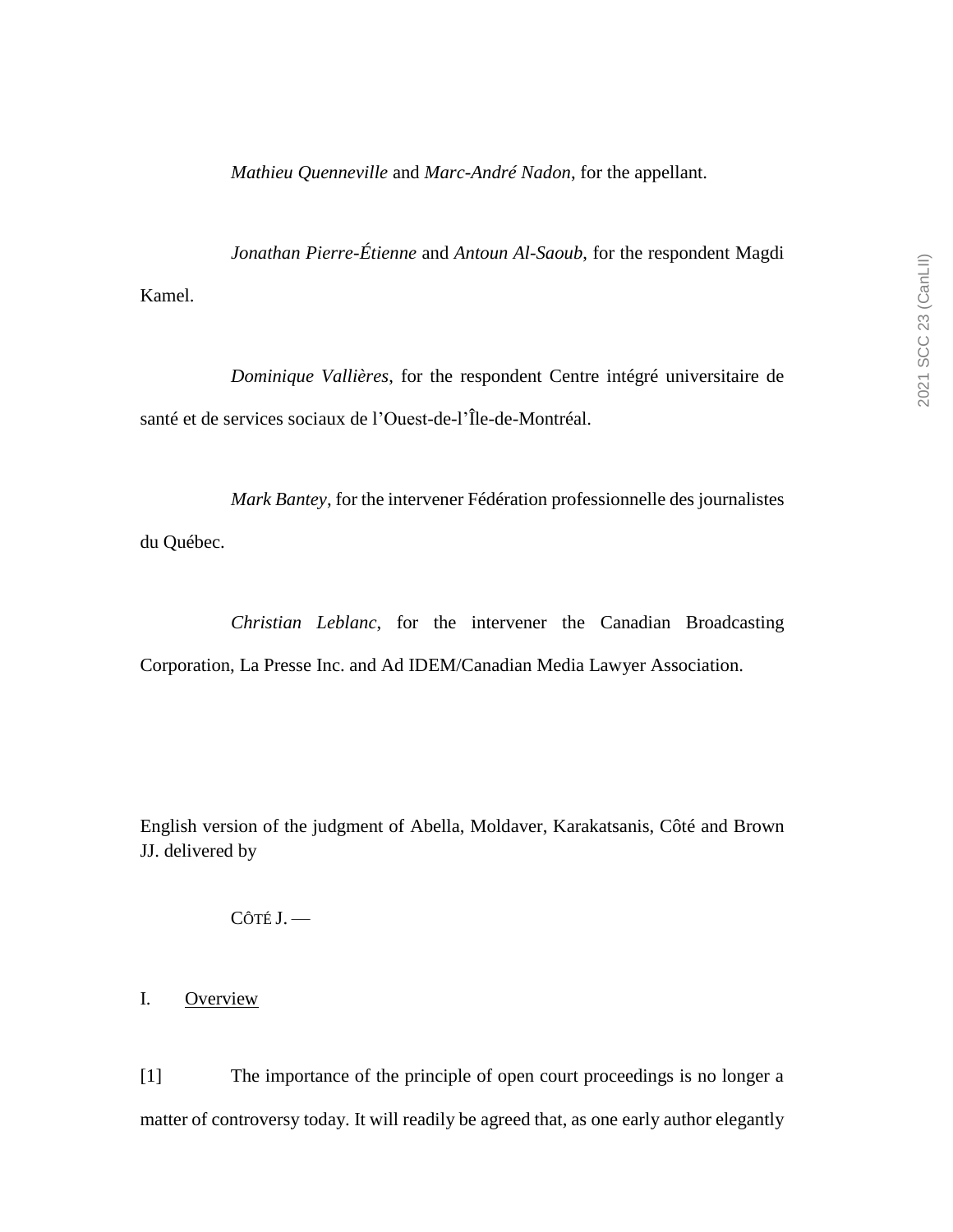stated, justice is [TRANSLATION] "a work of light and not of darkness": J. Frain du Tremblay, *Essais sur l'idée du parfait magistrat où l'on fait voir une partie des obligations des Juges* (1701), at pp. 139-40. This is not in question here. But however important a principle may be, it is not without limits. This appeal calls upon us to clarify the limits of the openness of court proceedings. What must be determined, in essence, is how far the aspiration for transparency in the judicial process should lead and at what point secrecy can prevail.

[2] In Quebec, the *Code of Civil Procedure*, CQLR, c. C-25.01 ("*C.C.P.*"), gives members of the public the right to have access to court records: art. 11 *C.C.P*. 1 No prior authorization is required: anyone can examine the content of such records. The *Code* also contains a provision dealing with the retrieval of exhibits filed in a court record: art. 108 *C.C.P*. In the course of a proceeding, the parties are *authorized* to retrieve their exhibits if all of them consent; once the proceeding has ended, they are *obliged* to do so, otherwise the exhibits may be destroyed by the court clerk after one year. The question at the centre of this appeal is whether art. 11 *C.C.P.* allows members of the public to consult exhibits that have been retrieved by the parties in accordance with art. 108 *C.C.P.* In my view, the right to have access to court records set out in art. 11 *C.C.P.* does not extend beyond what is in these records at the time they are consulted. This means that once the parties retrieve their exhibits at the end of a

 $\overline{a}$ 

<sup>&</sup>lt;sup>1</sup> The relevant statutory provisions are reproduced in an appendix.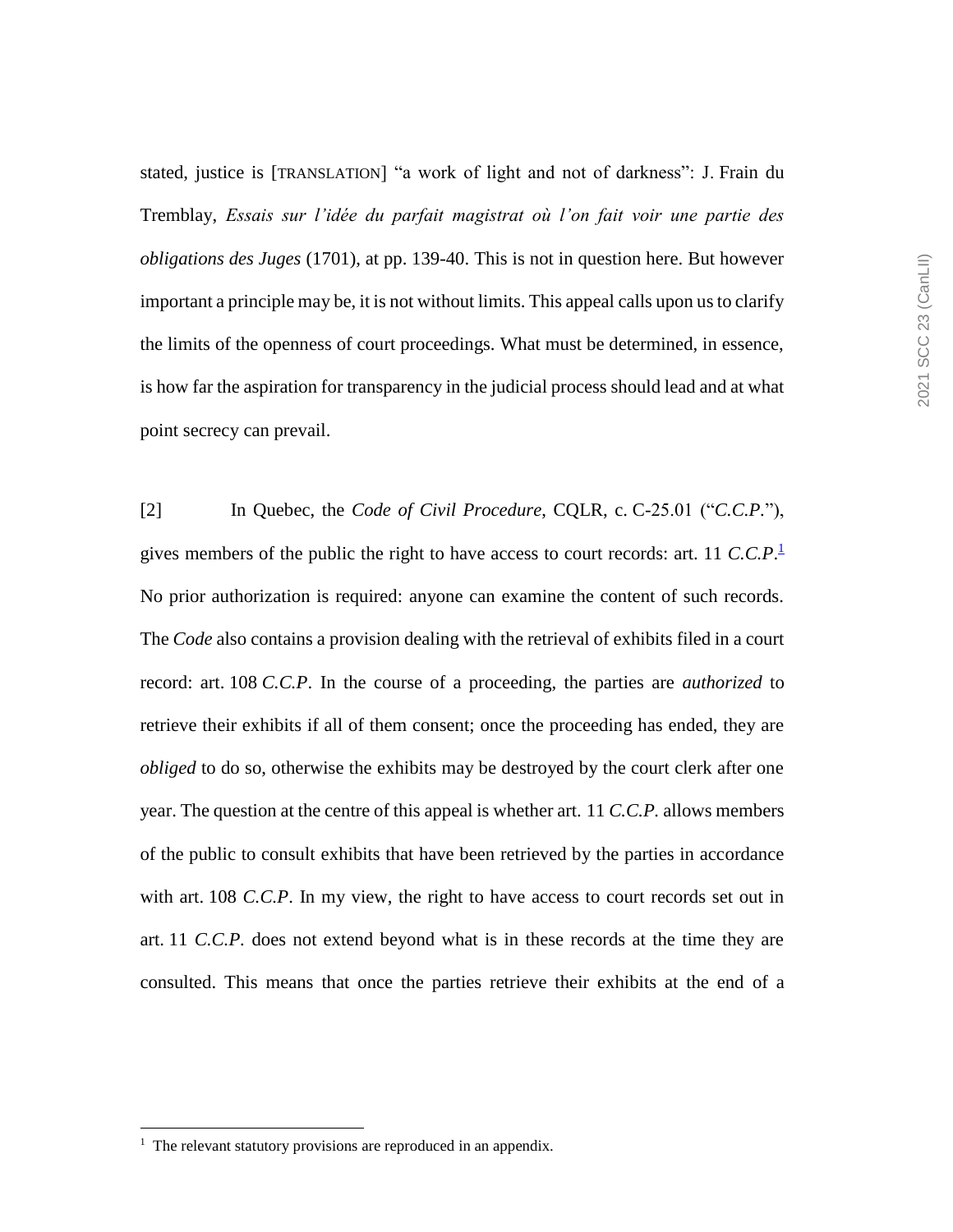proceeding, members of the public will still be able to consult the record but will no longer have access to the exhibits that have been removed from it.

#### II. Background

[3] On October 6, 2016, the respondent Centre intégré universitaire de santé et de services sociaux de l'Ouest-de-l'Île-de-Montréal ("CIUSSS") instituted court proceedings against one of its former managers, the respondent Magdi Kamel. The originating application alleged misappropriation of funds in the amount of \$410,266 and sought the repayment of that sum as well as \$100,000 in damages. It was accompanied by an application for a *Norwich* order to obtain the identity of the holder of the four bank accounts to which that sum had allegedly been diverted between April 1, 2009 and March 31, 2015. The CIUSSS filed four exhibits in support of its applications, including an expert forensic accounting report produced by PwC. On October 7, 2016, the Superior Court made the *Norwich* order and ordered that the entire record be sealed.

[4] Seizures before judgment were carried out at Mr. Kamel's residences on October 17 and November 22, 2016. The *Journal de Montréal*, a newspaper published by the appellant, MediaQMI, devoted two articles to the seizures on October 31 and December 13, 2016. Wishing to find out the details of the court proceedings, MediaQMI filed its [TRANSLATION] "Motion to unseal" on March 29, 2017 in order to have access to the court record and the exhibits that might be in it. In that motion based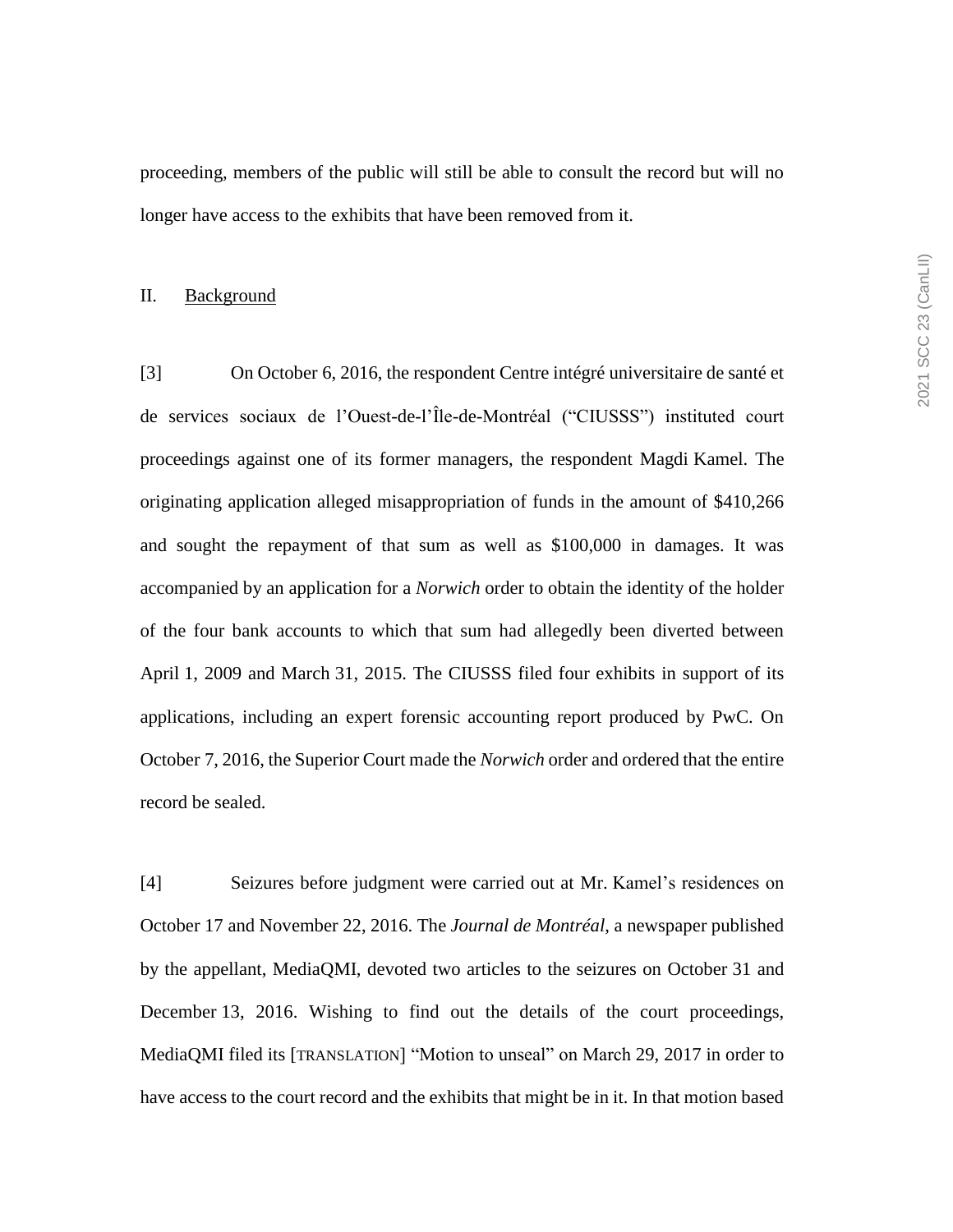on art. 11 *C.C.P.* and s. 23 of the *Charter of human rights and freedoms*, CQLR,

c. C-12 ("*Quebec Charter*"), MediaQMI sought only a single conclusion:

[TRANSLATION] TERMINATE any order whose purpose is to restrict the access of the public and the Applicant to the Court record for file 500-17-095861-160.

[5] The hearing of the motion, scheduled for April 5, 2017, was postponed to April 25, 2017. In the meantime, the CIUSSS discontinued its originating application. It filed a notice of discontinuance on April 19, 2017 and, over the next few days, tried to retrieve the four exhibits filed in support of its application. However, the staff of the court office could not find the record.

[6] On April 21, 2017, Mr. Kamel applied to the Superior Court for authorization to withdraw the originating application from the court record or, in the alternative, for an order preventing the public from having access to it. The CIUSSS did not oppose Mr. Kamel's application, but MediaQMI indicated its opposition on April 24, 2017.

[7] On April 25, 2017, Gagnon J. heard MediaQMI's motion *in camera*. At the hearing, counsel for the CIUSSS made an oral request to retrieve the exhibits filed in the court record, emphasizing that the expert forensic accounting report produced by PwC was private. MediaQMI opposed that request to retrieve the exhibits. Gagnon J. took the case under advisement after extending the sealing order until his judgment was rendered. No other conservatory measure was sought by any of the parties.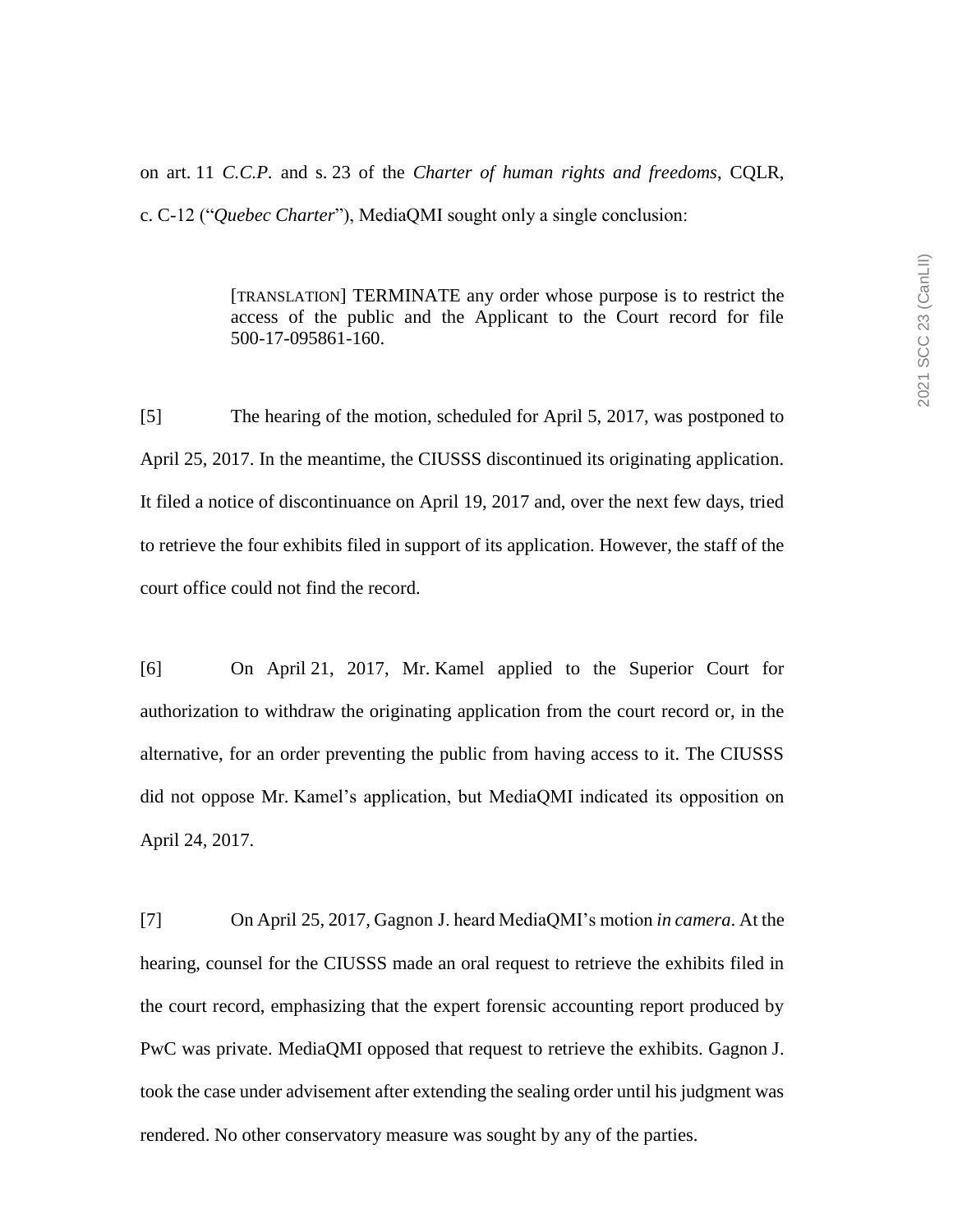#### III. Judicial History

## A. *Quebec Superior Court, 2017 QCCS 4691 (Gagnon J.)*

[8] Gagnon J. rendered his decision on July 20, 2017. After noting that MediaQMI was neither a party to the litigation nor, strictly speaking, an intervenor, he decided the motion to unseal on the basis of the test set out in *Dagenais v. Canadian Broadcasting Corp.*, [1994] 3 S.C.R. 835, and *R. v. Mentuck*, 2001 SCC 76, [2001] 3 S.C.R. 442 ("*Dagenais/Mentuck* test"). Finding that the evidence was insufficient to depart from the principle of open court proceedings, he observed that the mere desire to avoid embarrassment for Mr. Kamel and negative publicity for the CIUSSS did not justify keeping the record confidential. He therefore ordered that the record be unsealed.

[9] With regard to the oral request to retrieve the exhibits, Gagnon J. stated that the rights of journalists and the media do not override the application of the ordinary rules of the *Code of Civil Procedure*. He added that the efficiency of civil procedure is based in part on out-of-court settlements and discontinuances. As soon as a proceeding ends, he wrote, the parties have complete freedom to retrieve all exhibits from the record and to shield them from public scrutiny; indeed, art. 108 *C.C.P.* requires them to do so. Because the proceeding in this case had been terminated by a discontinuance, Gagnon J. authorized the CIUSSS to remove its exhibits from the court record. Counsel for the CIUSSS retrieved them the day after the judgment was rendered, on July 21, 2017. After reading MediaQMI's notice of appeal, he sent its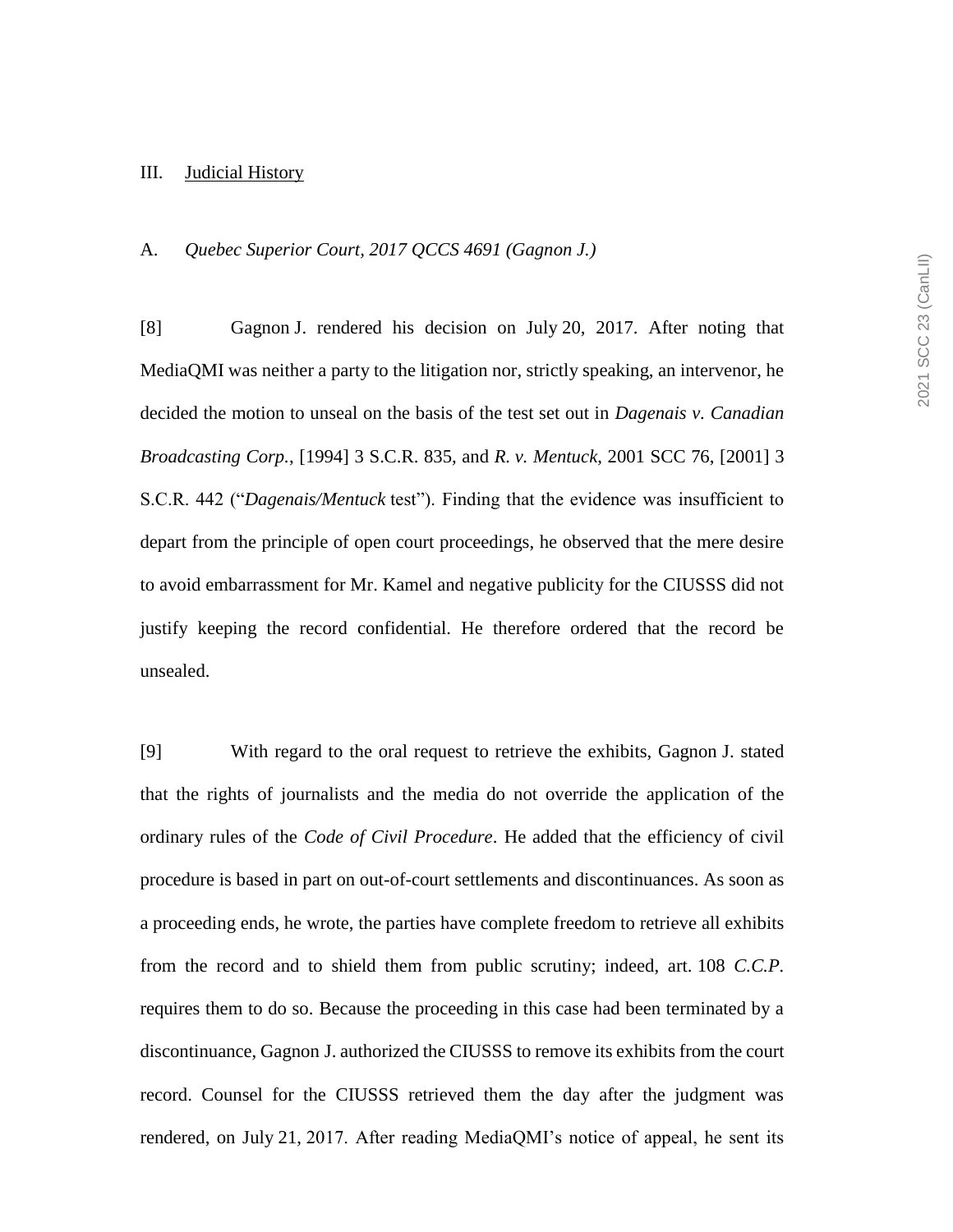counsel an email written [TRANSLATION] "[w]ithout prejudice" in which he confirmed, "without any admission, that we are keeping a copy of the exhibits . . . until the appeal is decided or settled": A.R., at p. 82.

## B. *Quebec Court of Appeal, 2019 QCCA 814 (Marcotte and Schrager JJ.A. and Samson J. (ad hoc))*

[10] The three Quebec Court of Appeal judges wrote separate reasons to dispose of MediaQMI's appeal from the conclusion relating to the retrieval of exhibits.

[11] Citing *Lac d'Amiante du Québec Ltée v. 2858-0702 Québec Inc.*, 2001 SCC 51, [2001] 2 S.C.R. 743, Samson J. noted that Quebec courts may not create positive rules of civil procedure, much less rules that would be contrary to the *Code of Civil Procedure*. In his view, MediaQMI's motion was ancillary to the litigation between Mr. Kamel and the CIUSSS. By terminating the proceeding, the discontinuance had also resulted in a loss of jurisdiction over that ancillary motion. Since the parties controlled the course of their case, the CIUSSS could retrieve its exhibits as soon as the discontinuance was filed. The *Dagenais/Mentuck* test did not apply, because that test presupposes a discretion that did not exist in this case. First, there was no longer any litigation between the parties; second, art. 108 *C.C.P.* confers no discretion. Samson J. was therefore of the view that the appeal should be dismissed.

[12] Schrager J.A. arrived at the same result, but for different reasons. In his opinion, discontinuance creates a legal fiction that puts the parties back in the position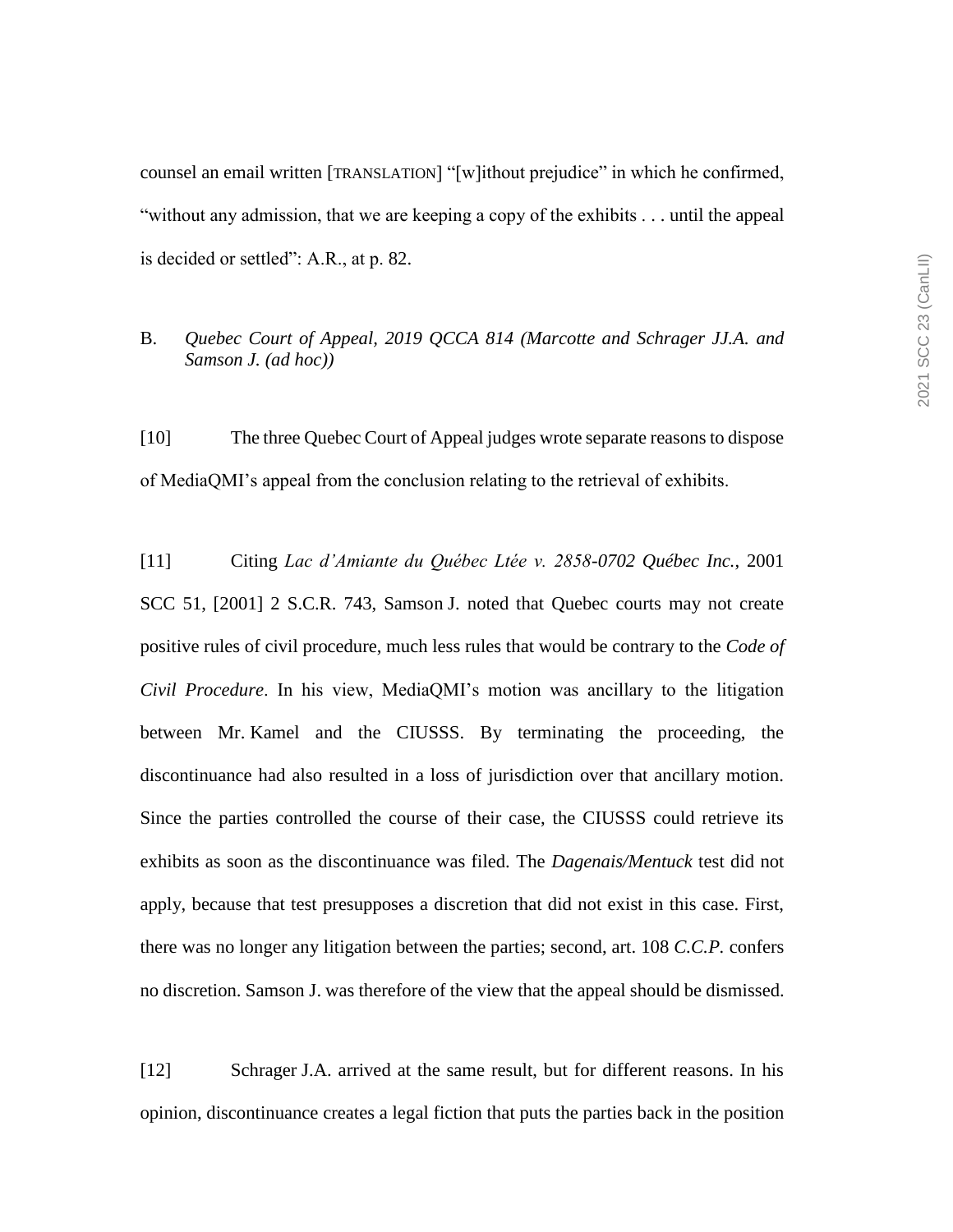they were in prior to the court proceedings; it takes exhibits out of the public domain and returns them to the private sphere. The justification for dismissing MediaQMI's application lies in the fact that there were no active court proceedings and that the documents were private; it does not lie in art. 108 *C.C.P.* Schrager J.A. described that provision as being purely procedural and intended to reduce the costs associated with court records; as a result, he did not regard it as a valid basis for a decision to deny access to the exhibits. The *Dagenais/Mentuck* test could not apply in the absence of active court proceedings. Schrager J.A. nonetheless observed, in *obiter*, that that test might permit access to documents relating to litigation that had ended in the limited case where the purpose of the motion was to scrutinize the judicial process as such, but this was not the case here: MediaQMI was seeking information about the parties themselves, not about the judicial process that had led to the discontinuance.

[13] In her dissenting reasons, Marcotte J.A., like her colleague Schrager J.A., found that art. 108 *C.C.P.* sets out an administrative rule whose purpose is to declutter court records; such a rule cannot be used to circumvent the fundamental principle of open court proceedings. In her view, the Superior Court judge had erred by disregarding the fact that the motion to unseal had been filed before the CIUSSS's discontinuance, that is, before the end of the proceeding. In light of the importance of the principle of open proceedings and the specific context of the motion, which concerned litigation relating to the management of public funds, Marcotte J.A. found that the Superior Court judge should have determined whether the exhibits were confidential before authorizing the CIUSSS to retrieve them. She would therefore have referred the case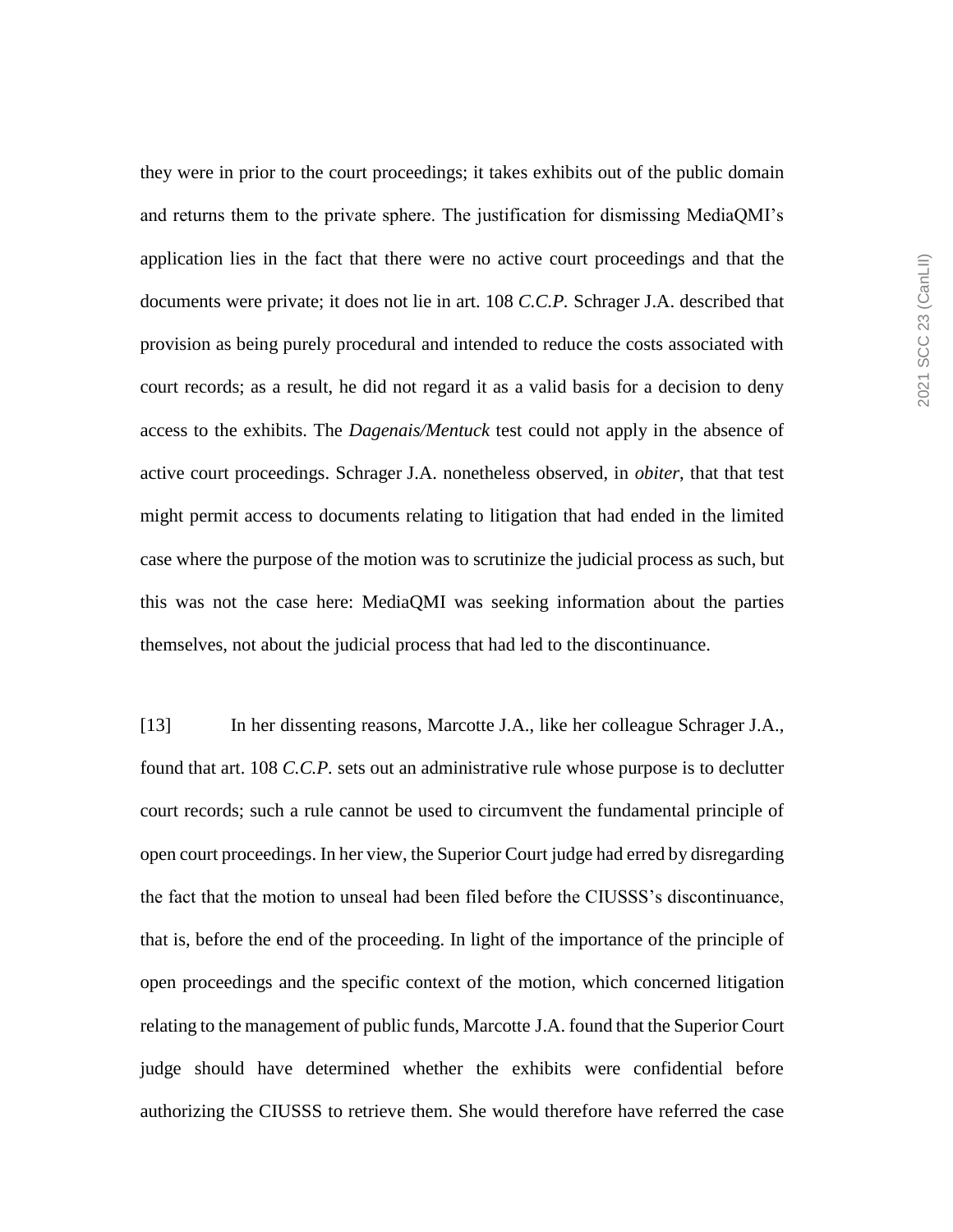back to the Superior Court so that it could decide that issue on the basis of the *Dagenais/Mentuck* test.

#### IV. Parties' Arguments

[14] It is important to note from the outset that MediaQMI is not challenging the constitutionality of art. 11 or art. 108 *C.C.P*. Nor is it contesting the CIUSSS's discontinuance. In this Court, it essentially argues that the scope of the principle of open proceedings must be analyzed in light of s. 2(b) of the *Canadian Charter of Rights and Freedoms* and the analogous guarantees set out in the *Quebec Charter*, and that its application for access to exhibits should therefore be decided on the basis of the *Dagenais/Mentuck* test. Relying on the legislative history of art. 108 *C.C.P.*, it argues that this provision does not override the exercise of its constitutional rights. It maintains that the CIUSSS's discontinuance and the subsequent retrieval of the exhibits in issue did not make its application for access to the exhibits obsolete: the filing of its motion to unseal allegedly crystallized its rights by giving it an acquired right to argue its application. According to it, art. 11 *C.C.P.* guarantees a right of access to exhibits that is not limited to what is found in the court record concerned. In oral argument, it qualified the acquired rights argument by stating that the principle of open proceedings protects the right to have applications for access to exhibits decided even several years after a proceeding has ended (transcript, at pp. 21-22). Applying the *Dagenais/Mentuck* test to the facts of the case, MediaQMI takes the position that there is no reason for the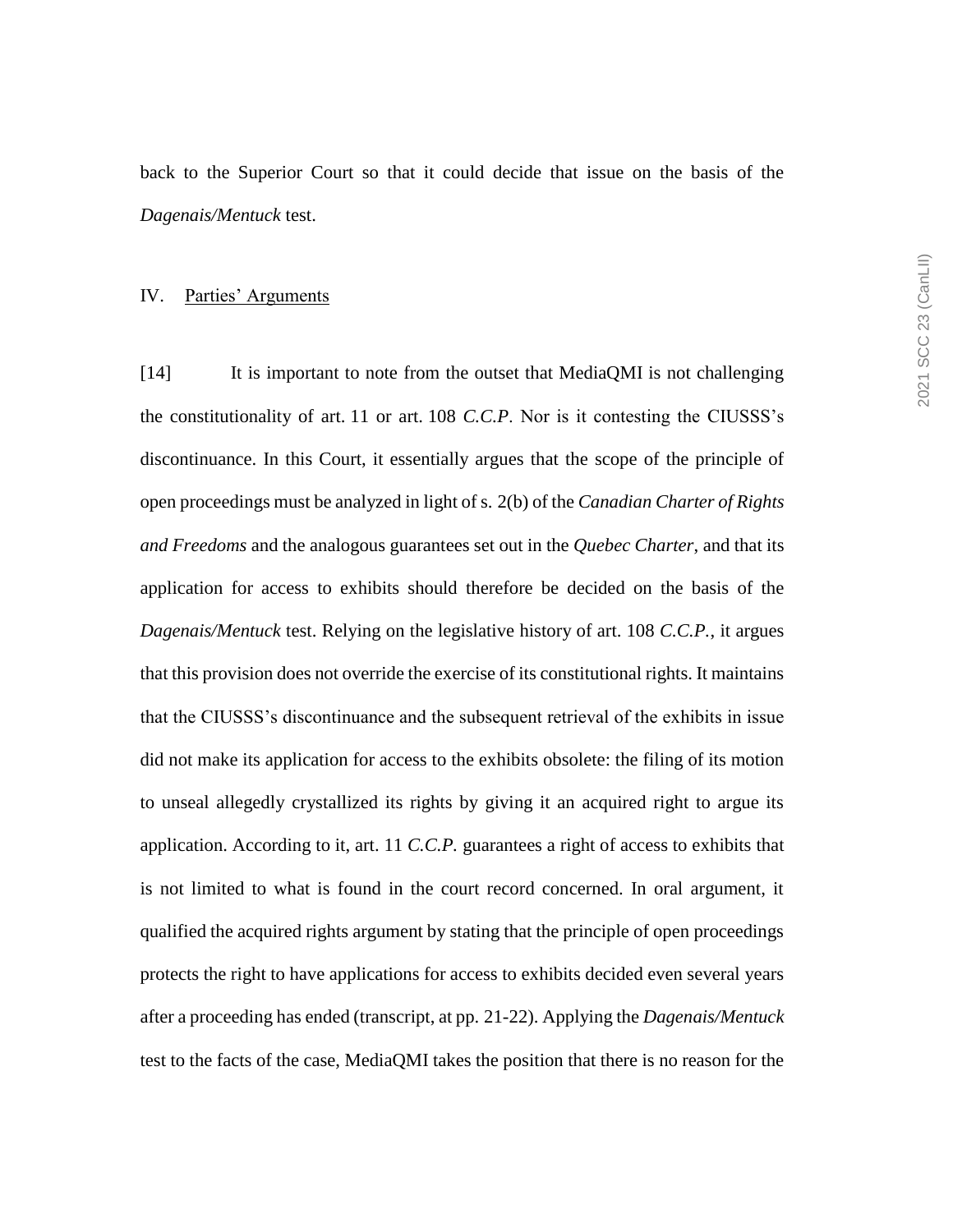exhibits in issue to be confidential, and it therefore asks the Court to declare that they are public and to order the CIUSSS to provide it with a copy of them.

[15] The CIUSSS argues that the public nature of a court record does not necessarily mean that exhibits will continue to be part of it. The right to consult records is limited to what is contained within the records at the time they are consulted. That content is circumscribed by the guiding principle of procedure that the parties control the course of their case as well as by art. 108 *C.C.P*. The CIUSSS takes the view that art. 108 *C.C.P.* creates an exception to the principle of open proceedings given that it is an instance where "the law . . . restricts access . . . to certain documents filed in a court record" (art. 11 para. 2 *C.C.P.*). As art. 108 *C.C.P.* confers no discretion on a judge, it follows that the *Dagenais/Mentuck* test does not apply.

[16] Mr. Kamel argues that the position taken by MediaQMI implies the creation of a new procedural rule that would be contrary to the rules set out in the *Code of Civil Procedure*. He submits that the preliminary provision of the *Code* and the principles of statutory interpretation prevent art. 108 *C.C.P.* from being reduced to a purely administrative provision; the words of that article are clear, and the legislature would have used different language if it had intended to limit the freedom of parties to retrieve their exhibits. Mr. Kamel adds that because MediaQMI was never a party to the proceeding, it cannot contest the discontinuance or the consequences it may have had for its rights. Like the CIUSSS, he argues that art. 108 *C.C.P.* determines the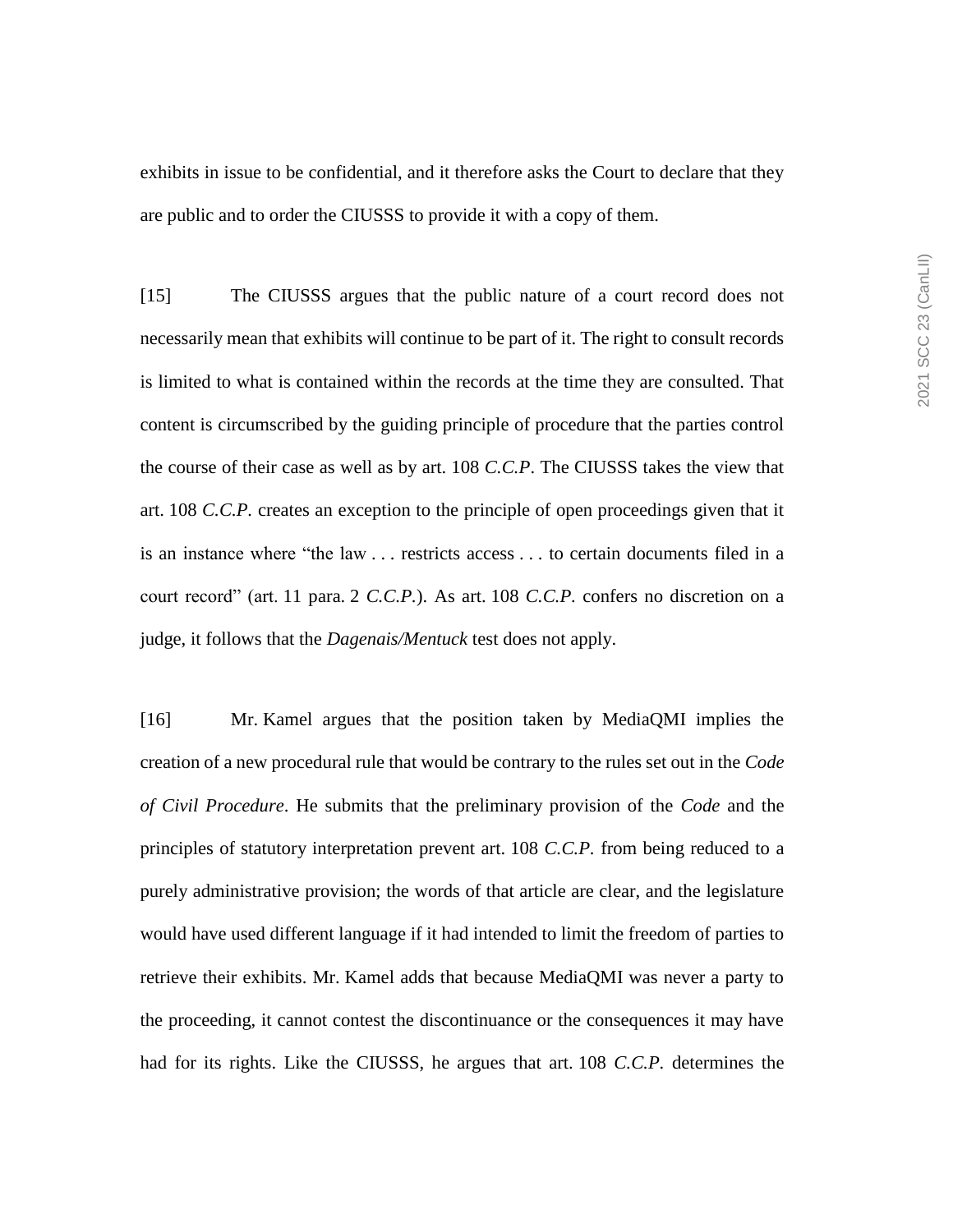outcome of the application for access to exhibits and makes the *Dagenais/Mentuck* test inapplicable.

#### V. Issues

- [17] This appeal raises two questions:
	- A. What is the extent of the right conferred by the *Code of Civil Procedure* to have access to the content of court records?
	- B. Is MediaQMI entitled to have access to the exhibits that were in the court record at the time it filed its motion?

# VI. Analysis

## A. *What Is the Extent of the Right Conferred by the Code of Civil Procedure to Have Access to the Content of Court Records?*

[18] Article 11 *C.C.P.* sets out the principle of open court proceedings and gives members of the public the right to "have access to court records and entries in the registers of the courts". This provision guarantees access to court records and to what they contain at the time they are consulted, aside from confidential information. Where an exhibit is retrieved from a record pursuant to art. 108 *C.C.P.*, it generally returns to the private sphere. Article 11 *C.C.P.* therefore does not confer a specific right to access exhibits that were once part of court records. A number of considerations favour this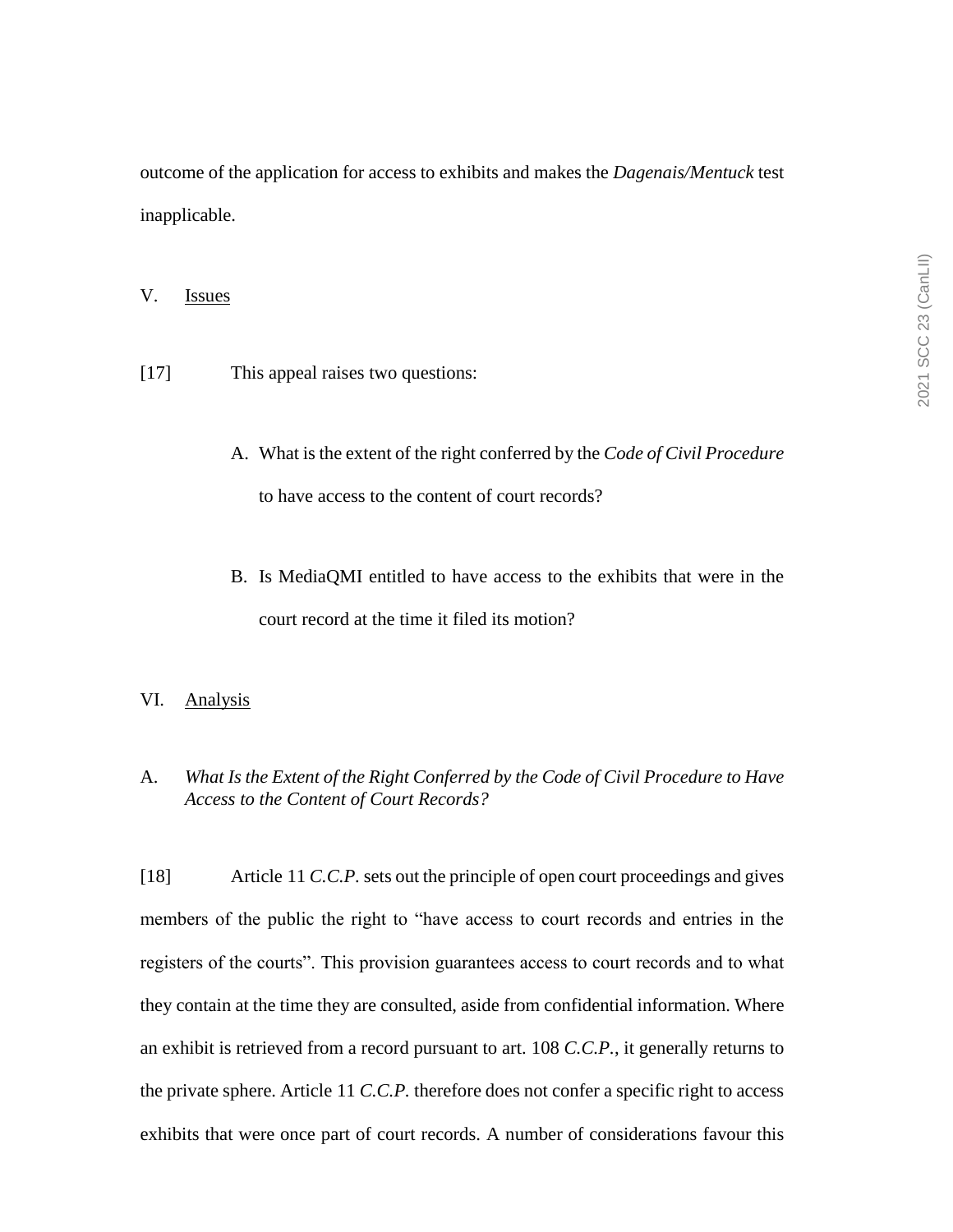interpretation: the text, object and scheme of the *Code of Civil Procedure*, the legislative history, the guiding principles of civil procedure, and practical considerations relating to the resolution of disputes.

[19] In their reasons, my colleagues suggest that the result I reach would make it possible for parties to circumvent the principle of open court proceedings, which they characterize as being of public order. That criticism is unfounded. Article 11 *C.C.P.* gives access to a record whose content is governed in part by art. 108 *C.C.P*. The retrieval of exhibits from a record in the circumstances described in art. 108 *C.C.P.*, when an application to consult the record is pending, does not "infring[e] a rule of public order" (reasons of the Chief Justice and Kasirer J., at para. 123); it simply constitutes the exercise of a right provided for in the *Code of Civil Procedure*. With great respect for my colleagues' view, emphasizing the importance of the principle of open proceedings is not sufficient to extend its implications beyond what is authorized by law. Fundamental though it may be, this principle remains circumscribed by the limits set out in the *Code of Civil Procedure*. Specifically, it does not give members of the public the right to have access to exhibits that have been removed from a court record in accordance with art. 108 *C.C.P*.

[20] In the context of Quebec civil procedure, it is therefore impossible, in my view, to give the principle of open proceedings the interpretative scope given to it by MediaQMI and my colleagues without also rewriting several rules expressly set out in the *Code of Civil Procedure*. But as former Chief Justice Fauteux wrote,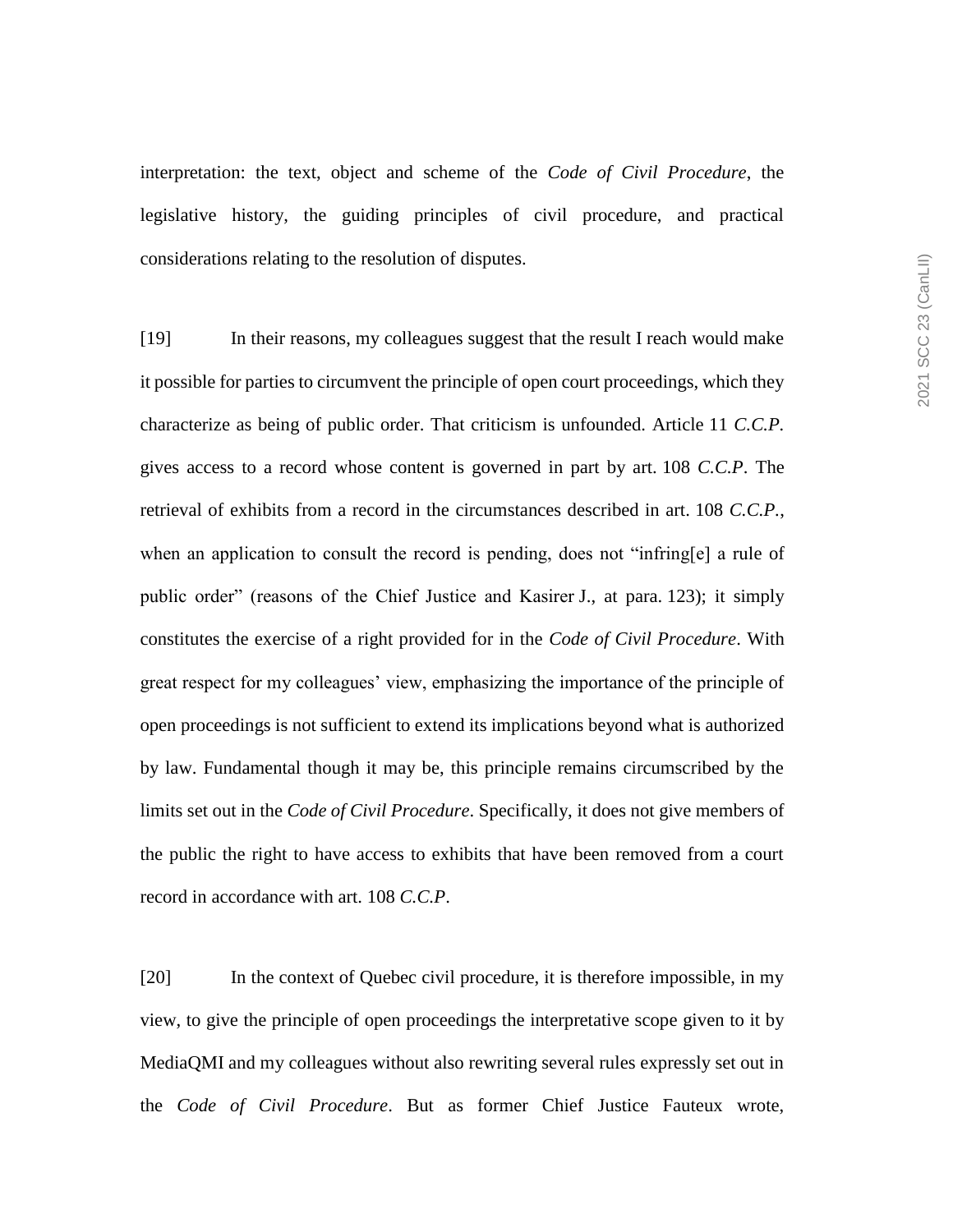[TRANSLATION] "[t]he Constitution contemplates only one system for making laws, not two systems that can function simultaneously, in a diverging manner": *Le livre du magistrat* (1980), at p. 125. Whatever protection the principle of open proceedings may have under the charters, the legislature remains free to fix the scope of that principle in the rules it enacts. It is not the role of the courts to conduct that exercise in its place. Accordingly, in the absence of a constitutional challenge, the rules clearly stated in the *Code of Civil Procedure* are what apply.

#### (1) Interpretation of the *Code of Civil Procedure*

[21] In *Lac d'Amiante*, the Court noted that in Quebec, "[t]he fundamental law concerning civil procedure is the law enacted by the National Assembly . . . in a code that is expressed in general terms": para. 35. In the civil law context, creating the law remains the legislature's prerogative: *ibid.* The courts perform "only . . . a secondary or interstitial function" in this regard by making rules of practice or exercising the inherent or ancillary powers provided for in arts. 25 and 49 *C.C.P.*: paras. 36-38.

[22] This delimitation of the role of judges reflects a specifically civilian conception of the separation of judicial and legislative functions: *Lac d'Amiante*, at paras. 37-39; L. LeBel, "La méthode d'interprétation moderne: le juge devant lui-même et en lui-même", in S. Beaulac and M. Devinat, eds., *Interpretatio non cessat — Mélanges en l'honneur de Pierre-André Côté* (2011), 103, at p. 112; Fauteux, at pp. 123-26. This conception dates back at least to Montesquieu, who described judges as "the mouth that pronounces the words of the law": *The Spirit of Laws* (1777), vol. 1,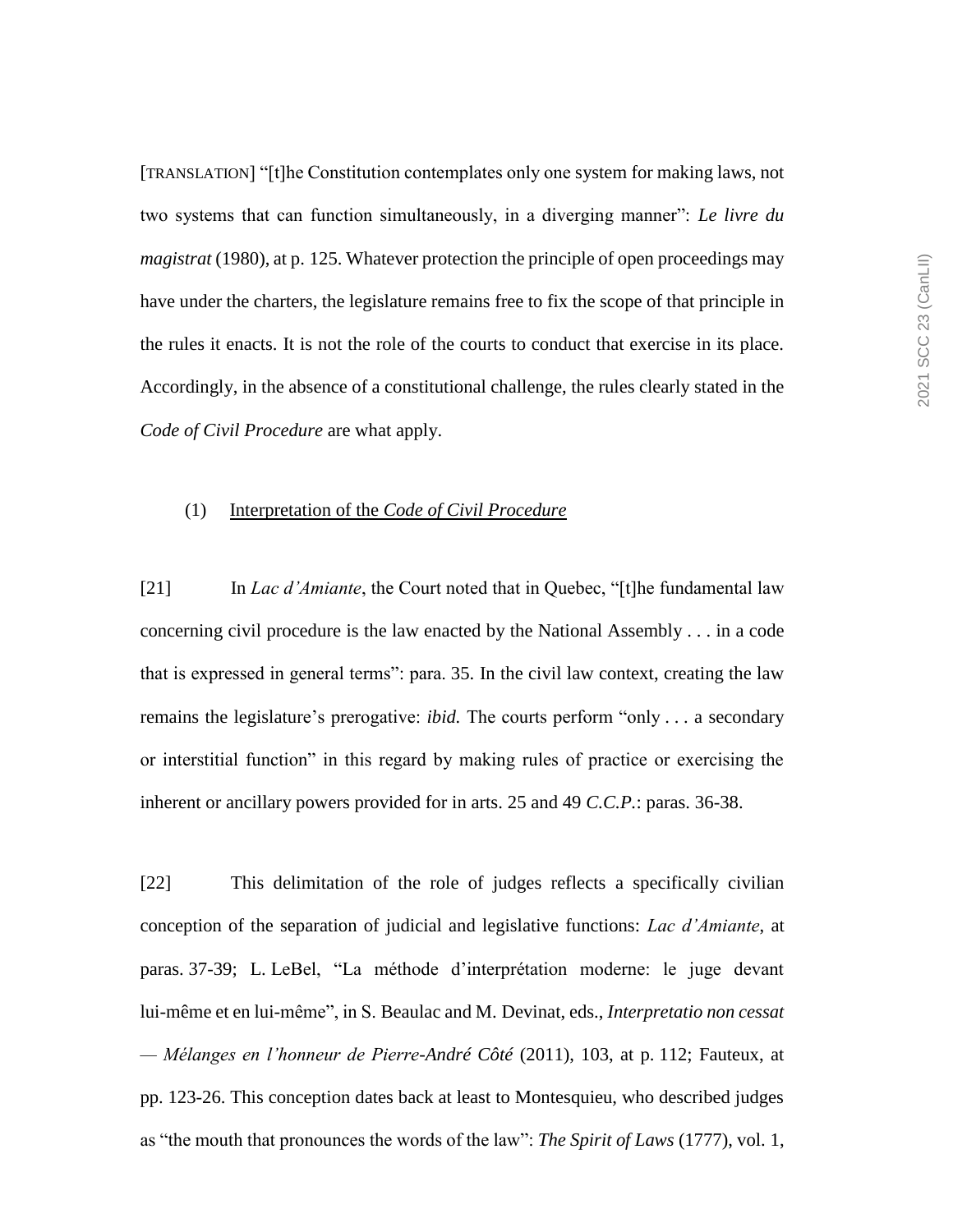at p. 208. That is an eloquent turn of phrase, though too rigid; the inclination today would rather be to view judges as giving life to the dead letter of the law: P. B. Mignault, "Le Code Civil de la Province de Québec et son Interprétation" (1935), 1 *U.T.L.J.* 104, at p. 111. Apart from exceptional situations in which civil law judges are called upon to state the law that emerges from the interstices of the *Code*, their creative activity involves [TRANSLATION] "discover[ing] the potentialities of the [statutory] language" and "thus complet [ing] the legislature's work": L. LeBel, "La loi et le droit: la nature de la fonction créatrice du juge dans le système de droit québécois" (2015), 56 *C. de D.* 87, at pp. 92-93; *Cie Immobilier Viger Ltée v. Giguère Inc.*, [1977] 2 S.C.R. 67, at pp. 75-77. In so doing, they must avoid two opposite pitfalls: [TRANSLATION] "counter[ing] the letter with the spirit, and the spirit with the letter" (H. F. d'Aguesseau, *Discours de M. le chancelier d'Aguesseau* (new ed. 1822), vol. 1, at p. 287, cited in Fauteux, at p. 14).

[23] The Quebec legislature has reiterated these principles relating to the role of judges in a preliminary provision whose normative value is now well established: *Lac d'Amiante*, at para. 40; *Prud'homme v. Prud'homme*, 2002 SCC 85, [2002] 4 S.C.R. 663, at para. 30; L. Chamberland, ed., *Le grand collectif: Code de procédure civile — Commentaires et annotations*, vol. 1, *Articles 1 à 309* (5th ed. 2020), at pp. 1-5. The third paragraph of that provision sets out the framework within which the *Code of Civil Procedure* must be interpreted:

> This Code must be interpreted and applied as a whole, in keeping with civil law tradition. The rules it sets out are to be interpreted in the light of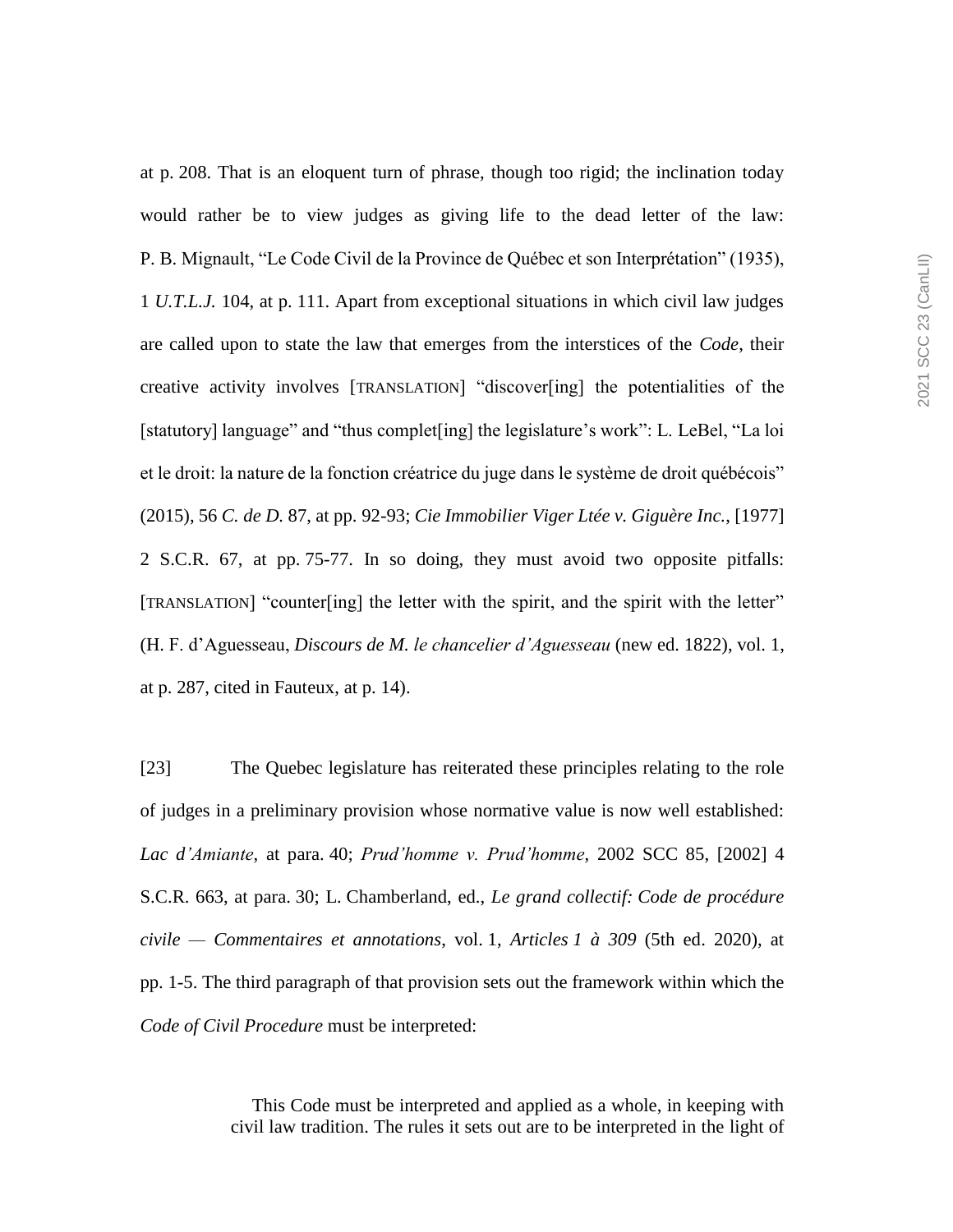the specific provisions it contains or of those of the law, and in the matters it deals with, the Code compensates for the silence of the other laws if the context so admits.

[24] The preliminary provision also states that the *Code of Civil Procedure* "governs" procedure before the courts "in harmony with the Charter of human rights and freedoms". In *Quebec (Commission des droits de la personne et des droits de la jeunesse) v. Communauté urbaine de Montréal*, 2004 SCC 30, [2004] 1 S.C.R. 789, this Court commented on a similar provision in the *Civil Code of Québec*, stating that "[t]he interpretation of legislation must draw on [the] principles" set out in that *Charter*: para. 20. But there is a difference — and it is a significant one — between an interpretation *that draws* on certain principles and an interpretation *that deviates*, in the name of those principles, from the legislative intent clearly expressed in the wording of a law.

[25] The charters are instruments that protect rights and freedoms; they are not large Procrustean beds designed to stretch laws to the desired size. On the contrary, they preserve the legislature's autonomy by means of justificatory provisions like s. 1 of the *Canadian Charter*: T. A. Cromwell, S. Anstis and T. Touchie, "Revisiting the Role of Presumptions of Legislative Intent in Statutory Interpretation" (2017), 95 *Can. Bar Rev.* 297, at p. 322. In Quebec, the legislature made this very clear by enacting ss. 9.1 and 51 of the *Quebec Charter*:

> **9.1.** In exercising his fundamental freedoms and rights, a person shall maintain a proper regard for democratic values, State laicity, public order and the general well-being of the citizens of Québec.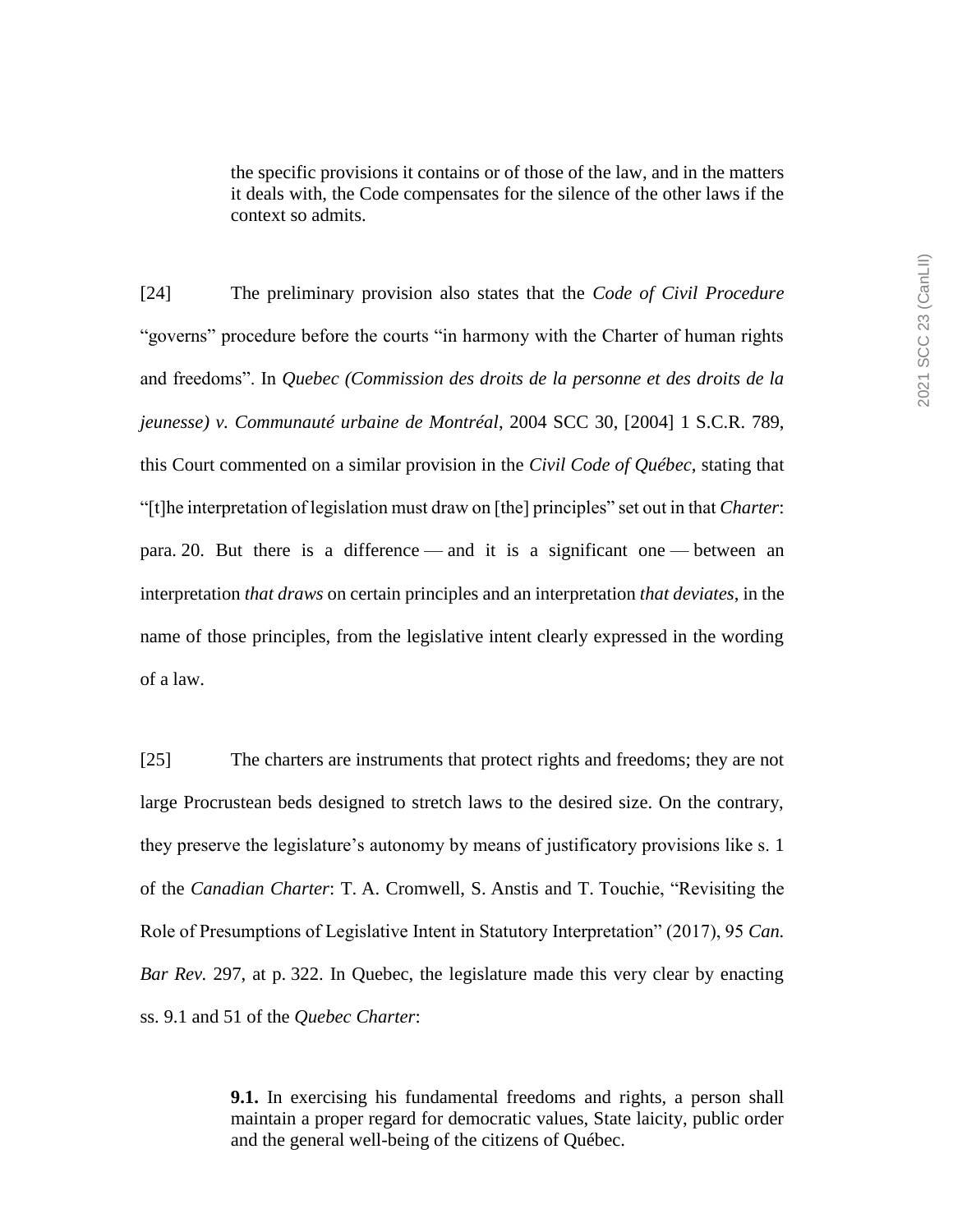In this respect, the scope of the freedoms and rights, and limits to their exercise, may be fixed by law.

**51.** The Charter shall not be so interpreted as to extend, limit or amend the scope of a provision of law except to the extent provided in section 52.

[26] It is also important to note that in *Bell ExpressVu Limited Partnership v. Rex*, 2002 SCC 42, [2002] 2 S.C.R. 559, this Court rejected the argument that courts should interpret statutes so as to make them consistent with the principles or values of the *Canadian Charter*, except to resolve an ambiguity that persists after applying the contextual approach to interpretation:

> . . . a blanket presumption of *Charter* consistency could sometimes frustrate true legislative intent, contrary to what is mandated by the preferred approach to statutory construction. . . .

> > . . .

To reiterate what was stated in *Symes*, *supra*, and *Willick*, *supra*, if courts were to interpret all statutes such that they conformed to the *Charter*, this would wrongly upset the dialogic balance. Every time the principle were applied, it would pre-empt judicial review on *Charter* grounds, where resort to the internal checks and balances of s. 1 may be had. In this fashion, the legislatures would be largely shorn of their constitutional power to enact reasonable limits on *Charter* rights and freedoms, which would in turn be inflated to near absolute status. Quite literally, in order to avoid this result a legislature would somehow have to set out its justification for qualifying the *Charter* right expressly in the statutory text, all without the benefit of judicial discussion regarding the limitations that are permissible in a free and democratic society. Before long, courts would be asked to interpret this sort of enactment in light of *Charter* principles. The patent unworkability of such a scheme highlights the importance of retaining a forum for dialogue among the branches of governance. As such, where a statute is unambiguous, courts must give effect to the clearly expressed legislative intent and avoid using the *Charter* to achieve a different result. [Emphasis deleted; paras. 64 and 66.]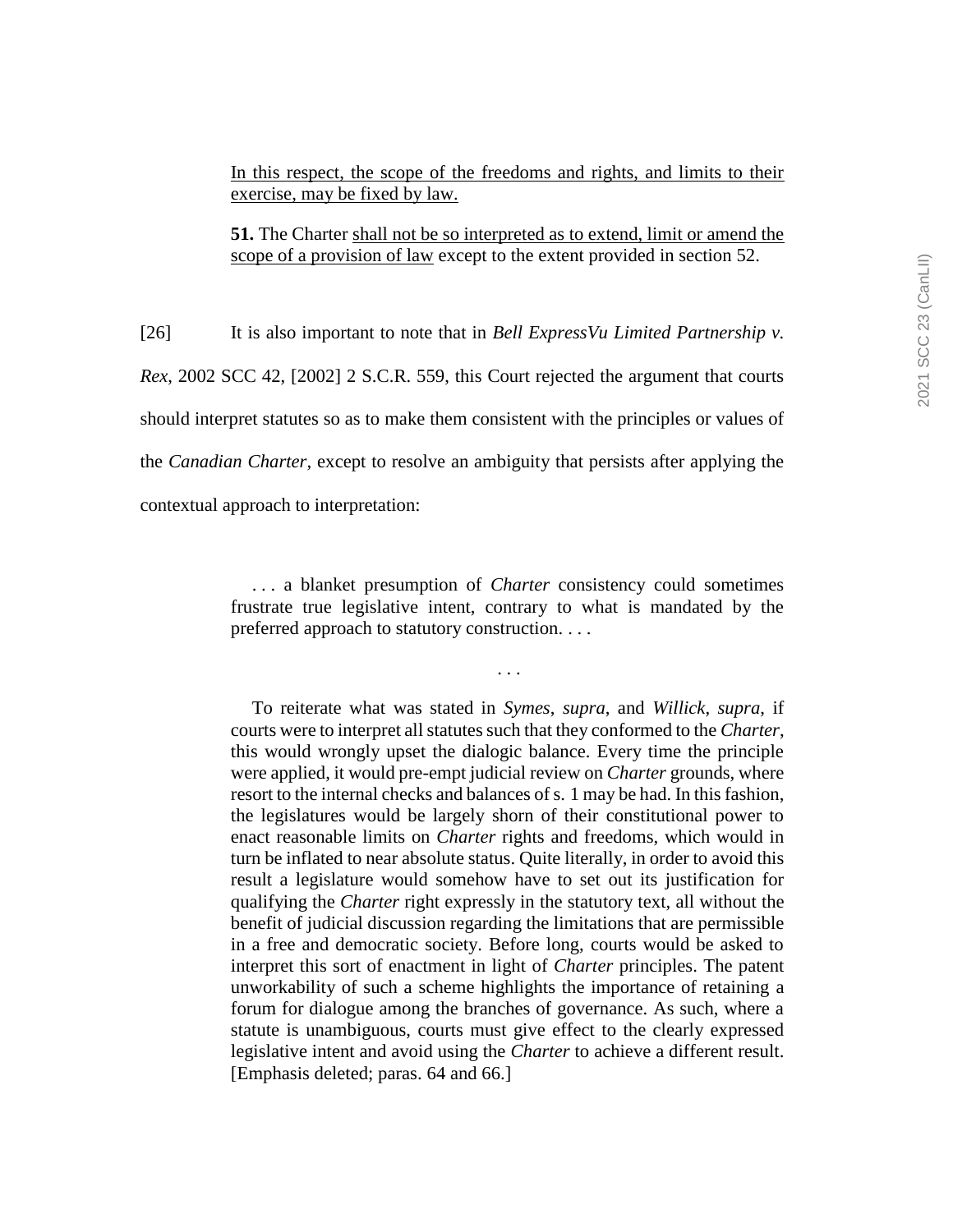(See also *Pharmascience Inc. v. Binet*, 2006 SCC 48, [2006] 2 S.C.R. 513, at para. 29; *R. v. Clarke*, 2014 SCC 28, [2014] 1 S.C.R. 612, at paras. 12-15.)

[27] This approach accords with the interpretative provisions of the *Quebec Charter*, including s. 53:

> **53.** If any doubt arises in the interpretation of a provision of the Act, it shall be resolved in keeping with the intent of the Charter.

There is therefore no doubt that the *Quebec Charter* can be used to interpret the *Code of Civil Procedure* in appropriate circumstances. However, this possibility is not an invitation to ignore the language of the statute and the intention expressed in it.

#### (2) The Principle of Open Court Proceedings in Quebec Civil Procedure

[28] Quebec has had four codes of civil procedure, those of 1867, 1897, 1965 and 2016. The codification of the principle of open court proceedings dates back to the *Code of Civil Procedure*, S.Q. 1897, c. 48, which provided that only "sittings of a court or of a judge" were public, other than in exceptional cases where secrecy was necessary: art. 16. The 1897 codifiers drew inspiration from similar provisions found in the French and Genevan codes of civil procedure: O. P. Dorais and A. P. Dorais, *Code de procédure civile de la province de Québec, comprenant les observations spéciales des commissaires chargés de la révision et modification du Code de procédure civile du Bas-Canada* (1897), at p. 97. It is noteworthy that those provisions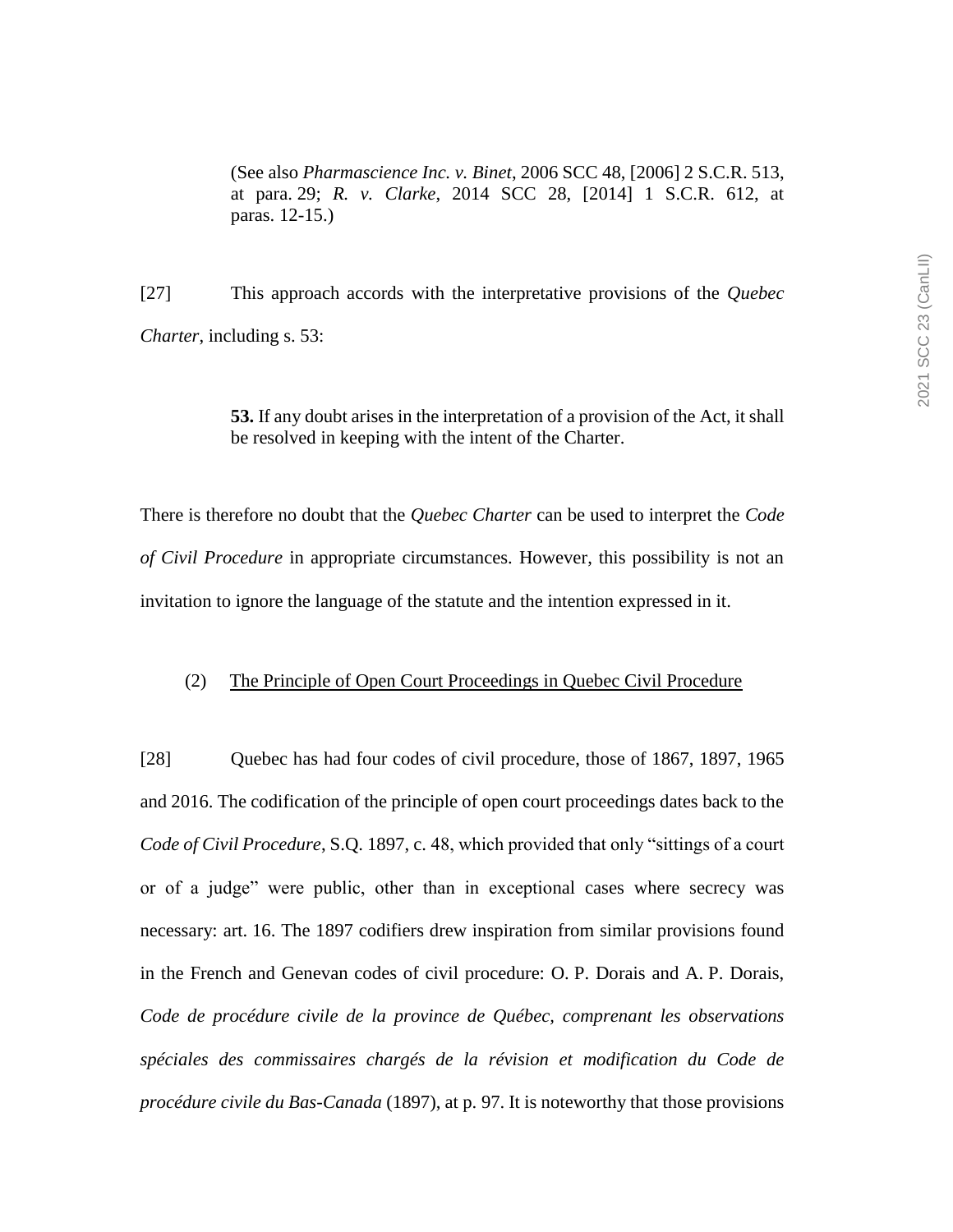focused primarily on the public nature of oral argument: *Code de procédure civile* (France), 1806, art. 87; *Loi sur la procédure civile du canton de Genève*, 1837, s. 84. Like its predecessor, the *Code of Civil Procedure*, CQLR, c. C-25, enacted in 1965 ("former *Code of Civil Procedure*" or "former *C.C.P.*"), stated that "sittings of the courts" were public: art. 13. Section 23 of the *Quebec Charter*, enacted in 1975, was along the same lines, although it extended the application of the principle beyond the courts.

[29] The open court principle was originally extended to court records not by legislation, but by the rules of practice made in the exercise of the power conferred on the courts by art. 47 of the former *Code of Civil Procedure*. The Quebec Superior Court had made rules authorizing the public to have access to its records and registers during business hours, subject to exceptions relating to confidential documents: *Rules of practice of the Superior Court of Québec in civil matters*, R.R.Q. 1981, c. C-25, r. 8, rules 2 and 3. The Court of Québec had adopted rules of practice to the same effect: *Regulation of the Court of Québec*, CQLR, c. C-25, r. 4, ss. 3, 4, 18 and 19. It was clear at the time that this right of access concerned the physical court records in which parties filed their exhibits and from which they retrieved them once a proceeding had ended.

[30] In its 2001 report, the Civil Procedure Review Committee made note of the change to the principle of openness introduced by the courts' rules of practice:

> [TRANSLATION] The importance of the open court principle in the administration of justice, both for parties and for the public, justifies continuing to codify it and structuring its application, including to specify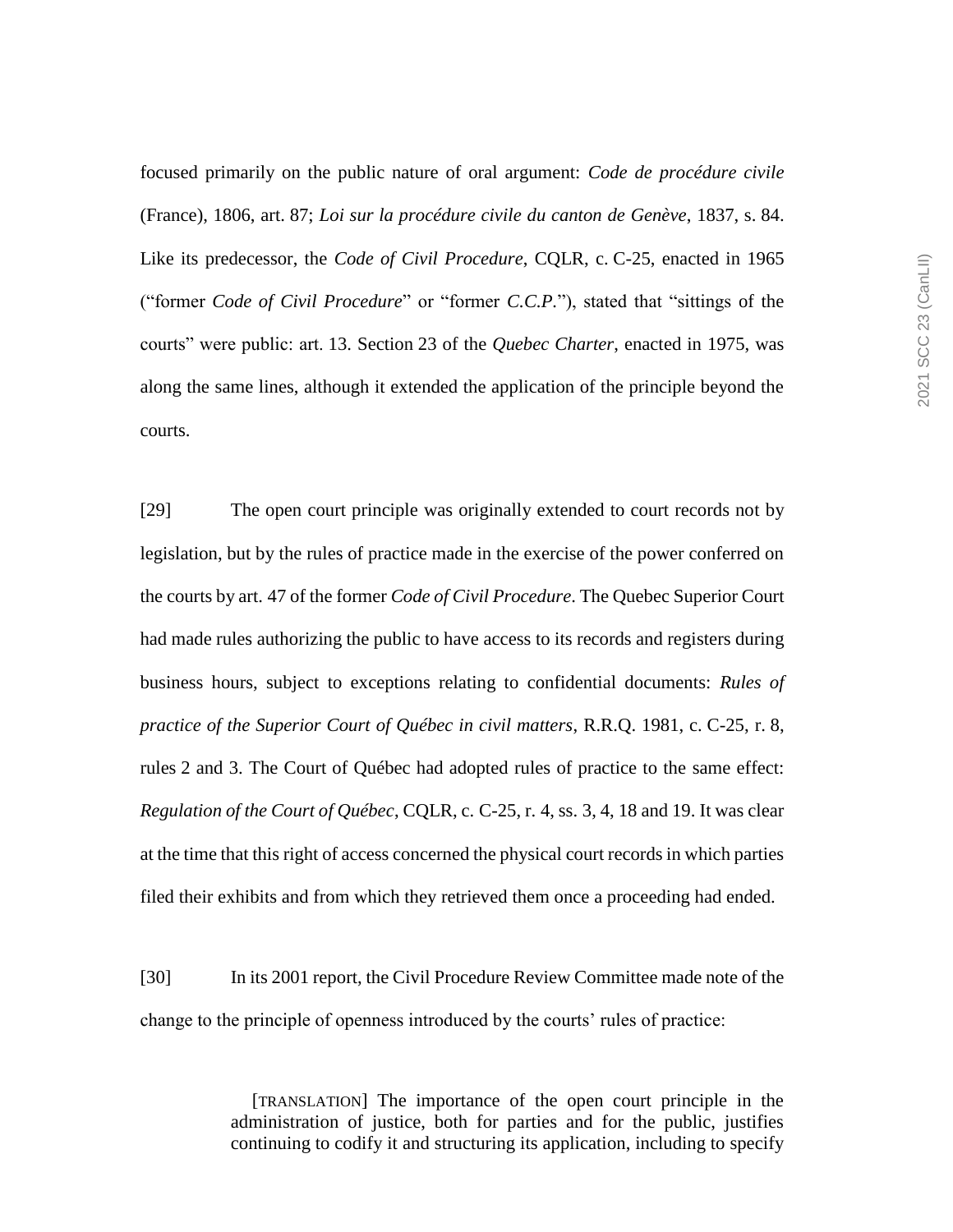the criteria for limiting or excluding it. All of the rules on the subject should also be harmonized, including those made by various courts concerning access to and the keeping and consultation of their records, such as section 3 of the *Rules of practice of the Superior Court of Québec in civil matters*. These fundamental matters in the administration of justice should be dealt with by the code. In this regard, it is appropriate here to draw inspiration from the rules of practice in force while updating them to take account of information technologies or adding to them to ensure better protection of information.

On another note, the current wording of article 13 of the *Code* with respect to the openness of proceedings is imprecise given that, according to the majority opinion in the case law, the term "*audiences*" in the French version refers only to the trial. Yet the public nature of justice encompasses the whole of the proceeding and the record. [Emphasis added.]

(*Une nouvelle culture judiciaire* (2001), at pp. 42-43)

The Committee therefore recommended "[s]tating that civil justice is public, both with regard to the proceeding and with regard to the record": p. 43.

[31] In 2016, a new *Code of Civil Procedure* came into force. In arts. 11 to 16, it sets out the general scheme relating to the public nature of civil justice. Article 11 incorporates the Committee's recommendation and frames the principle of open proceedings as a twofold principle involving two distinct rights. It gives members of the public the right to "attend court hearings wherever they are held" and the right to "have access to court records and entries in the registers of the courts". The legislature thus followed the courts' lead by including in art. 11 *C.C.P.* a right to access records similar to the one provided for in the rules of practice, but it did not go so far as to create a specific right to access the exhibits filed in the course of a proceeding.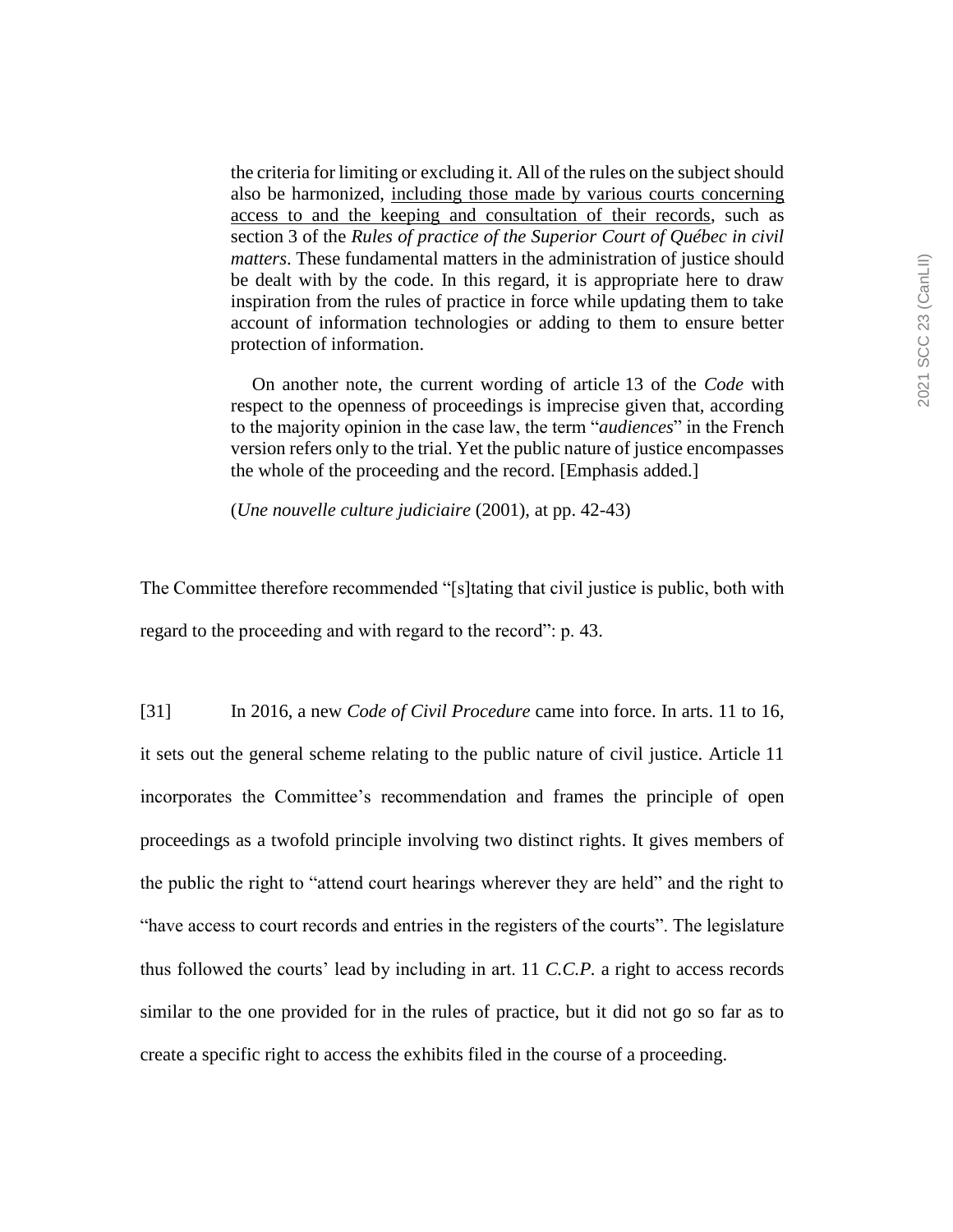[32] The *Code of Civil Procedure* also indicates that the law may "restric[t] access to the court records or to certain documents filed in a court record": art. 11 para. 2 *C.C.P.* Article 12 *C.C.P.* states, for example, that a court may make an exception to the principle of open proceedings if "public order . . . requires . . . that access to a document . . . be prohibited or restricted". In addition, there are exceptions to the principle for records involving sensitive matters and for certain documents filed in a sealed envelope: art. 16 *C.C.P*.

[33] This last point, which relates to the form in which documents must be filed, is echoed in art. 108 para. 1 *C.C.P.*, which requires parties to file exhibits and other documents that contain personal and confidential information in a form that protects the confidentiality of that information. The explicit reference to the general scheme relating to the public nature of civil justice set out in arts. 11 to 16 *C.C.P.* is clear from the text of art. 108 *C.C.P*. This is confirmed by the parliamentary record and the commentary of the Minister of Justice: National Assembly of Quebec, Standing Committee on Institutions, "Étude détaillée du projet de loi  $n^{\circ} 28$  — Loi instituant le nouveau Code de procédure civile", *Journal des débats*, vol. 43, No. 79, 1st Sess., 40th Leg., October 29, 2013, at pp. 73-77; Ministère de la Justice, *Commentaires de la ministre de la Justice: Code de procédure civile, chapitre C-25.01* (2015), at pp. 106-8.

[34] This reference to the general scheme is clear both from the language used in art. 108 and from the holistic reading of the *Code of Civil Procedure* called for by the third paragraph of its preliminary provision and by s. 41.1 of the *Interpretation Act*,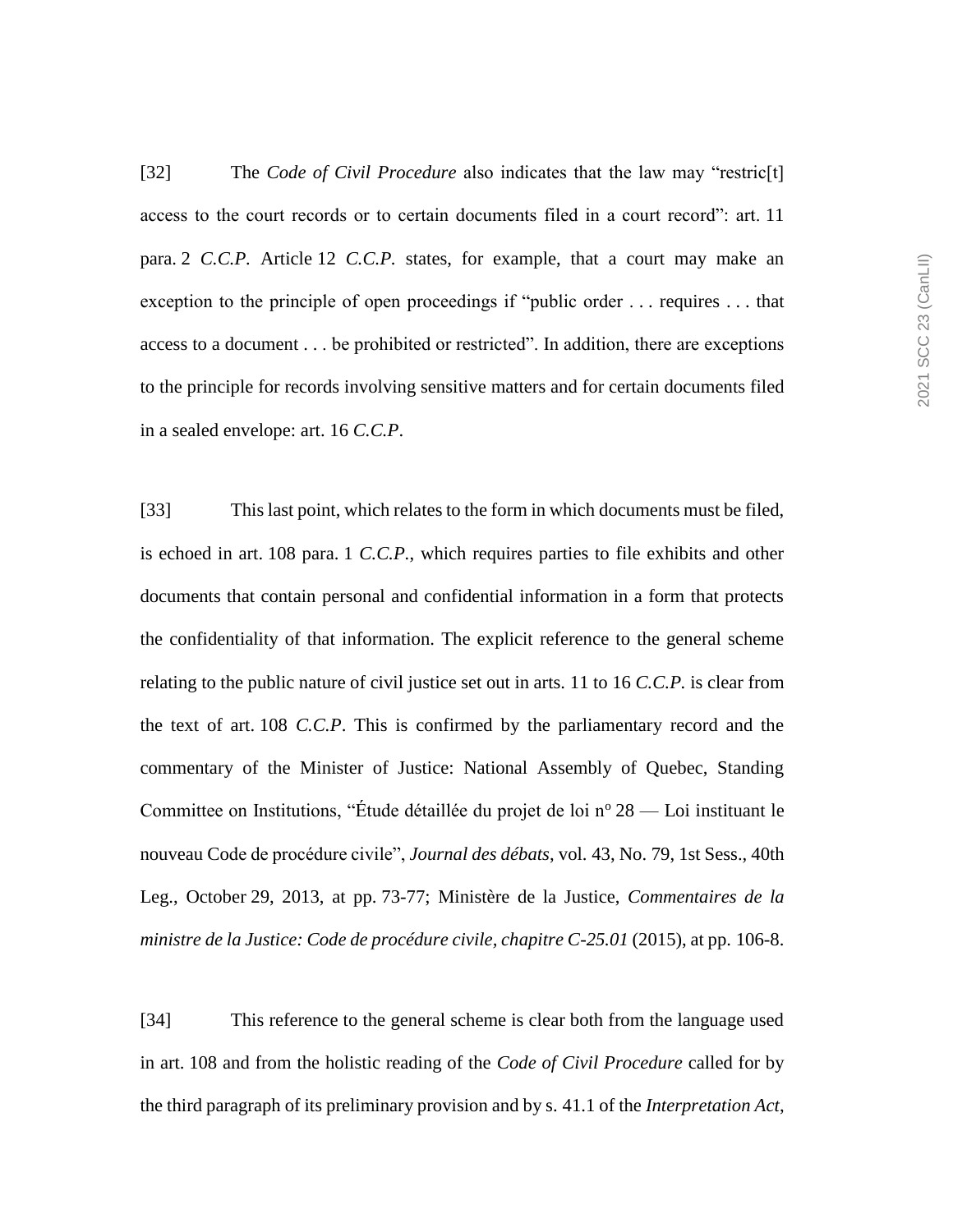CQLR, c. I-16. The term "*dossier*" (record or case) is used many times in the French version of the *Code of Civil Procedure* and generally refers to the court record, except where it is used metonymically to refer to the court proceeding associated with that record: see, for example, art. 19 *C.C.P.* (the parties control the course of their *dossier* (case)) or art. 205 *C.C.P.* (a judge who grants an application for recusation must withdraw from the *dossier* (case)). Article 108 para. 2 *C.C.P.* refers to documents filed "*au dossier*" (in the record). In this specific case, the *dossier* in question can only be the court record mentioned in art. 107 *C.C.P.* to which the general scheme set out in arts. 11 to 16 *C.C.P.* applies.

[35] It therefore seems to be beyond question that art. 108 *C.C.P.* concerns the content of the records contemplated in arts. 11 to 16 *C.C.P.*, that is, the records that are subject to a court's supervisory power and control. As I will explain, art. 108 *C.C.P.* governs the keeping, retrieval and preservation of the exhibits filed in the record to which art. 11 *C.C.P.* gives access.

## (3) Rules Set Out in Article 108 *C.C.P.*

[36] Schrager and Marcotte JJ.A. accepted MediaQMI's argument that significantly limited the scope of art. 108 *C.C.P.* on the basis of certain passages from parliamentary debates, including statements made spontaneously in answer to questions raised before a committee of the whole House and statements made by opposition members. In her dissenting reasons, Marcotte J.A. wrote the following: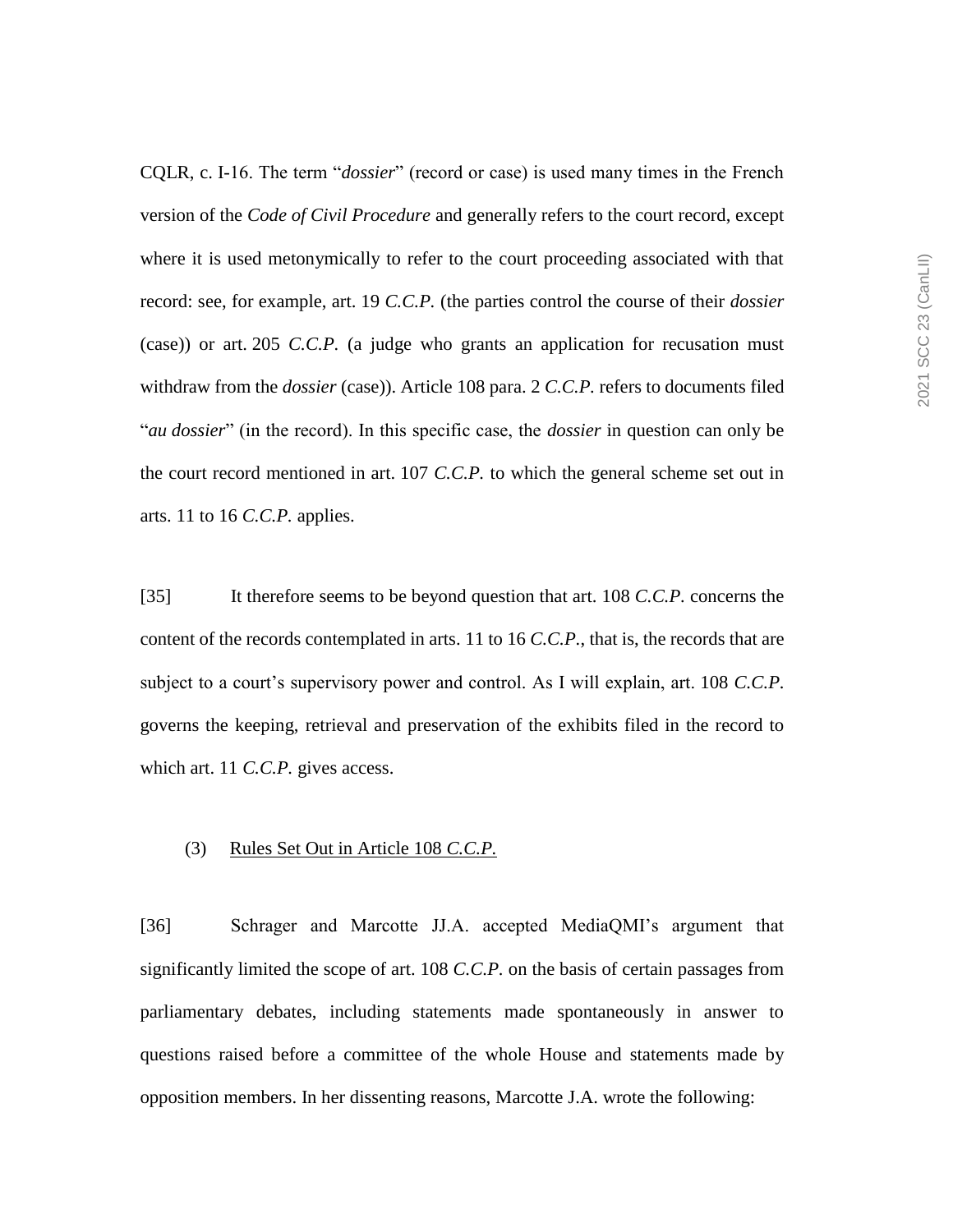[TRANSLATION] . . . the scope of article 108 *C.C.P.* must be brought back to its context, which is that this article reiterates the rule previously set out in article 331.9 of the former *Code of Civil Procedure*, which was enacted to reduce the costs of the judicial system and to streamline court records. This is certainly a laudable goal, but it still cannot justify circumventing the fundamental principle that court proceedings are public. [para. 54]

(See also the reasons of Schrager J.A., at para. 42.)

[37] With respect, some nuance is required. No rule of statutory interpretation justifies neutering a legal rule stated in clear terms on the basis of statements made during parliamentary debates. Otherwise, more weight would be given to spontaneous individual statements than to the text enacted by the legislature, each word of which must be presumed to have been chosen with care. This Court has said repeatedly that "statutory interpretation entails discerning legislative intent by examining statutory text in its entire context and in its grammatical and ordinary sense, in harmony with the statute's scheme and objects": *Michel v. Graydon*, 2020 SCC 24, at para. 21; see also *Rizzo & Rizzo Shoes Ltd. (Re)*, [1998] 1 S.C.R. 27, at para. 21. Parliamentary debates can certainly inform the interpretation process, but they must not make us forget the caveats our Court has attached to the admission of this type of extrinsic evidence: *Construction Gilles Paquette ltée v. Entreprises Végo ltée*, [1997] 2 S.C.R. 299, at para. 20; *Rizzo Shoes*, at para. 35; *Canadian National Railway Co. v. Canada (Attorney General)*, 2014 SCC 40, [2014] 2 S.C.R. 135, at para. 47.

[38] The information obtained from parliamentary debates is particularly useful when it "confirm[s] that the interpretation given is correct": *Construction Gilles Paquette*, at para. 20; see also *Canada 3000 Inc. (Re)*, 2006 SCC 24, [2006] 1 S.C.R.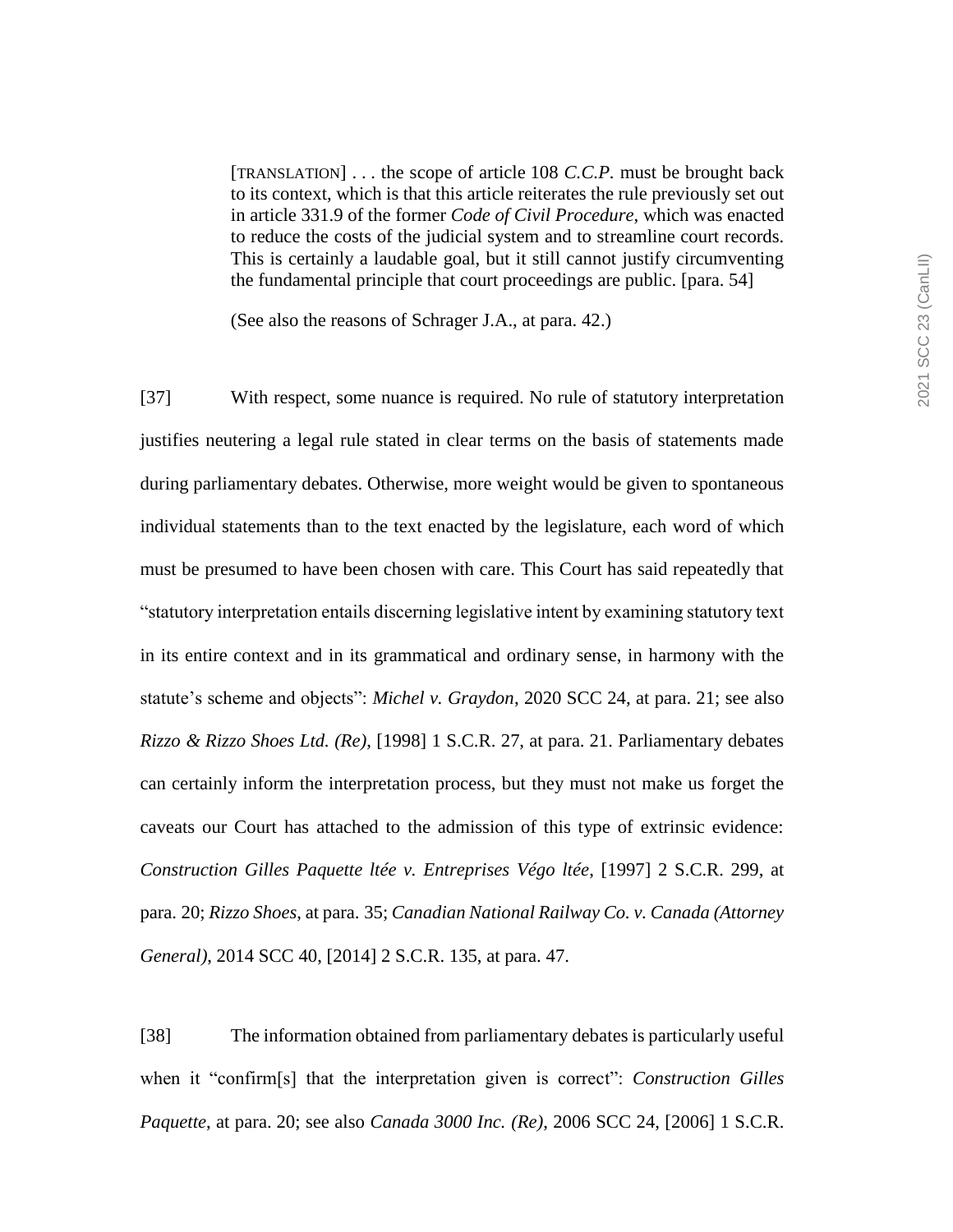865, at para. 57, and P.-A. Côté, in collaboration with S. Beaulac and M. Devinat, *The Interpretation of Legislation in Canada* (4th ed. 2011), at pp. 466-68. This is a matter of predictability in the law. As one author notes, "arguments from parliamentary history must not result in the refusal to apply a clear rule, as doing so would unduly compromise the reader's right to rely on the letter of the law interpreted in its context": Côté, at pp. 467-68. With respect, the approach proposed by MediaQMI, and accepted by Schrager and Marcotte JJ.A., does the exact opposite of that recommendation.

[39] In these circumstances, I think it is appropriate to highlight that courts do not have to interpret — let alone implement — the objective underlying a legislative scheme or provision; what they must interpret is the text through which the legislature seeks to achieve that objective. The objective may be defined at various levels of abstraction: care must therefore be taken not to define it too generally by remembering that the goal of the interpretative exercise is to find harmony between the words of the statute and the intended objective, not to achieve the objective "at all costs": *Sun Indalex Finance, LLC v. United Steelworkers*, 2013 SCC 6, [2013] 1 S.C.R. 271, at para. 174 (per Cromwell J.). In addition, this exercise may bring several objectives into play at the same time, all of which must be taken into account: *TELUS Communications Inc. v. Wellman*, 2019 SCC 19, [2019] 2 S.C.R. 144, at paras. 82-83; *R. v. Rafilovich*, 2019 SCC 51, at paras. 29-30. In my view, this is the case of art. 108 *C.C.P*. I will explain.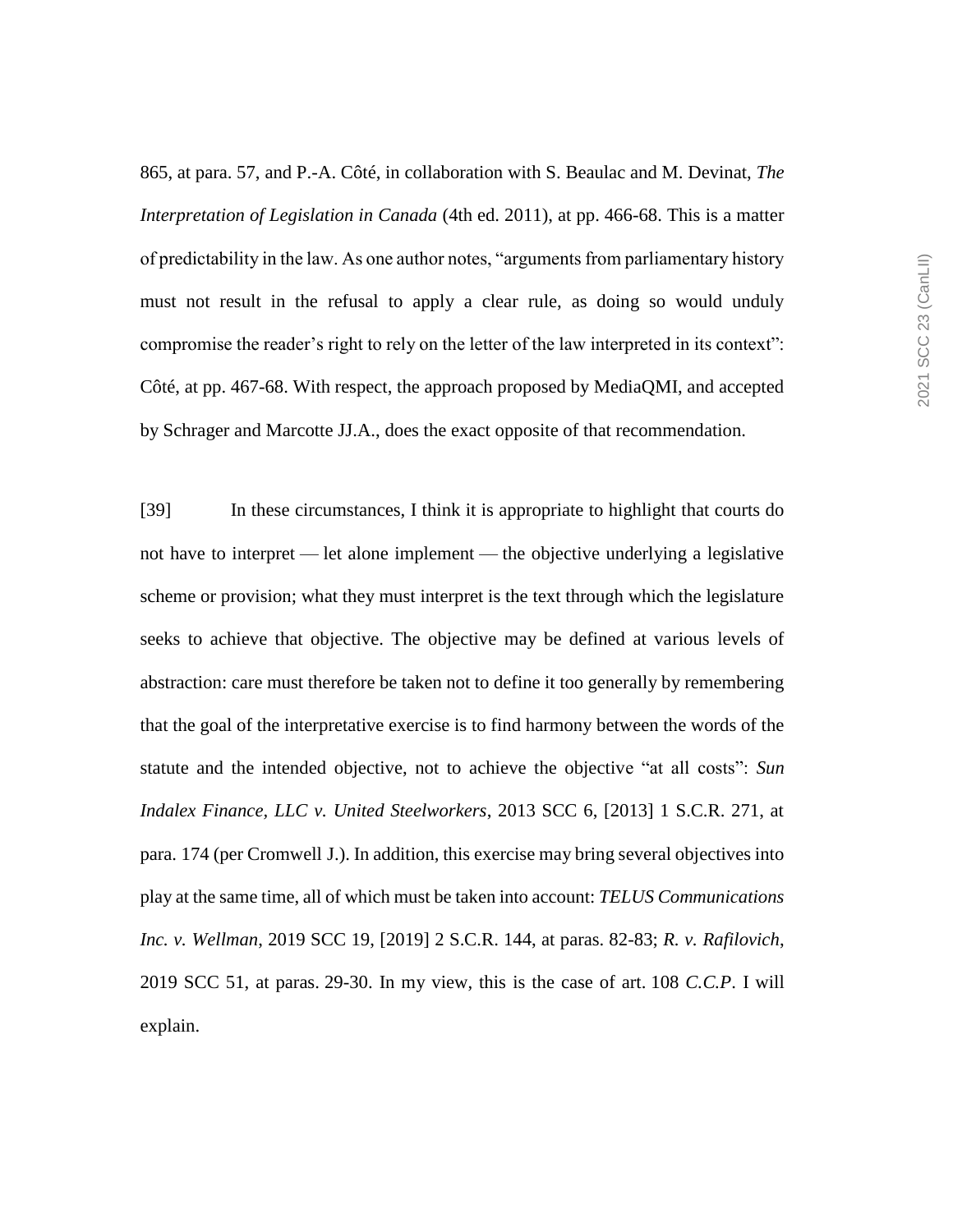[40] It is inaccurate to say that art. 108 *C.C.P.* merely "reiterates the rule previously set out in article 331.9 of the former *Code of Civil Procedure*": C.A. reasons, at para. 54. It does much more than that. The first and third paragraphs of art. 108 *C.C.P.* are new law: *Commentaires de la ministre de la Justice*, at p. 107. The second paragraph reiterates not one rule, but two complementary rules: those set out in arts. 83 and 331.9 of the former *C.C.P*.

[41] Under art. 83 of the former *C.C.P.*, exhibits had to remain in the record until the end of the proceeding, but it was possible to take them out "with the consent of the opposite party or the authorization of the clerk". Retrieval of exhibits with the clerk's authorization did not make its way into the new *Code of Civil Procedure*. As for retrieval with consent, the consent of *all* the parties is now required. Apart from this, the rule has not changed: exhibits must remain in the record until the end of the proceeding. Once the proceeding has ended, however, it is no longer necessary for exhibits to remain in the record. Article 331.9 of the former *C.C.P.* set out a second rule: it required parties to retrieve their exhibits within one year after the end of the proceeding, failing which the exhibits would be destroyed. This second rule is found in virtually the same form in art. 108 *C.C.P*.

[42] Article 331.9 of the former *C.C.P.* was enacted in 1994 as part of Bill 24, *An Act to amend the Code of Civil Procedure*, 3rd Sess., 34th Leg. That bill, which also affected art. 83 of the former *C.C.P.*, reformed the general scheme for the communication and filing of exhibits and introduced mechanisms for the retrieval and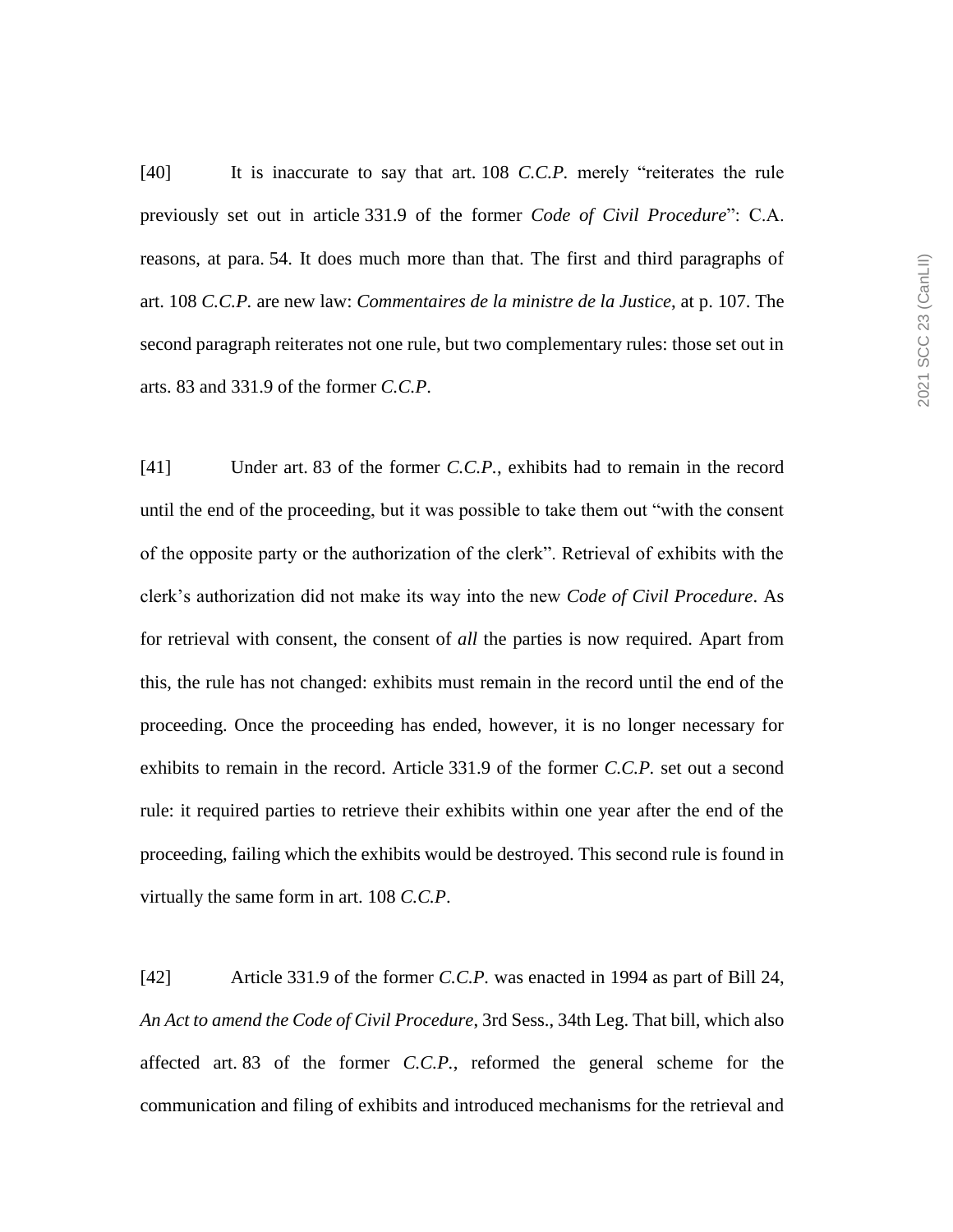destruction of exhibits. First, it encouraged parties to exchange information with regard to their respective evidence and to communicate their exhibits to one another directly, without first filing them in the court record. Second, it contemplated that, from then on, exhibits would be filed and kept on the basis of usefulness and necessity. It therefore delayed the filing of exhibits until the date closest to the start of the trial when the court would need them, and it provided for the streamlining of records when keeping the exhibits no longer served any purpose in the proceeding: arts. 331.7 and 331.9 of the former *C.C.P.*; see also National Assembly of Quebec, "Adoption du principe — Projet de loi 24 — Loi modifiant le Code de procédure civile", *Journal des débats*, vol. 33, No. 30, 3rd Sess., 34th Leg., June 1, 1994.

[43] That scheme, of which arts. 83 and 331.9 of the former *C.C.P.* were two key components, was incorporated in substance into the new *Code of Civil Procedure*. Its effect was to eliminate the role of the court office and court record as an intermediary between the parties for forwarding their respective exhibits. In doing so, it made the parties and their lawyers more accountable for the conduct of the proceeding and the fairness of the debate: Civil Procedure Review Committee, at p. 138; *Imperial Oil v. Jacques*, 2014 SCC 66, [2014] 3 S.C.R. 287, at para. 26. It thus gave effect to two principles that were later made guiding principles of civil procedure: the parties' control over the course of their case (art. 19 *C.C.P.*) and their duty to cooperate and to keep one another informed (art. 20 *C.C.P.*).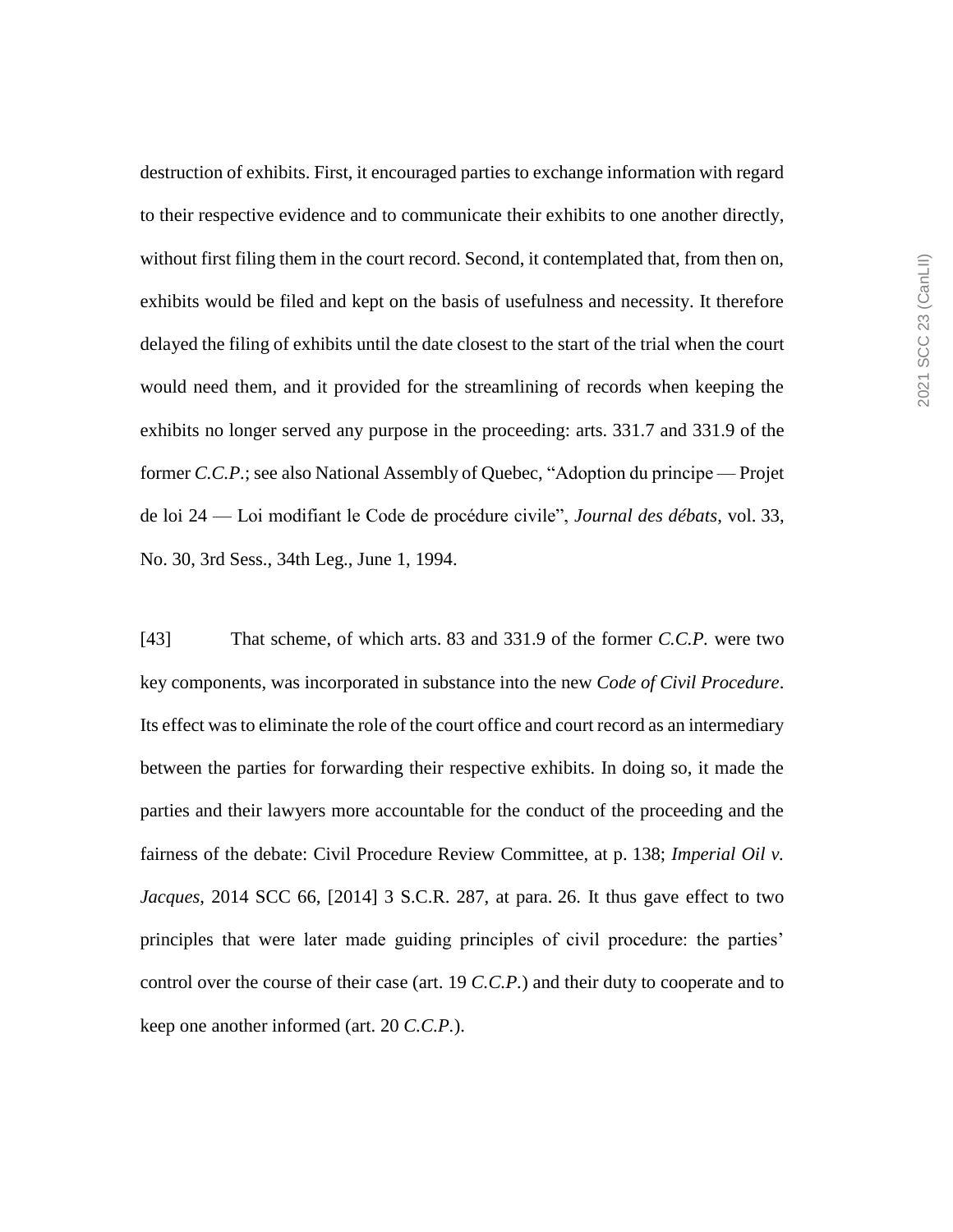[44] The scope of arts. 83 and 331.9 of the former *C.C.P.* should not be narrowed on the ground that the legislature's underlying objective was purportedly to reduce the costs associated with the judicial system. An objective defined in such a general manner is, in fact, of quite limited assistance for the purposes of statutory interpretation: a very large part of civil procedure could be said to be intended to reduce the costs of the judicial system. While economic considerations related to the storage of court records may have motivated the enactment of art. 331.9 of the former *C.C.P.*, the fact remains that the legislature inserted that provision into a general scheme designed to increase the parties' responsibility, and lessen that of the courts, for the communication, filing and preservation of exhibits.

[45] As the successor of the scheme introduced by Bill 24 in 1994, art. 108 *C.C.P.* is anything but a "purely procedural (if not mechanical)" measure that can be displaced by the principle of open proceedings: C.A. reasons, at para. 42 (per Schrager J.A.). On the contrary, it revises and unifies the rules on the keeping, retrieval and preservation of the exhibits filed in the court record to which art. 11 *C.C.P.* gives access. It also deals, albeit incidentally, with the filing of exhibits, although most of the rules on that subject have been grouped together in arts. 246 to 252 *C.C.P*. Insofar as it governs the content of court records, art. 108 *C.C.P.* has a direct impact on the information to which the public can have access under art. 11 *C.C.P*.

[46] I note in passing that the Civil Procedure Review Committee recommended the creation of a computerized system for storing court documents and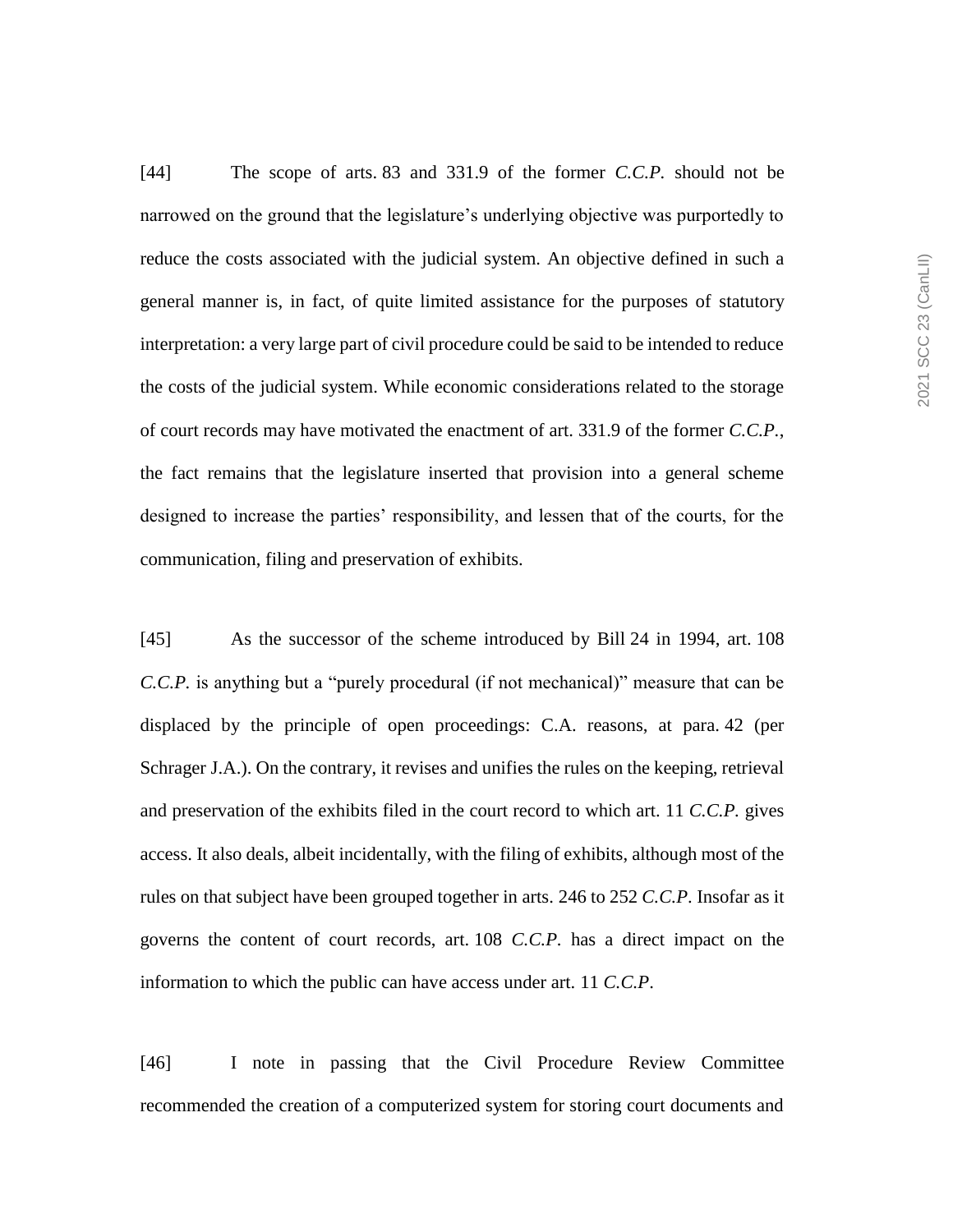records: p. 107. Had it been implemented, that recommendation might have made it possible for the public to have access to documents that had been retrieved from court records under art. 108 *C.C.P*. However, nothing ever came of the recommendation. It would be an encroachment on the sphere of the legislature to implement it indirectly by ordering a party to a proceeding that has ended to provide a copy of the exhibits retrieved by that party to a member of the public who wishes to consult them.

# (4) Respective Scope of Articles 11 and 108 *C.C.P.*

[47] The exhibits filed in a court record are intrinsically related to the evidence the parties intend to adduce in support of their allegations: H. Reid, with S. Reid, *Dictionnaire de droit québécois et canadien* (5th ed. 2015), at p. 474, "*pièce*" (exhibit); S. Guillemard and S. Menétrey, *Comprendre la procédure civile québécoise* (2nd ed. 2017), at pp. XVIII, "*pièce*" (exhibit), and 234. Just as the parties control the course of their case and have control of their evidence, they necessarily also have control of their exhibits: art. 19 *C.C.P.*; *Imperial Oil*, at para. 25. They can therefore retrieve them at any stage of the proceeding, subject to the consent of the other parties; the *Code of Civil Procedure* does not require any prior authorization from the court. Article 108 *C.C.P.* thus implicitly recognizes that, even after they are filed in the court record, exhibits remain the property of the parties. Indeed, if the filing of exhibits transferred ownership to the court, the *Code* would not allow the parties to retrieve them at any stage of the proceeding, and it certainly would not require the parties to retrieve them once the proceeding has ended. While the exhibits are in its possession, the court merely has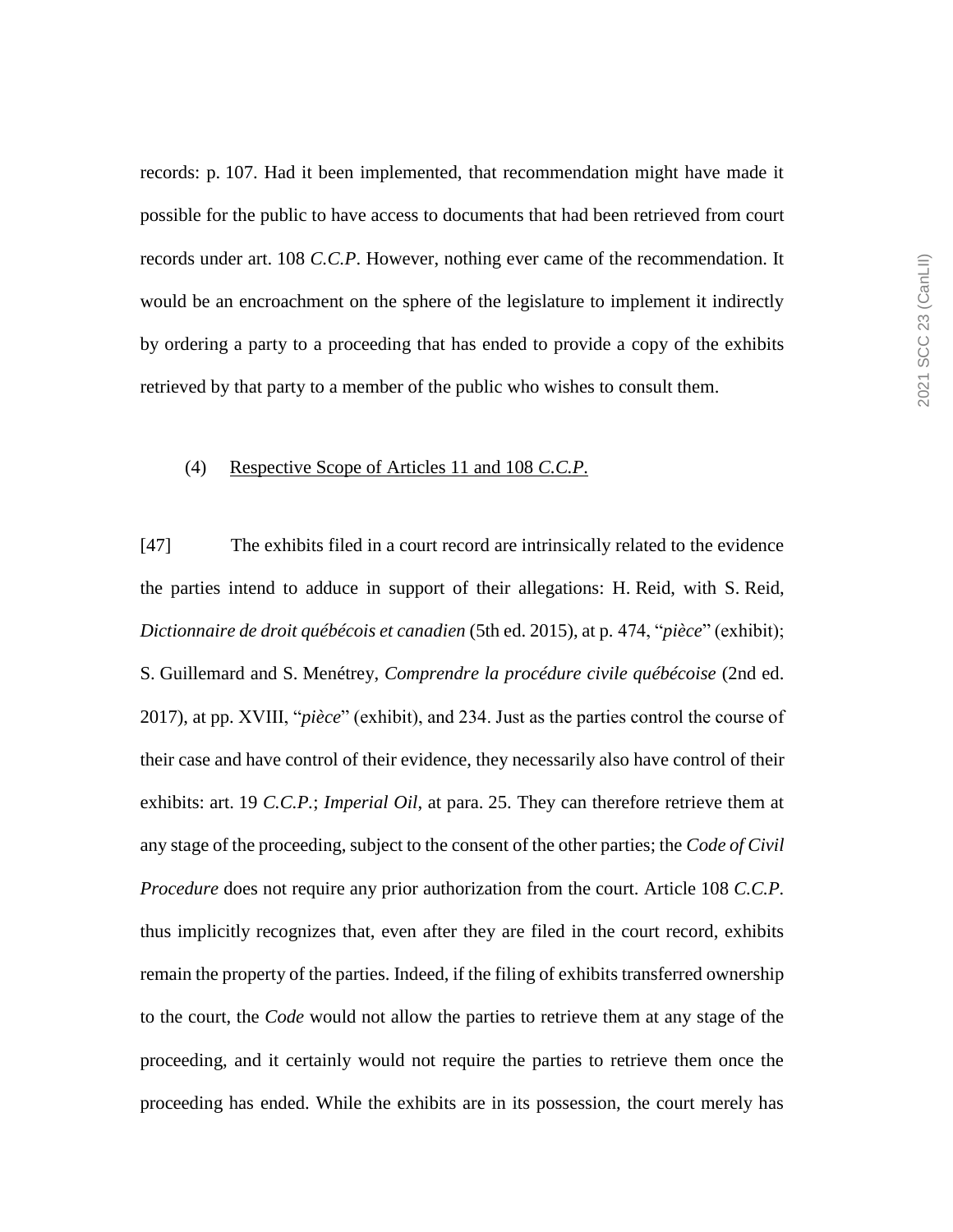"custody" of them: *Vickery v. Nova Scotia Supreme Court (Prothonotary)*, [1991] 1 S.C.R. 671, at pp. 681-82. This is why it does not keep the exhibits in its records indefinitely.

[48] Article 11 *C.C.P.* gives the public the right to have access to court records with the documents and exhibits they contain at the time they are consulted, subject to exceptions for confidential information. It gives "access to exhibits" only to the extent that they are in the record. Where parties are slow to retrieve their exhibits at the end of a proceeding, the exhibits will remain accessible to the public until they have been retrieved from the record or destroyed by the court clerk. But once the exhibits have been retrieved or destroyed, the public no longer has access to them.

[49] The conclusion at which I arrive is in keeping with the intention expressed by the legislature through the words of arts. 11 and 108 *C.C.P.*, with the legislative objectives underlying those provisions, with the general scheme of the *Code of Civil Procedure* and with civil law principles of interpretation. It also avoids giving the principle that civil justice is public set out in art. 11 *C.C.P.* a scope that might distort that principle, just as it avoids undermining other important objectives of the *Code of Civil Procedure*, such as the prevention and resolution of disputes: preliminary provision, para. 2, arts. 1, 9 para. 2 and 19 para. 3 *C.C.P*.

[50] In civil matters, parties generally go before the courts because they need [TRANSLATION] "the operation of social constraints" to enforce their rights and resolve their conflict: H. Motulsky, *Principes d'une réalisation méthodique du droit privé (La*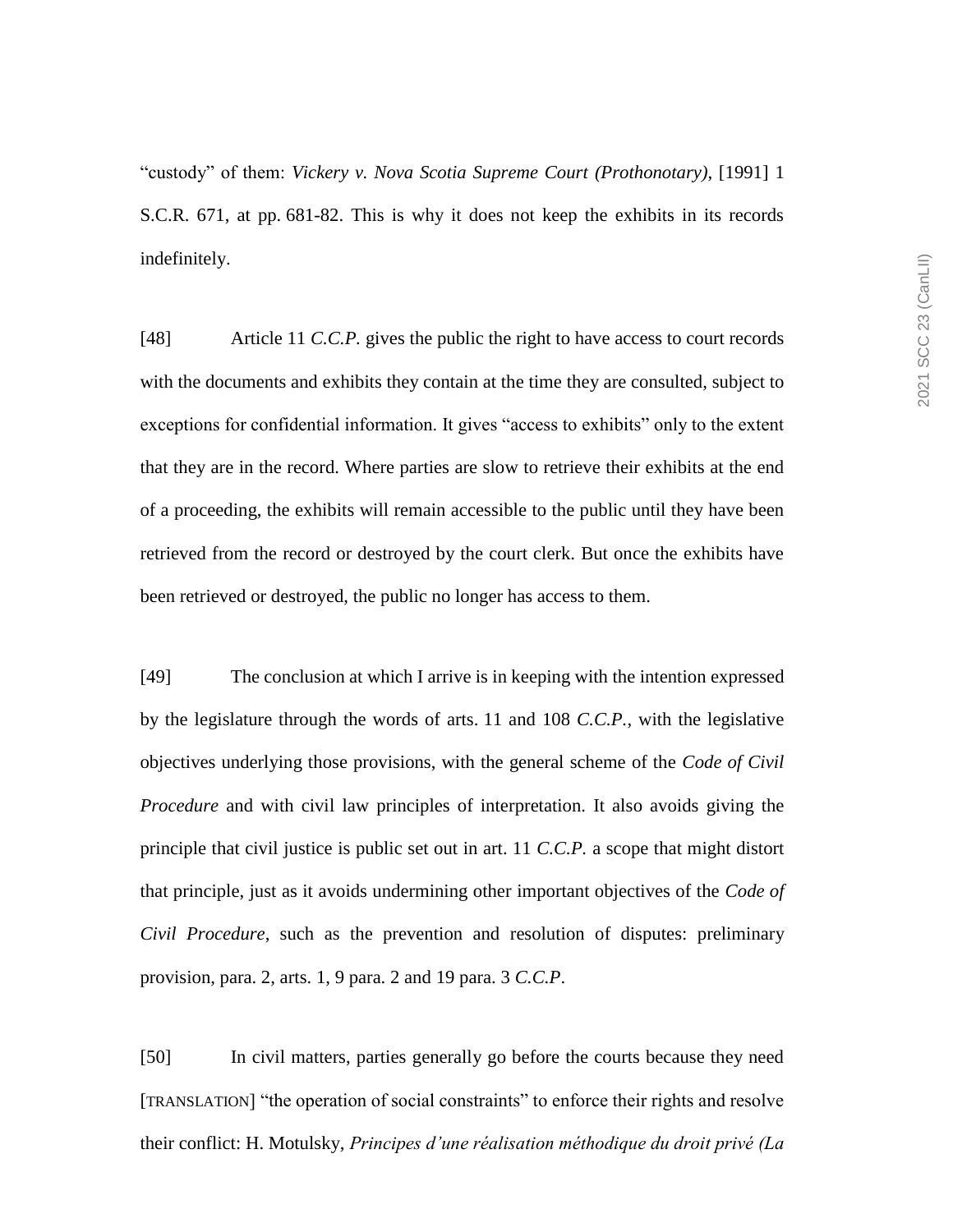*théorie des éléments générateurs des droits subjectifs)* (1948), at p. 35 (emphasis deleted). But the *Code of Civil Procedure* does not chain parties to the proceedings they have initiated; on the contrary, it reminds them that they may, at any time, settle their dispute and thereby terminate a proceeding: art. 19 para. 3 *C.C.P*. It therefore subordinates the judicial resolution of disputes to the restoration of social peace: preliminary provision, para. 2; S. Guillemard, "Réflexions autour des sept premiers articles du *Code de procédure civile*", in S. Guillemard, ed., *Le Code de procédure civile: quelles nouveautés?* (2016), 123, at pp. 128-29.

[51] Several considerations may lead to the resolution of a dispute brought before a court. One of them is a desire for confidentiality: Sup. Ct. reasons, at para. 119. As my colleague Abella J. once noted, a climate of confidentiality "promotes settlements": *Sable Offshore Energy Inc. v. Ameron International Corp.*, 2013 SCC 37, [2013] 2 S.C.R. 623, at para. 12. Article 4 *C.C.P.* recognizes this as well. The objective of facilitating the resolution of disputes would surely be undermined if parties who wished to come to an agreement after taking a matter to court could not bring the documents they had filed with the court back into the private sphere. When parties decide to terminate a proceeding, they must be free to retrieve their exhibits. Indeed, the *Code of Civil Procedure* requires them to do so.

[52] Exhibits filed in a court record may reveal various aspects of parties' private lives, but they are accessible to the public nonetheless. The fact that civil justice is public means that those who bring court proceedings must waive, in part, their right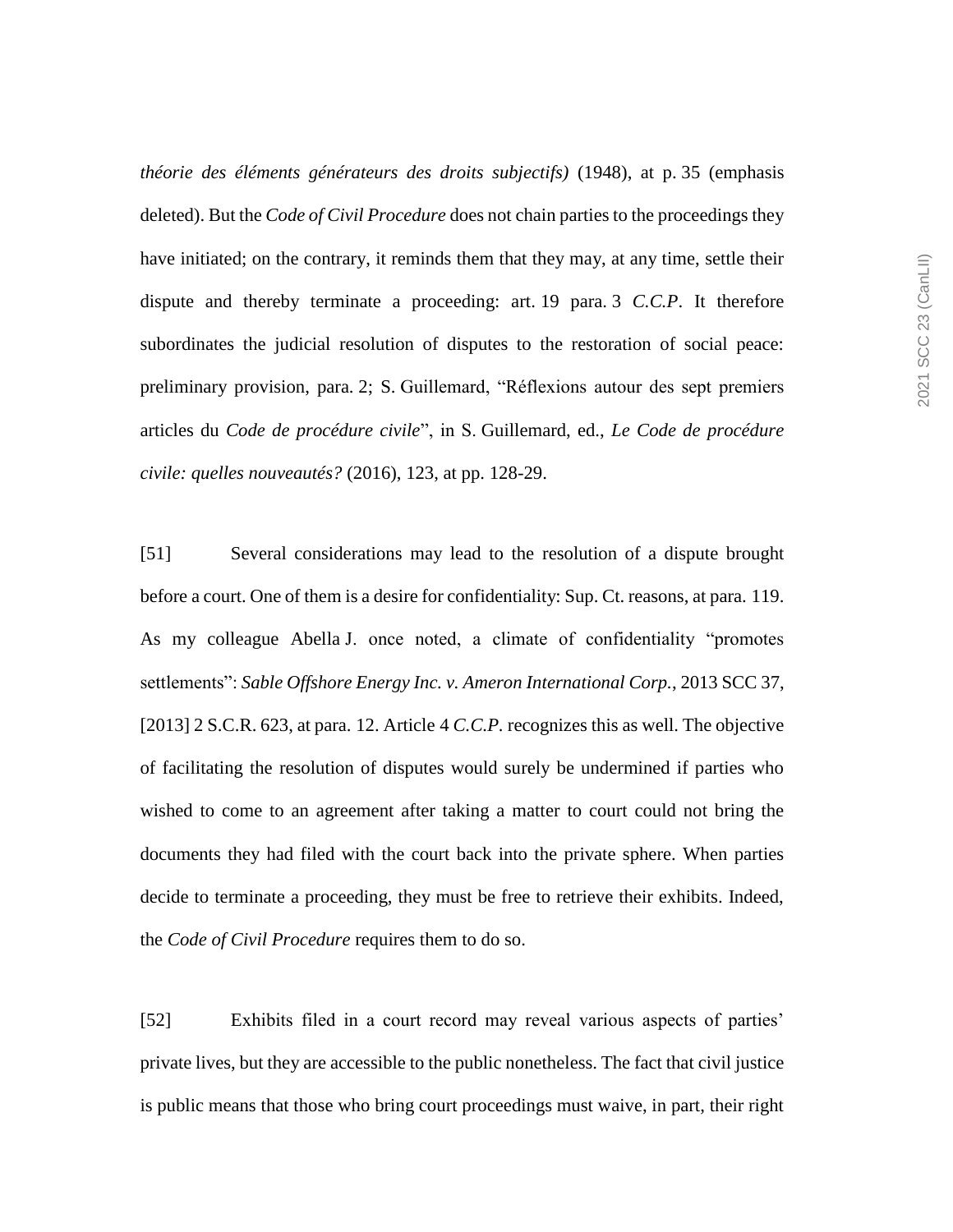to privacy: *Lac d'Amiante*, at para. 42. However, they waive that right temporarily. By arguing that any application for access to exhibits removed from a record should be decided on the basis of the *Dagenais/Mentuck* test, even when the exhibits in question were removed several years earlier, MediaQMI seeks instead to make the waiver a permanent one. $<sup>2</sup>$  It would impose a burden as heavy as it is unjustified on those who</sup> were parties to litigation that has now ended and who would like to preserve the confidentiality of the exhibits they have retrieved. If by chance a journalist or member of the public applied for access to those exhibits, the parties would in fact be required to show that confidentiality is "necessary in order to prevent a serious risk to the proper administration of justice because reasonably alternative measures will not prevent the risk" and — given that the two branches of the test are cumulative — that the salutary effects of confidentiality outweigh its deleterious effects on freedom of expression and the public interest in open proceedings: *Mentuck*, at para. 32; see also *Dagenais*, at p. 878.

[53] That position is inconsistent with the legislative intention reflected in art. 11 *C.C.P.*, with the general scheme of the *Code of Civil Procedure* and with the objective of facilitating the resolution of disputes. It also strikes me as unworkable in light of the situation contemplated by art. 108 para. 2 *C.C.P.* in which the court clerk

 $\overline{a}$ 

<sup>&</sup>lt;sup>2</sup> In support of their position, MediaQMI and the interveners drew our attention to some cases from common law jurisdictions, including *CTV Television Inc. v. Ontario Superior Court of Justice (Toronto Region)* (2002), 59 O.R. (3d) 18 (C.A.), and *Hong v. Lavy*, 2019 NSSC 271, 46 C.P.C. (8th) 327. Without expressing any opinion on the merits of those decisions, I note that they are readily distinguishable from this case. Both of them were rendered in a context in which there was no statutory or regulatory provision that controlled access to exhibits and the content of court records, as arts. 11 and 108 *C.C.P.* do.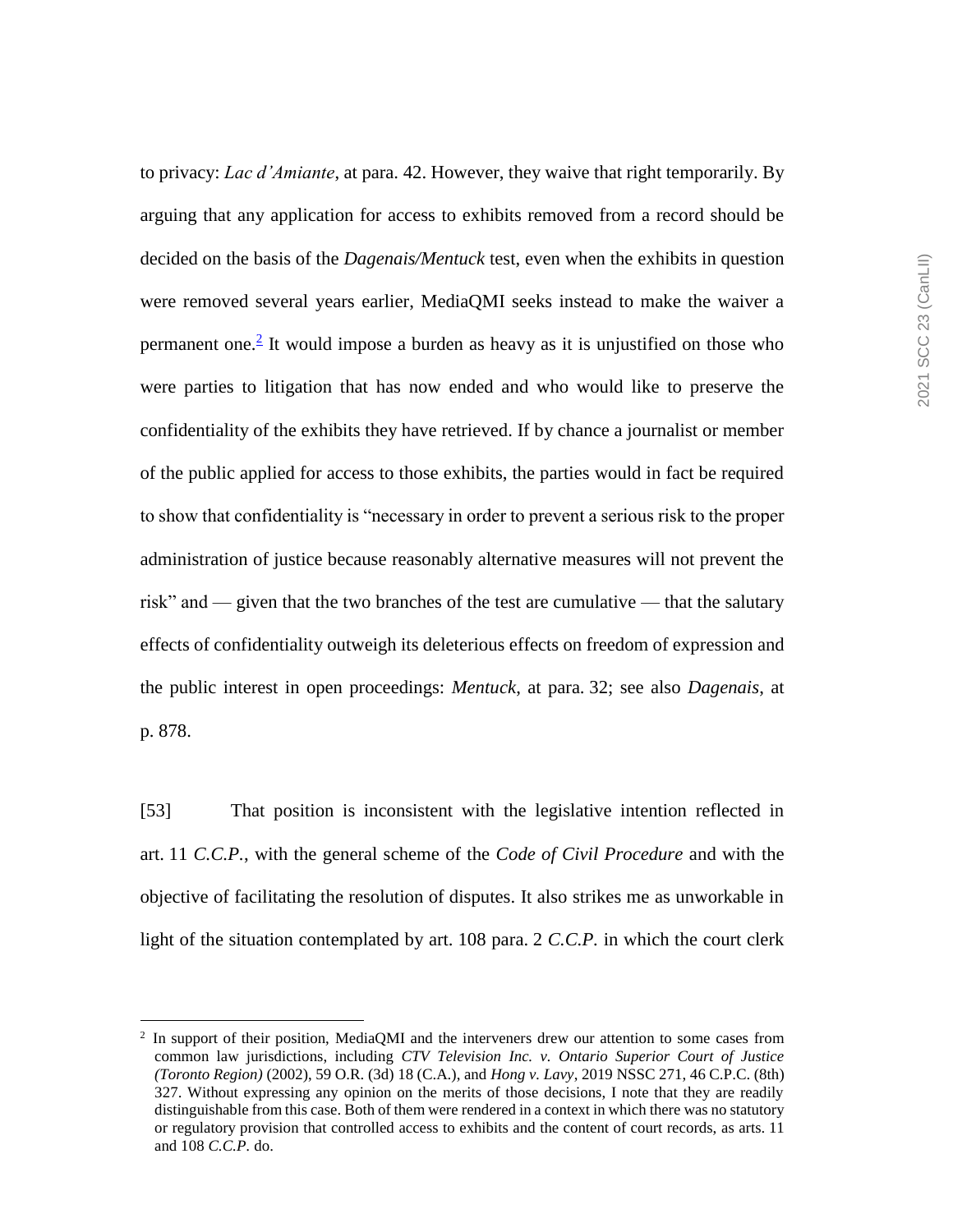may destroy exhibits that are not retrieved after one year. The principle of open proceedings would thus vary in scope depending on whether or not exhibits have been destroyed.

[54] In my view, the position advanced by MediaQMI must be rejected. The right to have access to court records set out in art. 11 *C.C.P.* is not meant to ensure perpetual access to exhibits that were in a court record at some point. Openness as conceived of by the *Code of Civil Procedure* does not relate to the parties and the private exhibits through which they intend to prove their arguments. It is first and foremost a guarantee of [TRANSLATION] "due process, the impartiality of judges and the proper conduct of proceedings": R. Perrot, *Institutions judiciaires* (1978), at p. 366, cited in N. Fricero, "Audience et débats", in *JurisClasseur France — Procédure civile*, by P. Carillon and R. Perrot, eds., 2020, fasc. 800-50, at No. 17 (available on Lexis/Nexis). In this regard, it is closely related to judicial accountability: *Attorney General of Nova Scotia v. MacIntyre*, [1982] 1 S.C.R. 175, at pp. 183-84.

[55] It is true that, with the advent of the *Canadian Charter*, judges relied on freedom of expression and freedom of the press to give the openness of proceedings a new dimension involving public access to information held by courts: *Canadian Broadcasting Corp. v. New Brunswick (Attorney General)*, [1996] 3 S.C.R. 480, at paras. 18-26; *Sierra Club of Canada v. Canada (Minister of Finance)*, 2002 SCC 41, [2002] 2 S.C.R. 522, at paras. 36 and 52; S. Menétrey, "L'évolution des fondements de la publicité des procédures judiciaires internes et son impact sur certaines procédures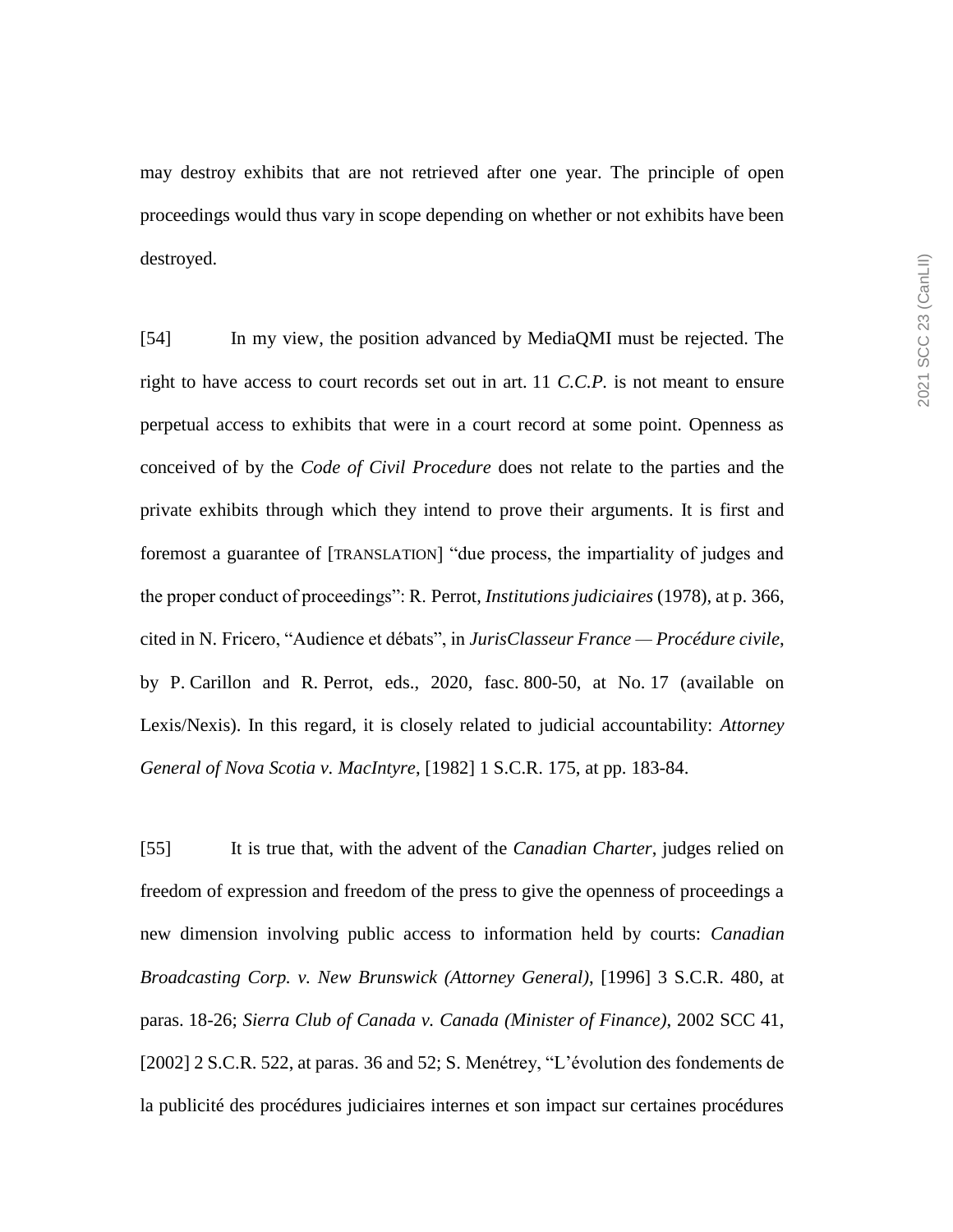arbitrales internationales" (2008), 40 *Ottawa L. Rev.* 117, at pp. 130-39. But whatever its scope, the principle of open court proceedings has limits. This Court has recognized, for example, the confidential nature of examinations on discovery (*Lac d'Amiante*, at paras. 75-77) and the constitutionality of limits on filming and taking photographs in courthouses and on using audio recordings of court proceedings: *Canadian Broadcasting Corp. v. Canada (Attorney General)*, 2011 SCC 2, [2011] 1 S.C.R. 19. The secrecy afforded to judicial deliberations is also well established: *British Columbia (Attorney General) v. Provincial Court Judges' Association of British Columbia*, 2020 SCC 20, at para. 66; *Tremblay v. Quebec (Commission des affaires sociales)*, [1992] 1 S.C.R. 952, at p. 966. As three authors note:

> [TRANSLATION] It is fair to acknowledge that the principle of openness does not clearly apply at every stage of a trial. For example, it is difficult to see what safeguard a high degree of openness could provide when parties draft their application or when judges deliberate. At certain times during a trial, secrecy even comes to be thought of as preferable by far if the aim is to make justice more impartial. On this point, everyone agrees that, at its various stages, the justice system can live with a certain lack of openness and can even involve some secrecy.

(R. Perrot, B. Beignier and L. Miniato, *Institutions judiciaires* (18th ed. 2020), at p. 442)

[56] To summarize, art. 11 *C.C.P.* gives the public the right to have access to court records, subject to exceptions for confidential information. This right applies during and after a proceeding. It allows the public to consult the exhibits filed in the record, but only if they are in the record at the time it is consulted. The content to which it gives access is governed in part by art. 108 *C.C.P*. That provision authorizes the parties to retrieve their exhibits by consent in the course of a proceeding, and requires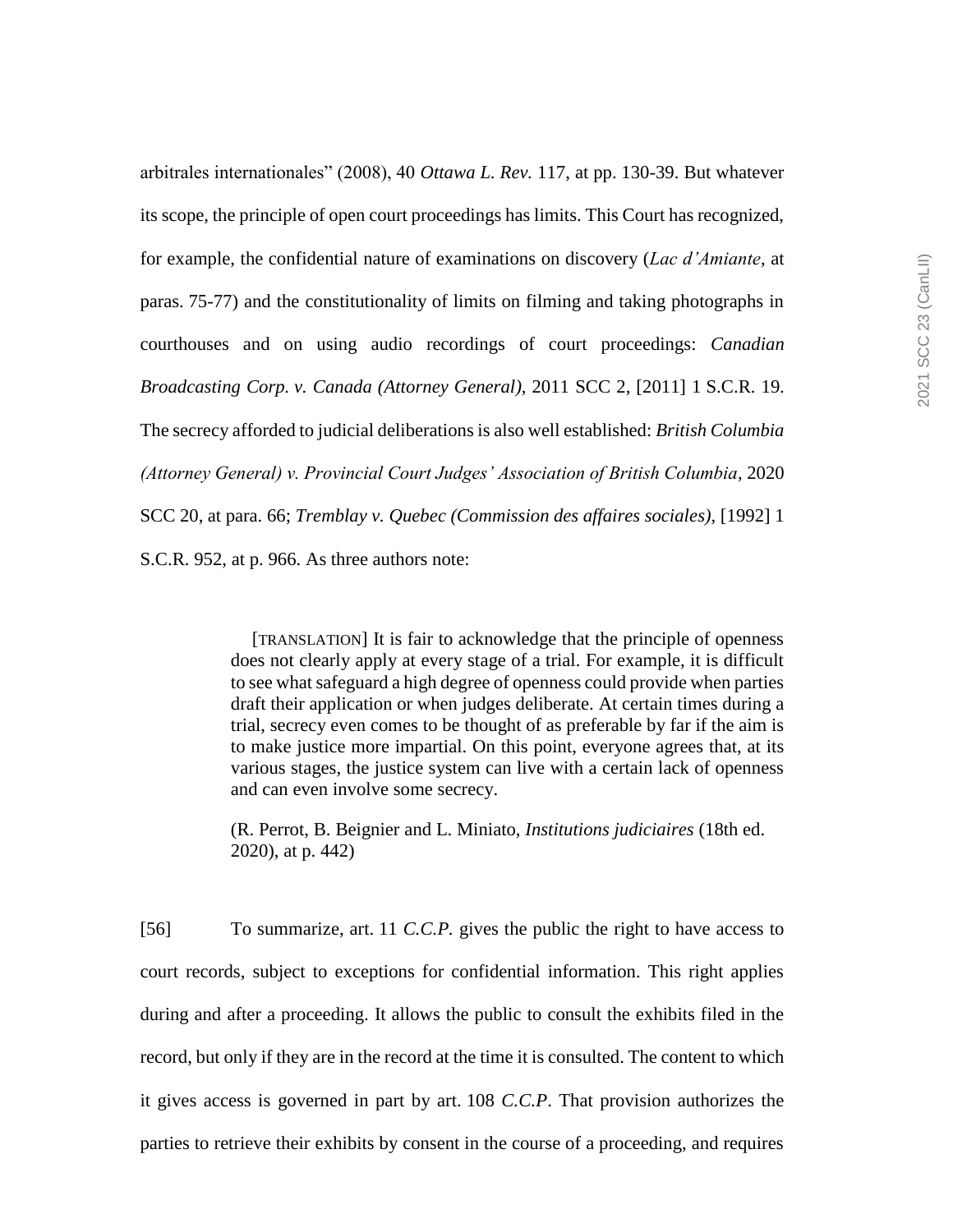them to retrieve their exhibits once the proceeding has ended. Even after the proceeding has ended, the exhibits can be consulted as long as they remain in the record. But once the parties retrieve them or the court clerk destroys them, they cease to be part of the record to which the public can have access.

[57] Articles 11 and 108 *C.C.P.* do not give rise to any judicial discretion. This is why the *Dagenais/Mentuck* test should not be used to decide an application under art. 11 *C.C.P*. That test was developed in a very different context from the one in question here, a context in which a comprehensive scheme enacted by Parliament served as a framework for the principle of openness. *Dagenais* established that the discretion to make an order limiting the openness of proceedings must be exercised within the boundaries set by the *Canadian Charter*: p. 875. To determine the correct balance between the competing constitutional rights engaged by this type of order — in that case, ss. 2(b) and 11(d) of the *Canadian Charter* — the Court proposed a two-part test designed to reflect the substance of the test in *R. v. Oakes*, [1986] 1 S.C.R. 103: *Dagenais*, at p. 878. Subsequent decisions have fleshed out the test without changing the context in which it applies, that is, where a discretion must be exercised and the court has to seek a correct balance between rights and interests that pull in opposite directions: *Mentuck*; *Sierra Club*; *Globe and Mail v. Canada (Attorney General)*, 2010 SCC 41, [2010] 2 S.C.R. 592. In the absence of such a discretion, the test simply does not apply: *Named Person v. Vancouver Sun*, 2007 SCC 43, [2007] 3 S.C.R. 253, at paras. 35-36; *Canadian Broadcasting Corp. v. The Queen*, 2011 SCC 3, [2011] 1 S.C.R. 65, at para. 13. This is because where the law fixes the scope of the principle of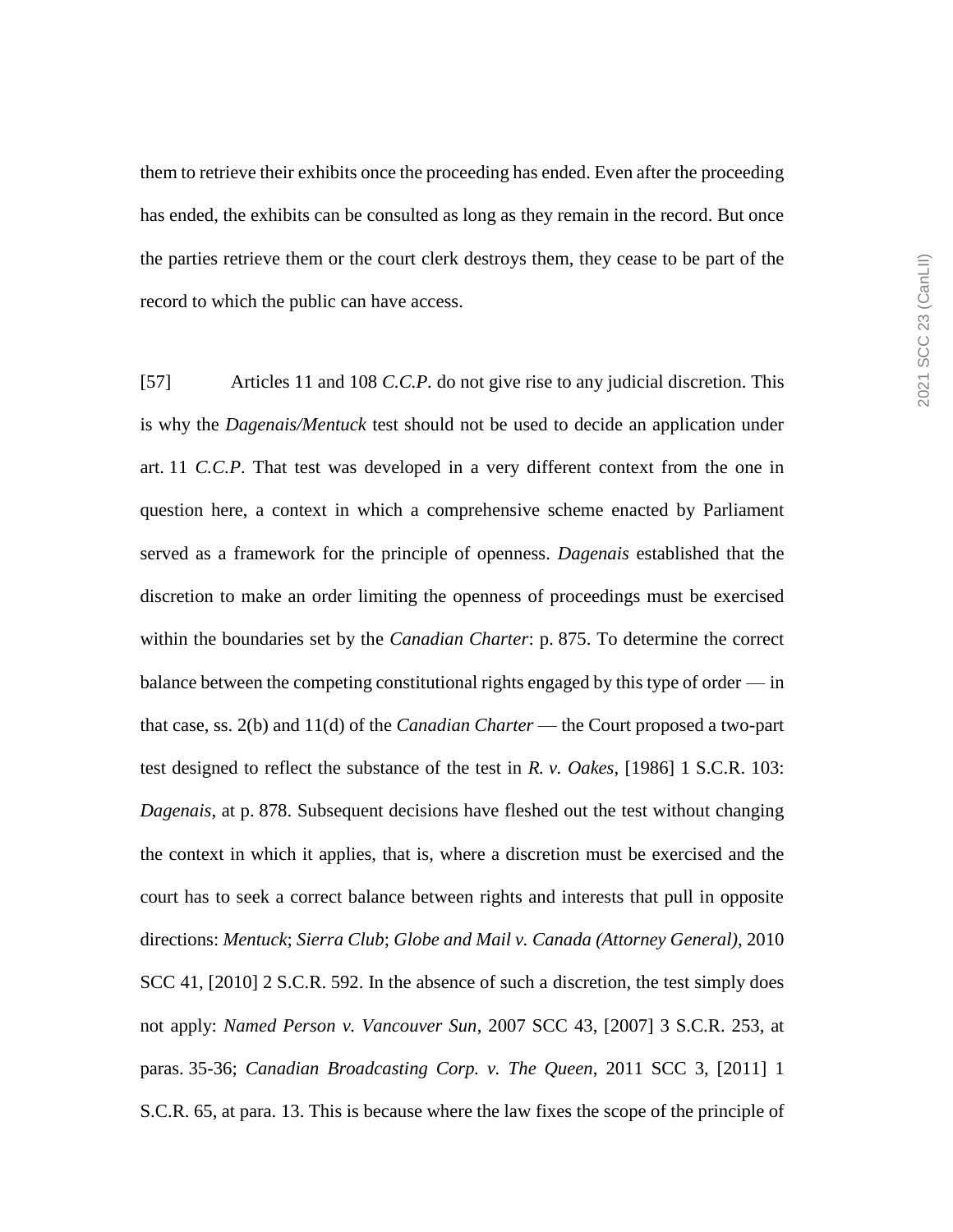open proceedings without conferring any discretion on judges, there is no reason to seek a correct balance between competing rights and interests that is within the boundaries set by the *Canadian Charter*. Given that the constitutionality of arts. 11 and 108 *C.C.P.* has not been challenged, it is unnecessary to say any more on the subject.

[58] That being said, I will add that the concern expressed by Schrager J.A. seems entirely legitimate to me: C.A. reasons, at paras. 43-44. I am of the view that if a motion, supported by persuasive evidence, called the very integrity of the judicial process directly into question in a context where exhibits had been retrieved from a record, a different conclusion about the application of the *Dagenais/Mentuck* test might be necessary. But such a motion could not be based solely on art. 11 *C.C.P.*; it would have to be based on provisions that confer a discretion, such as those dealing with the courts' inherent powers: arts. 25 and 49 *C.C.P.*; *Lac d'Amiante*, at para. 37. Because this question does not arise in the present case, however, I will refrain from providing any definitive answer to it. It is sufficient to note that civil procedure is "flexible": *Bisaillon v. Concordia University*, 2006 SCC 19, [2006] 1 S.C.R. 666, at para. 63. It therefore does not lack resources to deal with situations that are contrary to the fundamental principles of our justice system.

[59] Now that the respective scope of arts. 11 and 108 *C.C.P.* has been defined, these provisions should be applied to the facts of this case.

# B. *Is MediaQMI Entitled to Have Access to the Exhibits That Were in the Court Record at the Time It Filed Its Motion?*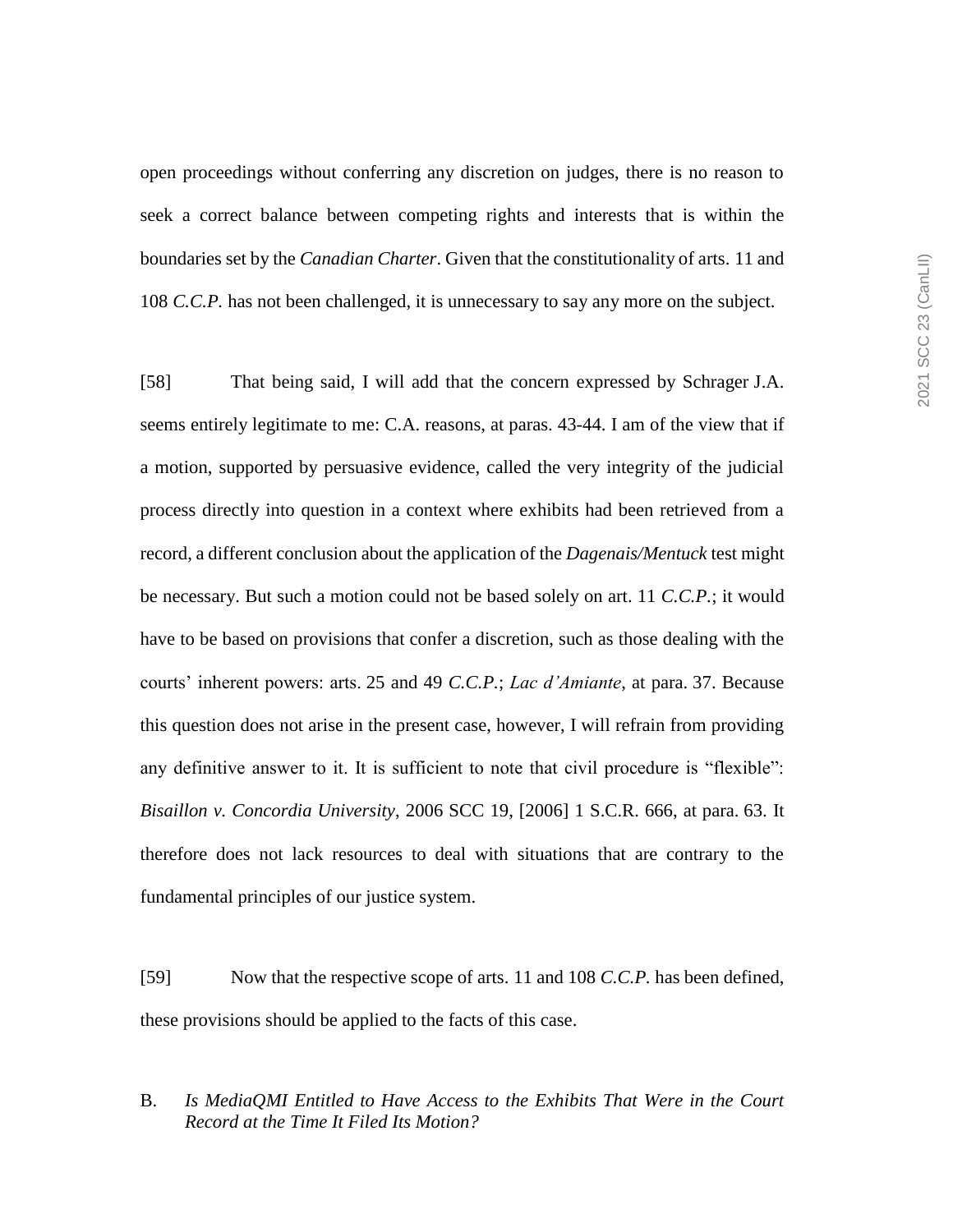[60] MediaQMI filed its "Motion to unseal" on March 29, 2017. At that time, it did not know what was in the record for the litigation between Mr. Kamel and the CIUSSS; it was also unaware of the existence of the exhibits of which it now seeks a copy, precisely because of the sealing order it was applying to lift. Its motion was not heard until April 25, 2017. In the meantime, the CIUSSS discontinued its application and tried to retrieve its exhibits. The only reason it was unable to do so was that the staff of the court office could not find the record.

[61] That combination of circumstances prompted the CIUSSS, at the hearing on April 25, 2017, to make the oral request that led to this appeal. The Superior Court's judgment [TRANSLATION] "authorizes the CIUSSS to remove Exhibits P-1 to P-4 from the record": para. 137. That conclusion certainly had the merit of clarifying the state of affairs, but it was not, strictly speaking, necessary in law. As I have explained, the rules set out in art. 108 para. 2 *C.C.P.* do not require any authorization from a court.

[62] The CIUSSS's discontinuance terminated the proceeding and restored matters to the state they were in before the application was brought: art. 213 *C.C.P*. This means that [TRANSLATION] "[t]he parties' rights are as they were, as if no court proceeding had taken place": H. Maillette, "Incidents qui mettent fin à l'instance", in *JurisClasseur Québec — Collection droit civil — Procédure civile I* (2nd ed. (loose-leaf)), by P.-C. Lafond, ed., fasc. 21, at No. 9. Because the proceeding had been terminated, the documents and real evidence filed as exhibits no longer had to remain in the Superior Court's record: this is what follows from reading *a contrario* the first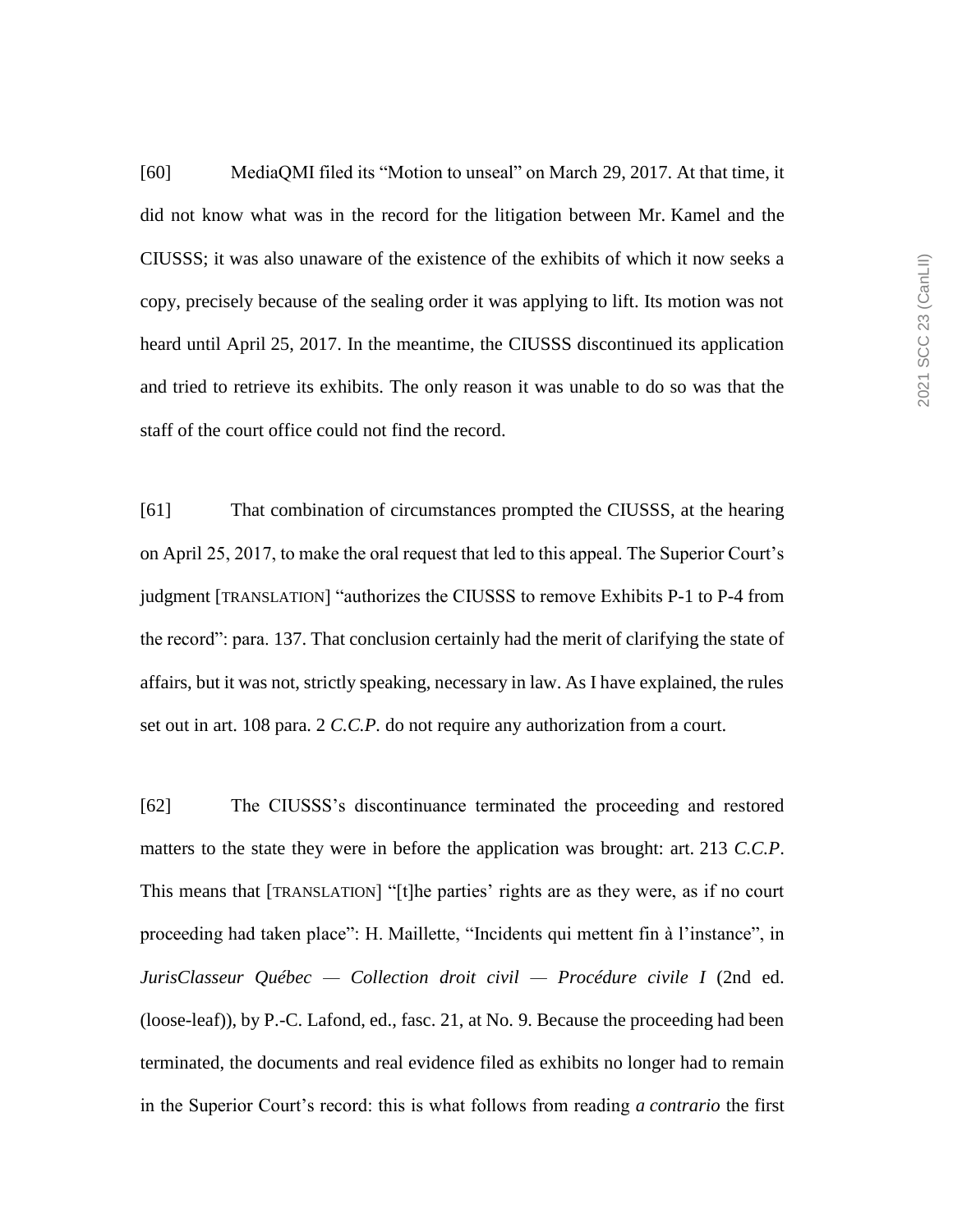of the two rules set out in art. 108 para. 2 *C.C.P*. The second of those rules requires the parties to retrieve their exhibits within one year. The CIUSSS did not wait that long. Since it was unable to retrieve its exhibits when it filed its discontinuance, it did so the day after the Superior Court's judgment was rendered.

[63] As counsel for the CIUSSS acknowledged in oral argument, the record and the exhibits in it were accessible to the public during the time between the rendering of Gagnon J.'s judgment and the CIUSSS's retrieval of its exhibits (transcript, at p. 55). This was because the sealing order that had kept the record confidential until then came to an end when that judgment was rendered. I therefore do not agree with Schrager J.A. that the effect of the discontinuance was to put the CIUSSS's exhibits back in the private sphere through the legal fiction of restoring matters to their former state: C.A. reasons, at para. 37. That position is contradicted by the undisputed fact that, in spite of the discontinuance, the exhibits remained accessible to the public between the date Gagnon J. rendered his judgment and the date they were retrieved from the record; that position would also create an undesirable imbalance in the way that different methods of terminating a proceeding affect the openness of records and of their content. It is unclear why exhibits relating to a proceeding terminated by a discontinuance would be confidential even before the parties retrieved them, whereas exhibits relating to a proceeding terminated in a context not involving the legal fiction of restoring matters to their former state, such as the context of a settlement under art. 220 *C.C.P.*, would remain public until they were retrieved by the parties.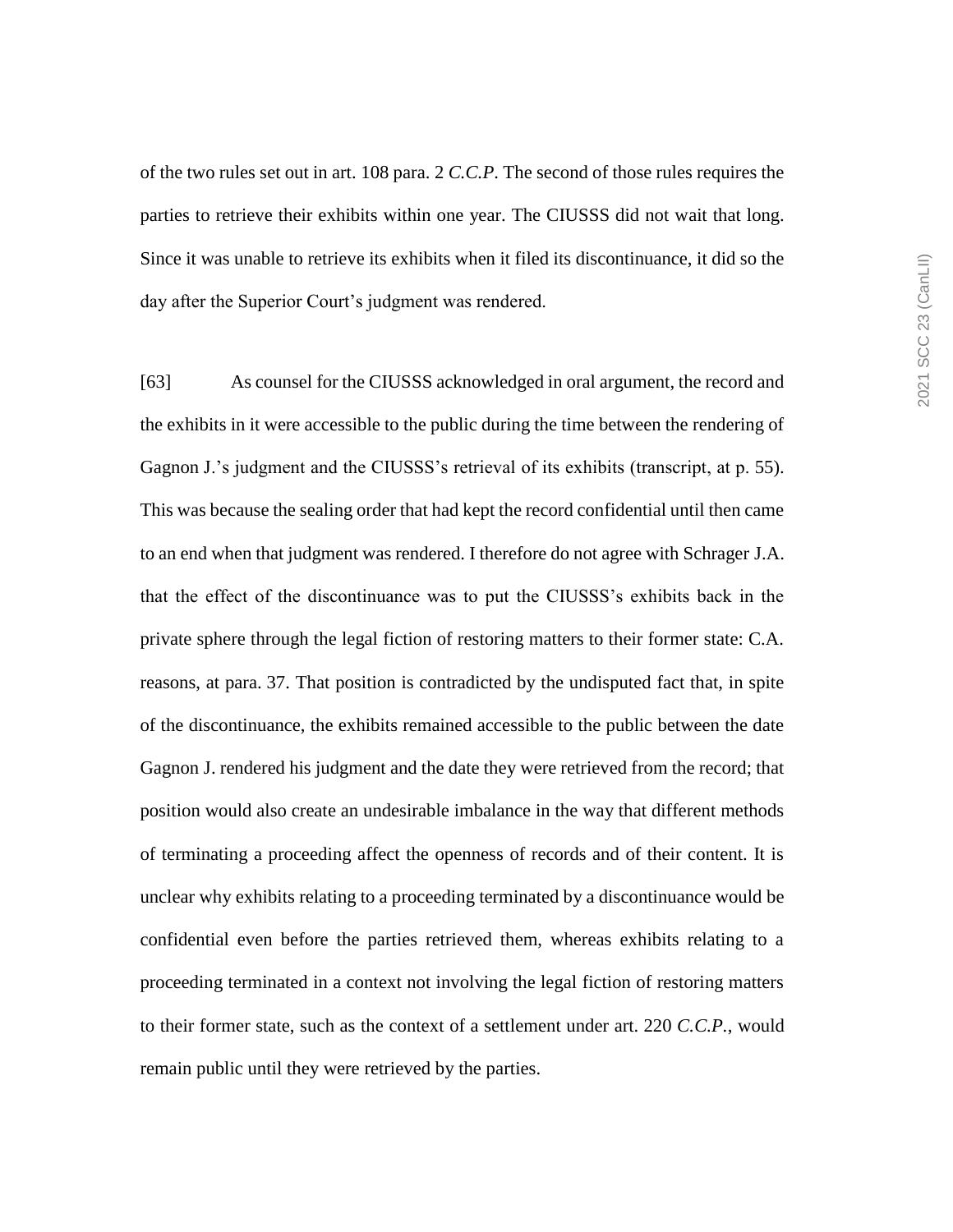[64] In this case, therefore, MediaQMI could have consulted the exhibits in issue if it had applied for access to the record during the time when the exhibits were available, since no conservatory measure had been sought by the parties. MediaQMI did not do so. I agree that these rather unusual circumstances seem to make this case look like a race against time. But that is not a consequence of the parties' speed in going to the office of the Superior Court. It is a consequence of the rules in the *Code of Civil Procedure*. The situation would have been the same if the CIUSSS had waited weeks before retrieving its exhibits and MediaQMI had gone to the court office to consult the record after the exhibits had already been retrieved. This is because the right to "have access to court records" set out in art. 11 *C.C.P.* gives access to the public content of those records and to the exhibits that are in them *at the time they are consulted*; it does not give general access to everything that was ever part of the records.

[65] MediaQMI's right to "have access to court records" was never compromised. Only the terms of access to the court record and the content of that record changed between the filing of the "Motion to unseal" and the retrieval of the exhibits. However, that situation was beyond the reach of art. 11 because it fell within art. 108 *C.C.P*.

[66] Like MediaQMI, my colleagues characterize the "Motion to unseal" as an "application for access to exhibits". In their view, the fact that such an application was filed prior to the CIUSSS's discontinuance is determinative in the analysis. I disagree. This alone cannot give MediaQMI any [TRANSLATION] "acquired right to argue its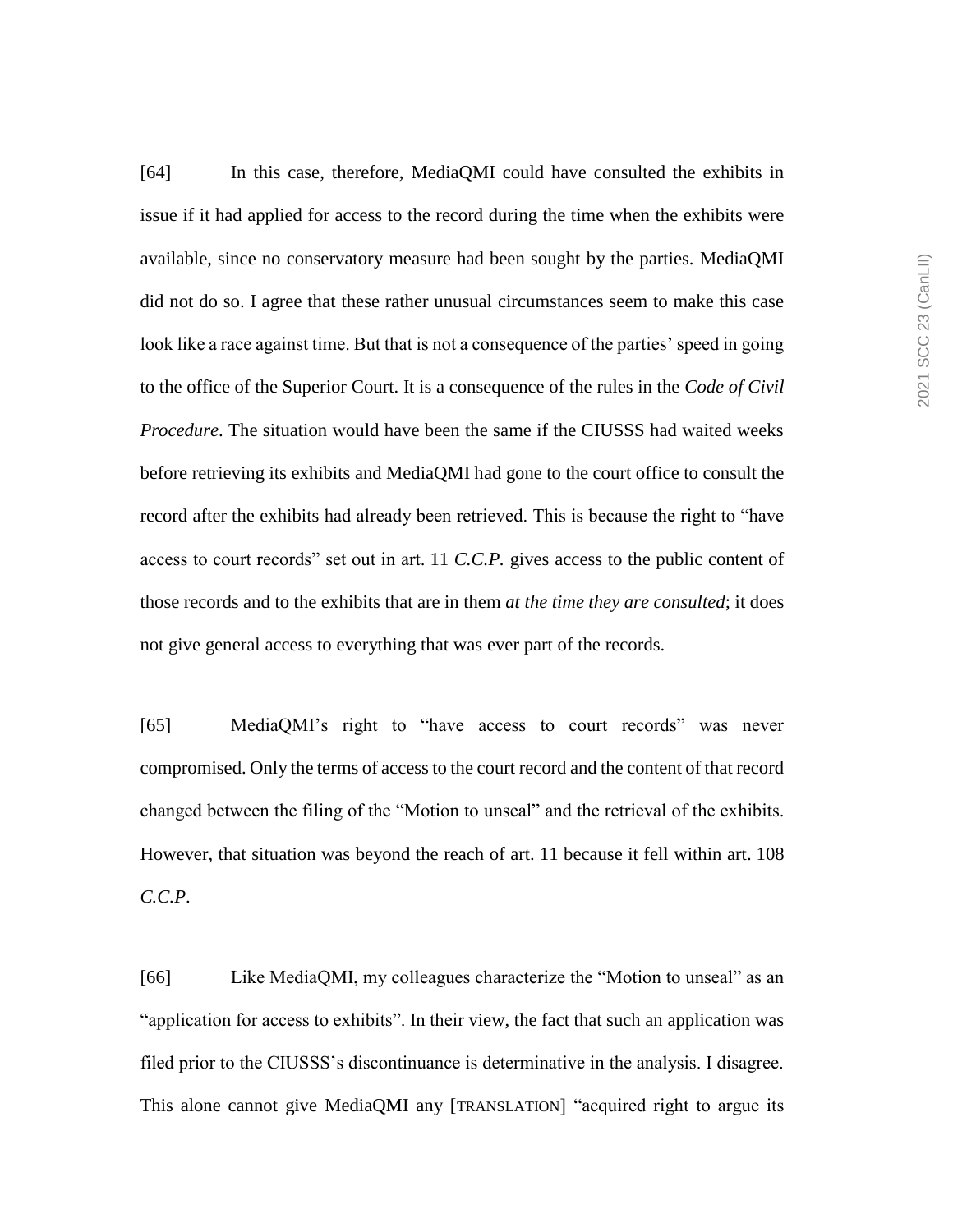demand"<sup>3</sup> (A.F., at p. 17) within the *Dagenais/Mentuck* framework. I note as well that MediaQMI's application has already been argued, albeit not within the legal framework it would like. But this is the case only because the *Dagenais/Mentuck* test did not apply in the absence of any judicial discretion.

[67] Asserting an acquired right is not enough to make one magically appear. The filing of a motion under art. 11 *C.C.P.* does not give the moving party any right to require that the content of the court record remain unchanged until the motion is decided. Although my colleagues accept MediaQMI's arguments on this point, they do not identify any concrete, individualized legal situation that would have enabled MediaQMI to acquire a right to argue its application on the basis of the *Dagenais*/*Mentuck* test and, correspondingly, a right to require that the content of the court record be frozen on the day the application was filed. As I understand their reasons, they argue rather that because of that pending application, the CIUSSS's discontinuance could not be invoked against MediaQMI, which was not a party to the

 $\overline{a}$ 

<sup>3</sup> This expression, which my colleagues adopt, comes from the very specific context of *Classic Fabrics Corp. v. B. Rawe GMBH & Co.*, 2001 CanLII 7221 (Que. C.A.). In that commercial case, a Quebec company had tried to sue a German company, but the Quebec courts had declined jurisdiction based on the rules of private international law. The German company had countered by suing the Quebec company in Quebec, but had filed a discontinuance after the Quebec company tried to amend its defence to add a cross demand. The discontinuance would have prevented the Quebec company from having its claim decided by the Quebec courts. Because this was unquestionably prejudicial to the rights and advantages to which the state of the proceedings had given rise in its favour, the Quebec company applied to set aside the discontinuance. The Court of Appeal ruled in its favour; it set aside the discontinuance and allowed the cross demand to be added. Those were the unusual — to say the least — circumstances that led the court to speak of an [TRANSLATION] "acquired right to argue its demand, which the [German company] could not prejudice through a discontinuance of its action" (para. 39). I see nothing in that decision that would establish that any incidental application, even one that is brought by a person who is not a party to the proceeding and that is unconnected with the parties' arguments on the merits, confers a real acquired right to argue the application notwithstanding the filing of a discontinuance.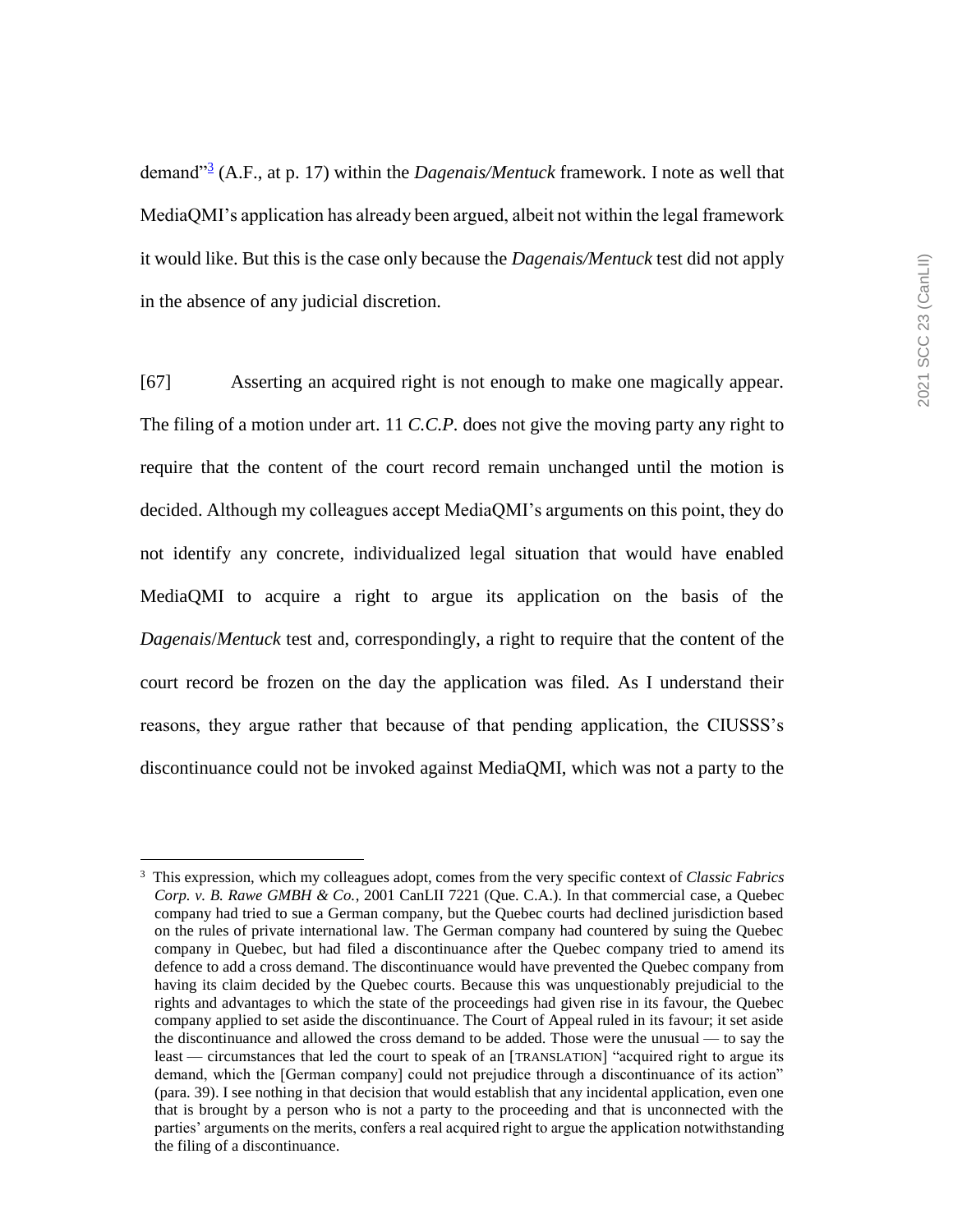proceeding, with the result that the proceeding did not end *with regard to MediaQMI* and that the parties could not raise the effects of art. 108 *C.C.P. against it*.

[68] With respect, it seems to me that my colleagues' position takes some concerning liberties with the statutory language. It takes a roundabout path to avoid the legal consequence attached by the *Code of Civil Procedure* to a notice of discontinuance filed with the court office and notified to the parties. This legal consequence, *which is not conditional on the absence of pending applications*, is the termination of the proceeding: art. 213 *C.C.P*. Yet the termination of the proceeding entitles — indeed requires — the parties to retrieve their exhibits: art. 108 *C.C.P*. The legal consequence from which the power to retrieve the exhibits in the record arises can therefore be avoided only by contesting the discontinuance itself.

[69] Again with respect, my colleagues' line of reasoning is essentially based on decontextualized quotations from decisions that are contrary to the position they adopt: reasons of the Chief Justice and Kasirer J., at paras. 109-15 and 139. They disregard the legal consequence of a discontinuance, *even though MediaQMI never applied to set it aside*, on the ground that a unilateral act of renunciation cannot adversely affect the rights of others. But the sources they rely on for this novel proposition instead establish *that an application to set aside a discontinuance can be made* if the rights of others are adversely affected. If alleging some kind of prejudice were enough to negate the extinctive effect of a discontinuance on a proceeding, it would not have been necessary to contest the prejudicial discontinuances in those cases.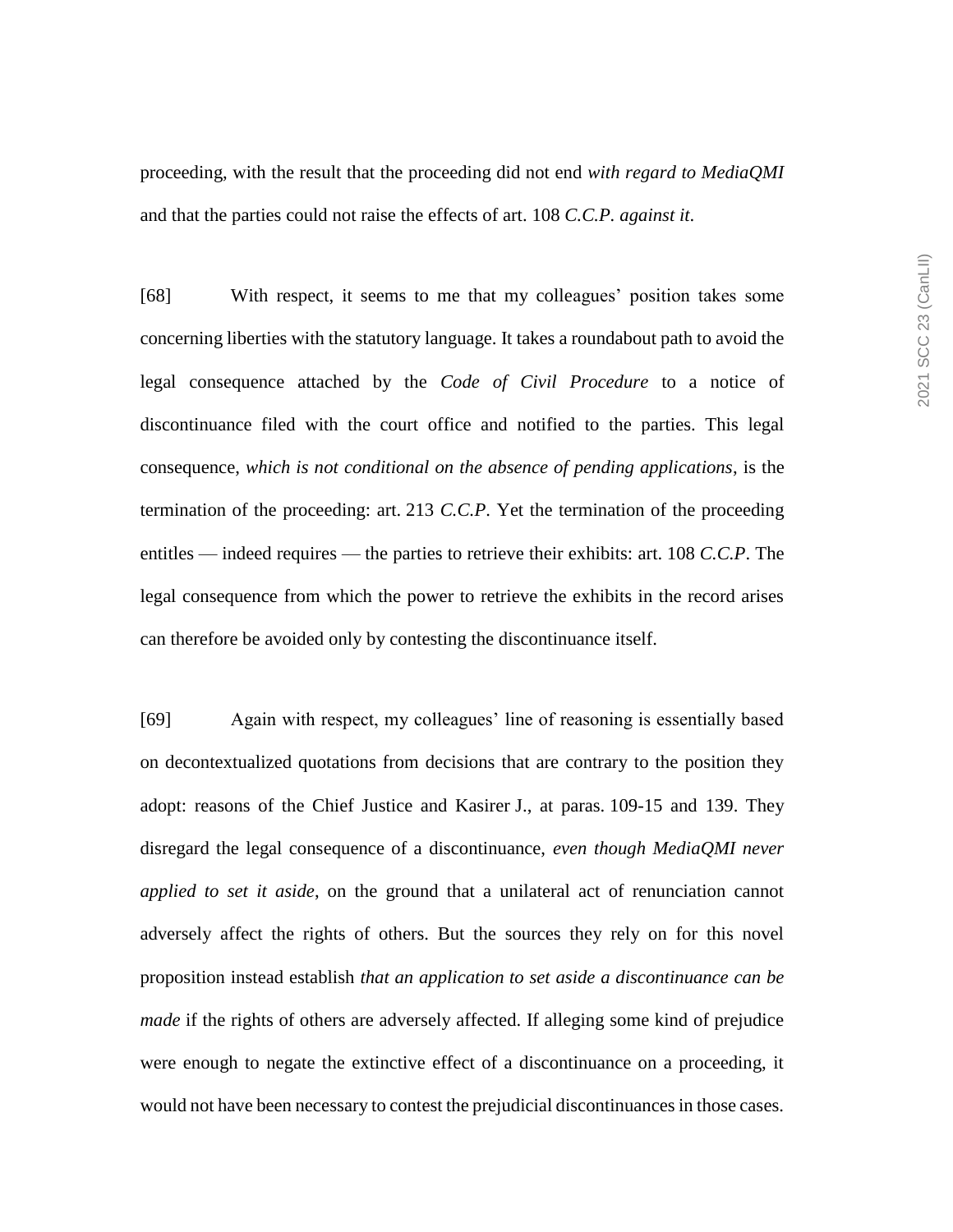In my view, my colleagues' reasoning makes all of the jurisprudence flowing from *L'Espérance v. Atkins*, [1956] B.R. 62, superfluous and, at the same time, rewrites art. 213 *C.C.P.* to dissociate the notice of discontinuance from its legal consequences for the proceeding under way. I note that their reasoning is also contrary to French law, under which persons who are not parties to a proceeding must seek to have a discontinuance set aside if they wish to prevent it from extinguishing the proceeding: $\frac{4}{3}$ N. Fricero, "Désistement", in *JurisClasseur France — Procédure civile*, by P. Carillon and R. Perrot, eds., 2018, fasc. 800-40, at No. 105 (available on Lexis/Nexis). Finally, even if it were assumed that MediaQMI could show that its rights were adversely affected because it was unable to consult the exhibits in issue, this would not have resulted *from the discontinuance itself*: the discontinuance had no effect on the rights conferred on MediaQMI by art. 11 *C.C.P*. It would instead have resulted *from the retrieval of the exhibits that followed the discontinuance*. This is why, even if, for the

 $\overline{a}$ 4

French law conceives of discontinuance as [TRANSLATION] "an offer made by the plaintiff to the defendant, who accepts it, to stop the trial without waiting for the judgment": J. Vincent and S. Guinchard, *Procédure civile* (27th ed. 2003), at p. 878 (emphasis deleted). In principle, the plaintiff is free [TRANSLATION] "in any matter" to discontinue an application: art. 394 of France's *Nouveau Code de procédure civile*. But the plaintiff's unilateral manifestation of will is not sufficient to extinguish the procedural legal relationship created between the parties by the plaintiff's judicial application; the discontinuance must also be "perfected" by the defendant's acceptance. However, acceptance is "not necessary if the defendant has not pleaded any defence on the merits or peremptory exception at the time of the plaintiff's discontinuance": art. 395. In cases where acceptance is required, it may be refused only for a legitimate reason: art. 396. Where there are several parties or interveners, the procedural legal relationship is extinguished only for those who have accepted the discontinuance: Fricero, "Désistement", at No. 106. Persons who are not participating in the proceeding, and whose acceptance is therefore not required by France's *Code de procédure civile*, cannot prevent a perfected discontinuance from extinguishing the procedural legal relationship. But if the discontinuance adversely affects their rights, they can seek to have it set aside: *ibid.*, at No. 105. Unlike French civil procedure, Quebec civil procedure does not distinguish between a discontinuance that has been "perfected" and one that has not. It regards a discontinuance as extinguishing the proceeding, but it allows the discontinuance to be set aside if there is prejudice to the rights of a party (*Atkins*; *175809 Canada inc. v. 2740478 Canada inc.*, 2000 CanLII 9254 (Que. C.A.)) or a third person (such as a child in whose interests a judge must rule under art. 33 of the *Civil Code of Québec*: *Droit de la famille — 092038*, 2009 QCCS 3822, [2009] R.D.F. 646).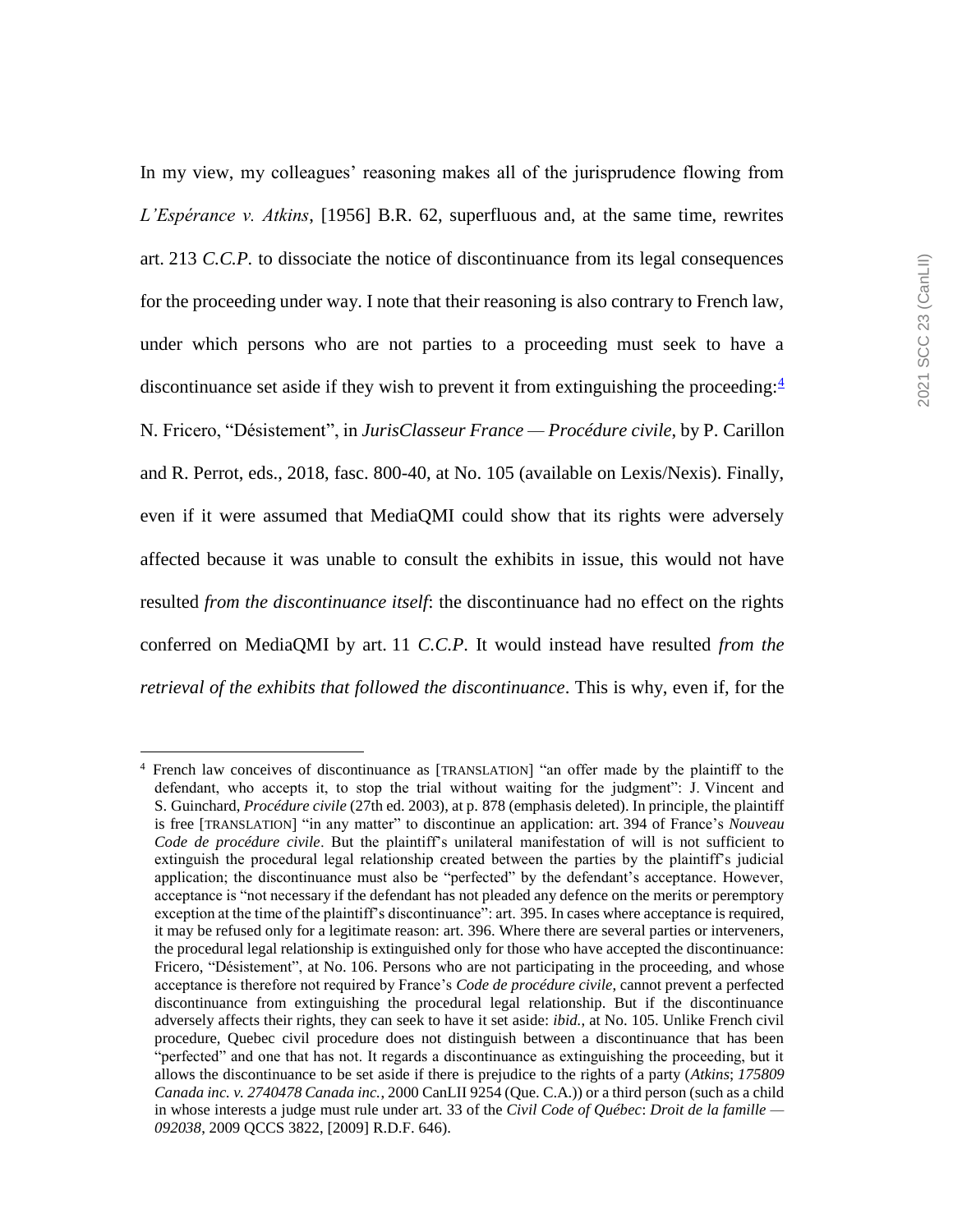purposes of discussion, my colleagues' reasoning were to be accepted, it would not lead to the conclusion that the CIUSSS's discontinuance prejudiced MediaQMI's rights.

[70] In short, the discontinuance of a proceeding is not a unilateral act of renunciation like any other. Because it is a way of forgoing a trial, it nullifies the parties' procedural legal relationship arising from the judicial application. This explains why a defendant or intervener can contest a discontinuance that is prejudicial to it. The situation is different for a third person whose rights and interests are not affected by the parties' arguments on the merits. *Prima facie*, the extinguishment of the procedural legal relationship has no effect on that person. If prejudiced by it for any reason, the third person may apply to set aside the discontinuance. In this case, if MediaQMI wanted to prevent the exercise of the power given by art. 108 *C.C.P.* to the parties to a terminated proceeding, it had to contest the discontinuance extinguishing the proceeding. It did not do so. There was therefore nothing that prohibited the CIUSSS from retrieving its exhibits.

[71] I also note that my colleagues do not explain how remanding the case to the Superior Court "so that it can decide the application for access to the exhibits in accordance with the applicable law" (that is, in their view, in accordance with the *Dagenais/Mentuck* test) would help MediaQMI access exhibits that were retrieved from the record the day after the Superior Court's judgment was rendered: para. 143. In light of the *Code of Civil Procedure*, and given that MediaQMI's motion was based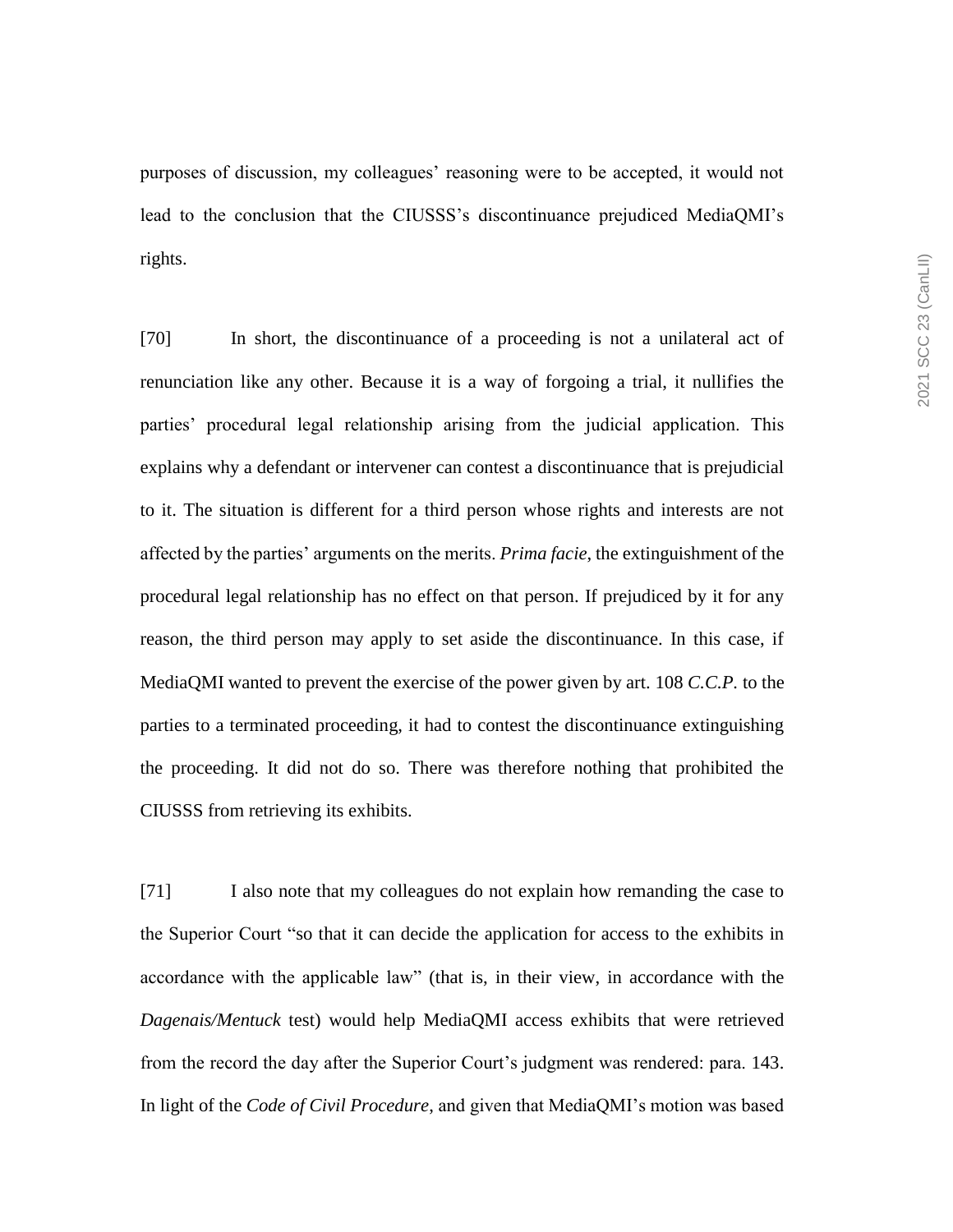on a provision giving it the right to have access to a court record, I fail to see how the motion would enable it to consult exhibits that had in fact already been retrieved from the record in accordance with art. 108 *C.C.P*. Although counsel for the CIUSSS agreed as a courtesy to keep a copy of the exhibits until the case was over, he did so "[w]ithout prejudice" and "without any admission" (A.R., at pp. 82 and 85): this did not create any legal fiction that would make it possible to proceed as if the exhibits had never been retrieved. Finally, I note that my colleagues' position departs from what MediaQMI has asked this Court to do, which is to declare that the exhibits that were once in the record are public and to order the CIUSSS to provide it with a copy of them. I agree with Schrager J.A. that MediaQMI is confusing the access to information mechanisms and the principle of open proceedings: C.A. reasons, at para. 44.

[72] I therefore conclude that MediaQMI cannot obtain a copy of the exhibits that were in the Superior Court's record at the time its "Motion to unseal" was filed.

# VII. Conclusion

[73] For these reasons, I would dismiss the appeal with costs.

English version of the reasons of Wagner C.J. and Rowe, Martin and Kasirer JJ. delivered by

THE CHIEF JUSTICE AND KASIRER J. —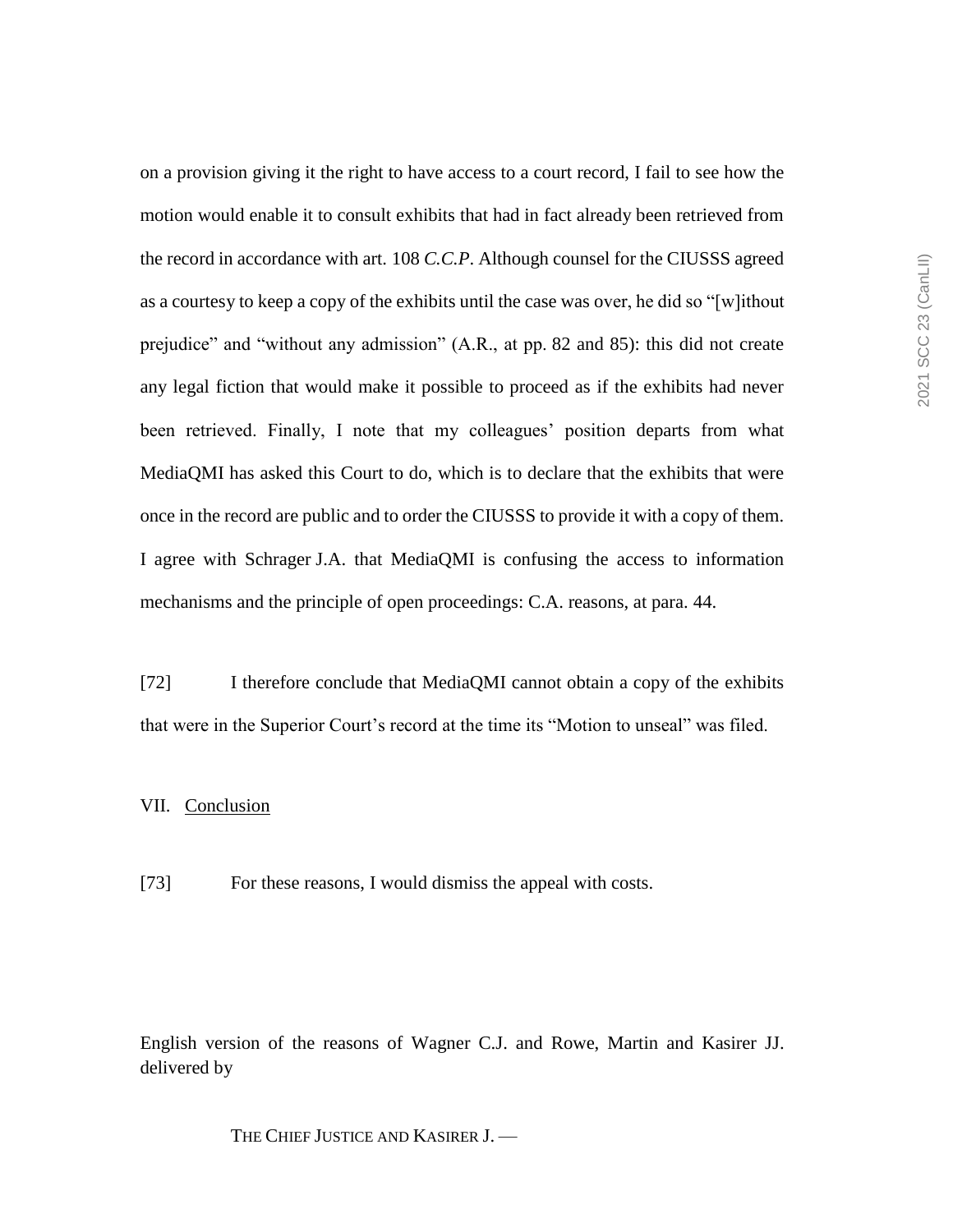#### I. Introduction

[74] We have had the advantage of reading the reasons of our colleague Côté J. We agree with her that the right to have access to court records arising from the principle of open court proceedings, which is set out in art. 11 of the *Code of Civil Procedure*, CQLR, c. C-25.01 ("*C.C.P.*"), does not confer a right to access exhibits once they have been validly removed by the parties or destroyed by the court clerk. However, with respect, we differ with her on the outcome of this appeal. Our disagreement concerns the time at which it should be determined whether the exhibits are in the court record. In our opinion, the state of the record must be assessed at the time the appellant asserted its right to have access to the exhibits.

[75] In this case, the respondent Centre intégré universitaire de santé et de services sociaux de l'Ouest-de-l'Île-de-Montréal ("CIUSSS") — the plaintiff in the principal litigation — filed a judicial application alleging misappropriation of public funds by the respondent Magdi Kamel. In a proceeding conducted *ex parte*, that is, in the absence of the other party, the CIUSSS obtained an order from a judge sealing its application and the exhibits filed in support of it. The appellant, a publisher of daily newspapers and not a party to the principal litigation, applied for access to the exhibits, relying on art. 11 *C.C.P.* and freedom of the press. It did so while the exhibits were in the court record. The CIUSSS subsequently discontinued its judicial application.

[76] While the law authorizes a plaintiff to discontinue an action at any time, we are of the view that such a procedure cannot allow the plaintiff to circumvent an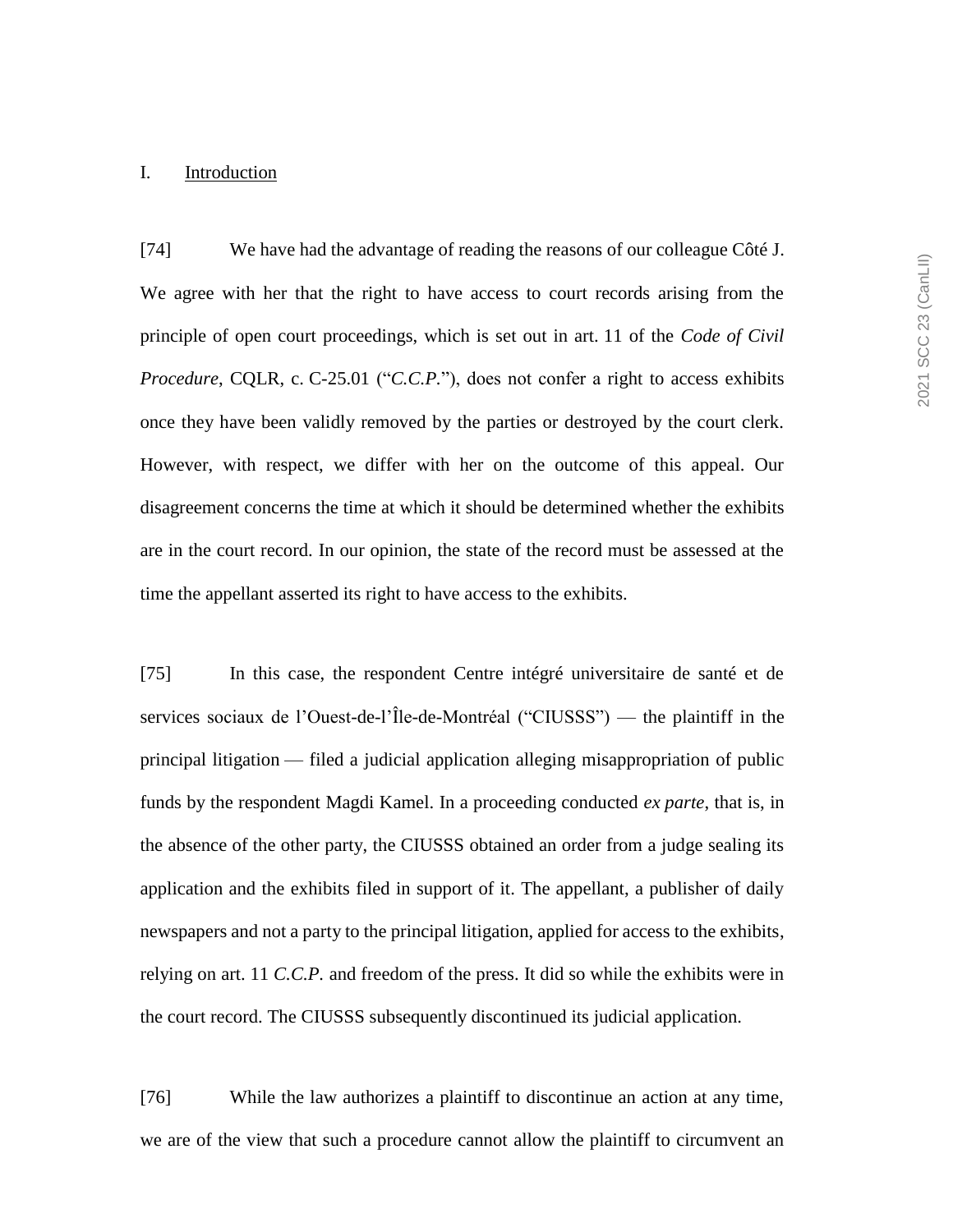application already brought against it for access to sealed exhibits. From the moment the appellant applied to unseal the court record and have access to the exhibits, the litigation took on a different colour. A second proceeding arose, connected to but distinct from the principal litigation. It not only concerned the plaintiff, the defendant and their private dispute, but was also of concern to the public and, it should be emphasized, the judiciary itself. If the plaintiff's discontinuance had the effect of preventing the appellant from having access to the court record, it would interfere with the proper functioning of the judicial institution, the legitimacy of which depends on its openness and, as we know, on media scrutiny. Once the appellant applied to unseal the record, the exhibits covered by its application were necessarily part of that new proceeding, which meant that the parties no longer had control over them while the matter was being argued.

[77] Said respectfully, this appeal cannot be reduced to a routine application of a rule set out in the *Code of Civil Procedure*; it concerns matters well beyond the strict confines of art. 108 *C.C.P.*, which allows parties to litigation to remove their exhibits from the court record on certain conditions. The dispute highlights the need to reconcile competing principles: first, the openness of court proceedings (art. 11 *C.C.P.*), a rule of public order to which courts may make exceptions (art. 12 *C.C.P.*), and second, the parties' "control [over] the course of their case" (*maîtrise de leur dossier*), including the power to terminate a proceeding at any time (art. 19 *C.C.P.*). Where a member of the public — here, the publisher of the daily newspapers *Le Journal de Montréal* and *Le Journal de Québec* — challenges a sealing order and seeks access to a court record,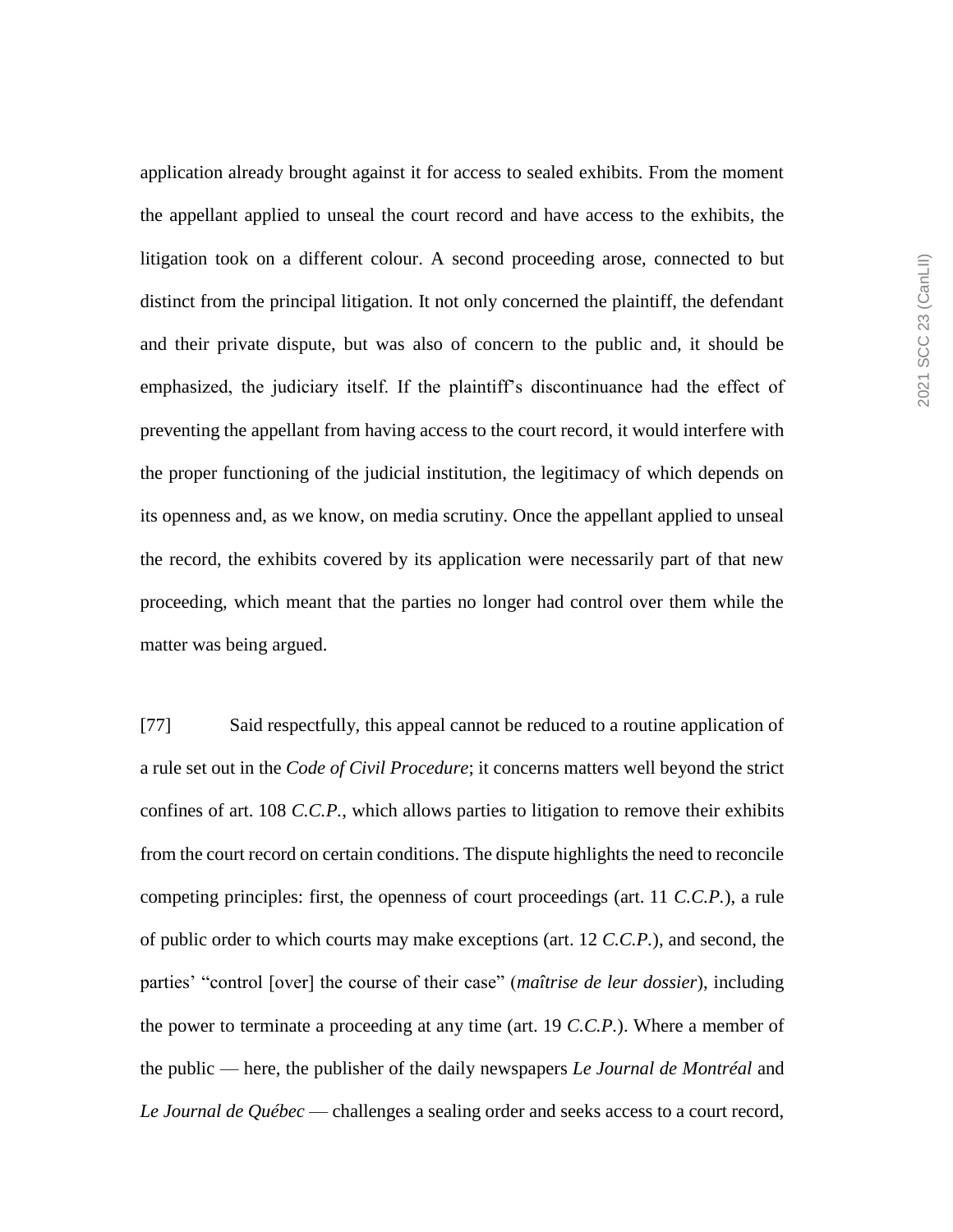prior to a discontinuance and while the exhibits are still in the record, these two principles must be reconciled. In our view, the plaintiff's ability to discontinue an action cannot deprive the appellant, in the circumstances of this case, of its right to argue its motion for access to the exhibits in the record and, if the court grants that motion, of its right to have access to the record. The parties' control over the course of their case may not be exercised contrary to the existing and legitimate interests of a third person, let alone contrary to a rule of public order requiring that civil justice administered by the courts be public.

[78] Accordingly, for the reasons that follow, we would allow the appeal and remand the case to the Superior Court so that it can decide the merits of MediaQMI's application for access to exhibits on the basis of the analytical framework established in *Dagenais v. Canadian Broadcasting Corp.*, [1994] 3 S.C.R. 835, and *R. v. Mentuck*, 2001 SCC 76, [2001] 3 S.C.R. 442, which was affirmed for civil proceedings in *Sierra Club of Canada v. Canada (Minister of Finance)*, 2002 SCC 41, [2002] 2 S.C.R. 522.

# II. Background

[79] On October 6, 2016, the CIUSSS filed a legal action seeking an award of \$510,266 against one of its former managers, Mr. Kamel, for alleged misappropriation of public funds earmarked for health services. In its judicial application, the CIUSSS alleged that Mr. Kamel had used a [TRANSLATION] "scheme" to steal public funds intended for health care from the CIUSSS and the hospital it ran. Among other things, the CIUSSS stated the following: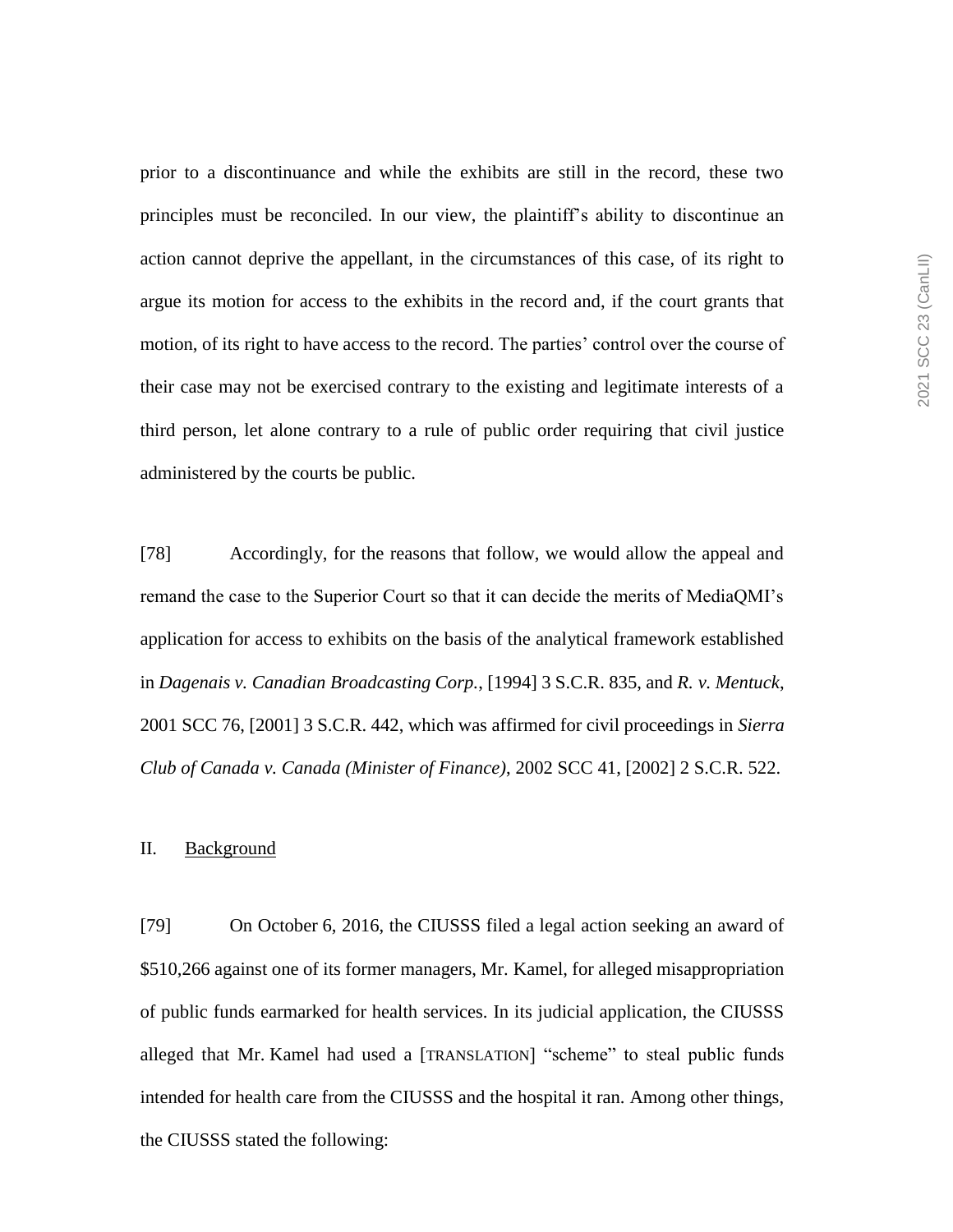[TRANSLATION] By virtue of the position he held and the trust placed in him, Kamel fraudulently obtained reimbursement for personal expenses unrelated to the activities of [St. Mary's Hospital Center], thereby misappropriating a total of \$410,266 during the period of April 1, 2009 to March 31, 2015 ("**Period**"), by taking advantage of loopholes in the implementation of the CIUSSS/SMHC policies on the reimbursement of expenses, as can be seen more fully from the PwC report (see section 4 for a summary of PwC's findings);

Two main *modus operandi* were used by Kamel: (A) expense claims with no voucher attached, and (B) expense claims with certain vouchers attached that, upon analysis, proved to be unfounded;

(A.R., at p. 37)

[80] In its application, the CIUSSS stated that it had hired the PwC firm to get to the bottom of the irregularities alleged against Mr. Kamel. Claiming reimbursement of the amounts supposedly stolen by Mr. Kamel, the CIUSSS filed four exhibits in support of its application, including a confidential forensic accounting investigation report prepared by PwC.

[81] It should be noted that Mr. Kamel was initially suspended and that he ultimately resigned from his managerial position with the CIUSSS before the proceedings were filed. His resignation letter was also one of the exhibits filed in support of the CIUSSS's application.

[82] In connection with its action, the CIUSSS filed an application for a *Norwich* order against a financial institution in order to obtain bank records concerning Mr. Kamel. The fraud allegations made against Mr. Kamel were based mainly on the forensic accounting investigation report prepared by PwC. We note that the CIUSSS is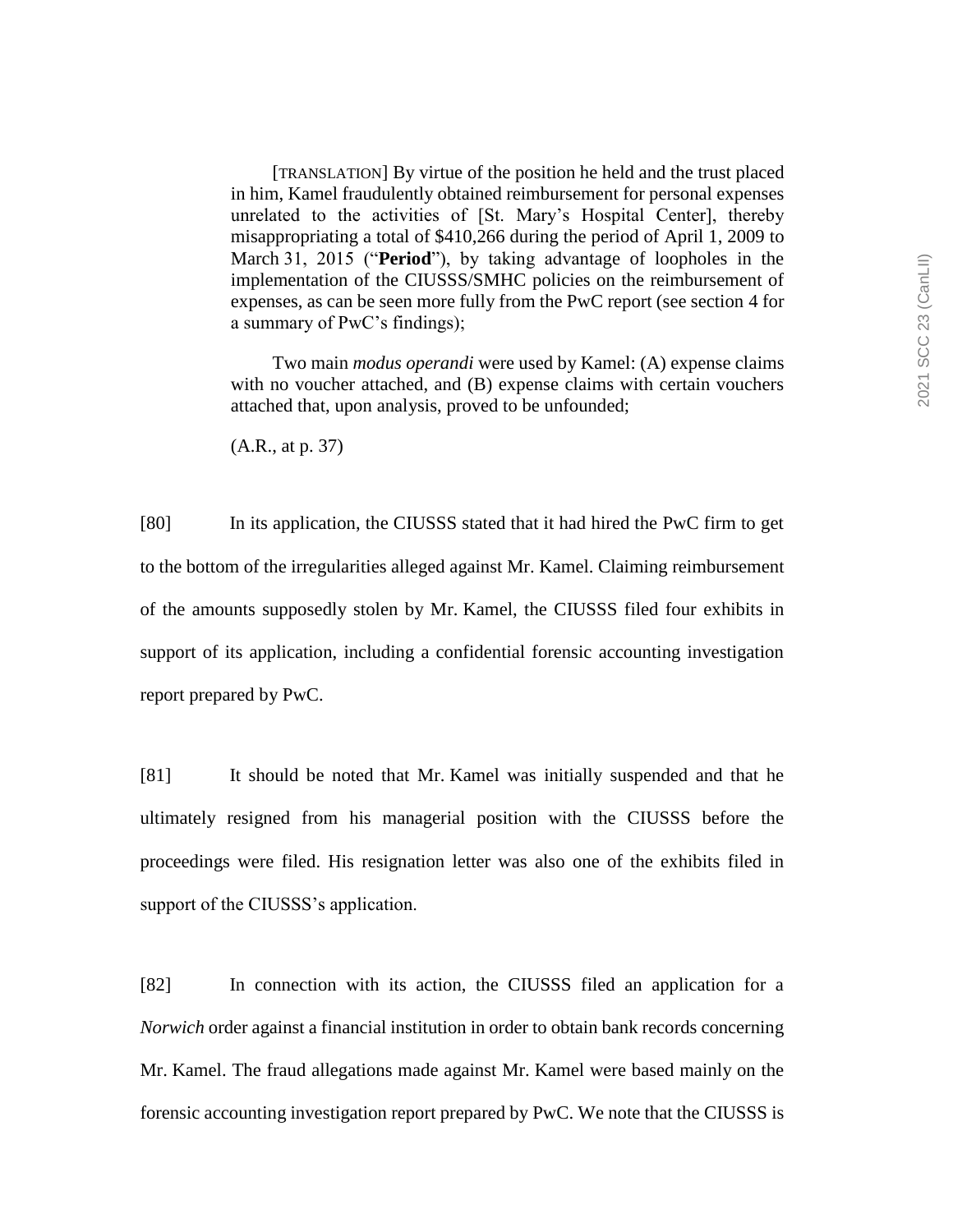a legal person established in the public interest and "is responsible for ensuring the development and smooth operation of th[e] local health and social services networks" (*Act to modify the organization and governance of the health and social services network, in particular by abolishing the regional agencies*, CQLR, c. O-7.2, s. 38) crucial services provided to the public in Quebec.

[83] On October 7, 2016, the Superior Court made a *Norwich* order. It ordered that the entire record be sealed for a period of 120 days, which was later extended until April 18, 2017.

[84] On March 29, 2017, the appellant filed an application for access to the court record entitled [TRANSLATION] "Motion to unseal", relying in part on art. 11 *C.C.P*. Noting that it published daily newspapers in Montréal and Québec, the appellant stated in its motion that it was "entitled to have access to the Court's record, in accordance with art. 11 of the *Code of Civil Procedure* and s. 23 of the *Charter of human rights and freedoms* [CQLR, c. C-12 ("*Quebec Charter*")], pursuant to the principle of accessibility of the Court's records, the openness of court proceedings, and freedom of the press and its corollary, news gathering" (A.R., at p. 50).

[85] The conclusions sought by the appellant were set out as follows:

[TRANSLATION] GRANT this Motion;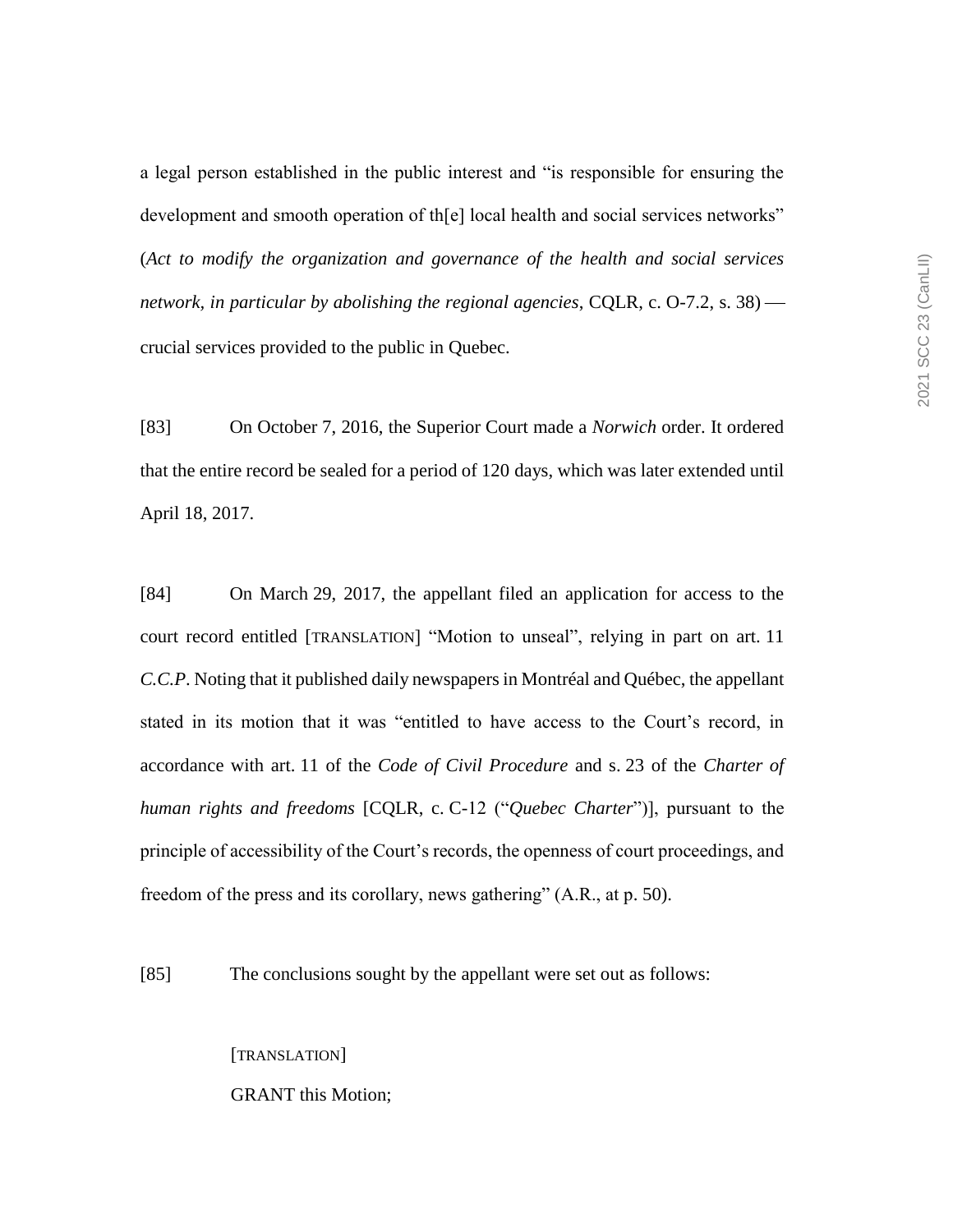TERMINATE any order whose purpose is to restrict the access of the public and the Applicant to the Court record for file 500-17-095861-160.

WITHOUT LEGAL COSTS unless this Motion is contested. [Emphasis added.]

(A.R., at p. 51)

[86] The appellant specified at para. 7 of its motion that it was seeking access to the record, including the exhibits *filed in it*:

> [TRANSLATION] . . . obtain access to the Court's record, including but not limited to the Originating Application, the various pleadings that followed, and the exhibits that may have been filed by the parties. [Emphasis added.]

(A.R., at p. 50)

The objective behind the conclusions sought is therefore plain.

[87] The notice of presentation indicated that the motion was to be heard on April 5, 2017. On that date, counsel for the CIUSSS asked the Superior Court to postpone the hearing to April 18, the date on which the order sealing the record and making it confidential was to expire. Because counsel for the appellant was not available on April 18, the respondents and the appellant agreed that the matter would be argued on April 25 and the order was renewed until that date.

[88] On April 19, 2017 — more than three weeks after MediaQMI filed its motion to unseal and to obtain the pleadings and exhibits — the CIUSSS discontinued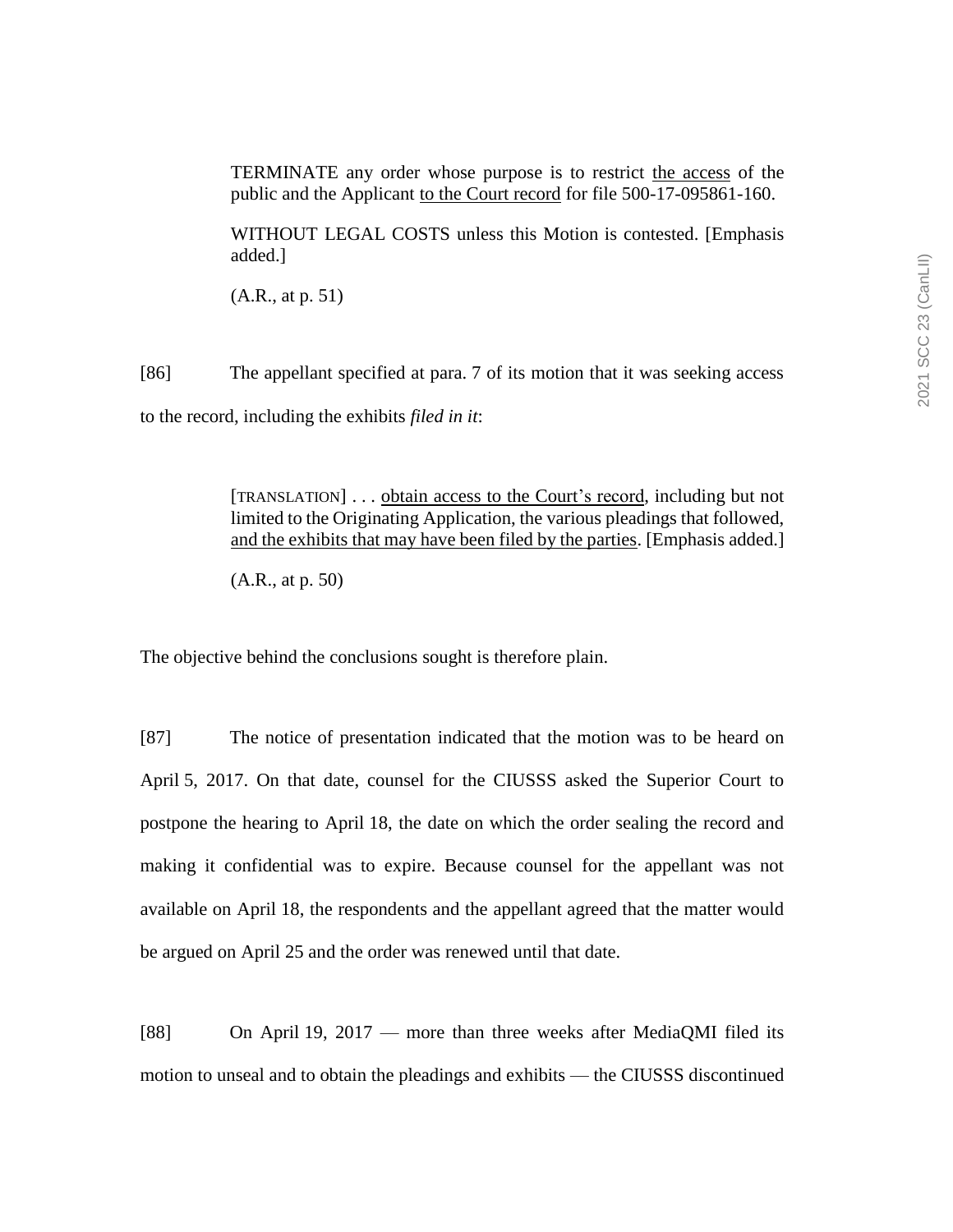its judicial application. During the days that followed, the CIUSSS tried unsuccessfully to remove the exhibits filed in the court record, but the record could not be found.

[89] Two days later, on April 21, 2017, Mr. Kamel applied to withdraw the originating application or, in the alternative, to have it sealed. That proceeding was not contested by the CIUSSS, but MediaQMI opposed it, relying once again on the open court principle and freedom of the press.

[90] The matter was heard on April 25, 2017. At that time, the CIUSSS made a request to retrieve the exhibits, notably Exhibit P-1, the forensic accounting investigation report by PwC. The appellant objected to that request, noting that the purpose of its motion was not only to unseal the record but also to obtain the exhibits that were in it at that time. At the hearing, counsel for the appellant expressly reiterated the request for access to the exhibits:

> [TRANSLATION] With respect, what I am telling you is . . . that a right was crystallized. The exhibits are in the record. We were there, [we] applied in a timely manner while the exhibits were in the record. It would be unfair to turn around today and say: "Well, I'm removing the exhibits" even though we had . . . we have a constitutional right to access.

(A.R., at p. 165)

[91] On July 20, 2017, the Superior Court judge ordered that the record be unsealed. However, the judge did not decide the appellant's application for access to exhibits, as he found that parties have [TRANSLATION] "complete freedom to remove all exhibits from the record and to shield them from public scrutiny" once a proceeding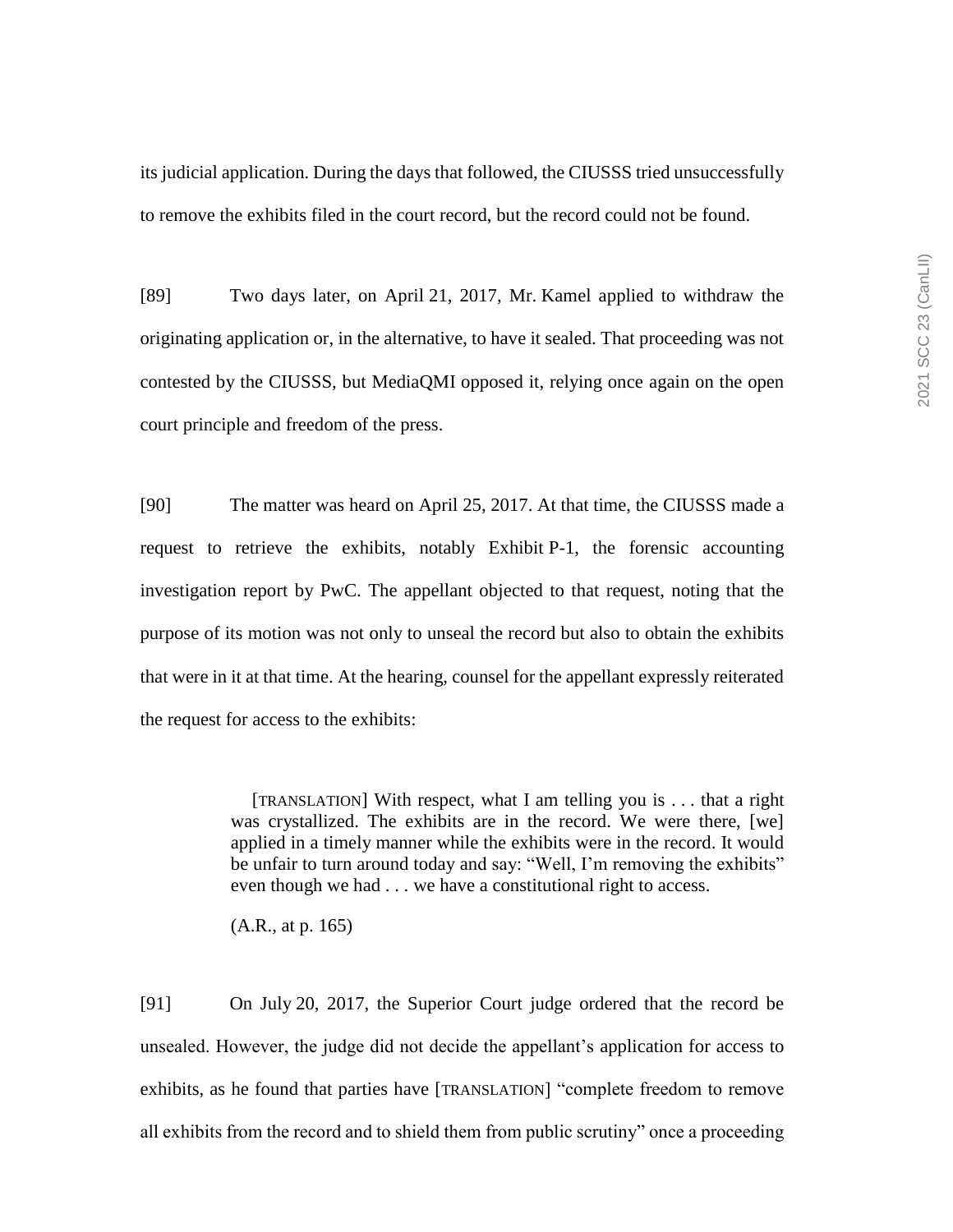is terminated by a discontinuance (2017 QCCS 4691, at para. 119 (CanLII)). He therefore authorized the CIUSSS to remove the exhibits filed in the record, but held that, under the *Code of Civil Procedure*, the originating application had to remain in the record (para. 121). On July 21, 2017, the CIUSSS removed the exhibits from the court record. Counsel for the CIUSSS kept a copy of the exhibits until such time as the appellant's appeal was decided or settled (A.R., at pp. 82-85).

[92] The majority of the Court of Appeal dismissed MediaQMI's appeal (2019 QCCA 814). Marcotte J.A., dissenting, would have allowed the appeal, set aside the judgment of the Superior Court and referred the case back to that court so that it could decide the application for access to exhibits.

## III. Applicable Legal Framework

## A. *Parties' Control Over the Course of the Case and Openness of Proceedings*

[93] This appeal provides the Court with an opportunity to consider the interplay between some general principles of Quebec civil procedure. The principles in question in this case are as follows: first, the principle that the parties have control over the course of their case, including the essential right to resolve their disputes in private, free from public scrutiny; second, the principle of open court proceedings, a principle of public order based on the transparency of justice and, correlatively, on public access to what takes place in the courts. When there is tension between these principles, as in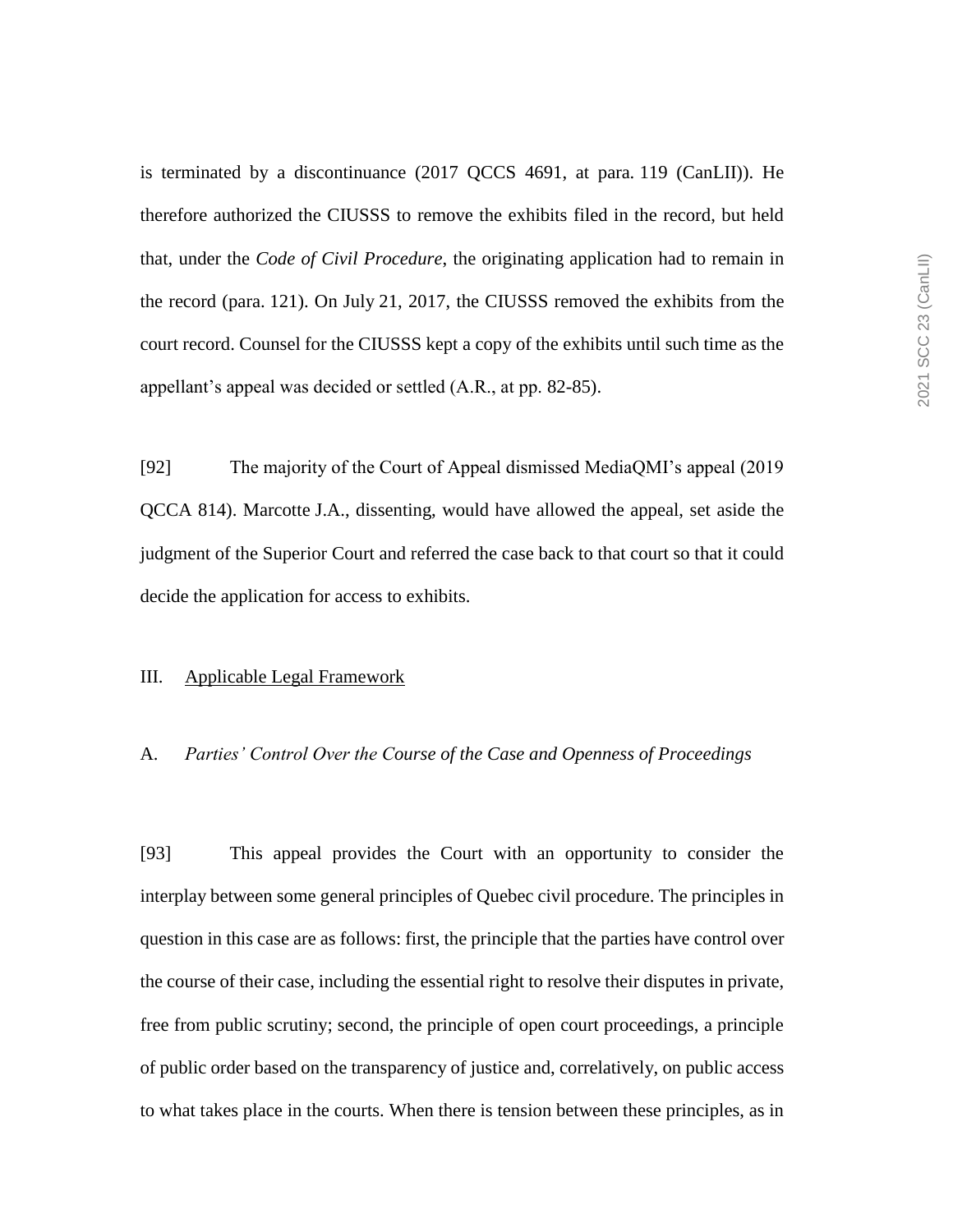this case, it will of course be important to identify a manner in which they might be reconciled.

[94] The *Code of Civil Procedure* contains principles that circumscribe the application and interpretation of the rules it sets out. In 2001, the Civil Procedure Review Committee proposed that the principles of the precedence of substantive law over procedure, the adversarial process, control over the course of cases and proceedings, judicial intervention to ensure the orderly conduct of proceedings, the openness of proceedings and the proportionality of proceedings be grouped together [TRANSLATION] "[t]o emphasize them and ensure their primacy" (*Une nouvelle culture judiciaire* (2001), at p. 38, cited in *Charland v. Lessard*, 2015 QCCA 14, at para. 169 (CanLII)). These principles are now gathered together in arts. 8 to 28 *C.C.P.* under the title "Principles of procedure applicable before the courts", which has four chapters: mission of the courts, public nature of procedure before the courts, guiding principles of procedure, and rules of interpretation and application of the *Code*.

[95] The parties' control over the course of their case is a guiding principle set out in art. 19 *C.C.P*. The parties thus have a [TRANSLATION] "circumscribe[d]" freedom to choose the appropriate proceedings and the grounds of fact and law they will raise (Ministère de la Justice, *Commentaires de la ministre de la Justice: Code de procédure civile, chapitre C-25.01* (2015), art. 19; *Imperial Oil v. Jacques*, 2014 SCC 66, [2014] 3 S.C.R. 287, at para. 25). This principle extends to the parties' right to agree "at any stage of the proceeding" to settle their dispute or otherwise terminate the proceeding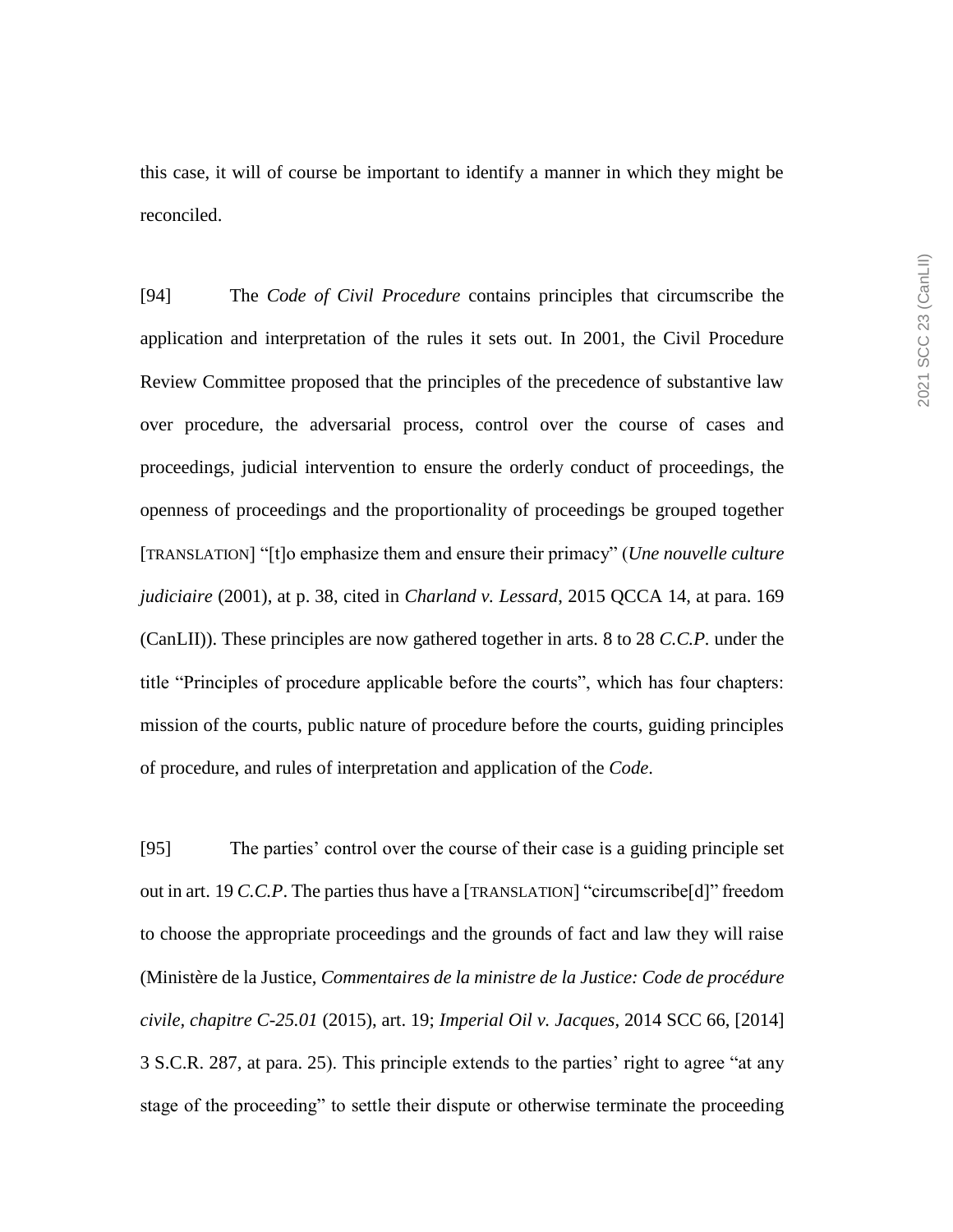(para. 3). They may therefore decide to remove their dispute from the judicial arena in order to resolve it privately.

[96] This ability to withdraw a case from the courts is consistent with the general approach taken by the *Code of Civil Procedure*, which places a [TRANSLATION] "spectacularly" high value on private civil justice (C. Piché, "La disposition préliminaire du *Code de procédure civile*" (2014), 73 *R. du B.* 135, at p. 152). As its preliminary provision indicates, the *Code of Civil Procedure* "is designed to provide, in the public interest, means to prevent and resolve disputes", and it sets out general principles in this regard in arts. 1 to 7*.* In this way, the legislature expressly recognizes that when parties enter into a dispute prevention and resolution process by mutual agreement, civil justice is possible, even desirable, without the intervention of the courts. Facilitating the resolution of disputes is a public objective of undeniable importance, both for the parties and for our overburdened justice system (*Union Carbide Canada Inc. v. Bombardier Inc.*, 2014 SCC 35, [2014] 1 S.C.R. 800, at para. 32; L. Chamberland, ed., *Le grand collectif: Code de procédure civile — Commentaires et annotations*, vol. 1, *Articles 1 à 390* (5th ed. 2020), at p. 9). Private dispute resolution processes have several advantages, including [TRANSLATION] "their confidentiality, their more informal nature, their flexibility, better conflict management by the parties, lower costs and the possibility of arriving at individualized solutions" (P.-C. Lafond, "Introduction", in P.-C. Lafond, ed., *Régler autrement les différends*  (2nd ed. 2018), 1, at p. 20; see also M. Thériault, "Le défi du passage vers la nouvelle culture juridique de la justice participative" (2015), 74 *R. du B.* 1, at pp. 9-12).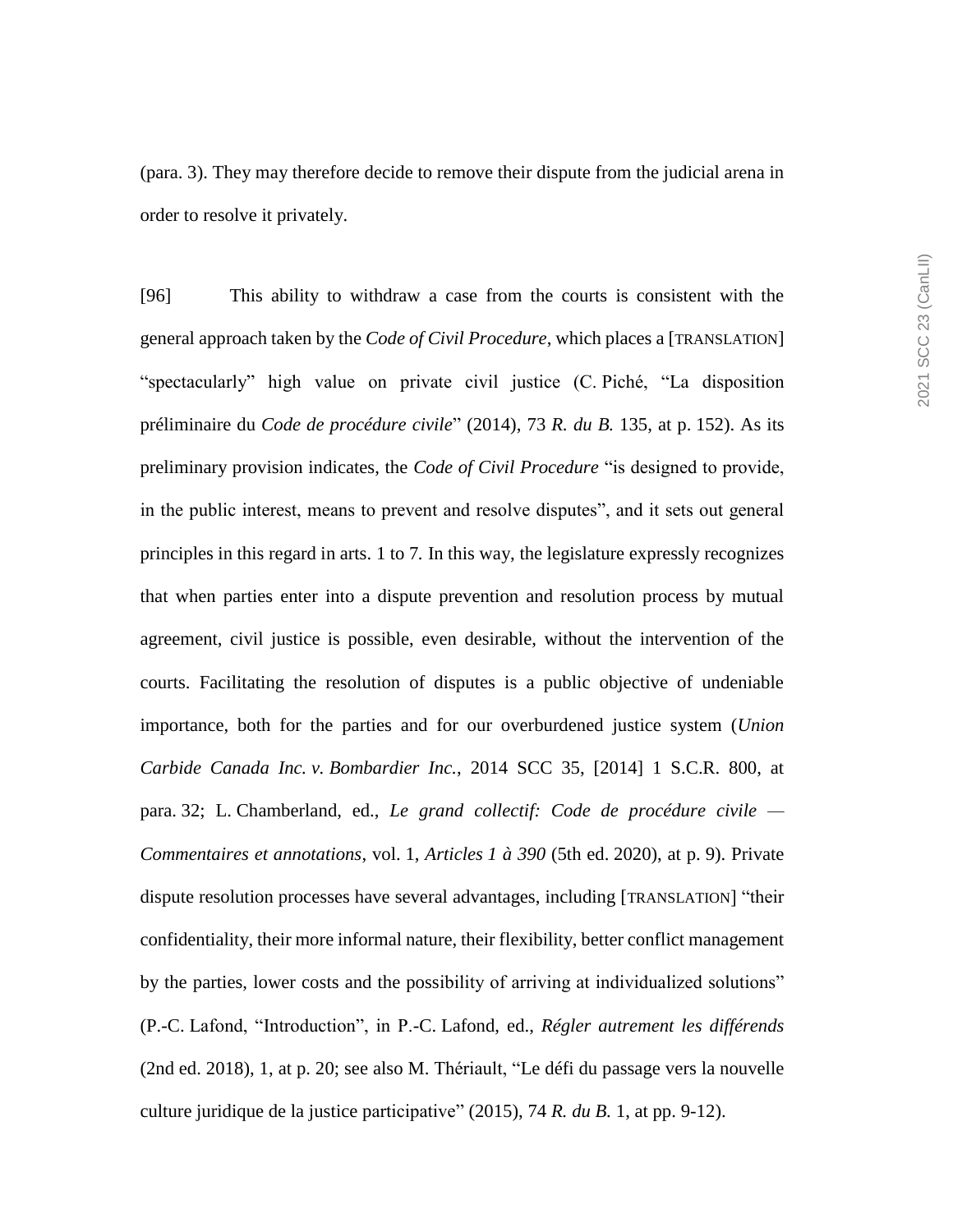[97] However, the parties' control over the course of their case is not absolute: it cannot be exercised contrary to rules of public order or to the existing and legitimate interests of third persons. In exercising this power, the parties must "comply with the principles, objectives and rules of procedure" (art. 19 para. 1 *C.C.P.*). The latitude given to the parties in conducting the proceeding is therefore limited by the general principles of civil procedure, including the rules found in the *Code of Civil Procedure*, which confer on judges a role as [TRANSLATION] "protectors of the judicial process and the various parties' rights" (J. Plamondon, "Les principes directeurs et le nouveau *Code de procédure civile* (art. 17 à 24 C.p.c.)", in S. Guillemard, ed., *Le Code de procédure civile: quelles nouveautés?* (2016), 27, at pp. 38-39). As Professor Piché notes, the *Code of Civil Procedure* [TRANSLATION] "gives the judge's duties priority over the parties' rights" (p. 166). Having chosen to go before the courts, the parties must therefore comply with the established rules and principles.

[98] The parties' control over the course of their case, for example, is subject to the "duty of the courts to ensure proper case management and the orderly conduct of proceedings" (art. 19 para. 1 *C.C.P.*). The courts are therefore required to play an active role in the management of cases, thereby incidentally limiting the parties' control over the conduct of a proceeding (F. Bachand, "Les principes généraux de la justice civile et le nouveau *Code de procédure civil*e" (2015), 61 *McGill L.J.* 447, at p. 458; *Homans v. Gestion Paroi inc.*, 2017 QCCA 480, at paras. 92-93 (CanLII)). The principle of proportionality set out in art. 18 *C.C.P.* is also a good example of a restriction on [TRANSLATION] "the parties' freedom to conduct their case as they see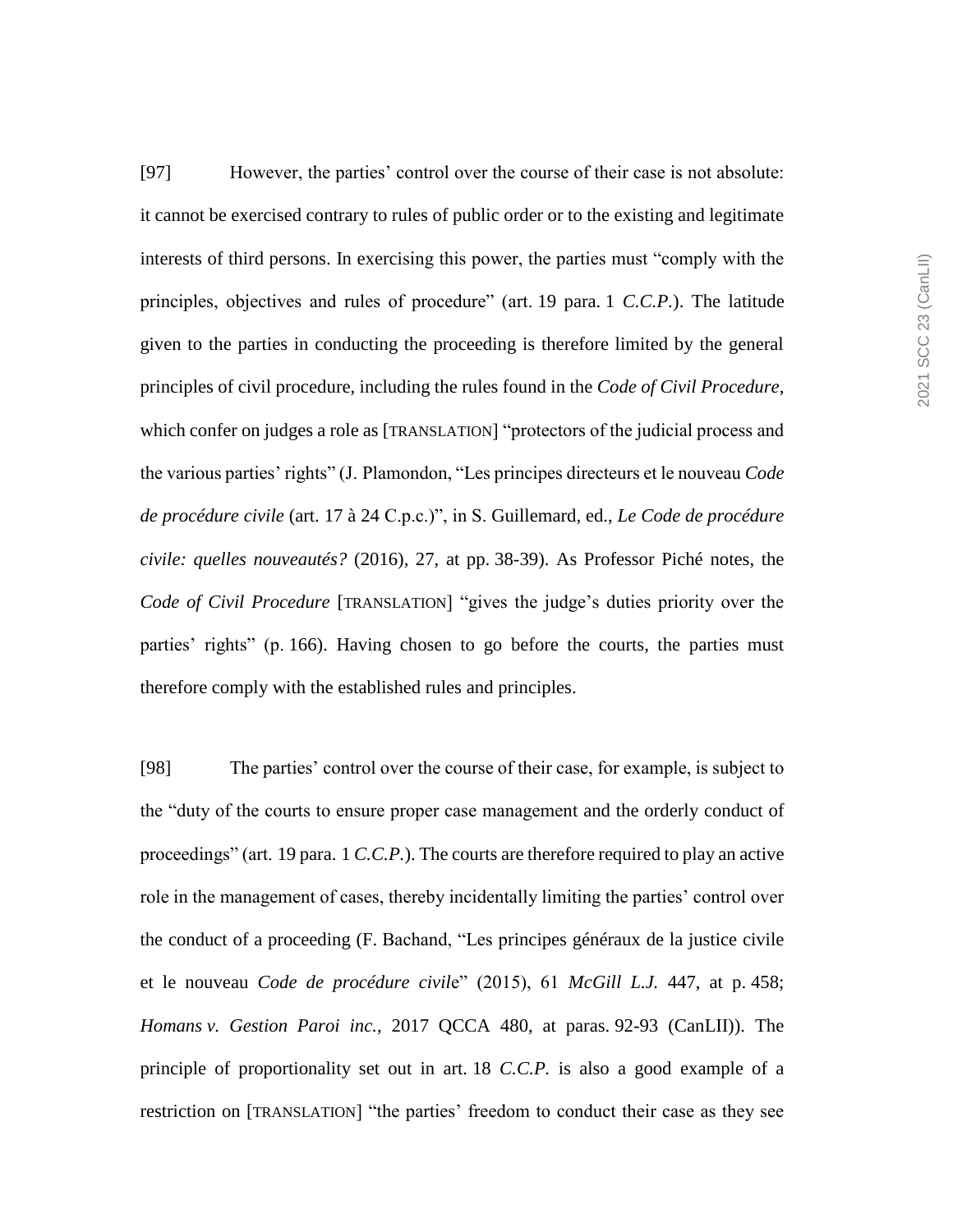fit" (*J.G. v. Nadeau*, 2016 QCCA 167, at para. 40 (CanLII); see also Y.-M. Morissette, "Gestion d'instance, proportionnalité et preuve civile: état provisoire des questions" (2009), 50 *C. de D.* 381, at p. 412). In short, the parties can have only [TRANSLATION] "incomplete" control over the course of the case given the interplay between that control and the competing and divergent principles set out in the *Code of Civil Procedure* (see D. Ferland and B. Emery, *Précis de procédure civile du Québec* (6th ed. 2020), vol. 1, at No. 1-164). S. Guillemard and S. Menétrey conclude from this that, especially since the enactment of the new 2016 *Code of Civil Procedure*, [TRANSLATION] "a kind of dilution" of the power given to the parties to control the course of their case may be observed, in comparison with the "lead role" they had prior to the revision (*Comprendre la procédure civile québécoise* (2nd ed. 2017), at No. 100).

[99] Similarly, the parties' control over the course of their case does not allow them to override the judge's discretion to ensure compliance with the rule of public order arising from the principle of open proceedings, nor does it allow them to exercise their powers at the expense of the existing and legitimate interests of third persons in seeking the application of that rule. This fundamental principle is affirmed in art. 11 *C.C.P.*, which provides that anyone may attend court hearings and have access to court records. This principle also guarantees rights protected in ss. 3 and 23 of the *Quebec Charter* and s. 2(b) of the *Canadian Charter of Rights and Freedoms* (see, e.g., *Lac d'Amiante du Québec Ltée v. 2858-0702 Québec Inc.*, 2001 SCC 51, [2001] 2 S.C.R. 743, at para. 62; *Globe and Mail v. Canada (Attorney General)*, 2010 SCC 41, [2010]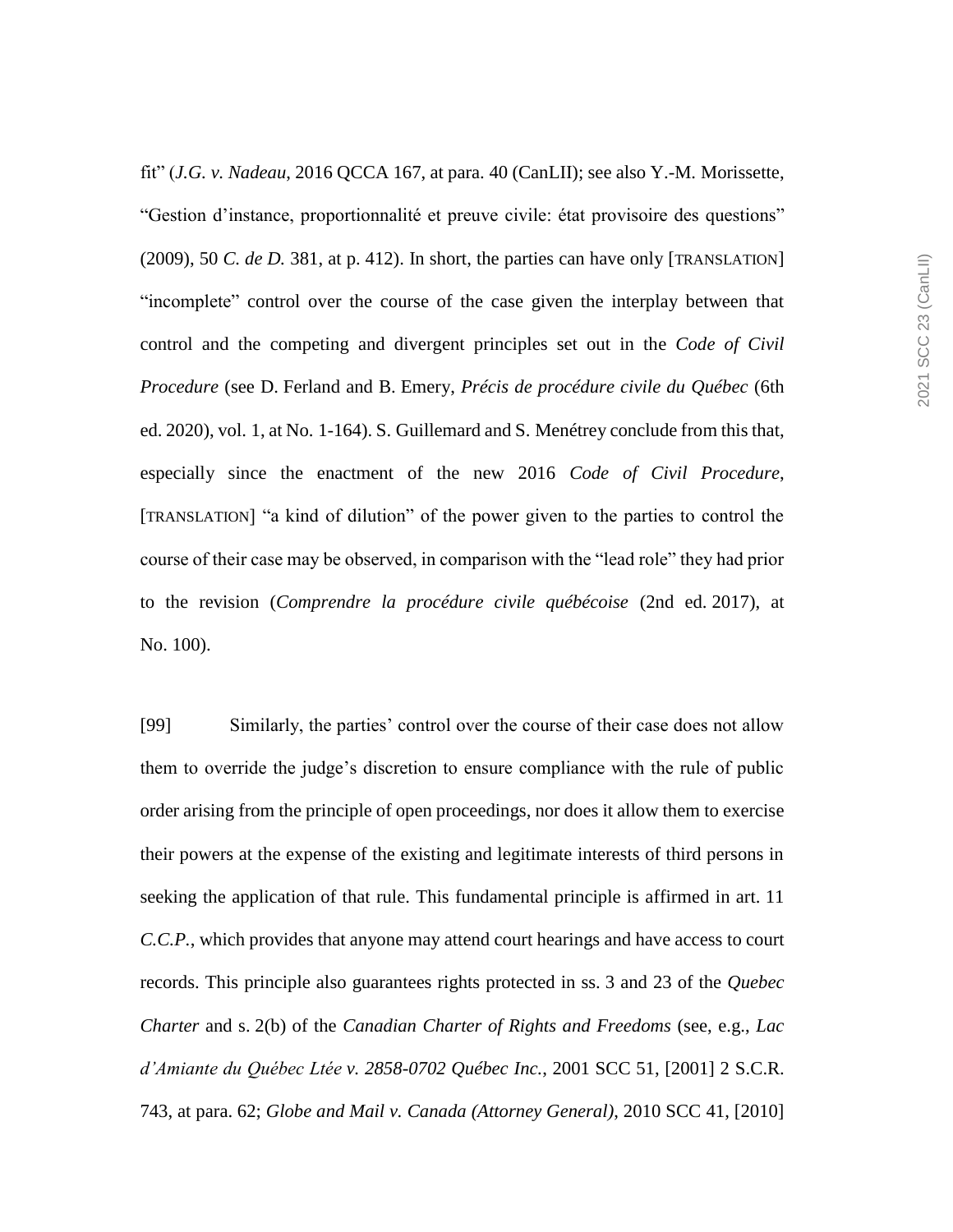2 S.C.R. 592, at para. 87). As the Court reiterated in *Canada (Citizenship and Immigration) v. Harkat*, 2014 SCC 37, [2014] 2 S.C.R. 33, the openness of court proceedings is an important hallmark of a free and democratic society such as ours (para. 24).

[100] In the chapter entitled "Public nature of procedure before the courts", the legislature provides for two specific exceptions to this fundamental principle. First, art. 11 para. 2 *C.C.P.*states that an exception to this principle applies if the *law* provides for *in camera* proceedings (art. 15 *C.C.P.*) or restricts access to court records (art. 16 *C.C.P.*), which is notably the case in family matters (see Ferland and Emery, at Nos. 1-108 and 1-109). In the absence of a constitutional challenge, these limits on openness in family matters may not be disturbed. Second, art. 12 *C.C.P.* provides for a so-called "judicial" exception by codifying the principles established by this Court in *Sierra Club*, thereby giving the court a discretion to make an exception to the fundamental principle of open proceedings "if, in its opinion, public order . . . or the protection of substantial and legitimate interests [so] requires" (see *Commentaires de la ministre de la Justice*, art. 12).

[101] Important though it may be, the parties' control over the course of their case does not extend so far as to allow them to directly or indirectly shield the content of their record from public scrutiny and thereby circumvent the fundamental principle of open proceedings. As Baudouin J.A. explained in *B. (B.) v. Québec (Procureur général)*, [1998] R.J.Q. 317 (C.A.), this principle is of public order and [TRANSLATION]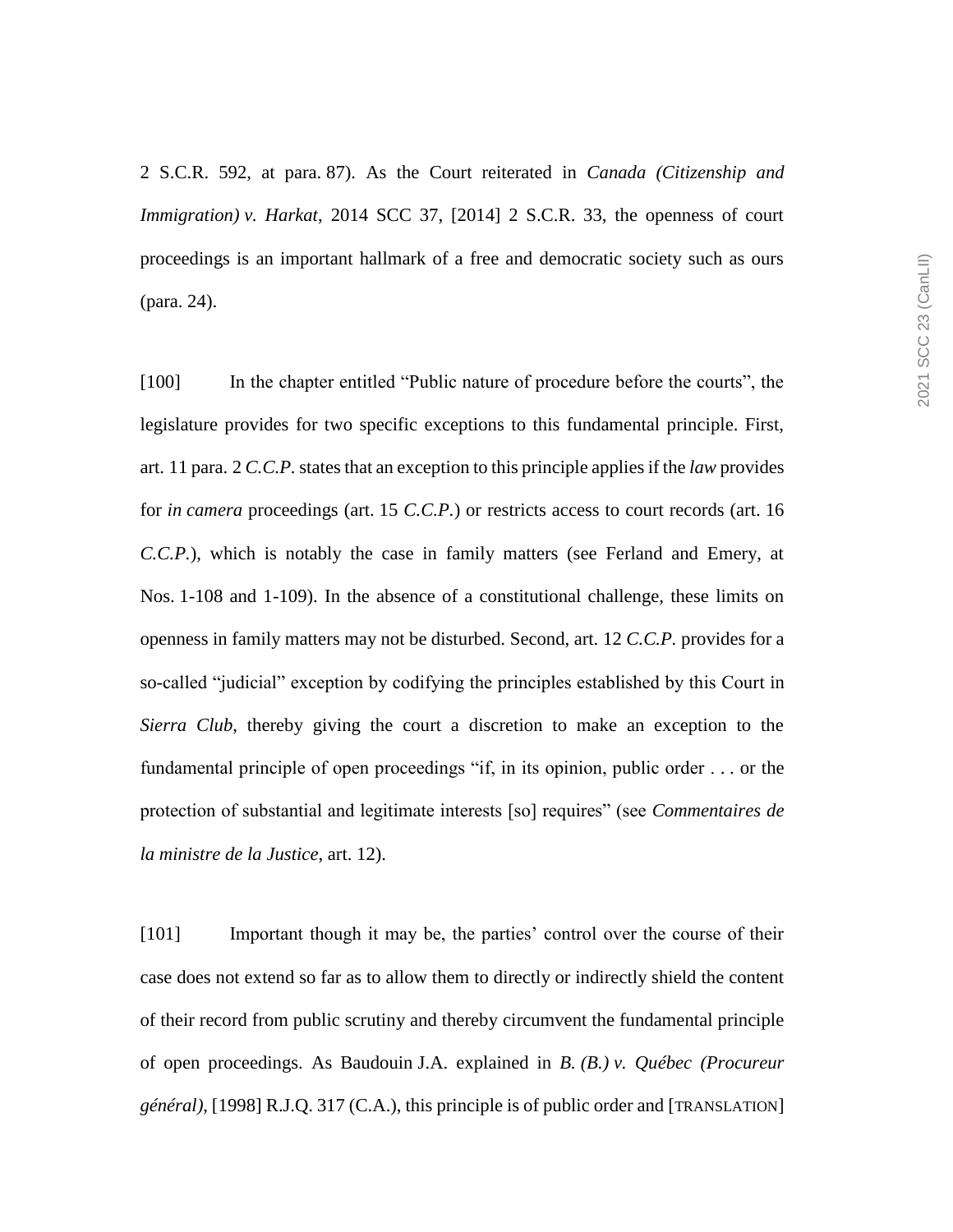"the courts, the guardians of public order, have not only the right but the strict duty to intervene *proprio motu* to uphold it" (p. 320). This is why parties cannot agree to take part in judicial proceedings anonymously or to have a record sealed. Such an agreement could not bind the court and oblige it to disregard a rule of public order (see, e.g., *Rosei v. Benesty*, 2020 QCCS 1795, at paras. 97-100 (CanLII); *Marcovitz v. Bruker*, 2005 QCCA 835, [2005] R.J.Q. 2482, at paras. 109-10, rev'd on other grounds, 2007 SCC 54, [2007] 3 S.C.R. 607). A court seized of an application under art. 12 *C.C.P.* to limit the openness of court proceedings must exercise its discretion in accordance with the analytical framework developed in *Dagenais*, *Mentuck* and *Sierra Club*, even if the application is unopposed (see, e.g., *Mentuck*, at para. 38; *Sirius Services conseils en technologie de l'information inc. v. Boisvert*, 2017 QCCA 518, at para. 4 (CanLII); *Horic v. Nepveu*, 2016 QCCS 3921, at para. 166 (CanLII)).

[102] The public, and in particular the news media, have the interest required to seek the application of the principle of open proceedings set out in art. 11 *C.C.P.*, and thereby put the rights guaranteed by the Quebec and Canadian charters into play. As Cory J. noted in *Edmonton Journal v. Alberta (Attorney General)*, [1989] 2 S.C.R. 1326, "members of the public have a right to information pertaining to public institutions and particularly the courts" (p. 1339). As "surrogates for the public", the media therefore play a vital role in the exercise of this right (p. 1360, per Wilson J., citing *Richmond Newspapers, Inc. v. Virginia*, 448 U.S. 555 (1980), at p. 573). For example, in *3834310 Canada Inc. v. R.C.*, 2004 CanLII 4122 (Que. C.A.), the Court of Appeal recognized that the interests of the press are affected by a judgment authorizing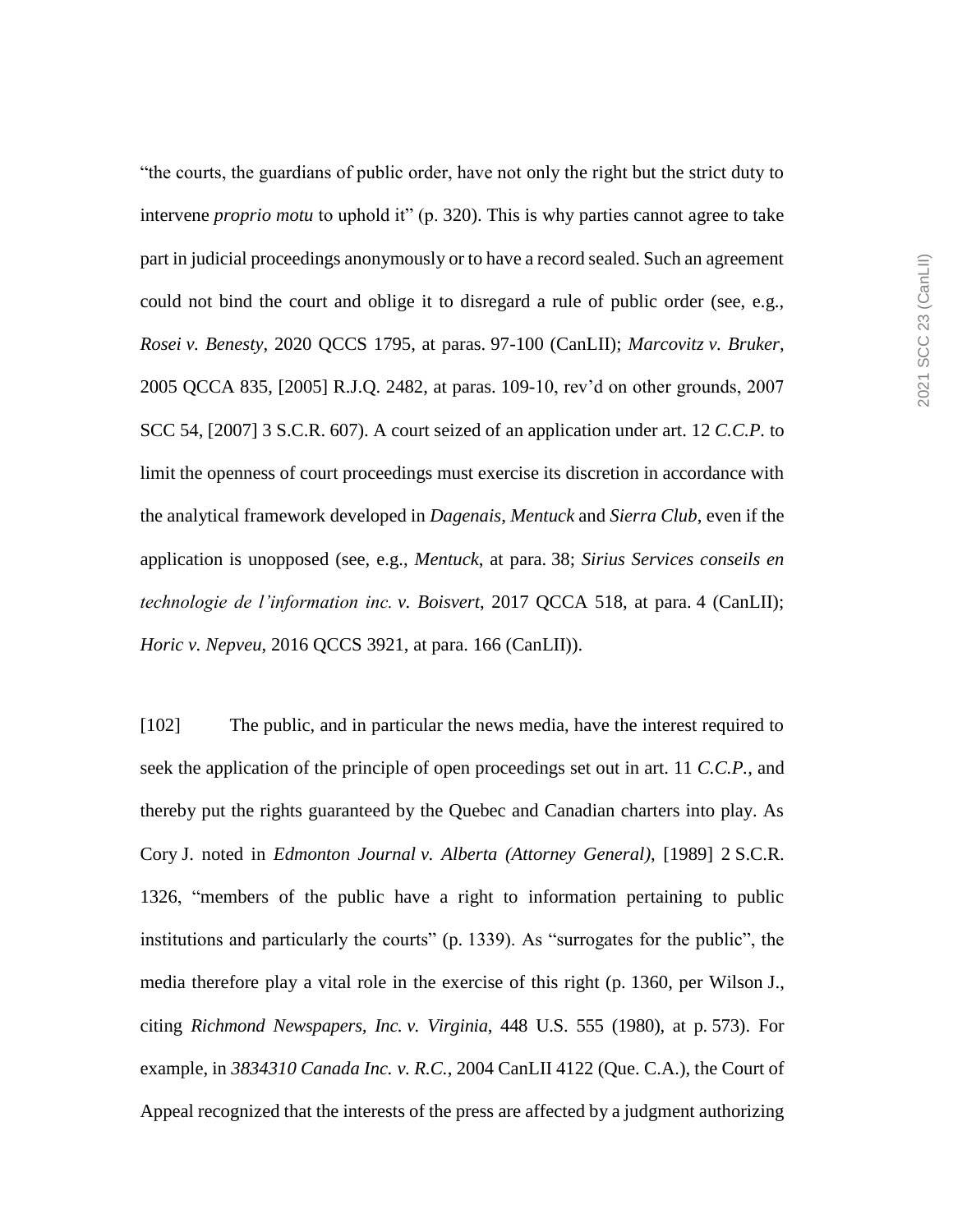a party to institute a proceeding anonymously. The appellant, a daily newspaper publisher, could avail itself of the rules on revocation of a judgment on application by a third person (art. 349 *C.C.P.*), because the impugned judgment affected its interests with respect to the openness of proceedings and the public's right to be informed (paras. 13, 18 and 33).

[103] When parties decide to have recourse to the civil justice system, which is a public service, they do so knowing that members of the public may exercise their fundamental right to information about court proceedings. It is true that public scrutiny may encourage parties to prevent or resolve a dispute, including by withdrawing a case from the courts. However, this form of incentive alone cannot *ipso facto* supplant the principle of open proceedings when invoked in accordance with procedural rules while a proceeding is still under way. On the other hand, where parties opt for a private resolution process, the principle of open proceedings does not apply and, as a general rule, the confidentiality "of anything said, written or done during the process" must be preserved (art. 4 *C.C.P.*).

[104] It is important to emphasize that the fundamental principle of open proceedings is not concerned solely with scrutiny of judicial action, as the respondents argue, but also extends to the subject matter of disputes. Article 11 *C.C.P.* expressly provides that "[a]nyone may . . . have access to court records and entries in the registers of the courts". In *Canadian Broadcasting Corp. v. The Queen*, 2011 SCC 3, [2011] 1 S.C.R. 65, this Court in fact explained that "[a]ccess to exhibits is a corollary to the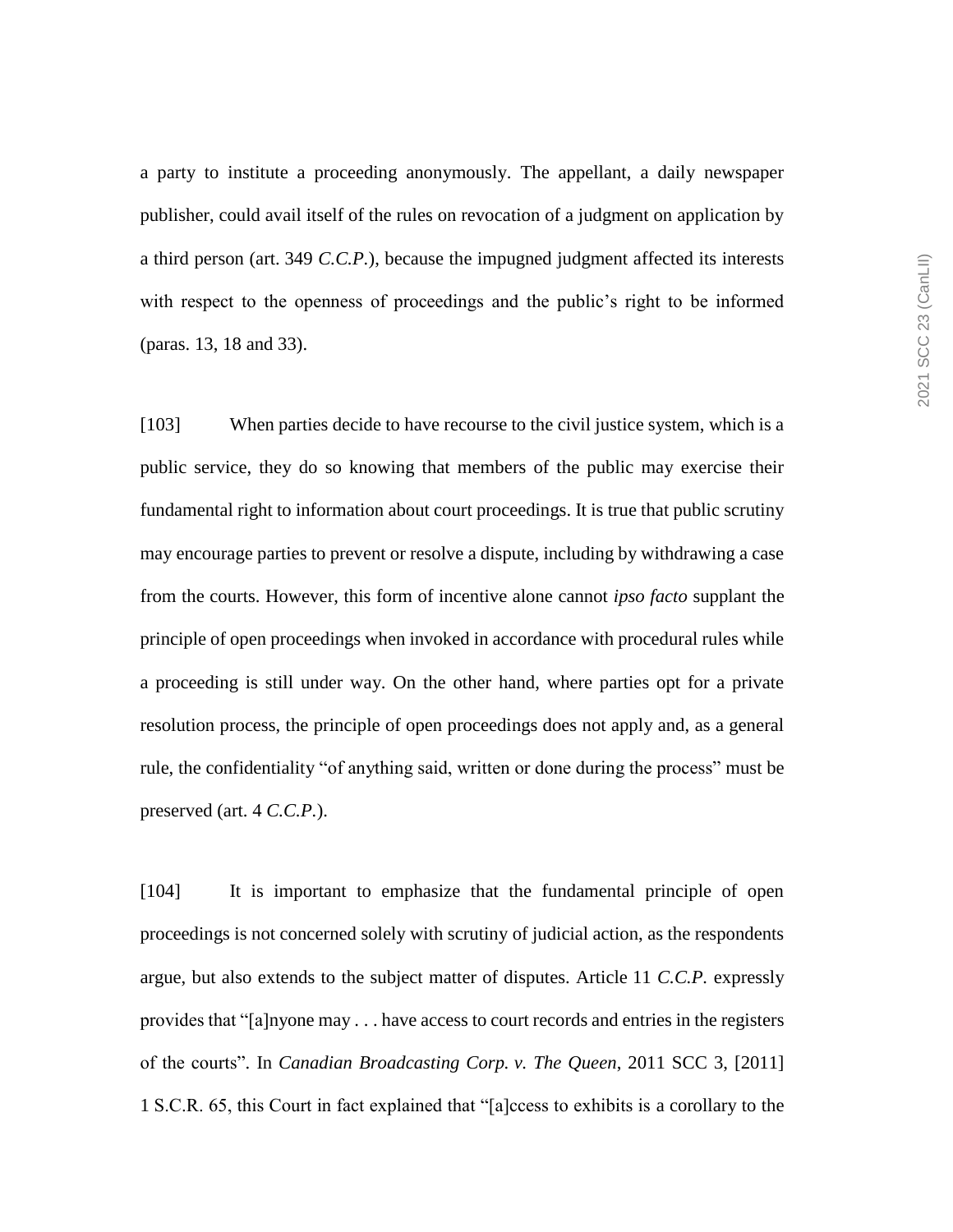open court principle" (para. 12). The media and members of the public do not have to justify their presence at court hearings or their desire to consult a court record. The burden of satisfying the criteria set out in *Dagenais*, *Mentuck* and *Sierra Club* lies on the party applying for an order to limit the principle of open proceedings (*Canadian Broadcasting Corp. v. New Brunswick (Attorney General)*, [1996] 3 S.C.R. 480, at para. 71).

[105] In short, it is true that the parties control the course of their case and that they may terminate a proceeding at any time. However, this power exists in a context where civil justice before the courts is, in principle, open and where the public and the media can seek the application of this fundamental principle during the course of a proceeding.

### B. *Article 213 C.C.P.: Discontinuance and Its Limits*

[106] The principle that the parties' control over the course of their case may not be exercised contrary to the rules of public order and the existing and legitimate interests of third persons is also based on the jurisprudence relating specifically to the effect of a discontinuance, which is dealt with in the *Code* as an incidental proceeding that terminates a civil action.

[107] Article 213 *C.C.P.* provides that a plaintiff's discontinuance of an application terminates the proceeding and "restores matters to their former state". In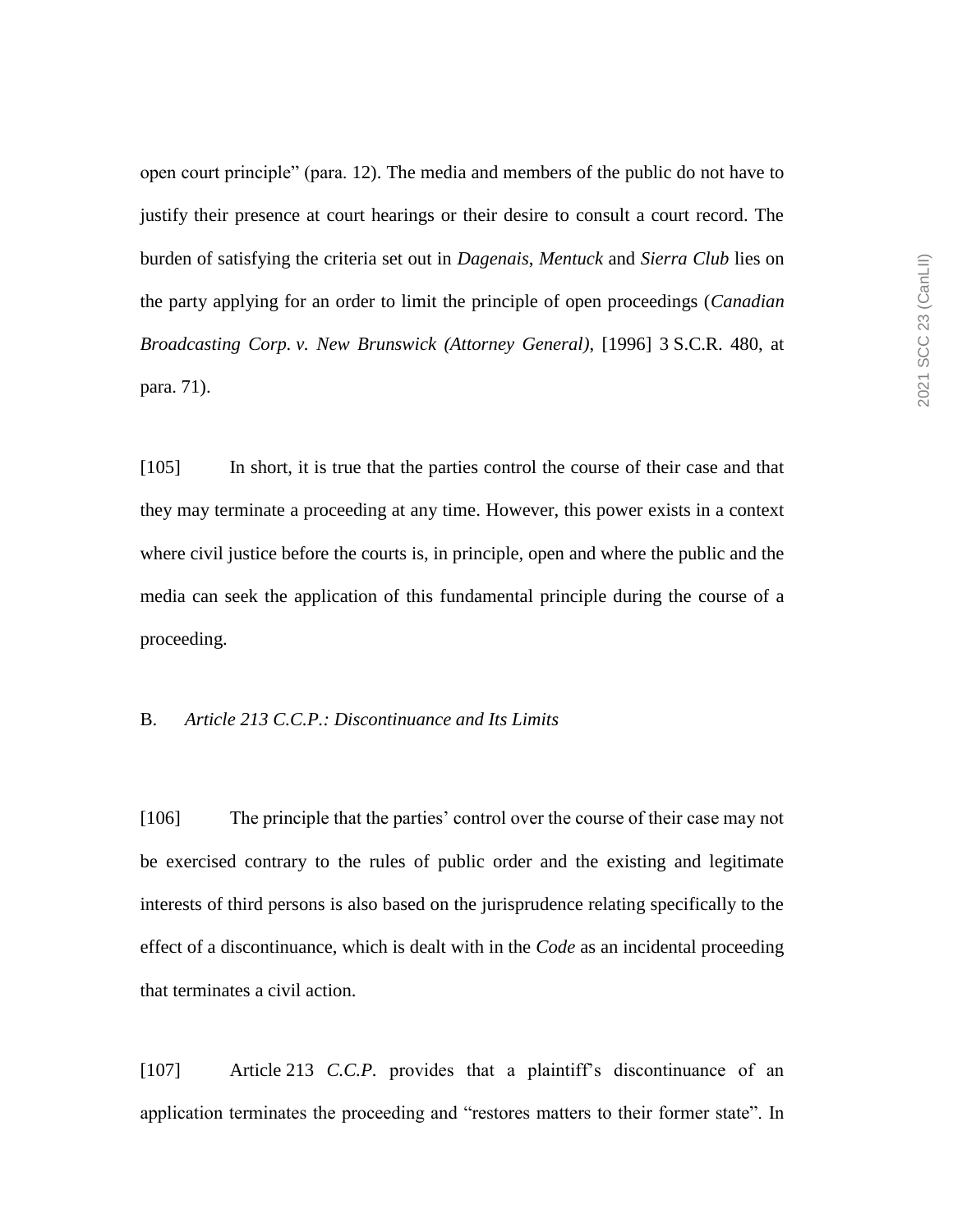principle, art. 213 *C.C.P.* therefore entitles a party to discontinue a judicial application unilaterally at any time (see, e.g., *Georgiadis v. Angelopoulos*, 2008 QCCS 6890, at para. 8 (CanLII), per Gascon J.). The rules on discontinuance flow from the principle that the parties control the course of their case (art. 19 para. 3 *C.C.P.*). To be set up against the other parties, the unilateral discontinuance need only be notified to those parties in accordance with art. 213.

[108] This being the case, it is often said, and properly so, that the right of discontinuance is not absolute (see, e.g., *Classic Fabrics Corp. v. B. Rawe GMBH & Co.*, 2001 CanLII 7221 (Que. C.A.), at para. 38). First of all, when a plaintiff discontinues an application, it does so only for itself; in the case of a joint application, art. 214 *C.C.P.* provides that the other plaintiff may continue the proceeding. We would add that, as a general rule, a discontinuance has no effect on a cross-application made by the defendant. The Court of Appeal explained this in *175809 Canada inc. v. 2740478 Canada inc.*, 2000 CanLII 9254, before the recent reform of civil procedure:

> [TRANSLATION] Technically, "[d]iscontinuance replaces matters in the state in which they would have been had the suit to which it applies not been commenced" (art. 264 C.C.P.). This is an outcome that cannot be achieved where the proceeding sought to be discontinued is itself a source of damages. While a litigant may be authorized to discontinue an action at any time, this procedure cannot be used to avoid a suit already brought against it. A claim for damages is analogous to a cross demand. It subsists notwithstanding the discontinuance of the principal action. [Emphasis added; para. 6.]

[109] The principle that the parties control the course of their case is therefore subject to a qualification, developed and consistently applied by the courts: a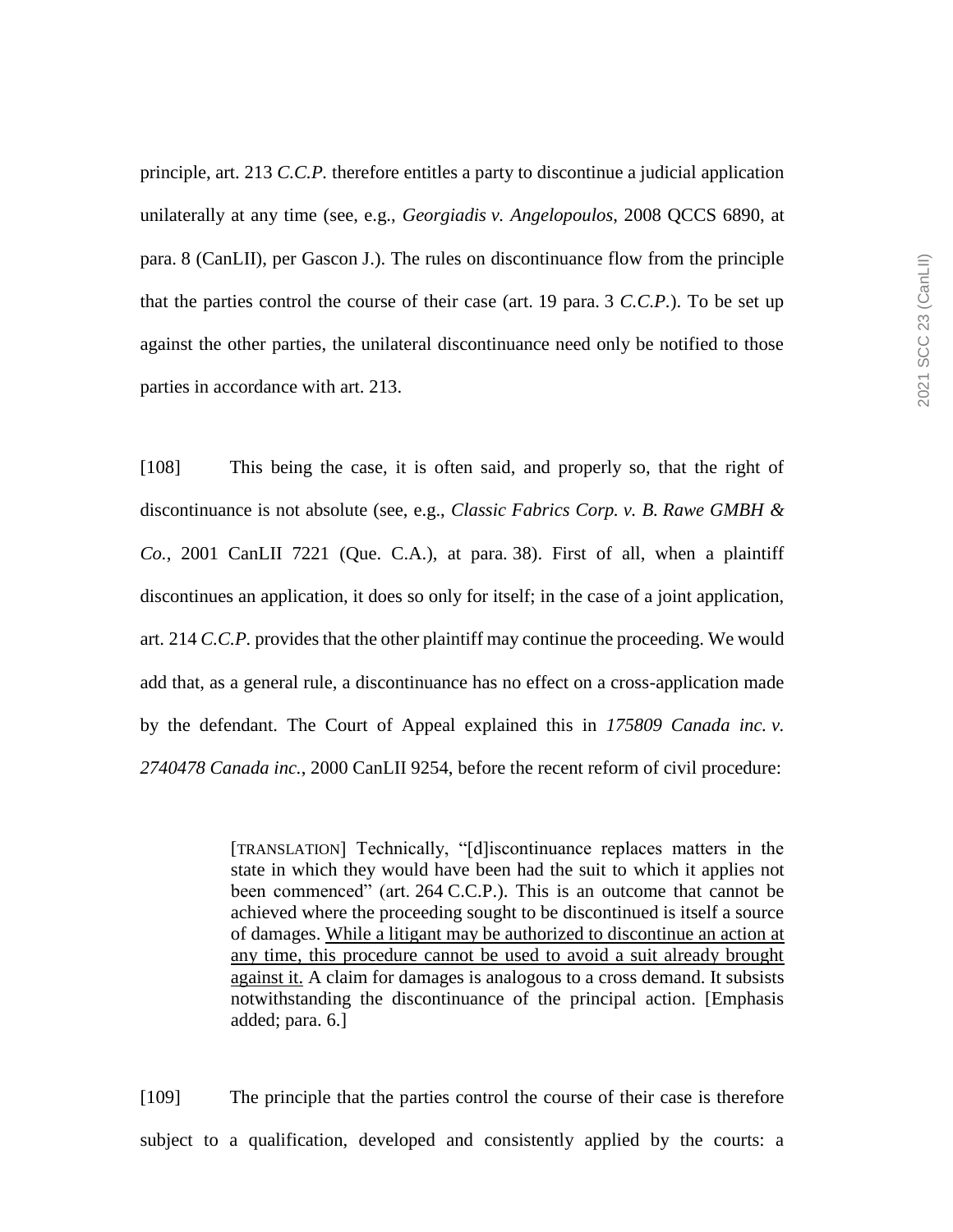discontinuance may not prejudice the rights of the other parties or of third persons, including the right to have an application filed prior to the discontinuance decided. In *L'Espérance v. Atkins*, [1956] B.R. 62, Pratte J. explained this qualification by saying that a discontinuance involves a renunciation by the plaintiff of *its own rights*. As a result, it may not be effected to the prejudice of third persons' rights:

> [TRANSLATION] The word "discontinuance" conveys the idea of renouncing some right or withdrawing a case or proceeding. But because only one's own rights can be renounced, the discontinuance of a proceeding that has given rise to rights for others should not be permitted: discontinuance may not be effected to the prejudice of third persons' rights. [Emphasis added; p. 66.]

[110] In *Graham-Albulet v. Albulet*, [1977] C.A. 323, at p. 324, the Court of

Appeal confirmed the existence of this intrinsic limit on the effects of a discontinuance:

[TRANSLATION] Discontinuance is therefore a renunciation of a right, an advantage, which presupposes that this right, this advantage, belongs to the person who purports to renounce it, for it is not possible, through a unilateral act, to renounce for others and deprive them of a right or advantage they possess. [Emphasis added.]

[111] This qualification of the effects of a discontinuance makes sense. Discontinuance constitutes a [TRANSLATION] "voluntary renunciation of a right, of a claim" (H. Reid, with S. Reid, *Dictionnaire de droit québécois et canadien* (5th ed. 2015), at p. 206, "*désistement*" (discontinuance)). The renunciation of a right allows the holder to relinquish the right if it is no longer wanted, which presupposes that the holder has full disposition of the right it intends to give up (see, generally, M. Lamothe,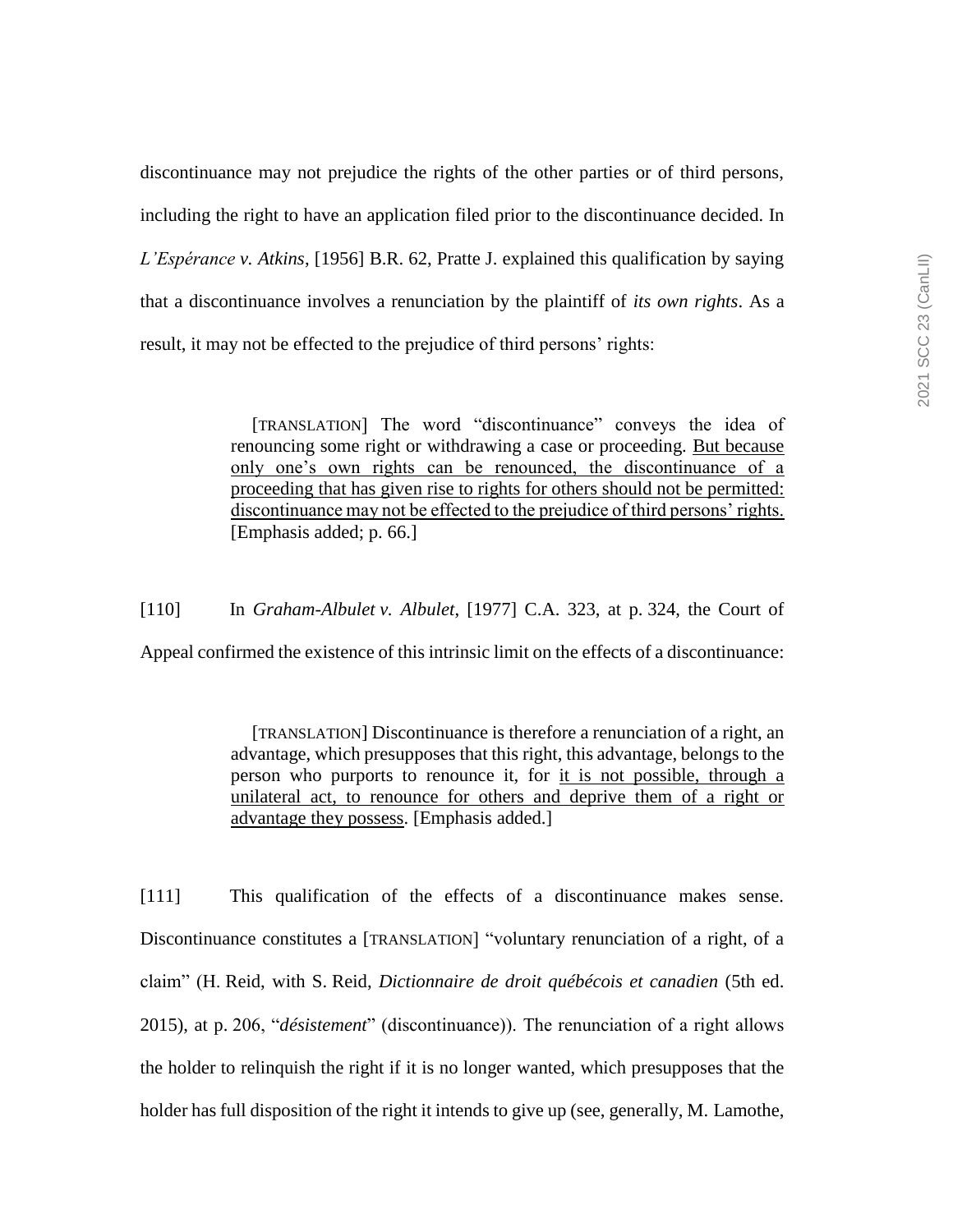*La renonciation à l'exercice des droits et libertés garantis par les chartes* (2007), at p. 10). Since this is a unilateral act by the renouncing party, only that party's will is needed for the act to produce legal effects (Lamothe, at p. 10; D. Lluelles and B. Moore, *Droit des obligations* (3rd ed. 2018), at No. 256). If art. 213 *C.C.P.* seems to provide that a plaintiff is free to discontinue an application, this is because, in principle, [TRANSLATION] "those who wish to relinquish a right can do so without the need for anyone's approval, because they are prejudicing only themselves" (see, on the concept of renunciation, P. Raynaud, "La renonciation à un droit: Sa nature et son domaine en Droit civil" (1936), 35 *R.T.D. civ.* 763, at p. 773).

[112] This idea of renunciation shows that a discontinuance affects only the rights of the renouncing party, that is, the party that discontinues proceedings or waives a right or claim. Given that it is not possible to renounce the rights of others, the renouncing party [TRANSLATION] "affects only its own legal sphere through its act, without having any effect on that of others" (Lamothe, at p. 11, fn. 47, citing G. Grammatikas, *Théorie générale de la renonciation en droit civil* (1971), at p. 11; see also F. Dreifuss-Netter, *Les manifestations de volonté abdicatives* (1985), at pp. 31 and 103). In other words, a party may validly renounce a right or claim, but this unilateral act does not affect the rights of third persons. A discontinuance may therefore be valid yet ineffective against the rights of third persons (*Barzelex Inc. v. M.E.C.S. International Inc.* (1989), 29 Q.A.C. 63, at para. 22; *Constructions Panthéon inc. v. Clinique Altermed inc.*, 2015 QCCA 50, at paras. 4, 12 and 15-16 (CanLII); *Taran Furs*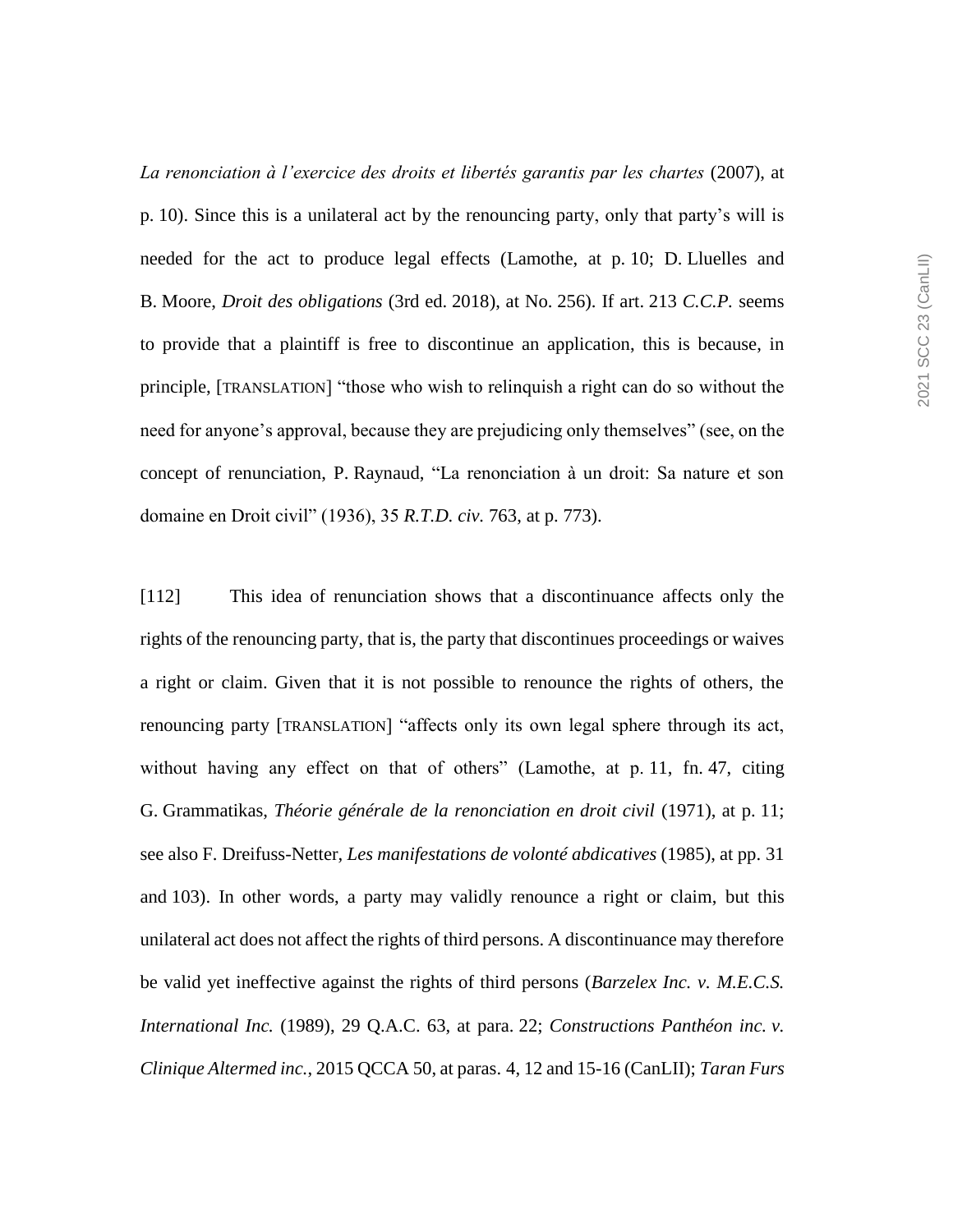*(Mtl) inc. v. Tuac, local 501*, 2005 CanLII 11669 (Que. Sup. Ct.), at paras. 30-32 and 59-60, per Gascon J.).

[113] This principle has been applied on a number of occasions to recognize that courts remain seized of pending incidental applications — including cross-applications — for damages, for dismissal or for a declaration that a judicial application or pleading is abusive, even where the party bringing the initial application later discontinues it (see, e.g., *175809 Canada inc.*, at para. 6; *Constructions Panthéon*, at paras. 10-12; *Taran Furs*; *7006098 Canada inc. v. Sobeys Canada inc.*, 2020 QCCS 897, at paras. 37 and 43 (CanLII)). In such a case, the discontinuance cannot adversely affect the right to argue an application before a court and to have it decided by the court. As Justice Louis-Philippe Pigeon explained, writing extra-judicially, "[e]ven in the realm of procedure, vested rights exist. A person who has instituted proceedings before a court has a vested right to the competence of the court" (*Drafting and Interpreting Legislation* (1988), at p. 79).

[114] *Classic Fabrics* is an instructive example of this limit on the right of discontinuance. The defendant had filed a motion to amend its defence and make a cross demand. The plaintiff had then discontinued its claim and argued that it had terminated the proceeding. The Court of Appeal set aside the discontinuance and held, at paras. 38-39, that it could not adversely affect the defendant's acquired right to argue its cross demand: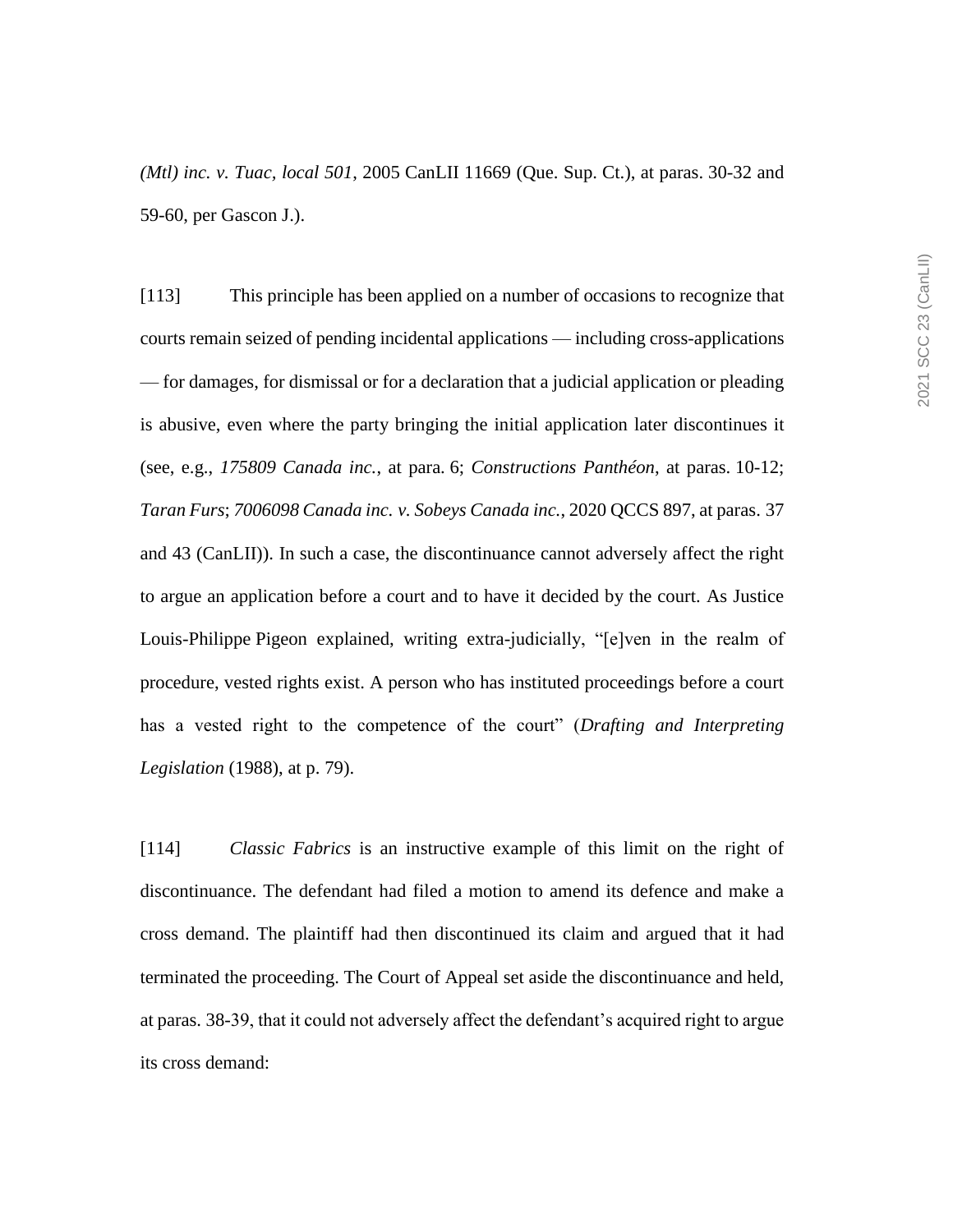[TRANSLATION] The right of discontinuance is not absolute, however. A party may not use it to prejudice rights or advantages that another party may have acquired under the law or as a result of proceedings instituted.

At the time the appellant served the respondent with its motion to amend its pleading in order to add a cross demand, the state of the proceedings allowed the appellant to present that motion. The appellant had an acquired right to argue its demand, which the respondent could not prejudice through a discontinuance of its action. [Emphasis added.]

(On the acquired right to argue an application, see also *Berenbaum v. Berenbaum Reichson*, 2014 QCCA 1630, at para. 15 (CanLII); *Constructions Panthéon*, at para. 12.)

[115] Accordingly, the purpose or effect of a party's discontinuance cannot be "to avoid a suit already brought against it" (*175809 Canada inc.*, at para. 6). In such circumstances, the court may take note of the discontinuance but should declare that it cannot cause the loss of rights claimed through a prior motion that is pending (see, e.g., *Taran Furs*, at paras. 30-32 and 59-60).

[116] It is in fact entirely coherent that a discontinuance cannot defeat an application filed prior to it, because in principle, renunciation does not have retroactive effects. It [TRANSLATION] "produces its effects from the moment it is made. In other words, the effects of renunciation are produced *ex nunc* and do not reach into the past" (Grammatikas, at p. 147).

C. *Article 108 C.C.P.: Removal of Exhibits and Its Limits*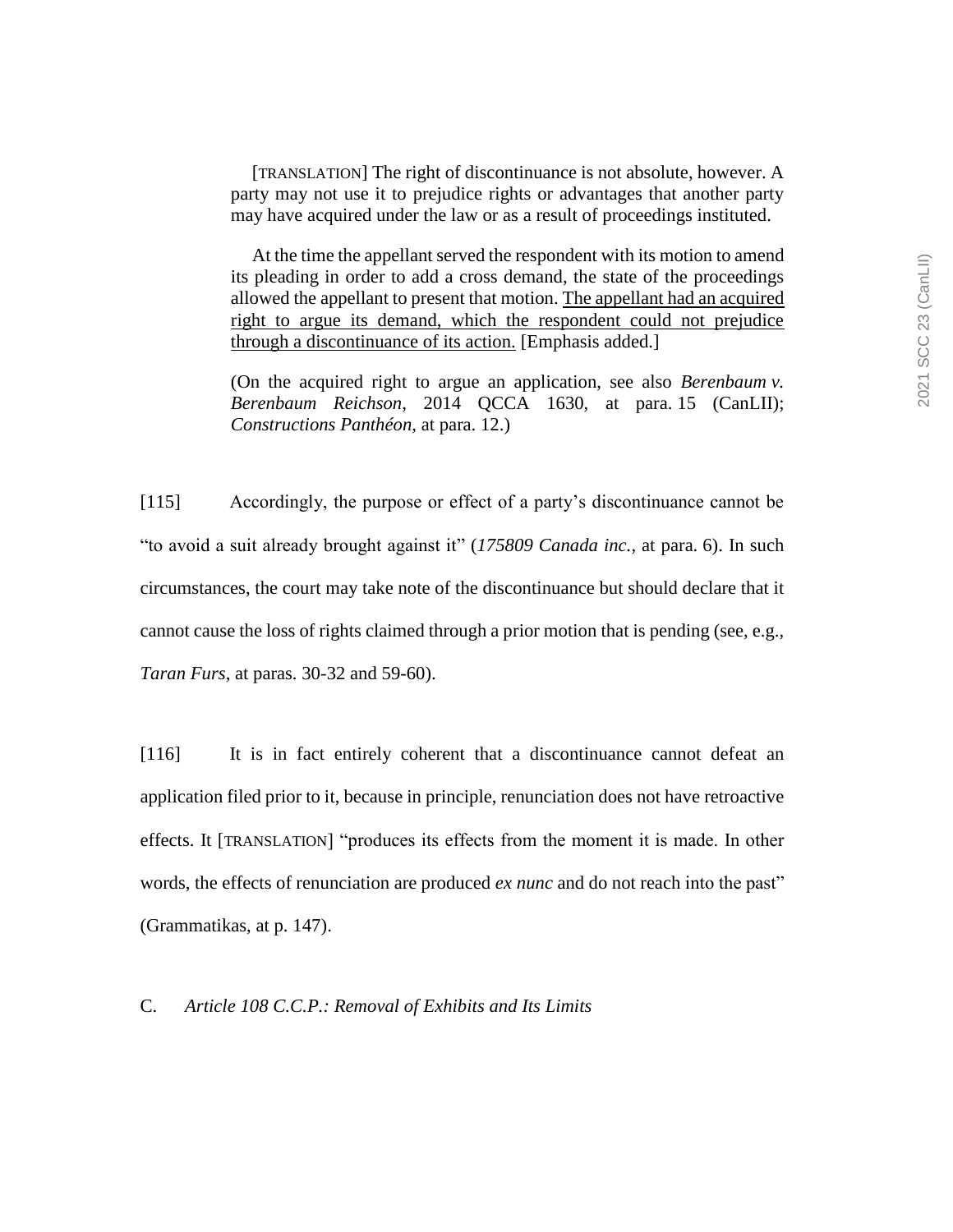[117] The second paragraph of art. 108 *C.C.P.* provides that exhibits filed in the record must remain in the record until the end of the proceeding. They may be removed in two situations: (1) at the end of the proceeding, by the parties that filed them; and (2) with the consent of all the parties.

[118] In the present case, the parties and the courts below attached great importance to the nature of this rule. Upon reading the judgment under appeal, we note that two of the Court of Appeal judges concluded that art. 108 para. 2 *C.C.P.* sets out a rule of an administrative nature (para. 42, per Schrager J.A.; para. 54, per Marcotte J.A.). It is true that the wording of this paragraph and the parliamentary debates preceding its enactment confirm that its purpose is to reduce the costs of the justice system (National Assembly, "Adoption du principe — Projet de loi 24 — Loi modifiant le Code de procédure civile", *Journal des débats*, vol. 33, No. 30, 3rd Sess., 34th Leg., June 1, 1994, at pp. 1573-79, Roger Lefebvre, Minister of Justice). We take note of the differing reading of art. 108 *C.C.P.* proposed by our colleague. However, for the purposes of this appeal, it is not necessary to decide this question. Even assuming that art. 108 para. 2 *C.C.P.* sets out a substantive rule, the parties cannot make use of this provision in a manner that adversely affects acquired rights given the circumstances of the discontinuance, which occurred after MediaQMI filed its application to unseal and to access the Superior Court's record.

[119] It follows that, in the circumstances, the logic behind qualifying the principle that the parties control the course of the case also applies, by extension, to the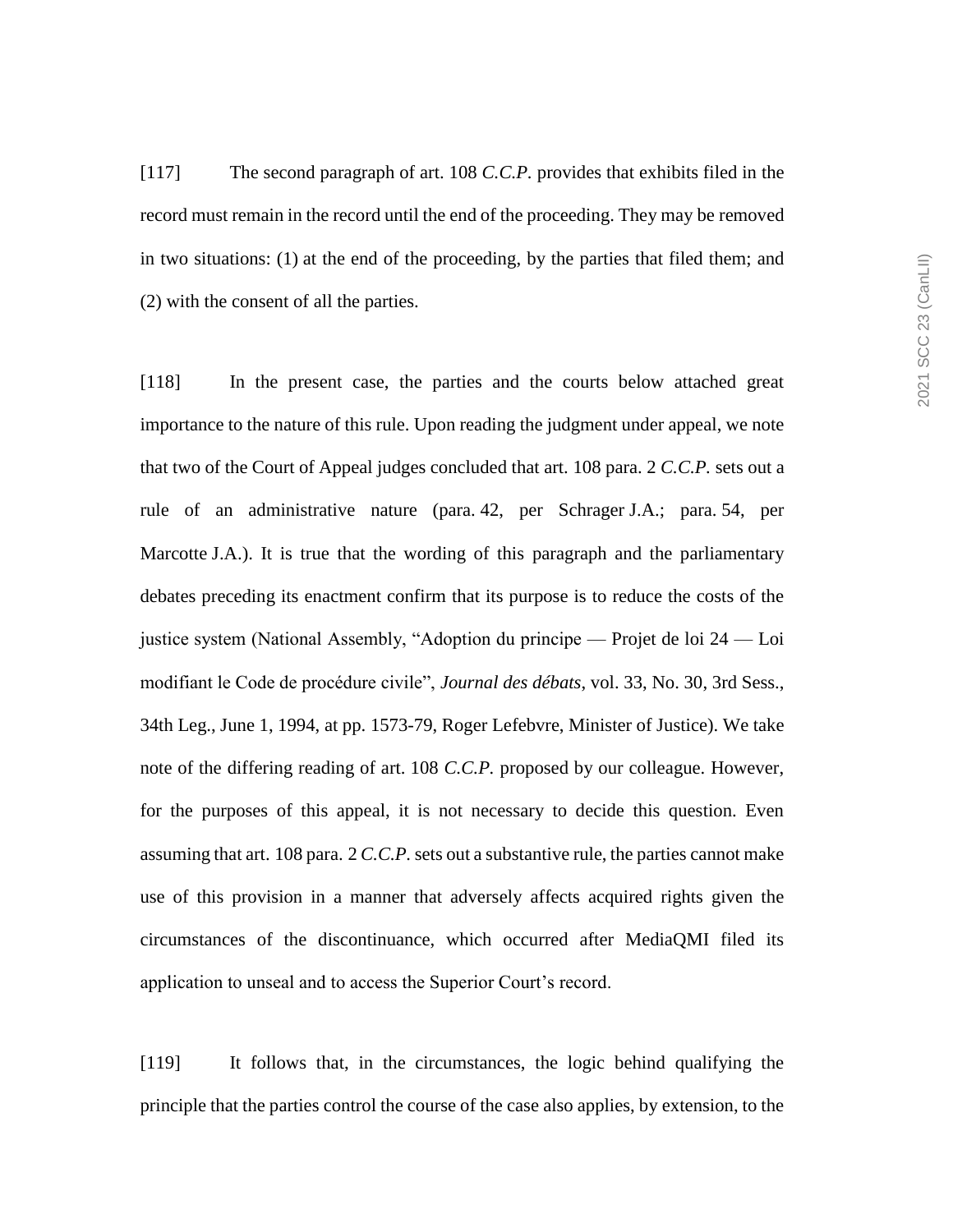removal of exhibits under art. 108 para. 2 *C.C.P*. If the discontinuance of a proceeding cannot be relied on at the expense of third persons' existing legitimate interests or contrary to the rules of public order, including the openness of court proceedings, then parties cannot avail themselves of art. 108 para. 2 *C.C.P.* in order to remove exhibits from the record after an application has been made under art. 11 *C.C.P*. As art. 19 *C.C.P.* provides, the control that the parties have over the course of their case must be exercised in compliance with the principles of civil procedure.

[120] As the cases considered above show, parties may not infringe rules of public order like that of the openness of proceedings, even on consent (see, e.g., *Marcovitz*). They certainly do not "control the course of their case" to such an extent that they can circumvent a rule of public order, including through the actions they can take with respect to exhibits under art. 108 para. 2 *C.C.P*. The judicial process cannot condone a form of private justice in which parties decide between themselves how a court proceeding will be conducted without regard for the open court principle. In short, the parties cannot displace a rule of public order by mutual consent (see, e.g., *Berenbaum*, at para. 16, citing *Entreprises de béton Fern Leclerc Ltée v. Bourassa*, [1990] R.D.J. 558 (C.A.), at p. 561).

[121] The right to remove exhibits that are in a court record with the consent of all parties must also be interpreted in the same way as the unilateral right to discontinue an application: it cannot adversely affect the existing and legitimate interests of third persons. For example, the Superior Court recognized in a family law case that a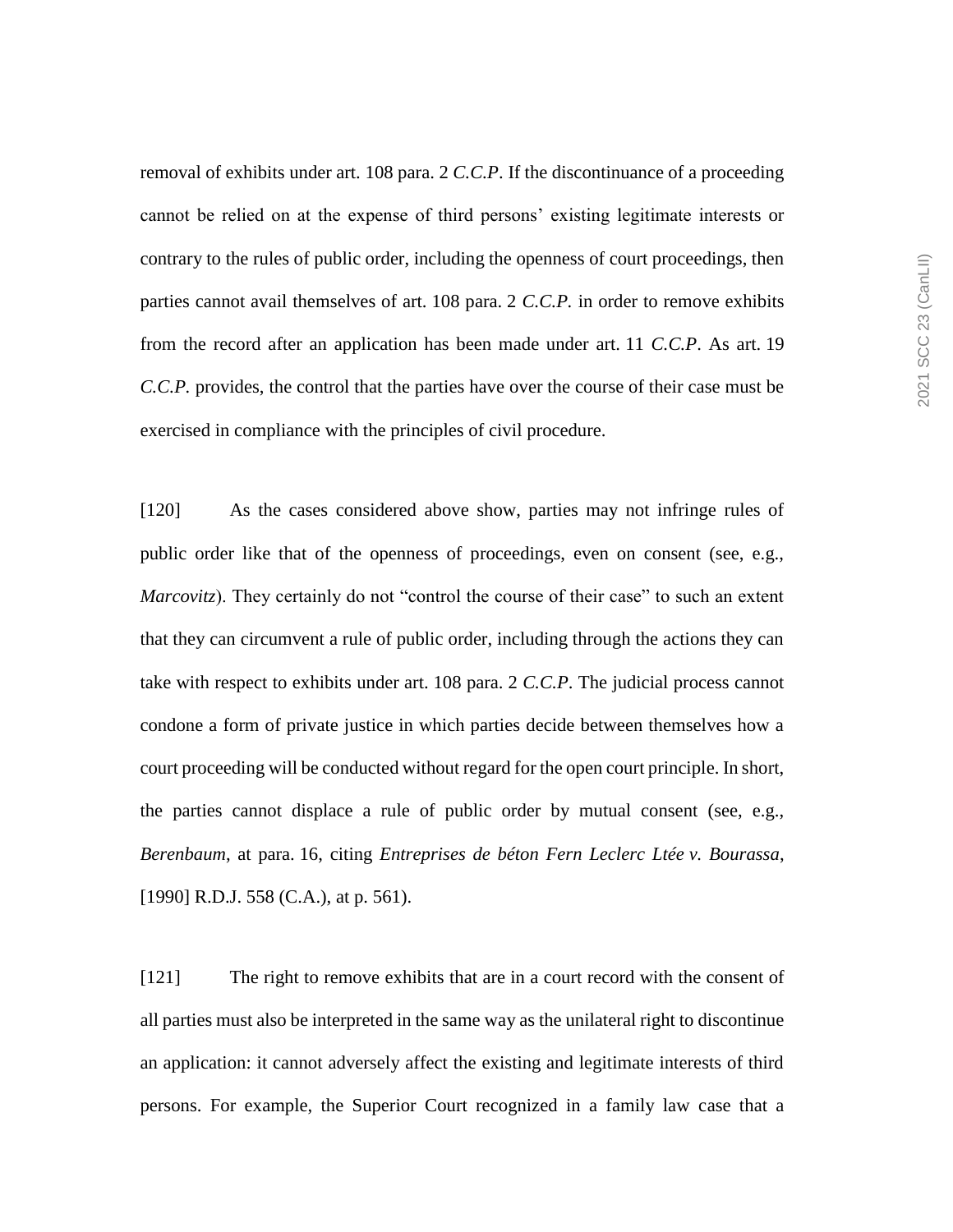discontinuance by the plaintiff that adversely affected a child's rights could be set aside even though the defendant had consented to it (*Droit de la famille — 092038*, 2009 QCCS 3822, [2009] R.D.F. 646, at paras. 14-15 and 34). In other words, because it is not possible to renounce the rights of others, a discontinuance, whether unilateral or by mutual consent, cannot defeat a third person's rights.

[122] The reason why art. 108 para. 2 *C.C.P.* makes the right to remove exhibits in the court record subject to the consent of all the parties is that, in principle, the removal of exhibits affects only the parties, as it may deprive them of relevant exhibits in support of their arguments. Where only the parties have a legitimate interest in the exhibits, their decision to remove them by mutual consent does not prejudice anyone. In such a case, they have complete freedom to remove the exhibits from the record, including in order to protect the confidentiality of the documents involved (*Sirius*, at para. 4). The purpose of the consent requirement in this situation is to ensure that the removal of exhibits does not have prejudicial effects. In fact, as long as the unilateral removal of an exhibit is not prejudicial to the other parties, this breach of the obligation to obtain the consent of all the parties cannot be fatal (*Wetherall v. Macdonald* (1903), 9 R. de J. 381 (Sup. Ct.), at p. 383).

[123] The situation is entirely different where the removal of exhibits, even by mutual consent, infringes a rule of public order or adversely affects an existing and legitimate interest of a third person. If a party's discontinuance cannot unilaterally extinguish the right of others to advance their applications, it would be inconsistent if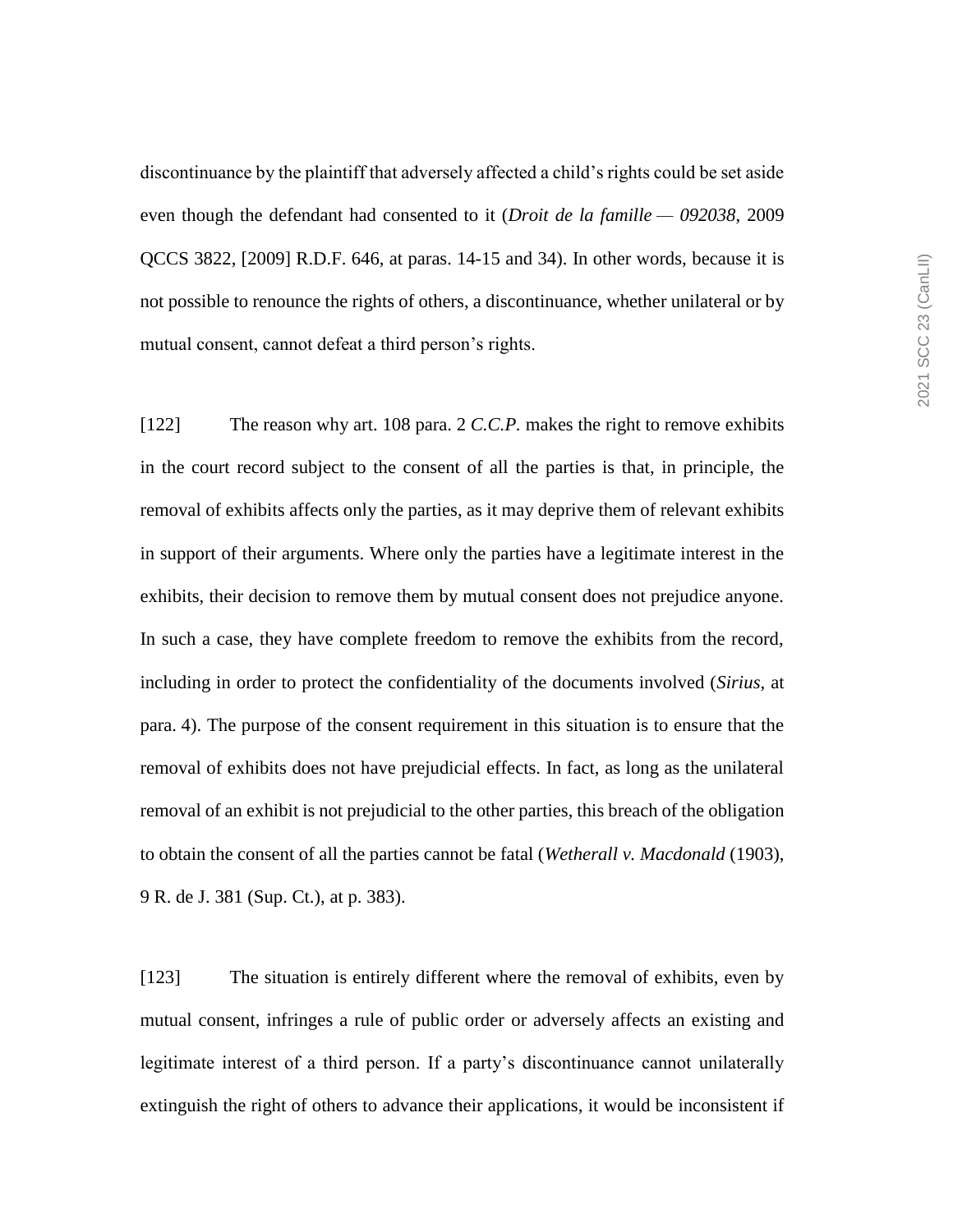parties could, even by mutual consent, "renounce for others and deprive them of a right or advantage they possess" (*Graham-Albulet*, at p. 324).

[124] Moreover, the Court of Appeal has recognized that the principle that procedural acts may not prejudice the rights of a party or a third person who has already brought an application also obtains where a pleading is withdrawn or amended under art. 206 *C.C.P.* (*9163-5771 Québec inc. v. Bonifier inc.*, 2017 QCCA 1316, at para. 43 (CanLII)). This principle running through the *Code of Civil Procedure* therefore clarifies the scope of the right to remove exhibits by mutual consent provided for in art. 108 para. 2 *C.C.P*.

[125] Applying the principle that the parties control the course of their case as if it were an end in itself would be contrary to Quebec jurisprudence and to the general scheme of the *Code of Civil Procedure*. It would also conflict with the well-established principle that the Code's provisions must be interpreted in harmony with the *Quebec Charter* and the general principles of law (preliminary provision of the *C.C.P.*; *Lac d'Amiante*, at para. 40; *Globe and Mail*, at para. 45). To do so would be to disregard the principle that the parties' control over the course of their case is subject to limits and that, in exercising it, parties must "comply with the principles, objectives and rules of procedure" (art. 19 para. 1 *C.C.P.*), including the rules of public order and the existing and legitimate interests of third persons.

### IV. Application of the Law to the Facts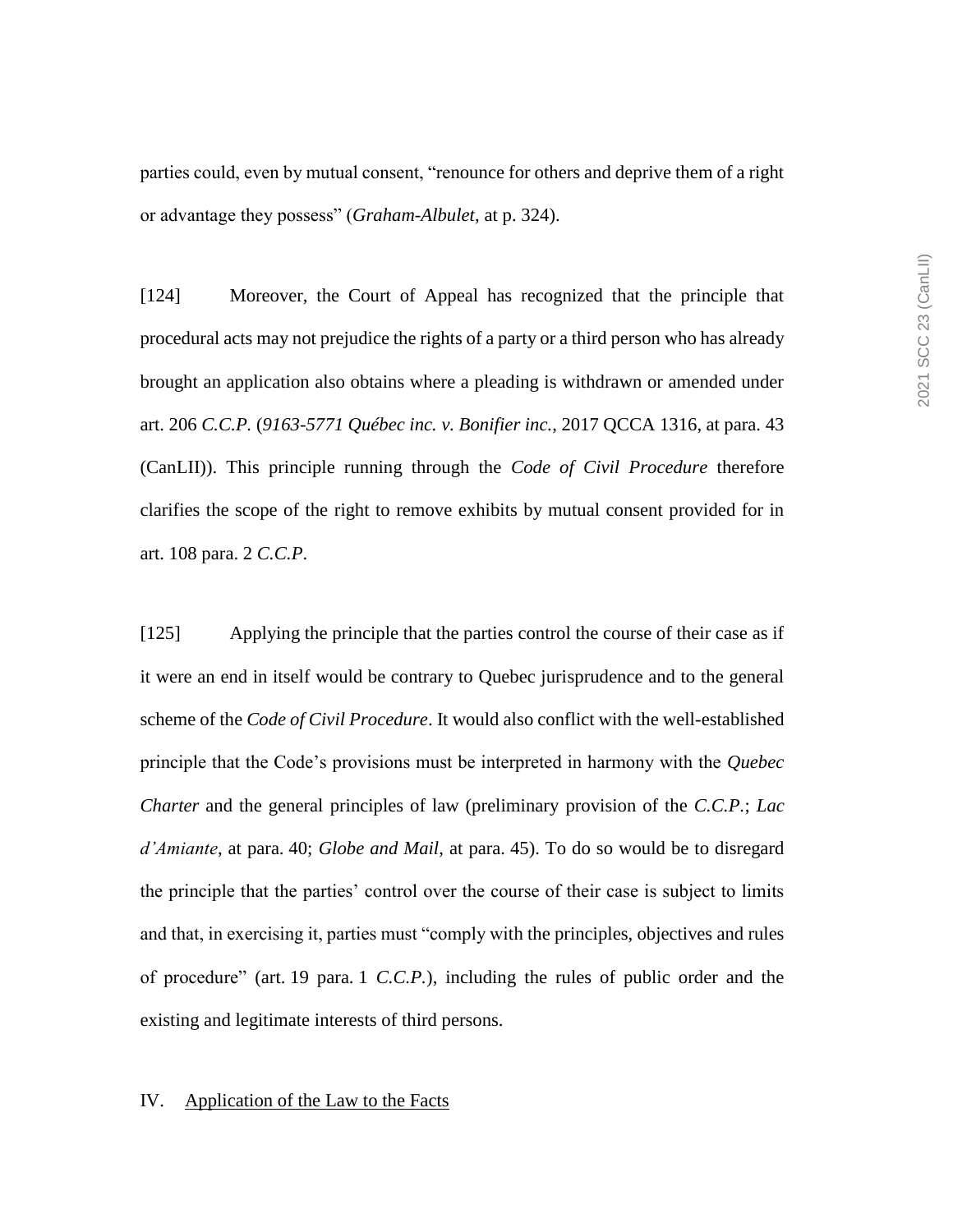[126] It should be noted at the outset that MediaQMI's application was brought in a case in which a judge had issued an order limiting the principle of open court proceedings as soon as the legal action was filed. On the application of the respondent CIUSSS, a judge had rendered a discretionary *Norwich* order on an *ex parte* basis and had ordered the sealing of the judicial application and of the exhibits filed to support it. We are therefore not in a purely private sphere of the case; the justice system was engaged, and a judge was asked, on the application of the respondent CIUSSS, to shield the record from public view. The appellant's application under art. 11 *C.C.P.* to determine whether the exception to the principle of open proceedings had been adhered to should, from the start, be regarded as *prima facie* legitimate.

[127] It is clear that the position of the CIUSSS and Mr. Kamel is premised in part on the idea that the character of private dispute resolution processes must be respected and that, on the basis of the principle that the parties control the course of their case, they can therefore resolve their private dispute out of public view. They are not entirely wrong on this point. Because the parties control the course of their case, they can, in principle, agree to terminate their litigation through a negotiated discontinuance or otherwise and, in many cases, to remove their exhibits. But this freedom to withdraw from the court process once the dispute has arisen, as in this case, can produce effects only in relation to the principal litigation.

[128] Here, the court record was sealed from the outset, including the exhibits filed by the respondent CIUSSS in support of its application. From the moment the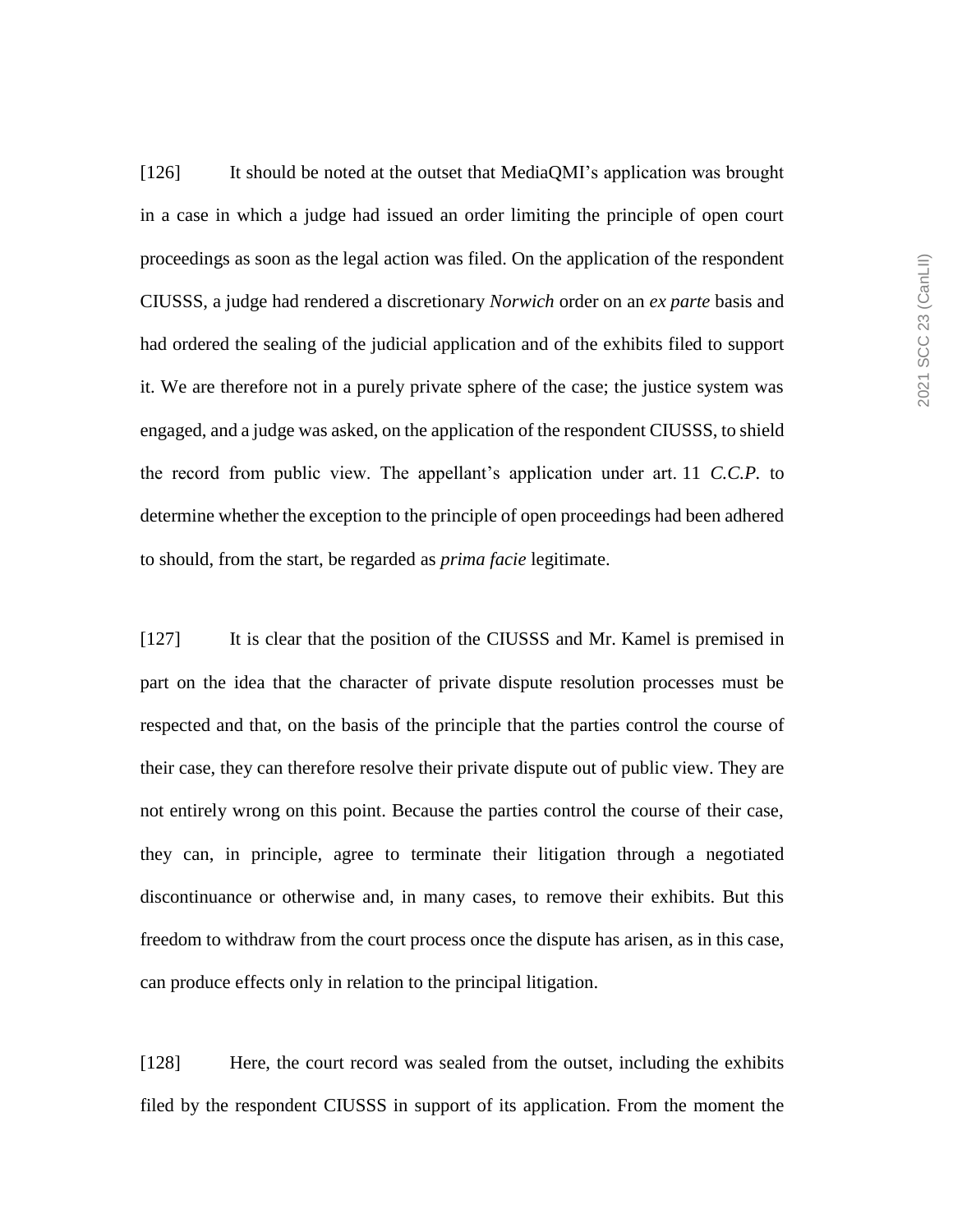appellant MediaQMI applied to unseal the record and access the exhibits, a new proceeding began. That second proceeding went beyond the strictly private interests of the parties to the principal litigation: it was of concern to the public and concerned the legitimacy of the judicial institution and the functioning of the justice system itself. The discontinuance filed following the application brought under art. 11 *C.C.P.* could not defeat that new proceeding, which was separate from the principal litigation and related to the proper functioning of the judicial institution, whose legitimacy depends on its openness and in part, as we know, on media scrutiny. Once the appellant applied to unseal the record and access the exhibits, these exhibits were subject to that new proceeding and, it must be concluded, the parties no longer had complete control over them.

[129] MediaQMI's application for access to exhibits was notably based on art. 11 *C.C.P.*, which gives it the right to "have access to court records". Although the application was called "Motion to unseal", its express purpose was to gain access to the exhibits. It is well established that the name of a juridical act is not what determines or defines its nature (*Ditomene v. Syndicat des enseignants du Cégep de l'Outaouais (SECO)*, 2012 QCCA 1296, at para. 43 (CanLII)). MediaQMI was seeking access to exhibits that were in fact in the court record at the time.

[130] With an application for access to exhibits before it, validly made under art. 11 *C.C.P.*, the court had to exercise the discretion conferred on it by art. 12 *C.C.P.* because of the respondents' opposition. MediaQMI was thus seeking to play its role as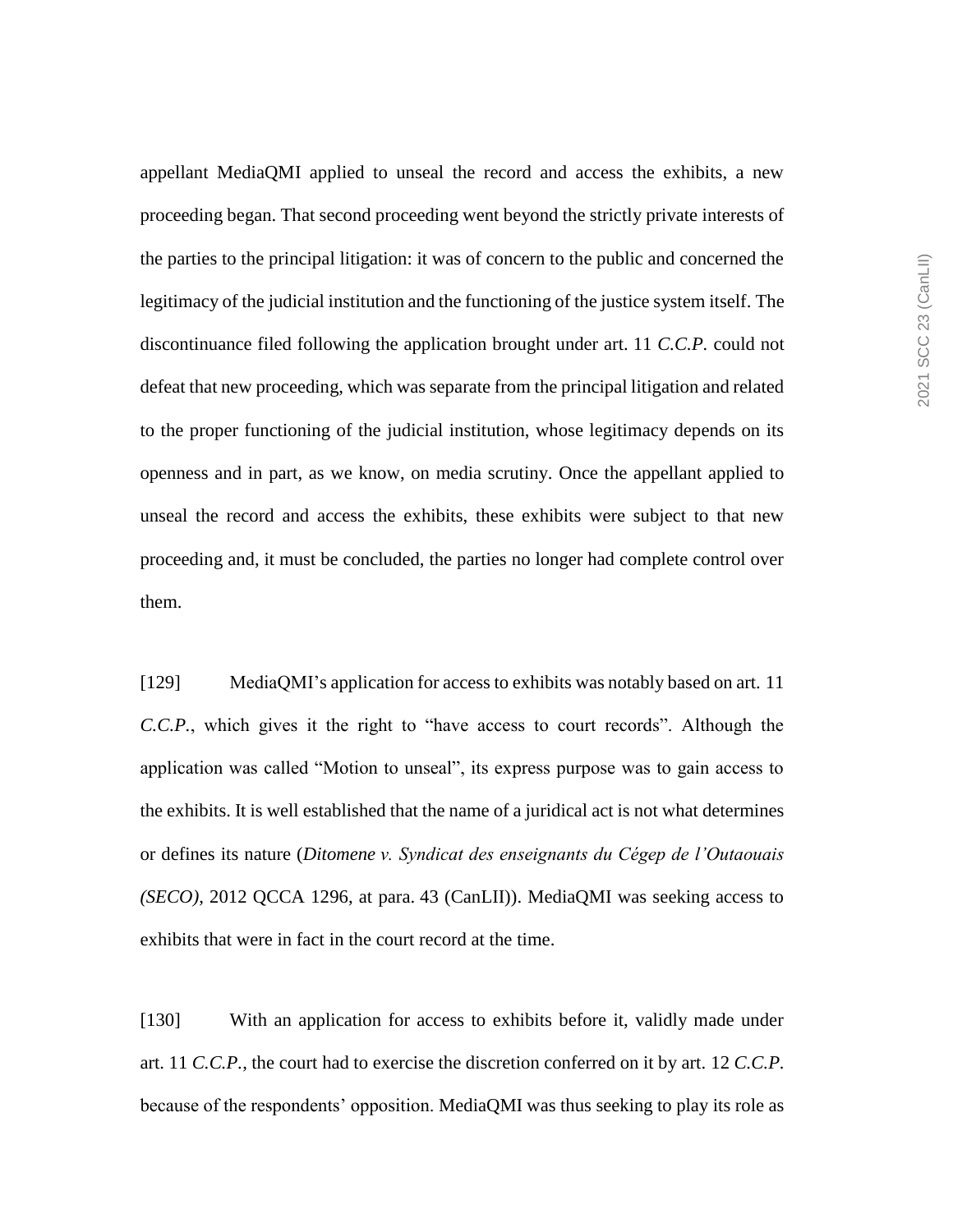a "surrogat[e] for the public" and to inform readers of what was taking place in the courts (*Edmonton Journal*, at pp. 1339-40 and 1360), a crucial role in a context where it was alleged that fraud had been committed within a public body responsible for ensuring the proper functioning of regional health institutions. The public has a legitimate interest in obtaining information about a court proceeding involving allegations of misappropriation of public funds by a manager working for that public body.

[131] Had the CIUSSS not filed a discontinuance, the Superior Court would have had to decide MediaQMI's application and exercise its discretion by applying the analytical framework established in *Dagenais*, *Mentuck* and *Sierra Club*. The discontinuance could not be set up against MediaQMI to deprive it of its right to argue its motion and, if the court had granted that application, of its right to have access to the exhibits in the record. That right arose when its application was filed, which was several weeks before the CIUSSS's discontinuance. MediaQMI was therefore "entitle[d] to the Court's pronouncement on the legal issues thus raised that even [a] desistment cannot now remove" (*Byer v. Québec (Inspecteur général des institutions financières)*, [2000] R.L. 615 (Sup. Ct.), at p. 623; see also *Sobeys*, at para. 37).

[132] Accordingly, the court retained its jurisdiction under art. 11 *C.C.P.* to decide MediaQMI's application. The appellant had "an acquired right to argue its demand, which the respondent could not prejudice through a discontinuance of its action" (*Classic Fabrics*, at para. 39). The principle that the parties control the course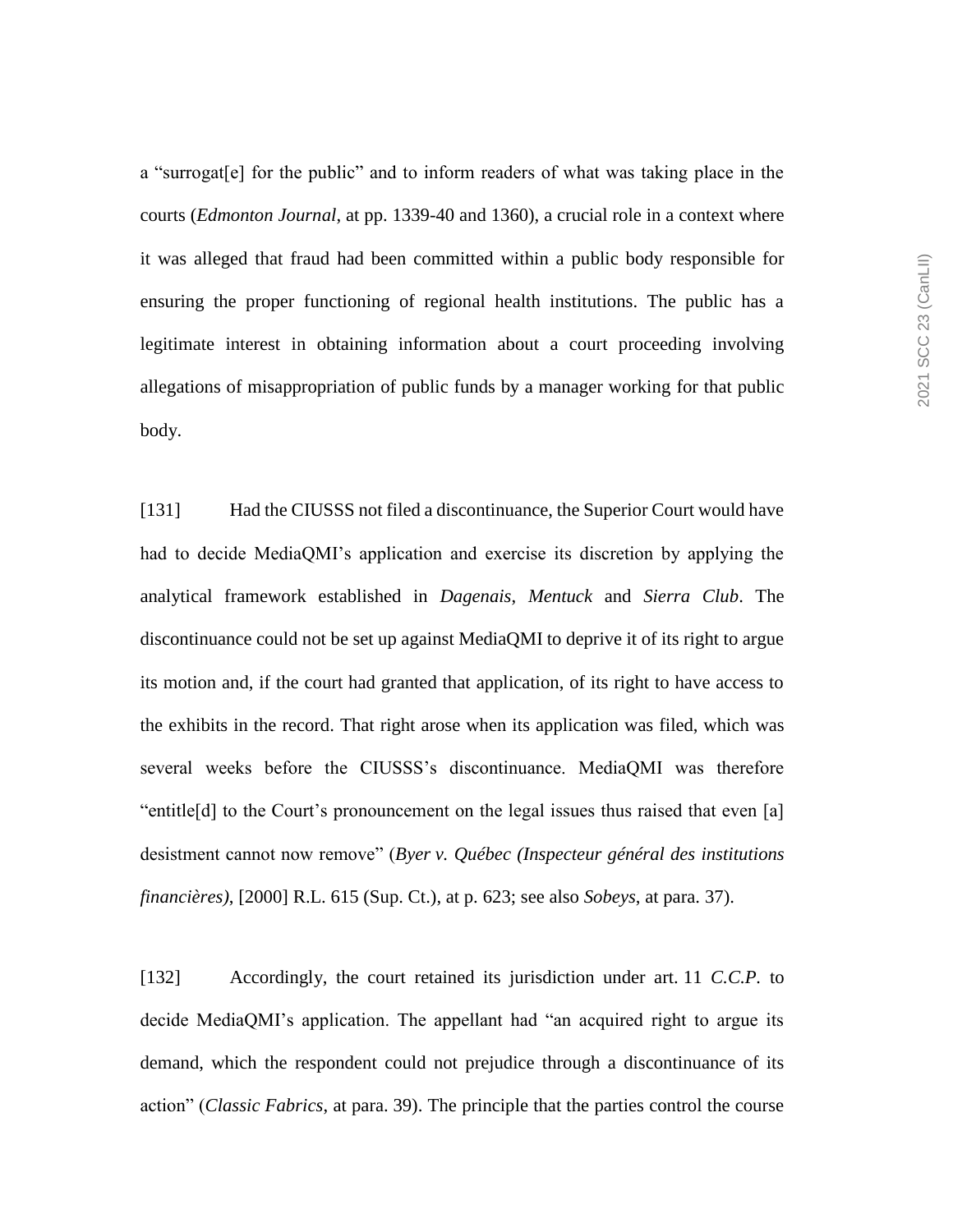of the case could not adversely affect MediaQMI's existing and legitimate interests in seeking the application of a rule of public order like the openness of proceedings.

[133] We also note that MediaQMI's motion was originally supposed to be argued on April 5, 2017, prior to the CIUSSS's discontinuance. The hearing was postponed at the request of the CIUSSS. If the hearing had been held on that date, MediaQMI's application for access to exhibits would have been subject to the discretion of the Superior Court, which would have had to apply the analytical framework developed in *Dagenais*, *Mentuck* and *Sierra Club*. It would be incongruous, to say the least, to conclude that the appellant could lose its right to argue its application solely because of the date on which the hearing of that application was scheduled. The analytical framework established in *Dagenais*, *Mentuck* and *Sierra Club* would clearly have been applicable if the hearing had been held prior to the discontinuance. This latter procedure could not adversely affect the right to have an application decided when that application had already been filed.

[134] It is useful to recall that *Norwich* orders can be made *in camera* and *ex parte* and may be the subject of a sealing order, as was the case here (see, e.g., *Fers et métaux américains, s.e.c. v. Picard*, 2013 QCCA 2255, at paras. 3 and 7 (CanLII); M. Piché-Messier and A. Bussières McNicoll, "Développements récents en matière de propriété intellectuelle dans le cadre des ordonnances de type *Anton Piller*, *Mareva* et *Norwich*", in Service de la qualité de la profession du Barreau du Québec, vol. 464, *Développements récents en droit de la propriété intellectuelle* (2019), 89, at pp. 127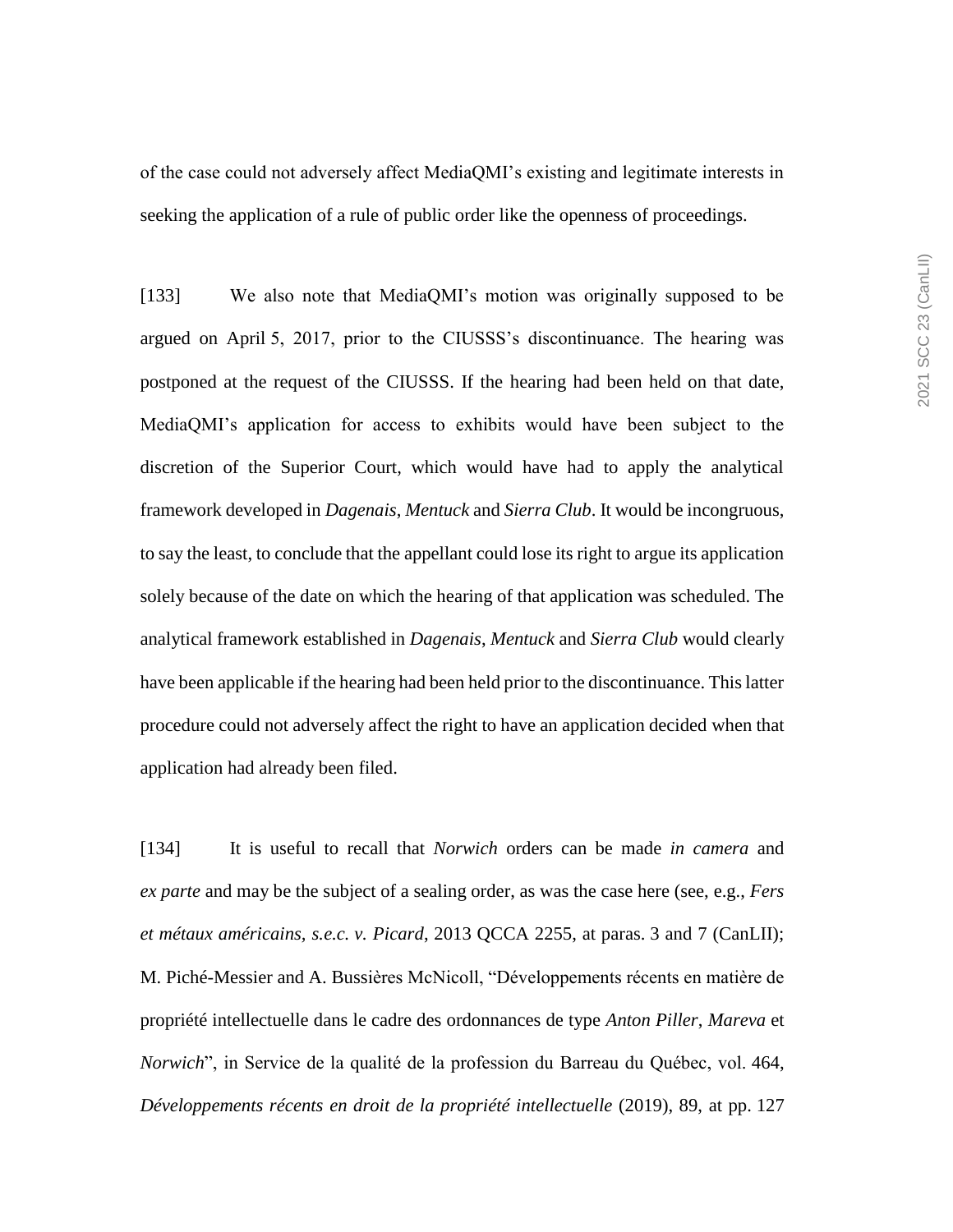and 129). If a discontinuance could defeat an application for access to a record, then *Norwich* orders could be obtained in a justice system that would, in many respects, be private. The principle of open proceedings could thus be circumvented, despite the exceptional and draconian nature of such orders.

[135] Contrary to the submission of the respondent CIUSSS, MediaQMI was therefore not required to bring an application to set aside the discontinuance in order to be heard. Although the discontinuance was valid and produced its effects in relation to the CIUSSS and Mr. Kamel, it could not extinguish the rights asserted by MediaQMI through an application filed earlier. In other words, the discontinuance quite simply could not be set up against MediaQMI. In any event, counsel for MediaQMI specifically objected to the removal of the exhibits at the hearing and stated that the discontinuance had no effect on its application for access to exhibits because its right to have its application decided had "crystallized".

[136] The CIUSSS in fact concedes that the court still had jurisdiction to decide MediaQMI's motion to unseal even though the proceeding had ended as a result of the discontinuance. It also acknowledges that a discontinuance has no impact on the right to argue a prior application. It follows that the CIUSSS has implicitly confirmed that the discontinuance could not adversely affect MediaQMI's right to have the merits of its application — which is, among other things, an application for access to exhibits decided, which the Superior Court judge failed to do. The Superior Court therefore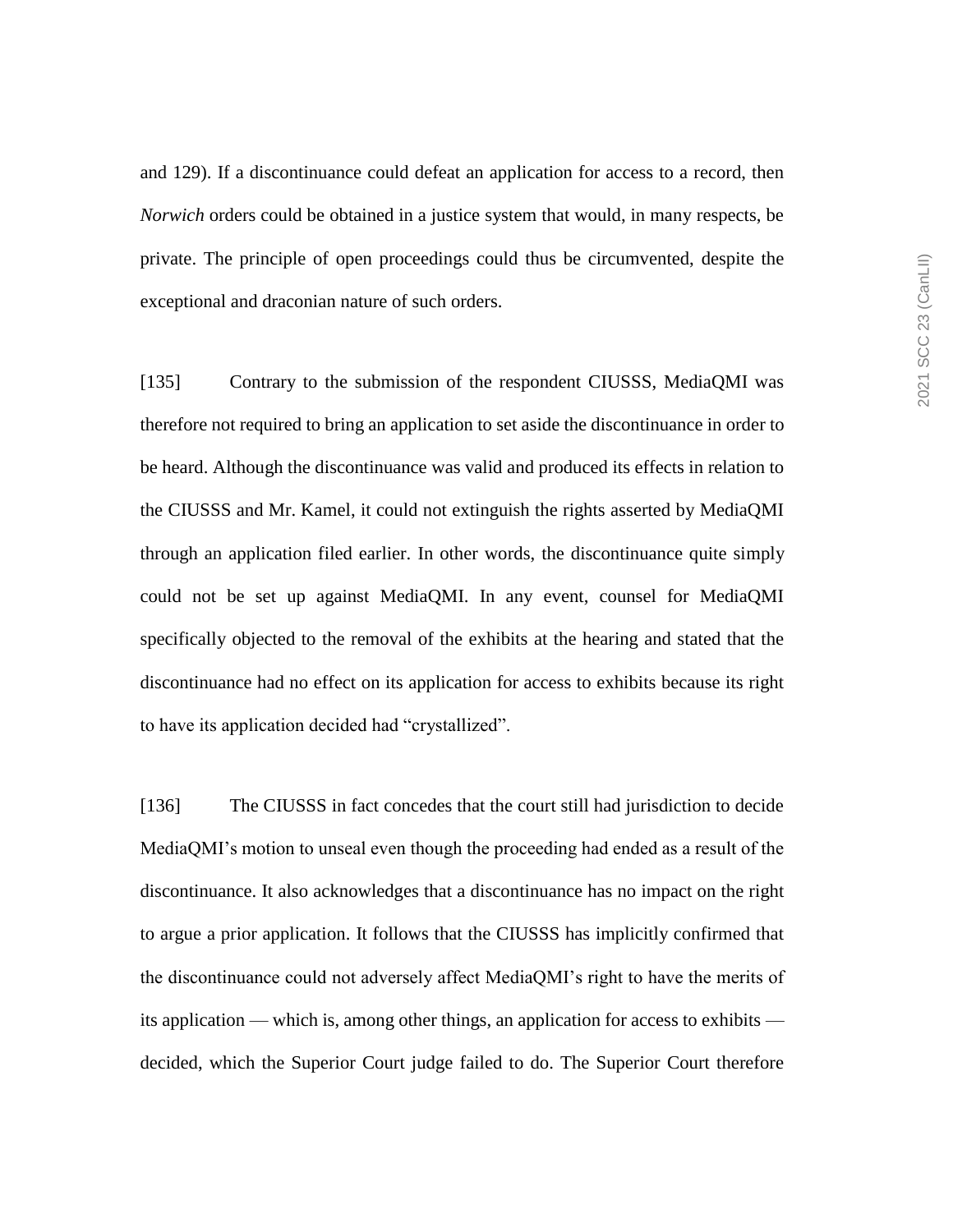erred in law in concluding that the discontinuance could be set up against MediaQMI and in allowing the CIUSSS to remove the exhibits.

[137] The CIUSSS argues that the purpose of MediaQMI's motion was not to have access to the exhibits, but solely to have the court record unsealed, and that the Superior Court judge granted its motion. This argument is without merit: the purpose of a motion to unseal is to gain access to the content of the record as it stood at the time the motion was filed. In other words, MediaQMI was applying to unseal the Superior Court's record *in order* to have access to the exhibits that were in it at the time. In any event, the motion specifically stated that MediaQMI was seeking access to the exhibits, and counsel for the appellant reiterated that request at the hearing on April 25, 2017. The Superior Court did not deal with it.

[138] The respondents submit that the discontinuance could produce its effects against the appellant's application given that the appellant was not a party to the principal litigation. It is clear from art. 11 *C.C.P.* and the applicable jurisprudence that the appellant's status has no bearing on this appeal. A party that files a discontinuance renounces rights held by that party, as discontinuance is, as we have seen, a unilateral act. Given that it is not possible to renounce the rights of others, it would be inappropriate if the principle that the parties control the course of their case could adversely affect rights not held by the renouncing party simply because the rights in question are those of third persons rather than those of a party.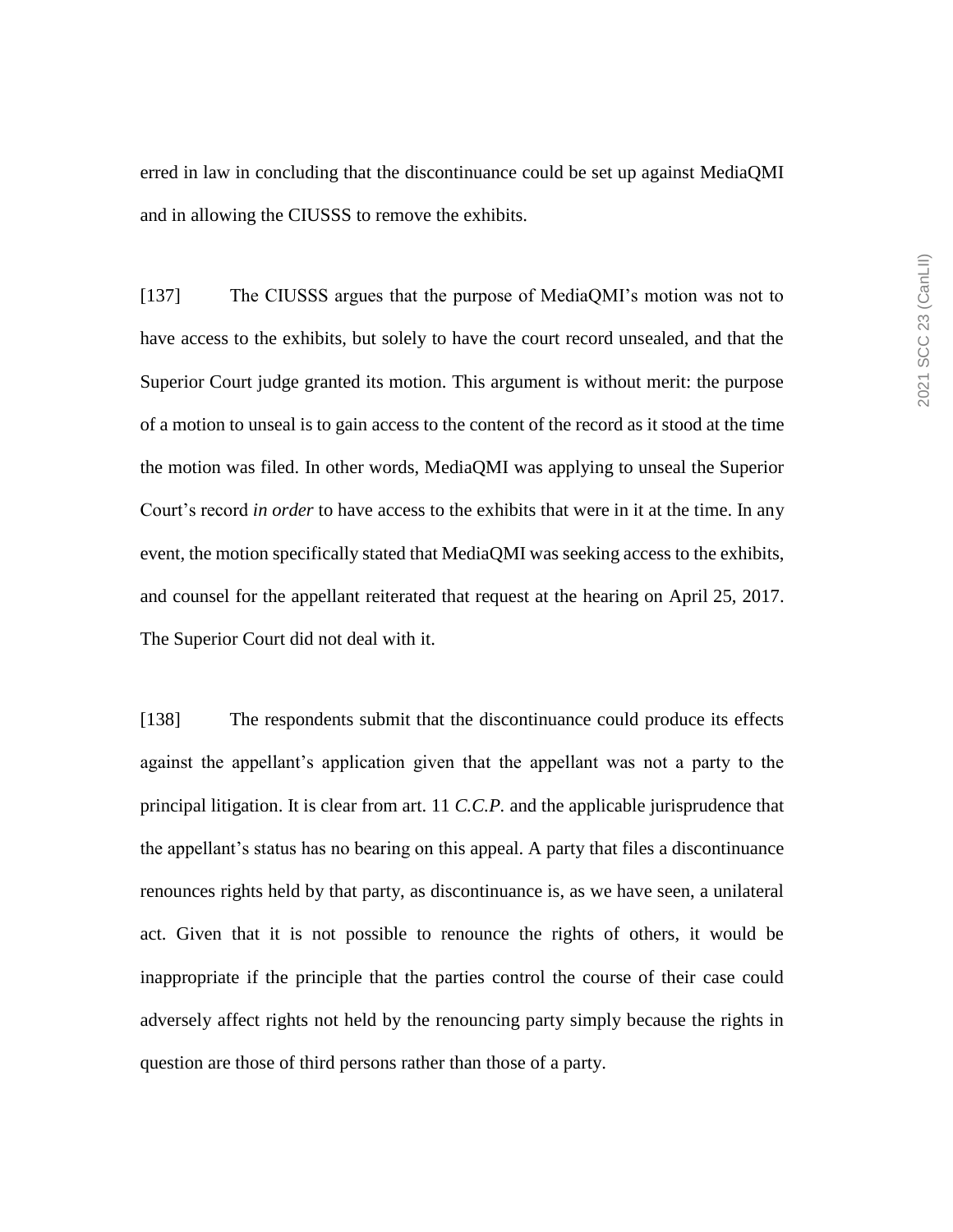[139] Pratte J. explained in *Atkins* that "discontinuance may not be effected to the prejudice of third persons' rights" (p. 66). This is all the more true given the issue of public order raised by the application in this case. It has consistently been held that this rule applies both to the parties' rights and to the existing and legitimate rights of third persons (*Barzelex*, at para. 18; *Georgiadis*, at para. 9; *Banque Commerciale Italienne du Canada v. Magas Development Corp.*, [1992] R.D.I. 246 (Que. Sup. Ct.), at p. 248; *9163-5771 Québec inc.*, at para. 33; *Portnoff (Syndic de)*, [2000] R.J.Q. 1290 (Sup. Ct.); see also Ferland and Emery, at Nos. 1-1702 and 1-1703). If the media have an interest in applying for the revocation of a judgment that is contrary to the principle of open proceedings (*3834310 Canada Inc.*, at paras. 13, 18 and 33), then *a fortiori*  they have an interest in obtaining a decision on an application for access to exhibits that was filed prior to a discontinuance, even if they are "third persons" in relation to the proceeding.

[140] Our conclusion that the Superior Court judge should have decided MediaQMI's application is based on the fact that it came before him prior to the CIUSSS's discontinuance. In contrast, the discontinuance would have produced its full effects against an application filed subsequently. If MediaQMI had filed its application after the CIUSSS's discontinuance and had sought access to the exhibits when they were no longer in the record, its appeal would have failed on that basis unless it challenged the constitutionality of art. 108 *C.C.P*. Like our colleague, we therefore do not accept the appellant's argument that the principle of open proceedings protects the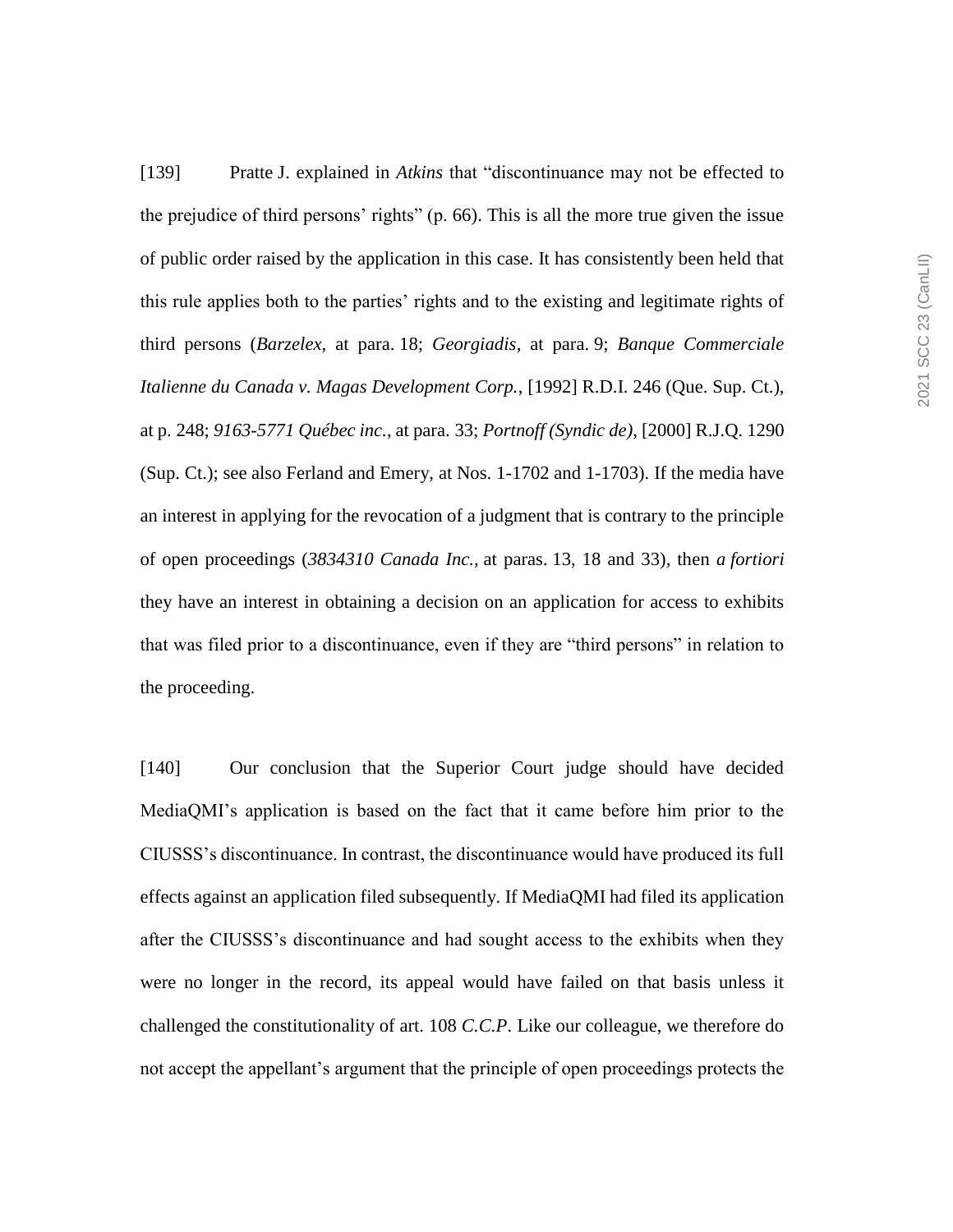right to have applications for access to exhibits decided years after a proceeding has ended and the exhibits have been removed.

[141] In short, the CIUSSS and Mr. Kamel cannot, even by mutual consent, prevent MediaQMI from having its application for access to exhibits decided, circumvent the principle of open proceedings and extinguish a right not held by them. With respect for those who hold the contrary view, we believe that to conclude otherwise would allow parties to remove their exhibits, even in the course of a proceeding, despite the fact that a prior application has been made. This could undermine the fundamental principle of public access to court records affirmed by the legislature in art. 11 *C.C.P*. In the circumstances of this case, art. 108 *C.C.P.* cannot have this effect.

### V. Conclusion

[142] For the foregoing reasons, the appeal should be allowed with costs.

[143] However, we cannot grant the appellant's application for access to exhibits, because the respondents have not had an opportunity to present their arguments on this point. Moreover, the exhibits are not in the court record and it is thus impossible to apply the analytical framework developed in *Dagenais*, *Mentuck* and *Sierra Club* in the abstract. We agree with Marcotte J.A. that the case must be remanded to the Superior Court so that it can decide the application for access to the exhibits in accordance with the applicable law and make the orders it considers necessary, given that, in our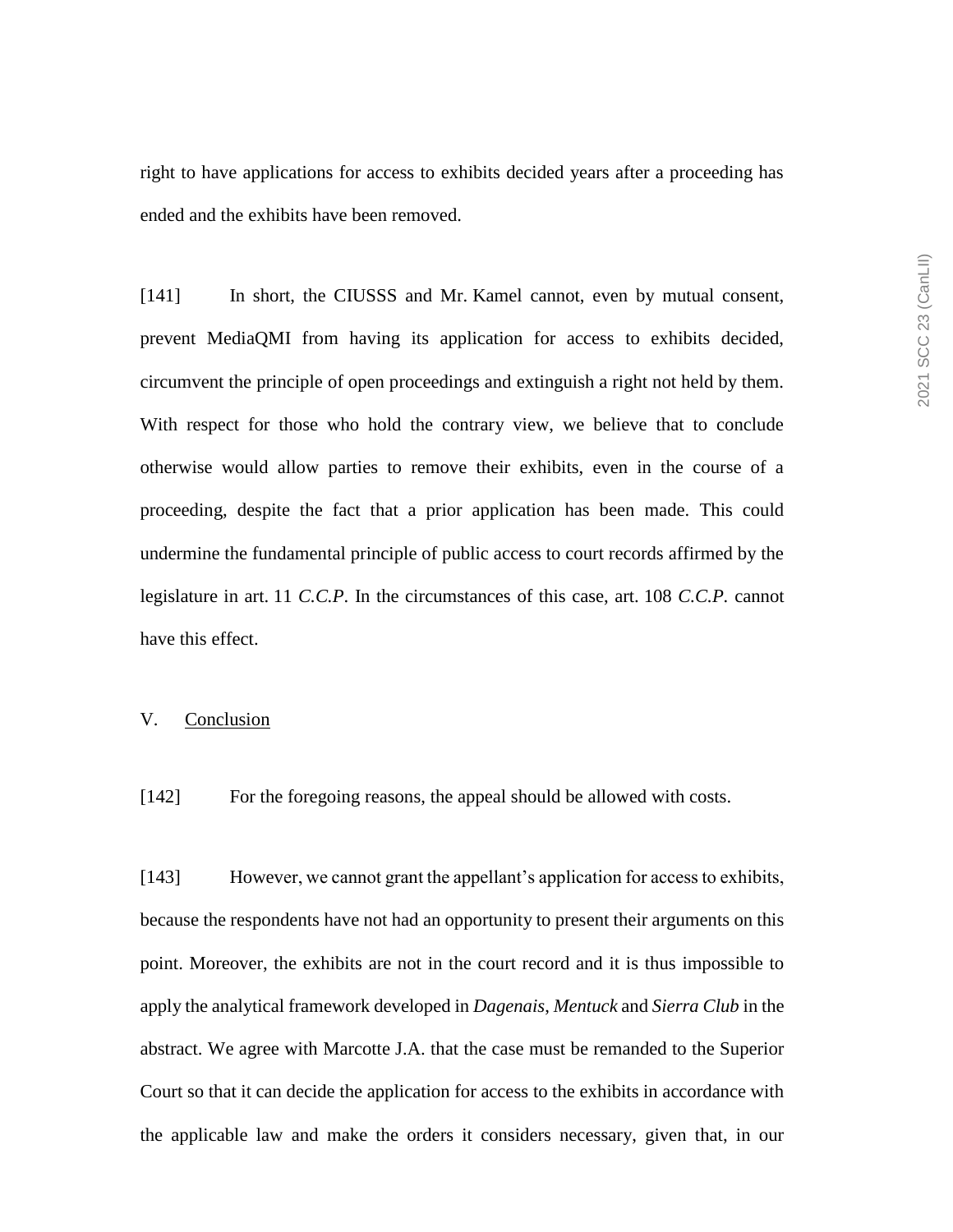respectful view, the Superior Court judge erred in allowing the CIUSSS to remove the exhibits from the record.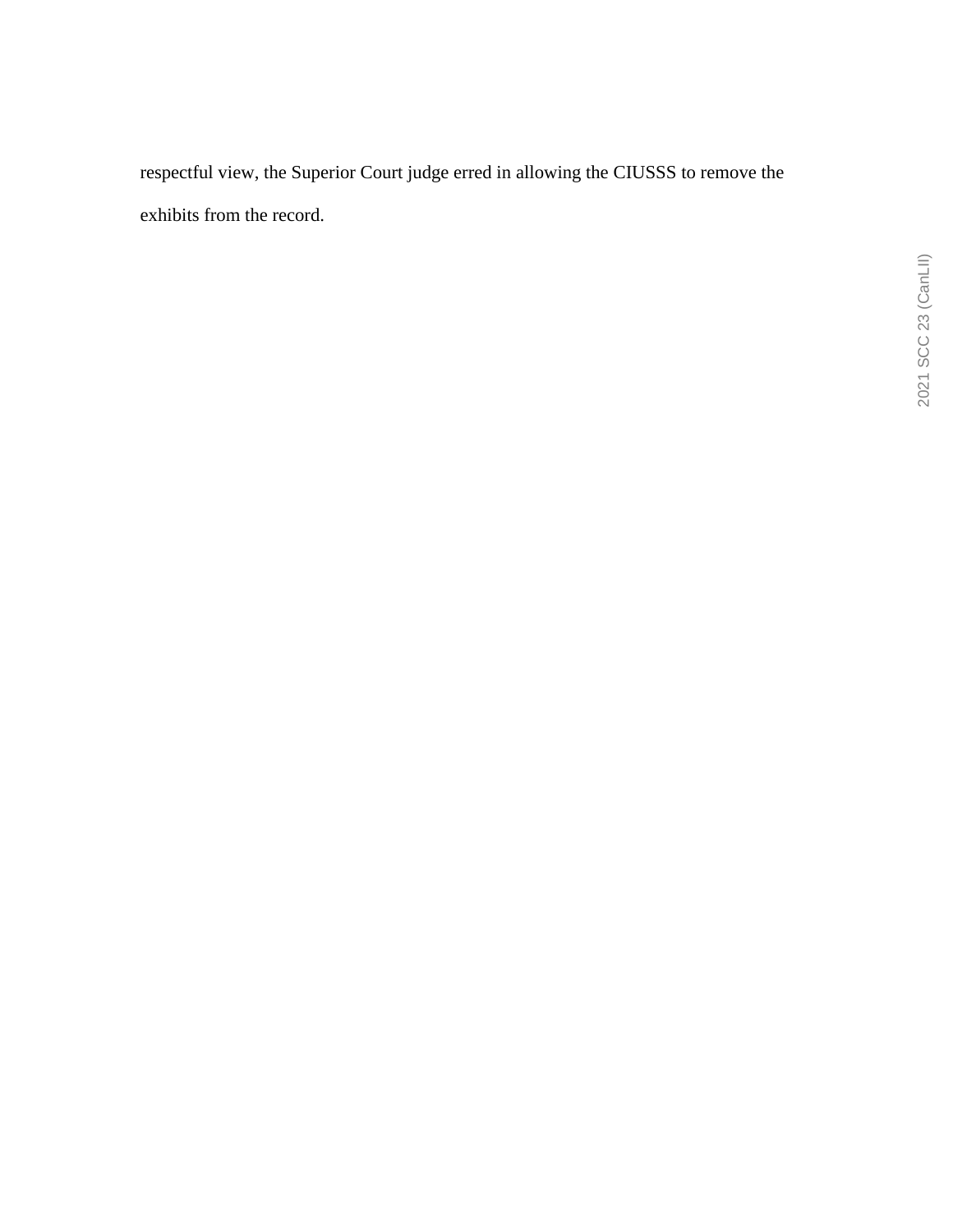# Appendix — Relevant Statutory Provisions

*Charter of human rights and freedoms*, CQLR, c. C-12:

**23.** Every person has a right to a full and equal, public and fair hearing by an independent and impartial tribunal, for the determination of his rights and obligations or of the merits of any charge brought against him.

The tribunal may decide to sit *in camera*, however, in the interests of morality or public order.

*Code of Civil Procedure*, CQLR, c. C-25:

**83.** Prior to the end of the proceedings, filed exhibits cannot be taken out of the record, except with the consent of the opposite party or the authorization of the clerk, and upon giving a receipt; the parties may, however, obtain copies from the clerk.

**331.9.** Once proceedings are terminated, the parties must retrieve the exhibits they have filed, failing which the exhibits are destroyed by the clerk one year after the date of the judgment or of the proceeding terminating the proceedings, unless the chief justice or chief judge decides otherwise.

Where a party, on whatever grounds, seeks a remedy against a judgment, the exhibits that have not been retrieved by the parties are destroyed by the clerk one year after the date of the final judgment or of the proceeding terminating the proceedings, unless the chief justice or chief judge decides otherwise.

The child support determination forms attached to the judgment under article 825.13 are excepted from the above rules.

*Code of Civil Procedure*, CQLR, c. C-25.01: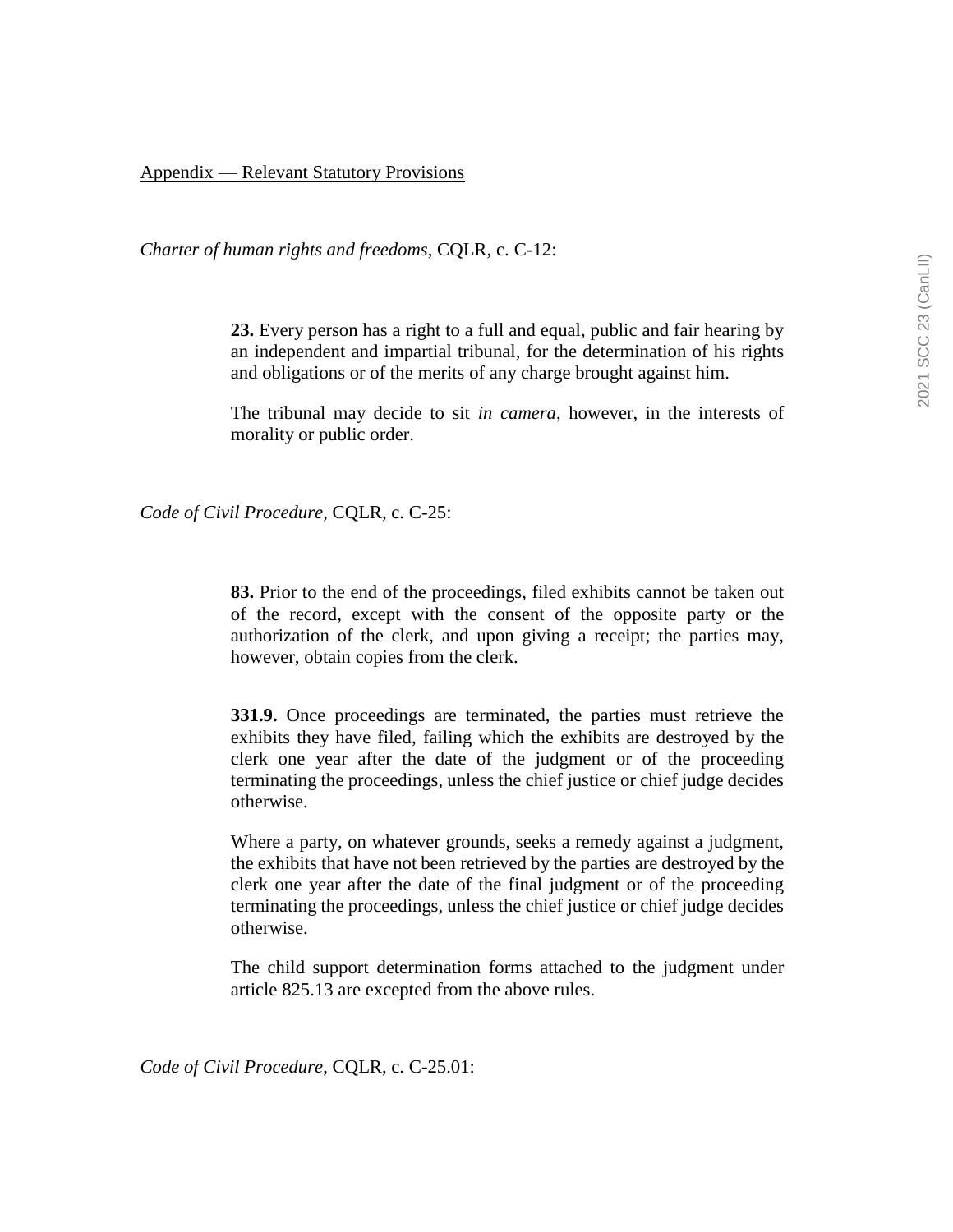# PRELIMINARY PROVISION

This Code establishes the principles of civil justice and, together with the Civil Code and in harmony with the Charter of human rights and freedoms (chapter C-12) and the general principles of law, governs procedure applicable to private dispute prevention and resolution processes when not otherwise determined by the parties, procedure before the courts as well as procedure for the execution of judgments and for judicial sales.

This Code is designed to provide, in the public interest, means to prevent and resolve disputes and avoid litigation through appropriate, efficient and fair-minded processes that encourage the persons involved to play an active role. It is also designed to ensure the accessibility, quality and promptness of civil justice, the fair, simple, proportionate and economical application of procedural rules, the exercise of the parties' rights in a spirit of co-operation and balance, and respect for those involved in the administration of justice.

This Code must be interpreted and applied as a whole, in keeping with civil law tradition. The rules it sets out are to be interpreted in the light of the specific provisions it contains or of those of the law, and in the matters it deals with, the Code compensates for the silence of the other laws if the context so admits.

**11.** Civil justice administered by the courts is public. Anyone may attend court hearings wherever they are held, and have access to court records and entries in the registers of the courts.

An exception to this principle applies if the law provides for in camera proceedings or restricts access to the court records or to certain documents filed in a court record.

Exceptions to the principle of open proceedings set out in this chapter apply despite section 23 of the Charter of human rights and freedoms (chapter C-12).

**16.** In family matters or in matters regarding a change of designation of sex as it appears in a minor child's act of birth, access to the court records is restricted. In all other matters, especially those relating to personal integrity or capacity, access to documents pertaining to a person's health or psychosocial situation is restricted if they have been filed in a sealed envelope.

Access-restricted records or documents may only be consulted or copied by the parties, by their representatives, by lawyers and notaries, by persons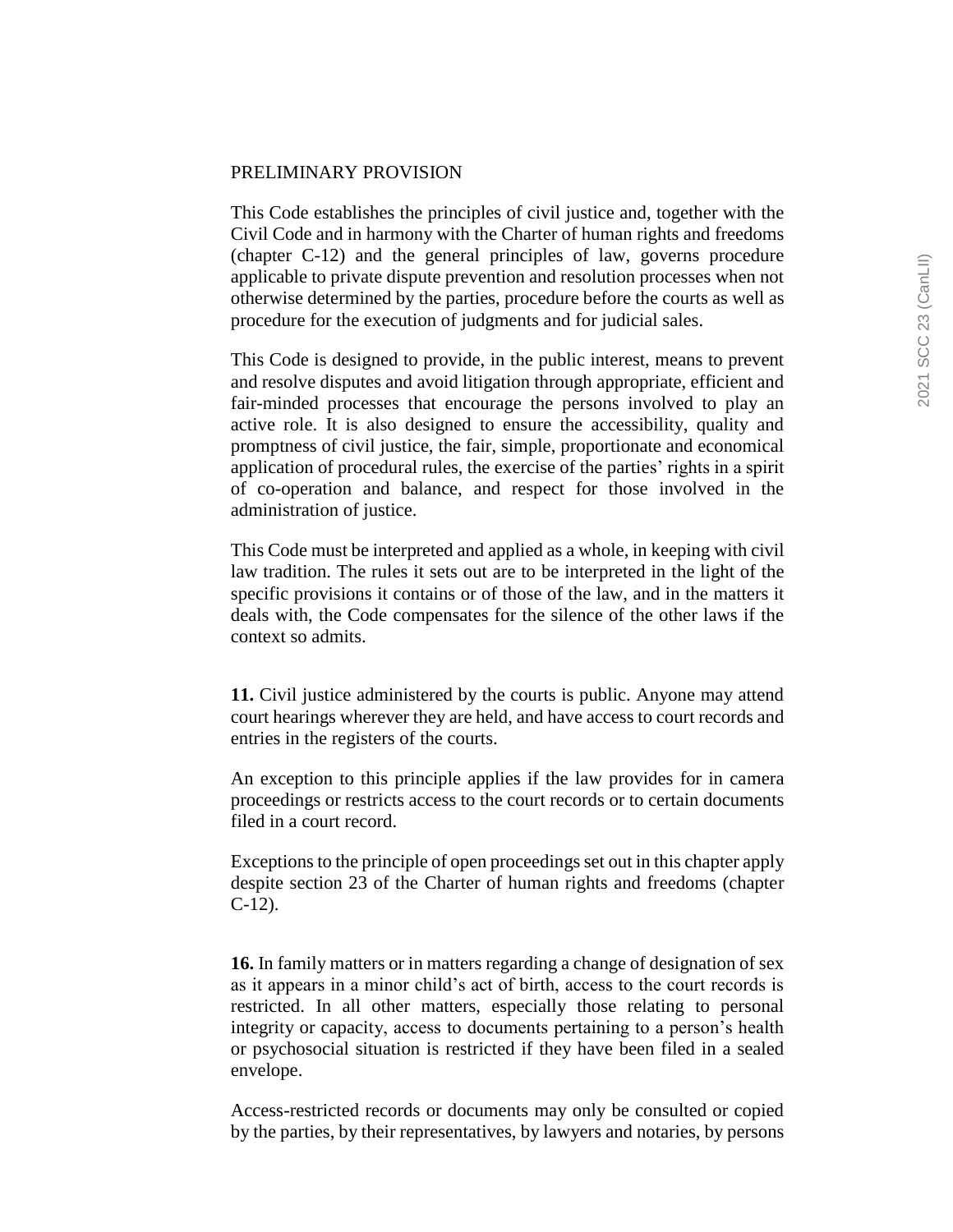designated by law, and by any person, including journalists, who has been authorized by the court after proving a legitimate interest, subject to the access conditions and procedure determined by the court.

In adoption matters, access to the court records is restricted to the parties, their representatives and any person having proven a legitimate interest, and is subject to the authorization of the court and to the conditions and procedure it determines.

The Minister of Justice is considered, by virtue of office, to have a legitimate interest to access records or documents for research, reform or procedure evaluation purposes.

No person who has had access to a record in a family matter or in a matter regarding a change of designation of sex as it appears in a minor child's act of birth may disclose or circulate any information that would allow a party or a child whose interests are at stake in a proceeding to be identified, unless authorized by the court or by law or unless the disclosure or circulation of the information is necessary for the purpose of applying a law.

**19.** Subject to the duty of the courts to ensure proper case management and the orderly conduct of proceedings, the parties control the course of their case insofar as they comply with the principles, objectives and rules of procedure and the prescribed time limits.

They must be careful to confine the case to what is necessary to resolve the dispute, and must refrain from acting with the intent to cause prejudice to another person or behaving in an excessive or unreasonable manner, contrary to the requirements of good faith.

They may, at any stage of the proceeding, without necessarily stopping its progress, agree to settle their dispute through a private dispute prevention and resolution process or judicial conciliation; they may also otherwise terminate the proceeding at any time.

**20.** The parties are duty-bound to co-operate and, in particular, to keep one another informed at all times of the facts and particulars conducive to a fair debate and make sure that relevant evidence is preserved.

They must, among other things, at the time prescribed by this Code or determined in the case protocol, inform one another of the facts on which their contentions are based and of the evidence they intend to produce.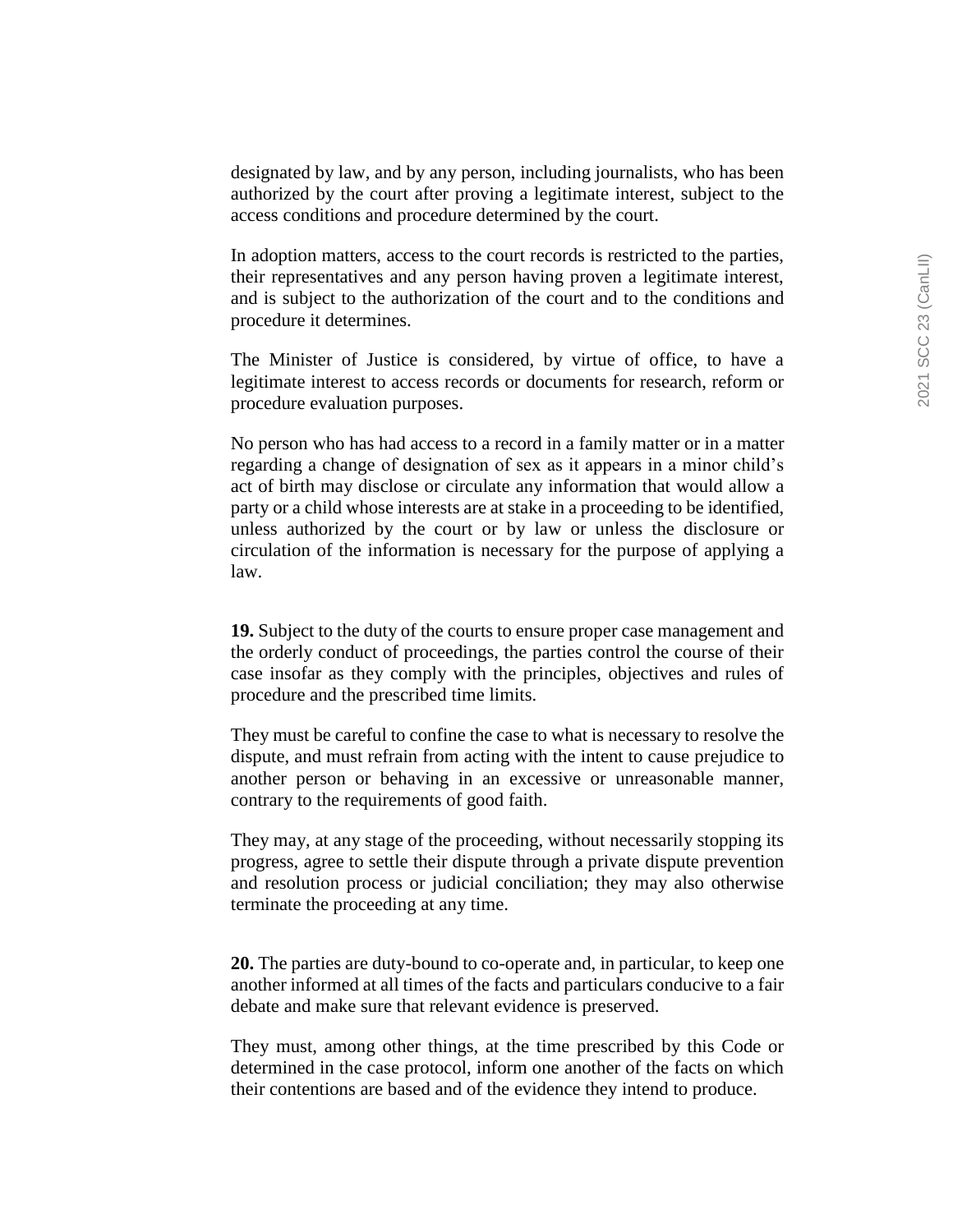**108.** The parties and the lawyers, or in non-contentious proceedings, the notaries representing the parties, must see to it that exhibits and other documents that contain identifying particulars generally held to be confidential are filed in a form that protects the confidentiality of the information.

Any document or real evidence that is filed in the record as an exhibit must remain in the record until the end of the proceeding, unless all the parties consent to its being removed. Once the proceeding has ended, the parties must retrieve the exhibits they have filed; otherwise, the court clerk may destroy them one year after the date on which the judgment becomes final or the date of the pleading terminating the proceeding. In either case, the chief justice or chief judge, if of the opinion that the exhibits can still be useful, may stay their destruction.

However, in reviewable or reassessable matters and, in non-contentious cases, notices, certificates, minutes, inventories, medical and psychosocial evidence, affidavits, statements, declarations and documents made enforceable by a judgment, including any child support determination form attached to a judgment, cannot be removed from the record or destroyed.

**213.** Discontinuance by the plaintiff of the whole of a judicial application terminates the proceeding on the notification of a notice of discontinuance to the other parties and its filing with the court office. It restores matters to their former state, and is effective immediately if it takes place before the court and in the presence of the parties. The legal costs are borne by the plaintiff, subject to an agreement between the parties or a decision of the court.

*Appeal dismissed with costs,* WAGNER C.J. *and* ROWE*,* MARTIN *and* 

KASIRER JJ. *dissenting.*

*Solicitors for the appellant: Prévost Fortin D'Aoust, Boisbriand, Que.*